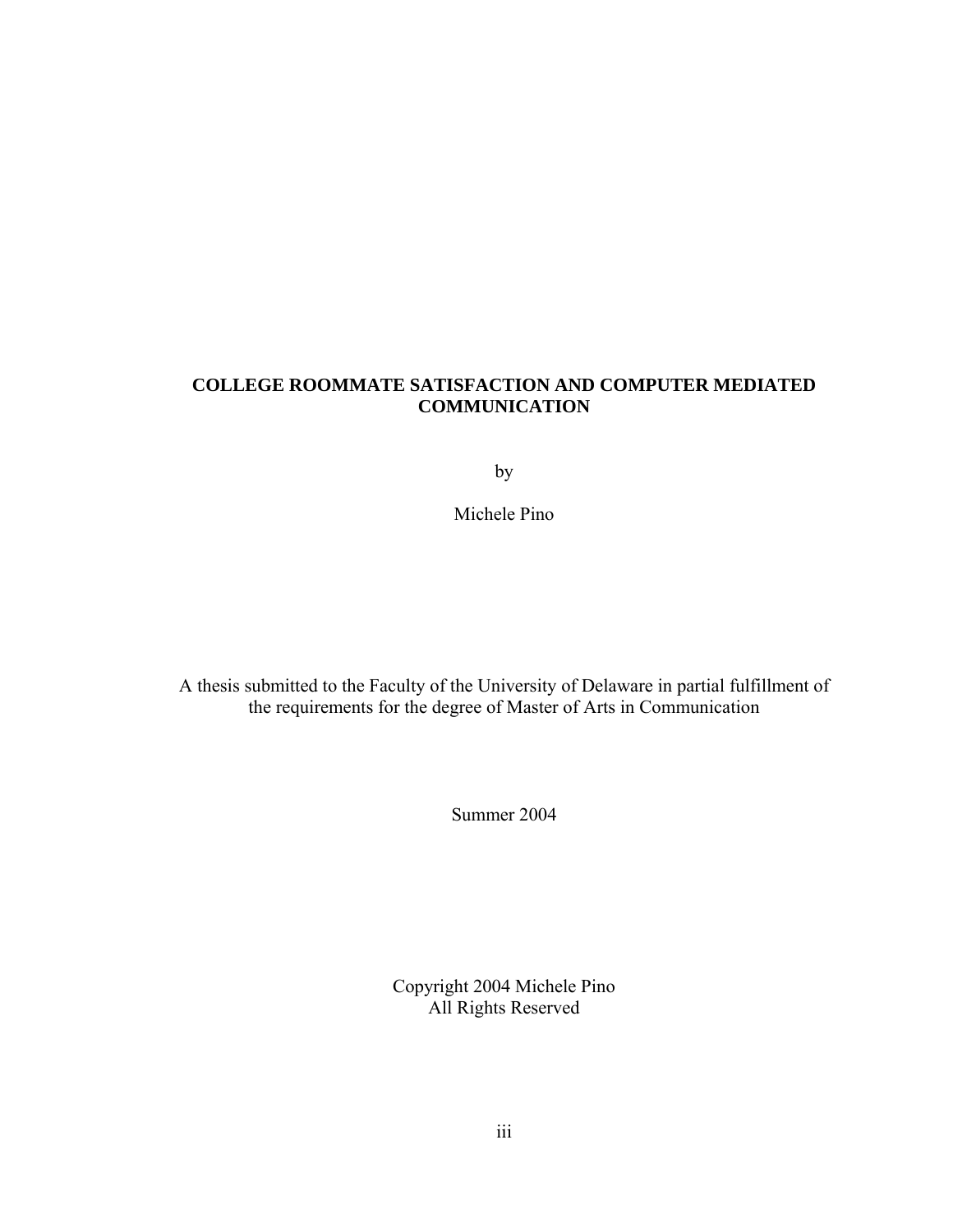### **ACKNOWLEDGEMENTS**

Scott E. Caplan, Ph.D., for his guidance, support, dedication, and for being the only other person I know who checks his e-mail as often as I do. I would not have wanted anyone else to advise this project.

My committee members, Charles Q. Pavitt, Ph.D. & Elizabeth M. Perse, Ph.D. for their guidance, commitment, and advice.

James Tweedy, Ed.D., for his support, enthusiasm, encouragement, kindness, and generous funding.

Matt Lenno and Jeannine Szamreta for their encouragement and empowerment and for helping me to realize my potential.

Staci Weber for putting up with me for the last two years, being there through it all, and mostly for being a true friend.

My parents, Jack and Rita Pino, and my brother, Nick for their constant love and support.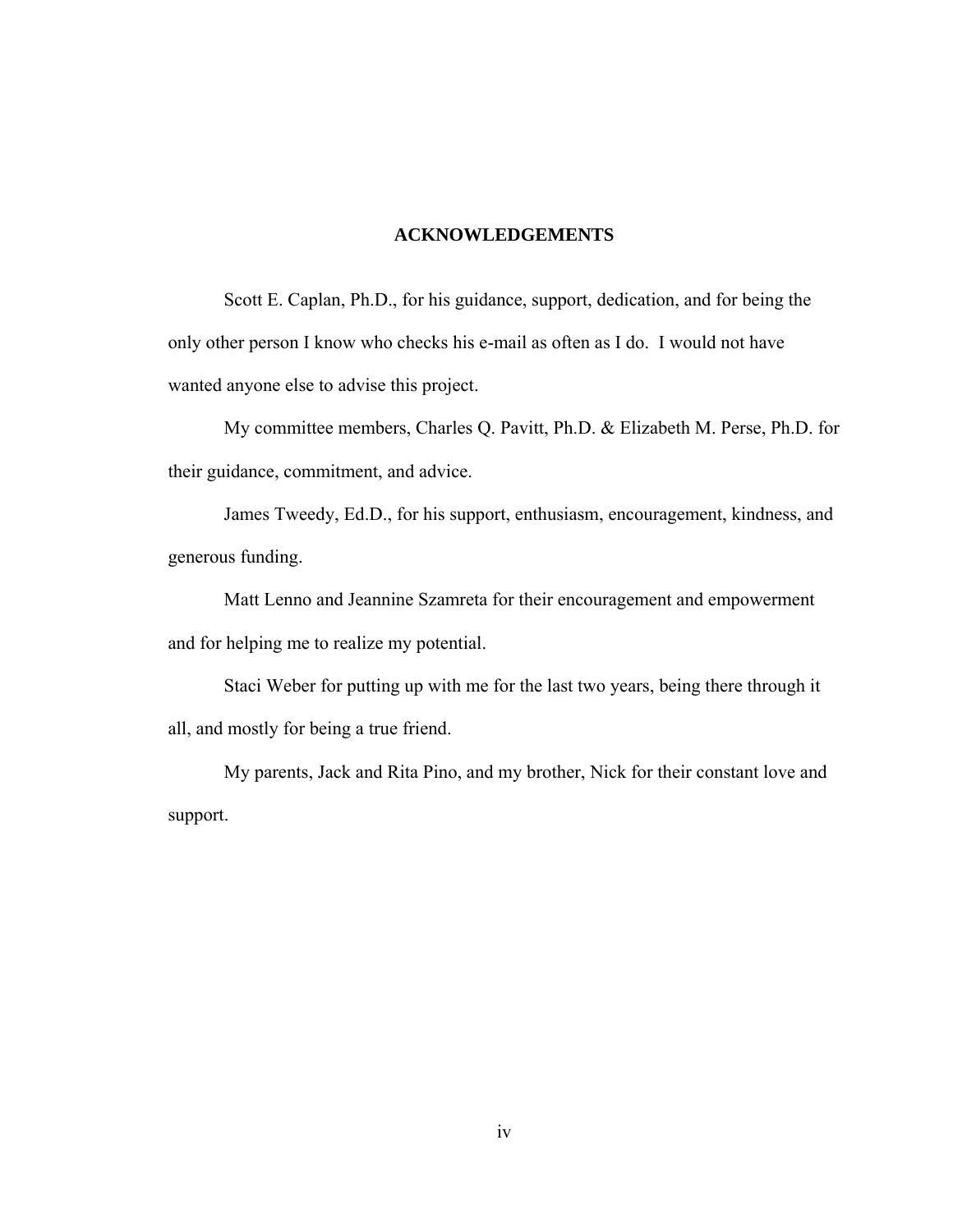# **TABLE OF CONTENTS**

|              | Chapter |  |  |  |
|--------------|---------|--|--|--|
|              |         |  |  |  |
| $\mathbf{1}$ |         |  |  |  |
|              |         |  |  |  |
|              |         |  |  |  |
|              |         |  |  |  |
|              |         |  |  |  |
|              |         |  |  |  |
|              |         |  |  |  |
|              |         |  |  |  |
|              |         |  |  |  |
|              |         |  |  |  |
|              |         |  |  |  |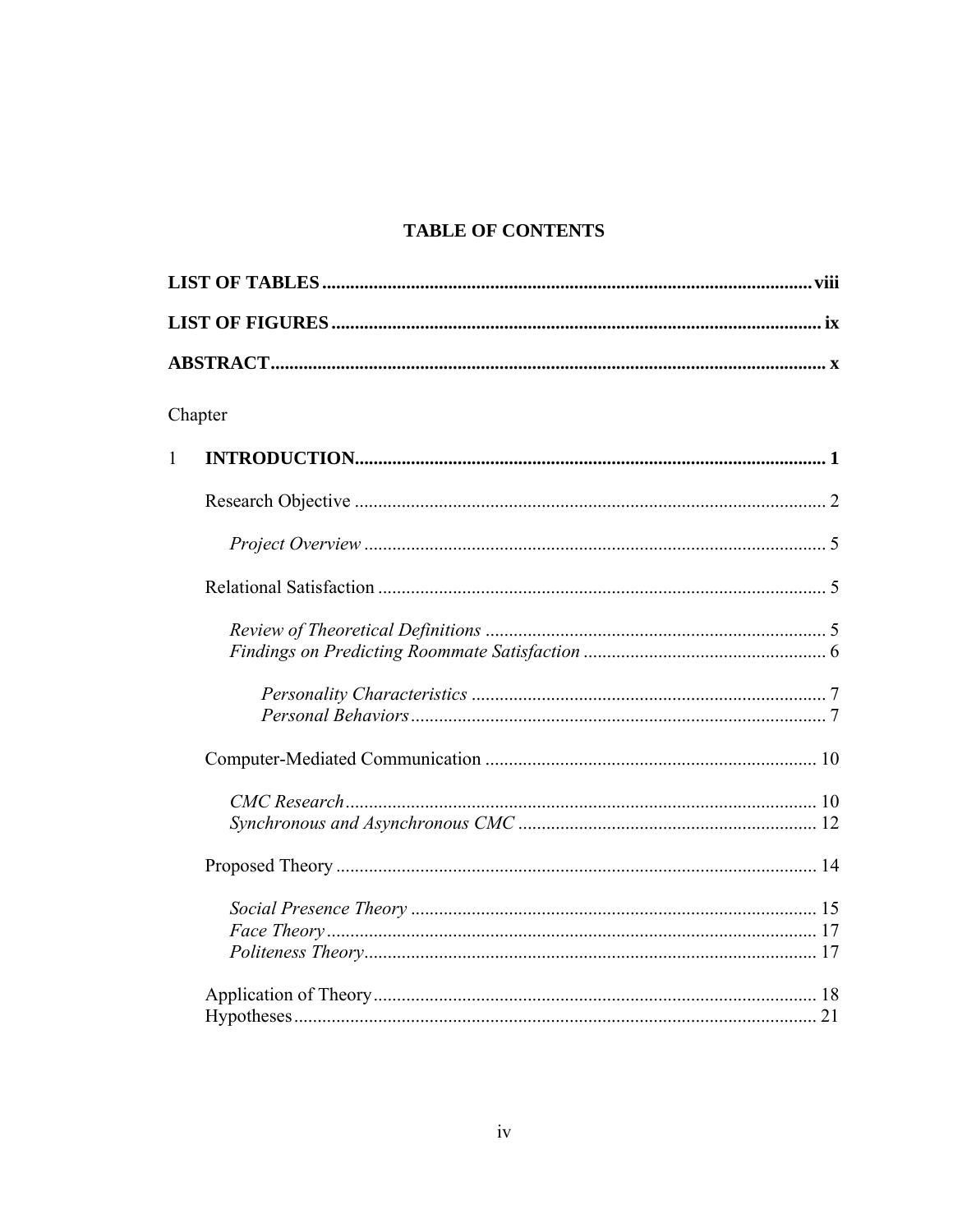| $\overline{2}$ |  |
|----------------|--|
|                |  |
|                |  |
|                |  |
|                |  |
|                |  |
|                |  |
|                |  |
|                |  |
|                |  |
|                |  |
|                |  |
|                |  |
|                |  |
|                |  |
|                |  |
|                |  |
|                |  |
| 3              |  |
|                |  |
|                |  |
|                |  |
|                |  |
|                |  |
|                |  |
|                |  |
|                |  |
|                |  |
|                |  |
|                |  |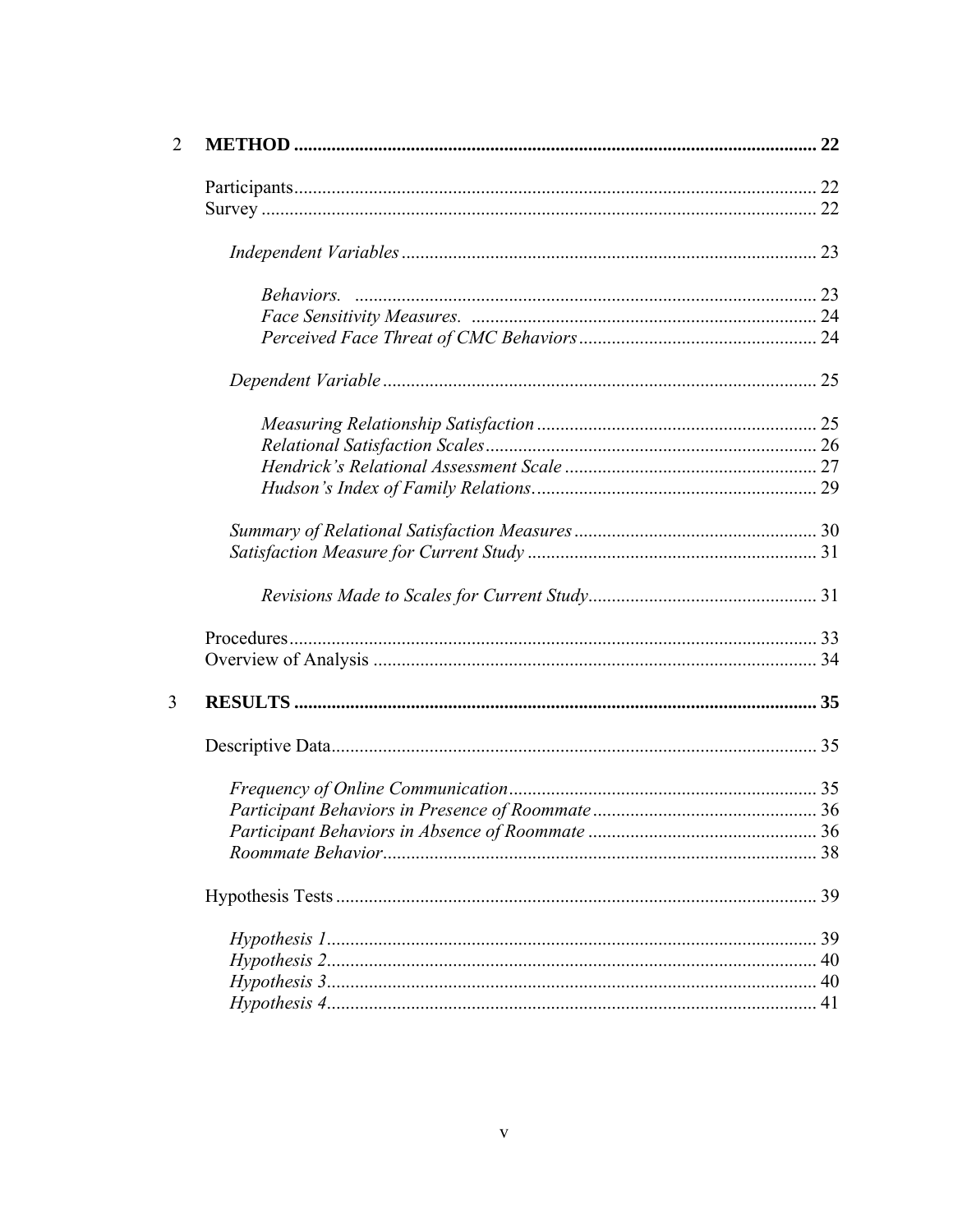| $\overline{4}$ |                                                          |  |
|----------------|----------------------------------------------------------|--|
|                |                                                          |  |
|                |                                                          |  |
|                |                                                          |  |
|                |                                                          |  |
|                |                                                          |  |
|                |                                                          |  |
|                |                                                          |  |
|                |                                                          |  |
|                |                                                          |  |
|                | <b>APPENDIX B: UNIVERSITY OF DELAWARE ROOMMATE</b>       |  |
|                |                                                          |  |
|                |                                                          |  |
|                |                                                          |  |
|                |                                                          |  |
|                |                                                          |  |
|                | APPENDIX G: HENDRICK'S RELATIONSHIP ASSESSMENT SCALE 85  |  |
|                |                                                          |  |
|                | APPENDIX I: ROOMMATE RELATIONSHIP SATISFACTION SCALE  89 |  |
|                |                                                          |  |
|                |                                                          |  |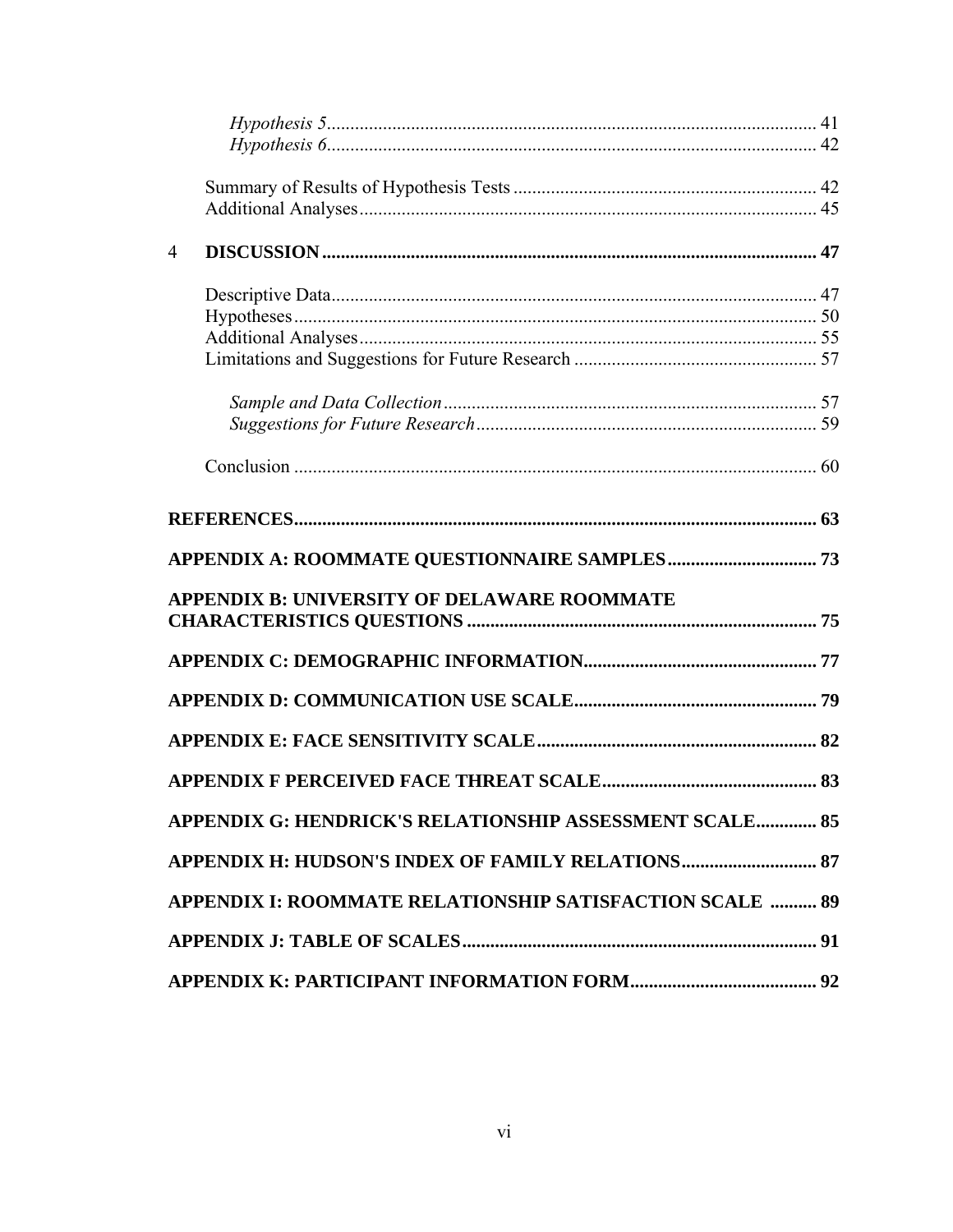| <b>APPENDIX N: ZERO-ORDER PEARSON CORRELATION MATRIX 96</b> |  |
|-------------------------------------------------------------|--|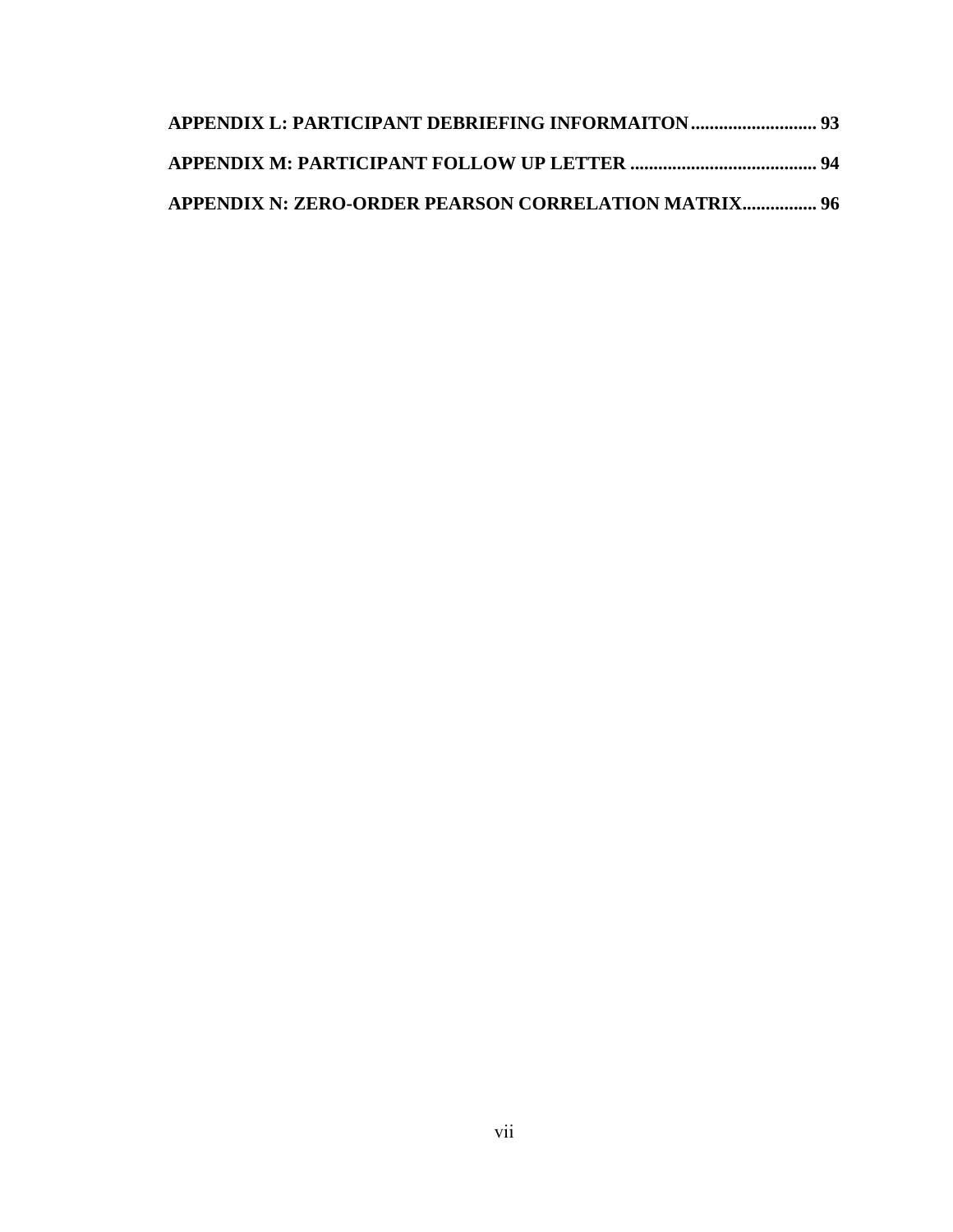# **LIST OF TABLES**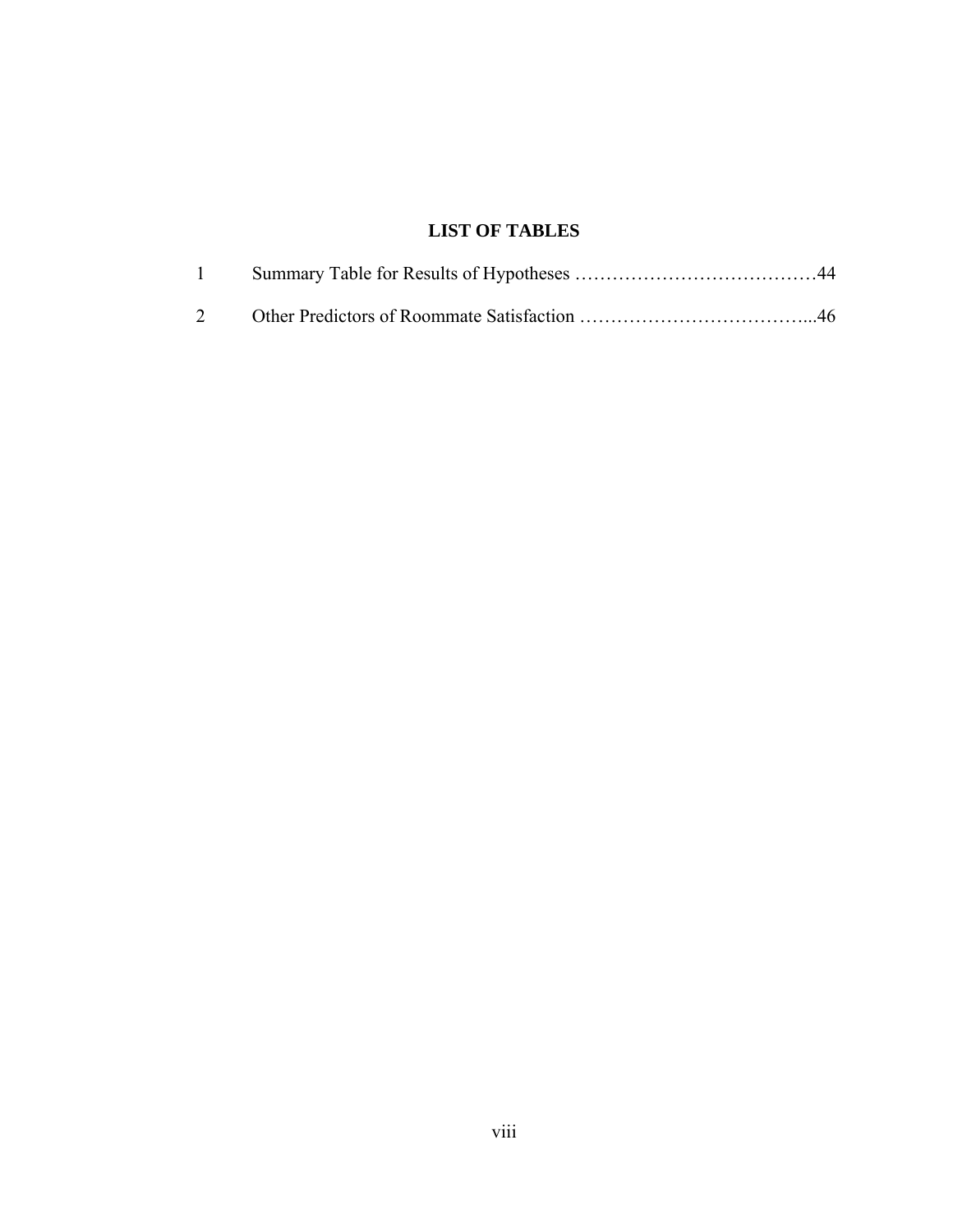# **LIST OF FIGURES**

| <b>I</b> . |  |  |  |
|------------|--|--|--|
|------------|--|--|--|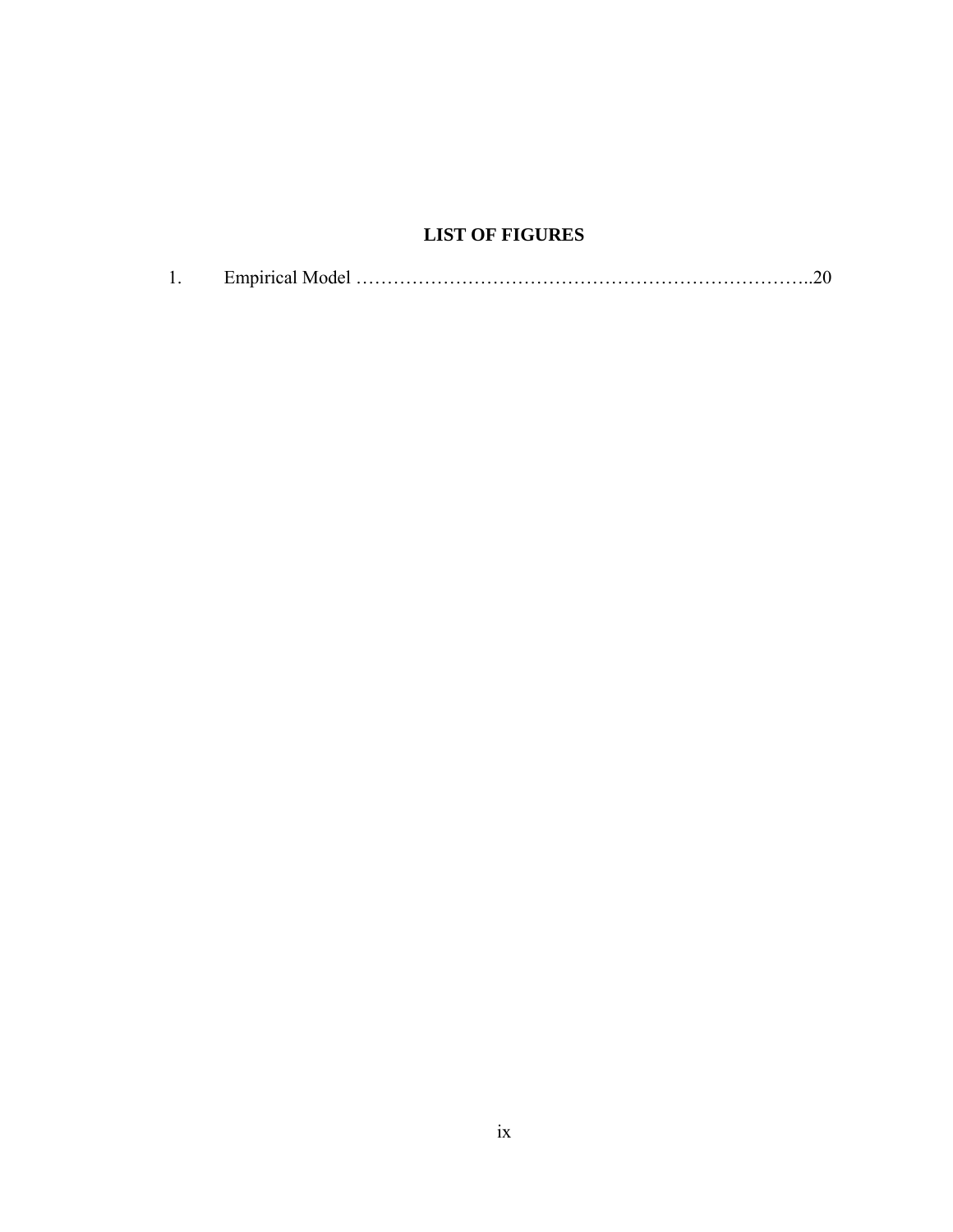## **ABSTRACT**

The purpose of this study was to explore college students' thoughts, perceptions, and usage of online communication. The research sought to determine if usage and perceptions of different types of CMC would predict college roommate satisfaction. The present study tested hypotheses derived from social presence theory, face theory, and politeness theory.

One hundred and eight dormitory roommate pairs (*n* = 216) responded to questionnaires assessing general face sensitivity awareness, CMC use (both synchronous and asynchronous), non-CMC communication behaviors, perceptions of CMC use, and roommate relational satisfaction. Results indicated that while most students have an overall high level of face sensitivity, they do not perceive synchronous CMC use in the presence of their roommate as face threatening (i.e. rude, impolite, or insensitive). Results also indicated that students' CMC behaviors were not correlated with roommate satisfaction. Although the results did not support the hypotheses, subsequent analyses yielded interesting implications about CMC use and how this popular means of communication is regarded among college students.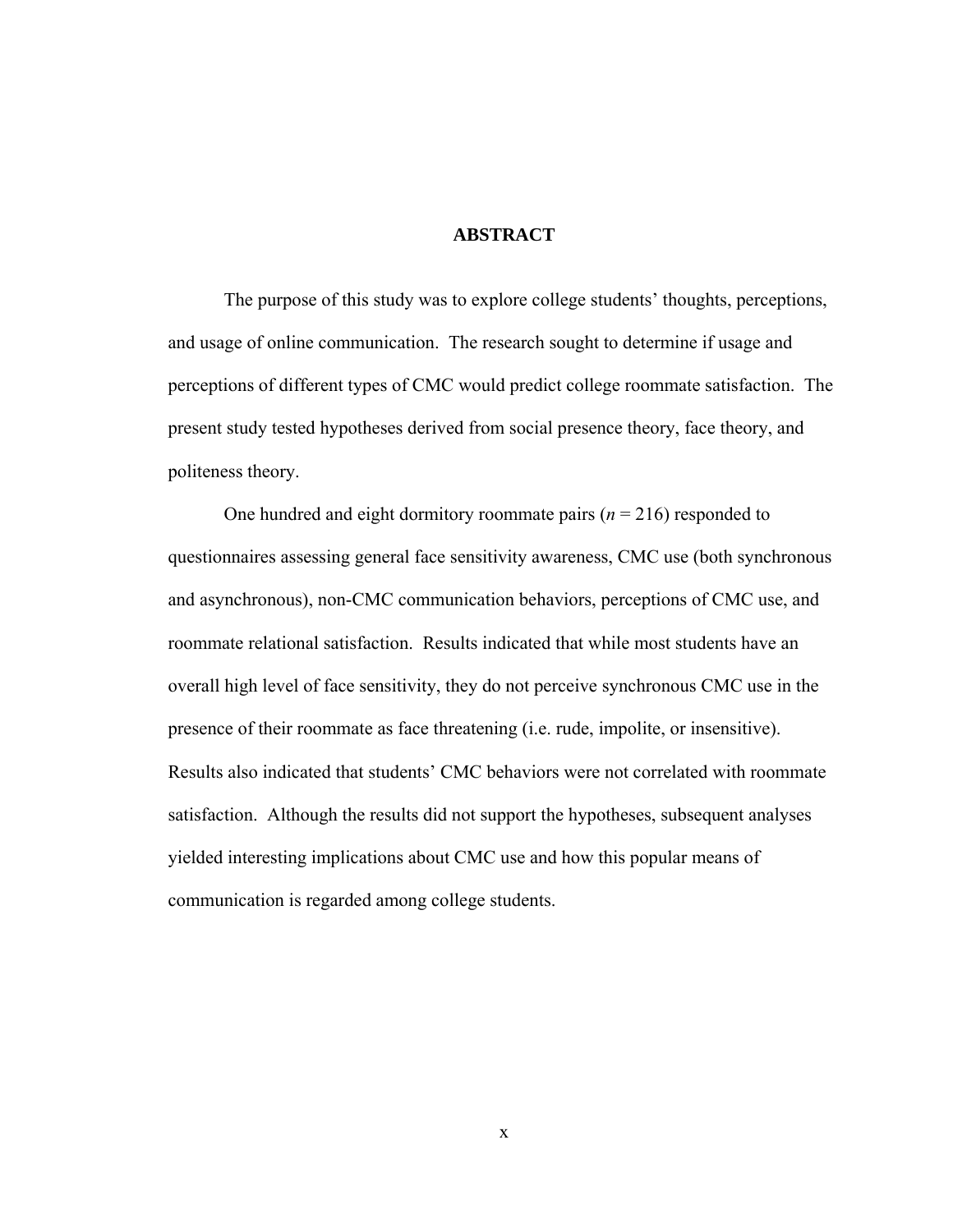## Chapter 1

## **INTRODUCTION**

Each September, thousands of students leave home to begin their college experiences. Aside from the anxiety of classes, the fear of being away from friends and family, worries about fitting in, and the challenge of learning their way around, many first-year students who decide to live in the dormitories are faced with another potential stressor: their roommate. At many institutions, incoming students respond to questionnaires prior to roommate assignment as an attempt to match up individuals on the basis of certain personal attributes. Other institutions use computer programs that assign roommates on a random basis. Regardless of the roommate matching procedures at specific institutions, first-year students who go away to school are faced with living in close quarters with a complete stranger for nearly nine months.

If an institution participates in selective roommate matching, the housing assignment services department usually administers roommate interest questionnaires prior to the students' arrival on campus. These questionnaires are generally filled with routine questions. Questions included on the questionnaire often ask about study habits, music preferences, neatness, personality type, smoking behaviors, and even conflict management preferences. Most of the university housing or roommate preference questionnaire items are very basic and require students to check a few boxes that best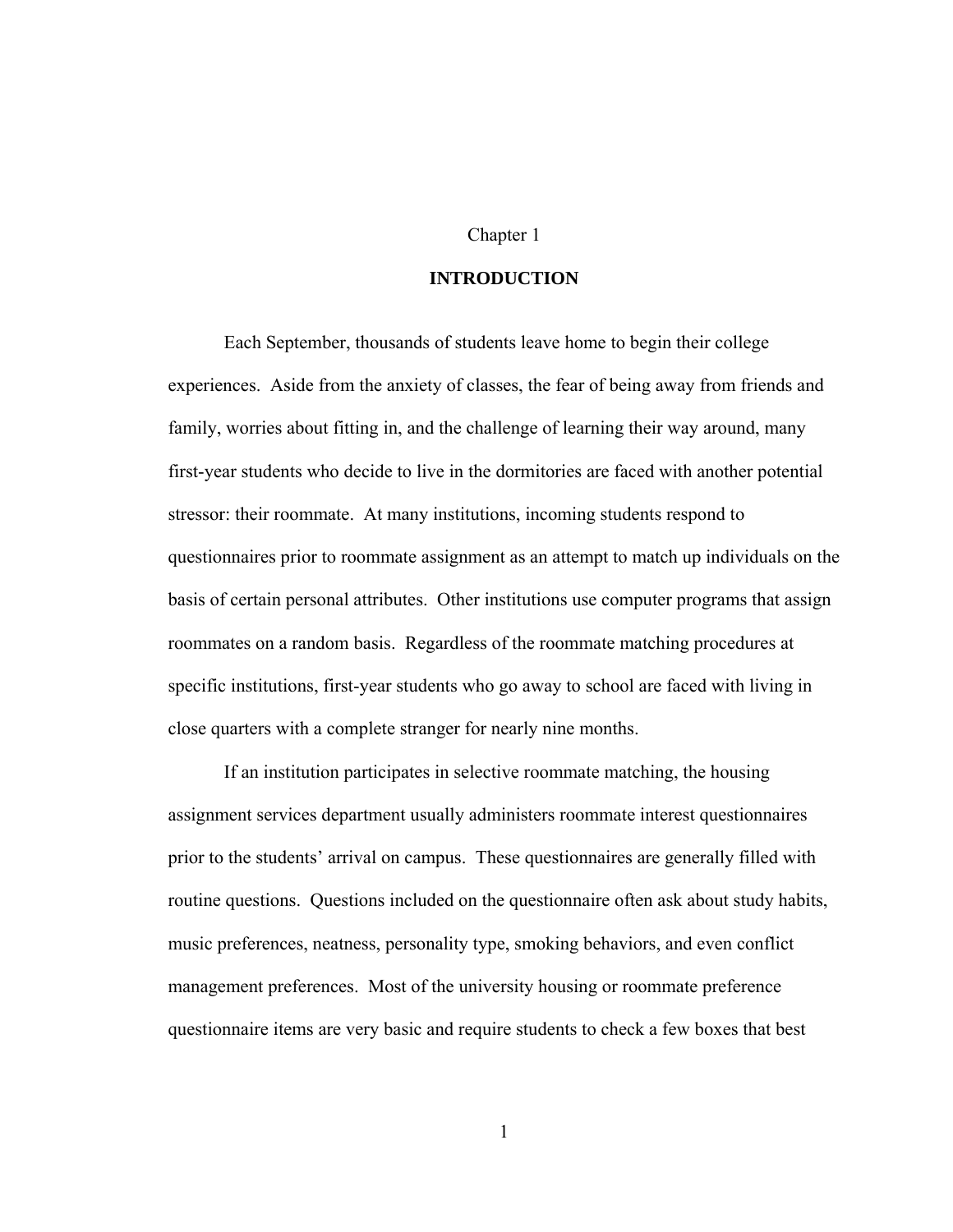describe their living preferences or behavioral patterns (see Appendix A). Others institutions, such as the University of Delaware, administer a more complex and detailed questionnaire that allows for a more in-depth roommate matching process (see Appendix B). One key category of questions that is typically not included on these interest surveys is student online behaviors. It is likely that very few colleges or universities attempt to match up students on the basis of their preferred or actual online communication behaviors. It is the omission of online social behavior based questions along with past research on predictors of roommate satisfaction that made for the starting point of this study.

#### Research Objective

Cyberspace is a term described as "the imaginary construction of space that is built by combining technological and interpersonal interactions" (Barnes, 2003, p. 33). Cyberspace connects people from across the room to across the world by means of the Internet. Today, many regard cyberspace as a mundane social medium (Parks & Floyd, 1996). Cyberspace allows for computer-mediated communication (CMC), which is "the study of how human behaviors are maintained or altered through exchange of information through machines" (Wood  $& Smith, 2001, p. 5$ ). Although CMC appeals to many age groups and most socioeconomic classes (Fox  $\&$  Rainie, 2001), CMC use is particularly prevalent among college students (see Jones, 2002; Morgan & Cotton, 2003). In fact, 42% of college students say they use the Internet primarily for interpersonal communication (Jones, 2002).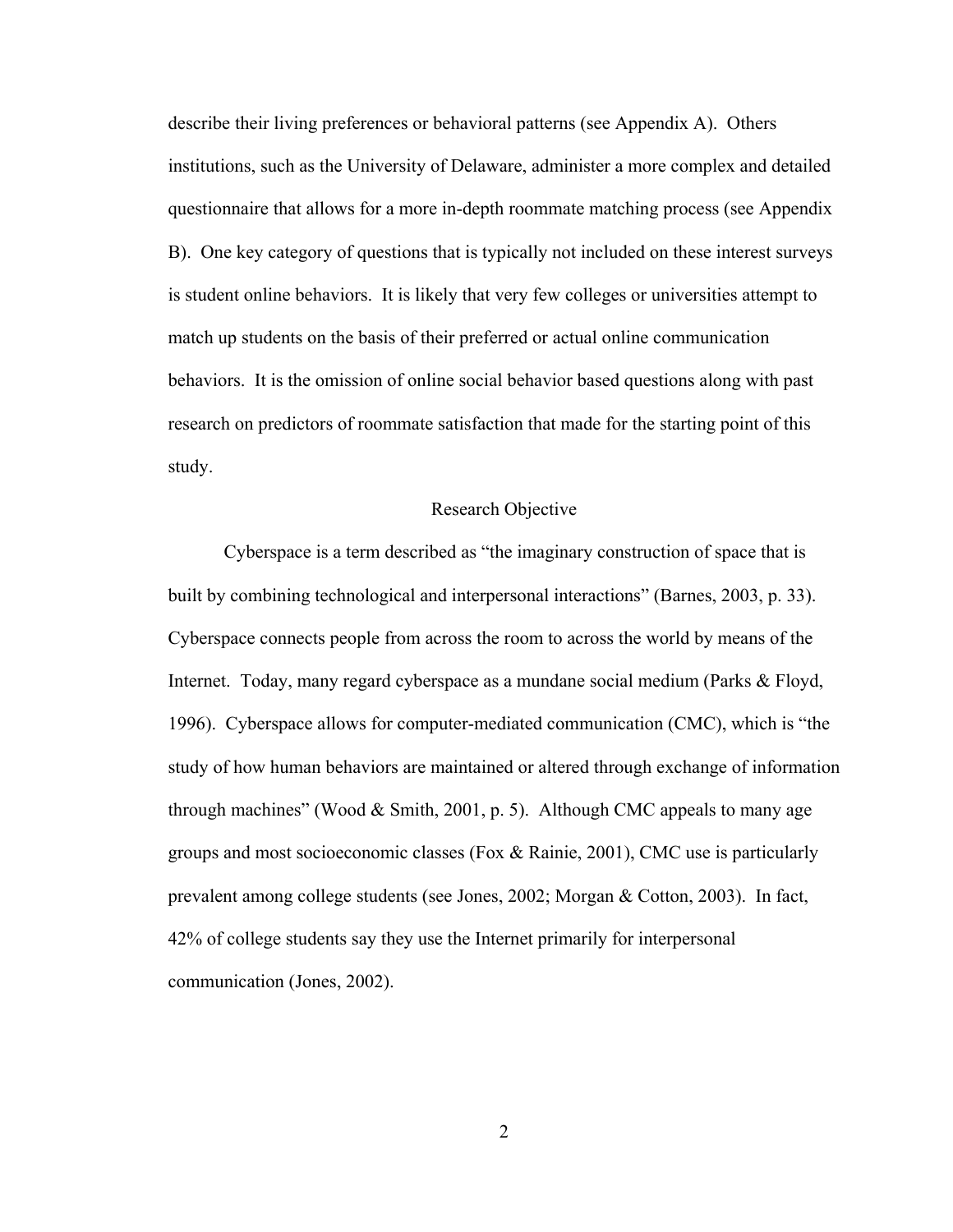The popularity of CMC among college students presents a need for the current research. Students are now spending a great deal of time online communicating with others, and this behavior is affecting students' lives and specifically their personal relationships in some measurable manner. For example, Kubey, Lavin and Barrows (2001) report that increased use of CMC among college students negatively influences students' completion of schoolwork, class absenteeism, sleeping patterns, and academic achievements. With this said, the particular goal of the current study was to explore college students' perceptions and usage of CMC as compared to those of their dormitory roommate.

The current research sought to determine if similarity of thoughts about CMC and CMC behaviors predicts a higher level of reported roommate satisfaction between college roommate dyads. Central to this investigation was an examination of the association between degree of similarity of CMC perceptions and behaviors and college roommate satisfaction. The goal of this research was to develop and test an empirically-based model outlining the cognitive and behavioral processes involved in college students' perceptions of face sensitivity, perceived face threat of CMC behavior, and roommate satisfaction. The variables that made up the model are presented later in this chapter.

Toward this end, the following sections will first examine the association between CMC behaviors and roommate satisfaction. In order to make any sort of predictions, it is important to explore past research on other potential predictors of college roommate satisfaction. The current study also employed the concept of immediacy (Mehrabian, 1969), social presence theory (Short et al., 1976), face theory (Goffman, 1967), and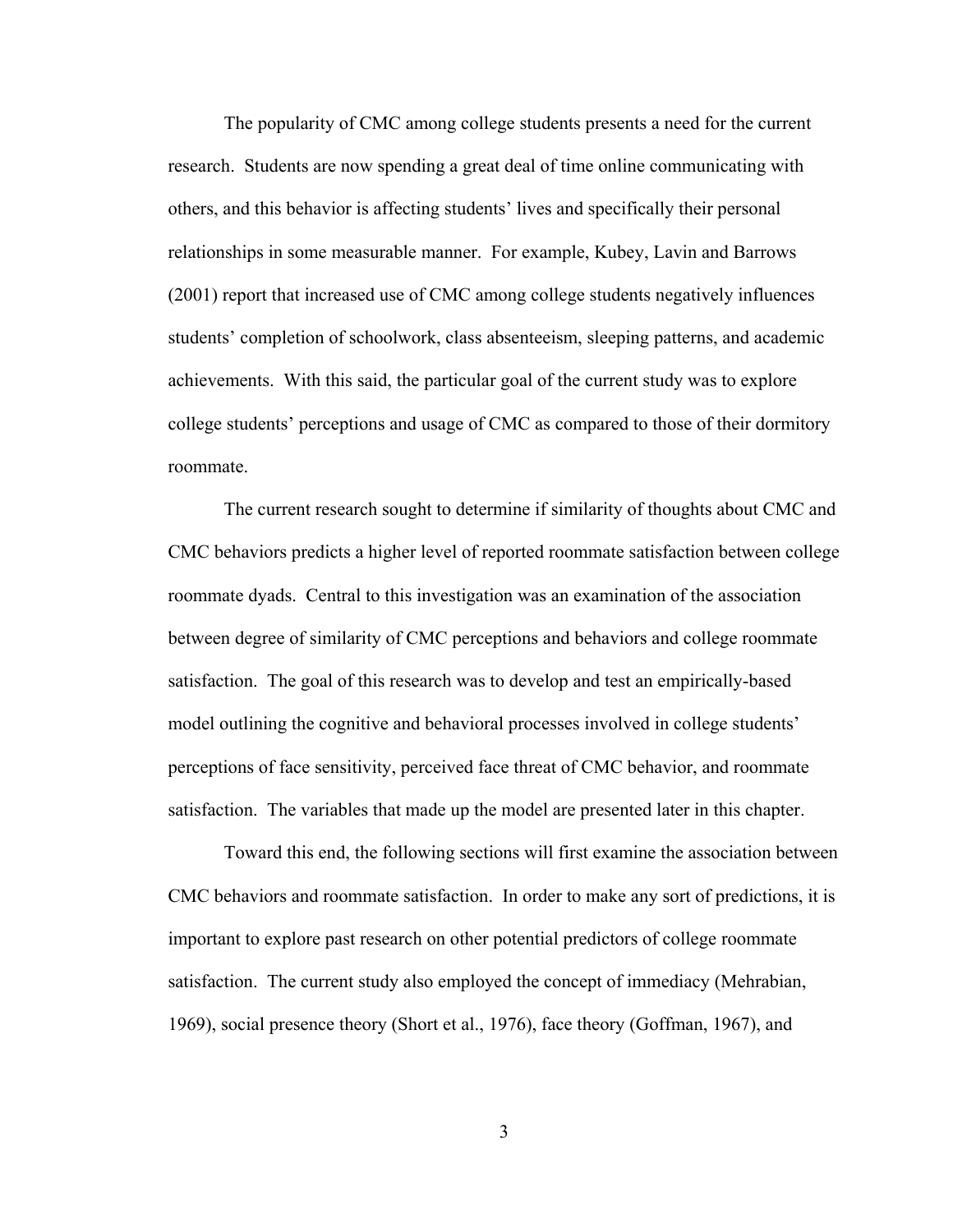politeness theory (Brown & Levinson, 1987) to explain the link between the two main variables of interest. This research sought to answer the following question; will roommates with similar CMC perceptions and behaviors express more satisfaction living together?

Another objective of this study was to extend earlier research that has investigated college students' CMC use. The number of households, businesses, and educational institutions that are now equipped with the capabilities of logging on to the Internet shows that the Internet has quickly become a ubiquitous tool for people all over the world. According to one survey, there were almost five hundred million people connected to the Internet in September of 2001 (Nielsen, 2001). A large portion of those folks are college students. By examining the trends in recent years, it is safe to predict that Internet usage for the purpose of interpersonal communication will only continue to grow among college students in years to come.

Prior research suggests a variety of reasons why people, and specifically college students, use the Internet. According to Shaw and Gant (2002), there are three main motives for which people use the Internet; information gathering, entertainment (i.e. listening to music, playing games, viewing pornographic material), and interpersonal communication. Although information gathering and entertainment are prevalent uses, the focus of this study is solely on Internet use for the purpose of interpersonal communication. According to Birnie and Horvath (2002), people will increasingly use the Internet for interpersonal communication. The study of interpersonal communication use is warranted given that most college students use the Internet for socialization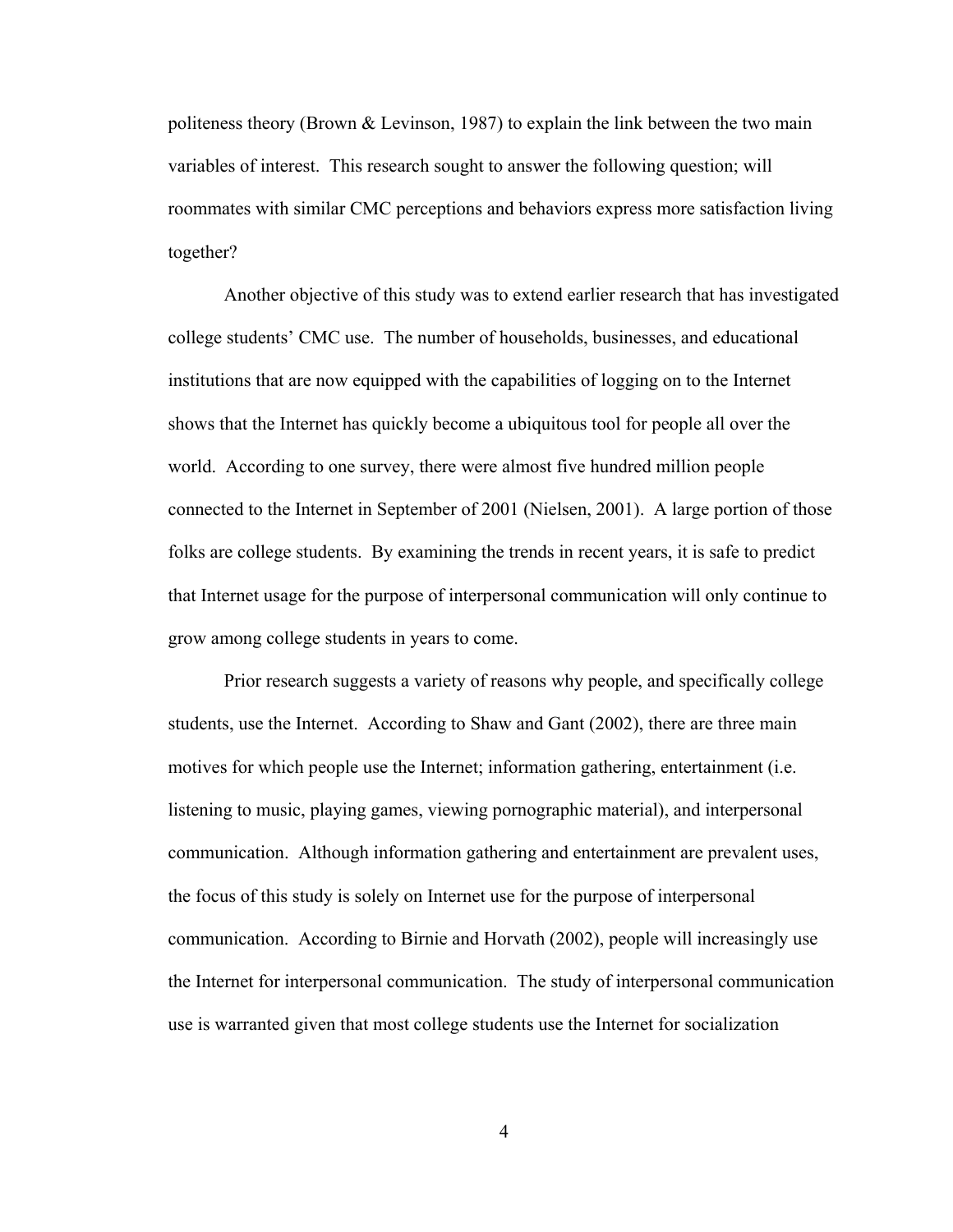purposes while only 38% of college students use the Internet primarily for educational reasons (Jones, 2002). Even fewer use the Internet primarily for entertainment (Jones, 2002).

## *Project Overview*

 The first section of this chapter presents previous research on college roommate satisfaction and college roommate conflict. The second section reviews literature on CMC among the general population and specifically among college students. The following section defines and distinguishes between synchronous and asynchronous CMC. Later sections will employ immediacy theory, social presence theory, face theory, and politeness theory to develop the theoretical model that links perceptions of CMC and CMC behaviors with roommate satisfaction.

## Relational Satisfaction

## *Review of Theoretical Definitions*

There is a large body of research on relational satisfaction and researchers have conceptualized and measured the construct in a variety of different ways. The simplest conceptualization of relational satisfaction may be an emotional response to the environment (Hecht, 1978). Further, some researchers have conceptualized satisfaction as a label that can be placed on a certain point of an evaluative scale assessing how people perceive a certain relationship (Koski  $\&$  Shaver, 1997). Others suggest that relational satisfaction consists of attitudes, feelings and an overall evaluation and assessment of the quality of an interpersonal relationship (Clements, Cordova, Markman, & Laurenceau, 1997; Erbert & Duck, 1997). Similarly, as Hecht (1978) explains, "most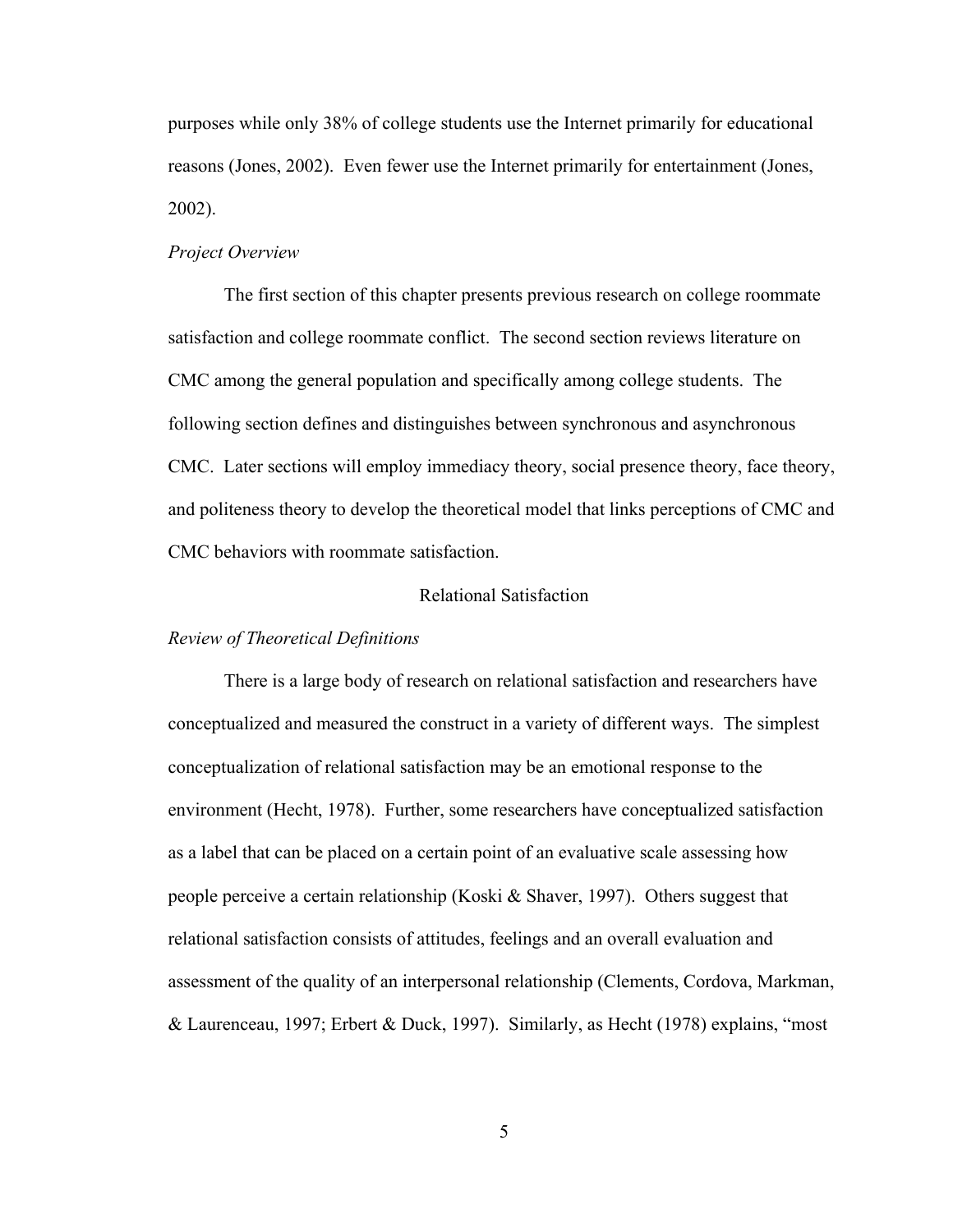theorists conceptualize satisfaction as an affective response to the fulfillment of an expectation-type standard" (Hecht, 1978, p. 255).

 Overall, researchers have not reached agreement on a definition of relational satisfaction (Boland & Follingstad, 1987; Hecht, 1976; Hecht, 1978). Although, many researchers argue that satisfaction is an "important indicator for relational continuance" (Hendrick & Hendrick, 1997, p. 63). For the purposes of the current study, roommate relational satisfaction is defined as the state of contentness, positive perceptions, and overall liking and enjoyment of one's roommate. The next section will present past research on predictors of roommate satisfaction to reveal the inconsistency across the **literature** 

## *Findings on Predicting Roommate Satisfaction*

Previous research has examined a variety of variables thought to predict roommate satisfaction. According to Lapidus, Green, and Baruh (1985), researchers typically use four general categories of variables to study college roommate satisfaction in the residence halls: personal values and attitudes toward specific topics, family background, living habits (see Cerny, Zax, & Pierce, 1970), and personality. Additionally, other variables of interest include students' communication styles and traits (Martin & Anderson, 1995), and quality of interpersonal communication between roommates (Waldo, 1984). A literature review discovered that the variables used to assess roommate satisfaction can all conceptually fit into one of two categories: personality characteristics or personal behaviors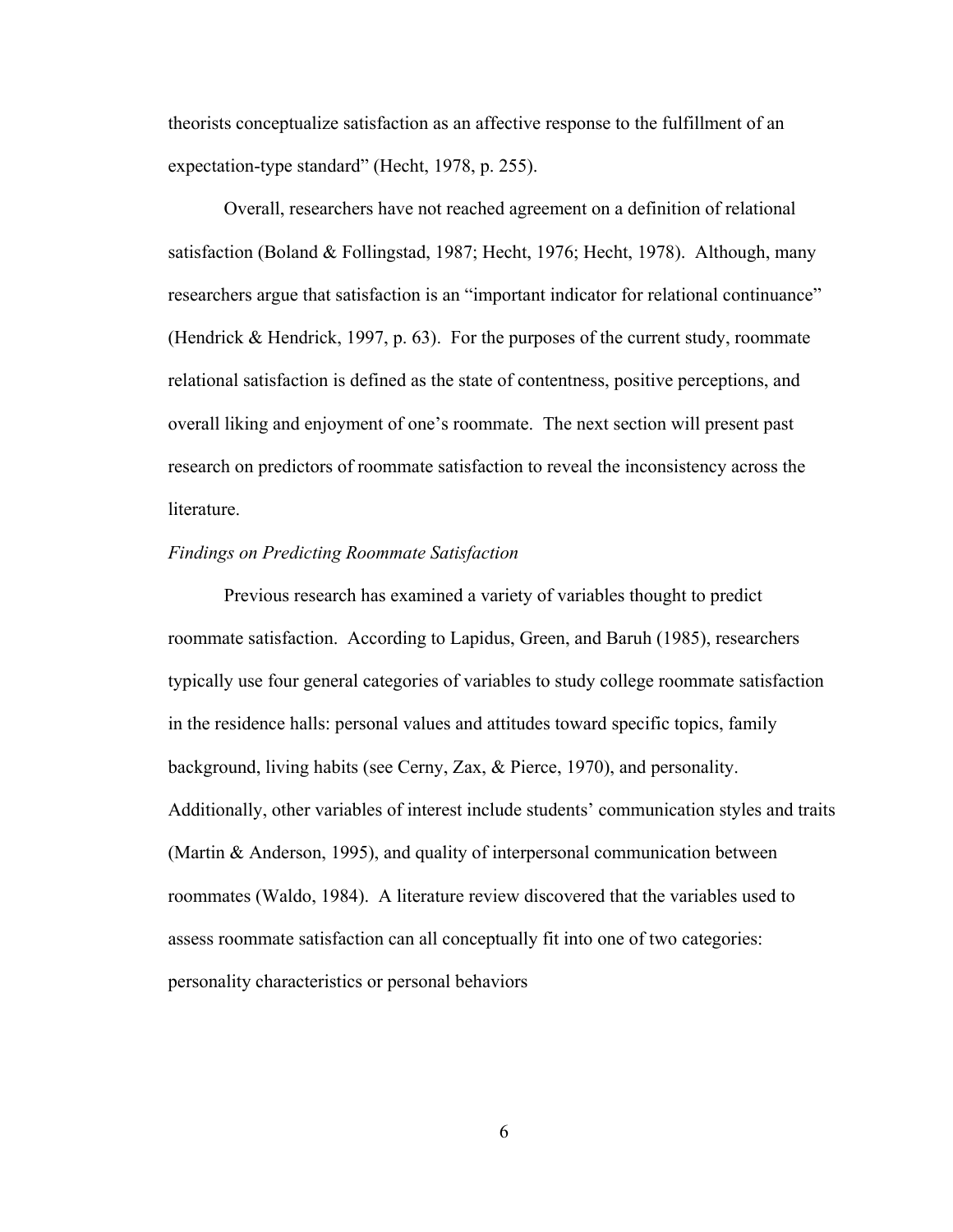*Personality Characteristics.* Researchers (e.g. Fuller & Hall, 1996) have examined the role of personality variables as potential predictors of satisfaction. The Myers-Briggs type inventory (MBTI; see Myers & Briggs, 1962), which consists of four dimensions (extroversion/introversion, sensing/intuition, thinking/feeling, and judgment/perception) assesses how people process information and orient themselves to the outside world. The MBTI allows researchers to pair up roommates according to personality dimensions such as extroverted with a sensing, feeling, and judgment orientation (see Myers & Briggs, 1962) which sometimes leads to a decrease in roommate changes (Shroeder, 1980).

Fuller and Hall (1996) paired students with similar MBTI scores to live as roommates and later measured their level of reported conflict. In the same study, the researchers also used a roommate compatibility questionnaire in which the items focused on general living preferences (e.g. preference for keeping the room neat versus sloppy), and living habits/behaviors (e.g. frequency of hanging up clothes). Results showed that matching up roommates on the basis of their preferences for an ideal roommate explained 67.2% of the variation in satisfaction scores,  $F(4,33) = 16.695$ ,  $p = .0001$ . However, personality type did not explain any of the variation in conflict levels. Fuller and Hall concluded that MBTI scores are not significant predictor of conflict at all, whereas matching up roommates by preferences for living behaviors was a significant predictor of conflict.

*Personal Behaviors.* Unlike personality characteristics which are innate and difficult to control, individuals have the choice to participate in certain behaviors that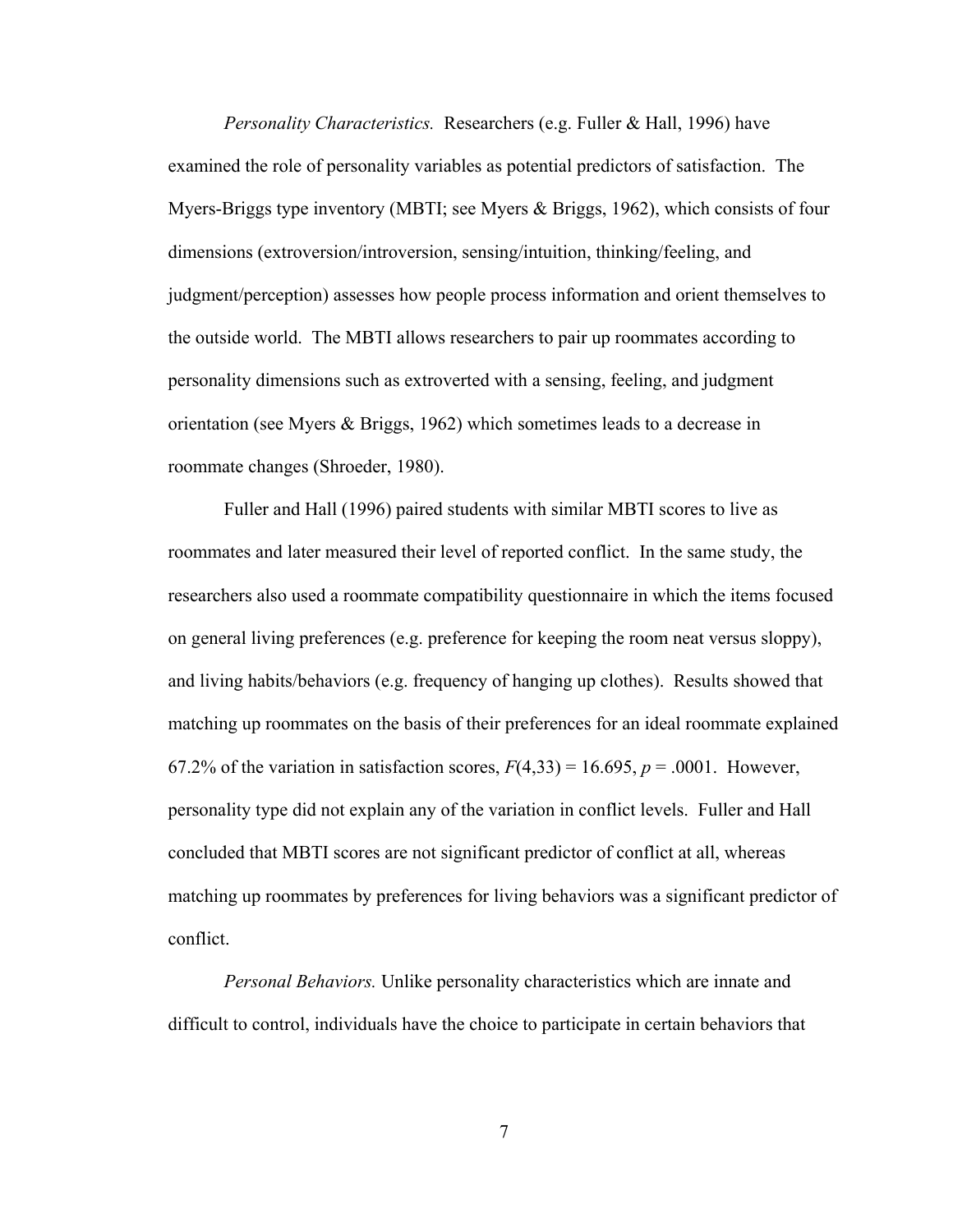may or may not influence their relationship with others. A close examination of past research exploring the relationship between certain personal behaviors and roommate satisfaction justifies the main theoretical argument of the current research study.

For example, in one well known study, Cerny et al. (1970) looked at high and low conflict female roommate pairs and examined the difference between the groups on similarity of personal behaviors, general fund of knowledge, and roommate satisfaction. In this study, personal behaviors included studying, smoking, drinking, extracurricular activities, and social activities. The researchers measured general fund of knowledge with an information profile designed specifically for the study. The results of this study revealed that roommates who were more similar in their personal habits, as defined by the researchers, endured less frequent conflict episodes in their roommate relationship (*t*  $= 2.80$ ,  $df = 18$ ,  $p \le 0.01$ ). Further analysis indicated that the two groups were less different in general knowledge ( $t = 1.7$ ,  $df = 18$ ,  $p < .05$ ) than they were in personal habits. These results suggest that roommates' general knowledge is a weaker predictor of roommate satisfaction than their personal habits.

In another study, Martin and Anderson (1995) investigated whether similarity in prosocial traits (verbal aggressiveness, willingness to communicate, and interpersonal communication competence) were related to roommates' satisfaction living together. Respondents reported on their own verbal aggressiveness, willingness to communicate, and interpersonal communication competence. The researchers placed each pair (*n* = 200) into a category according to the three independent variables. The researchers measured dyadic satisfaction by combining a communication satisfaction scale and a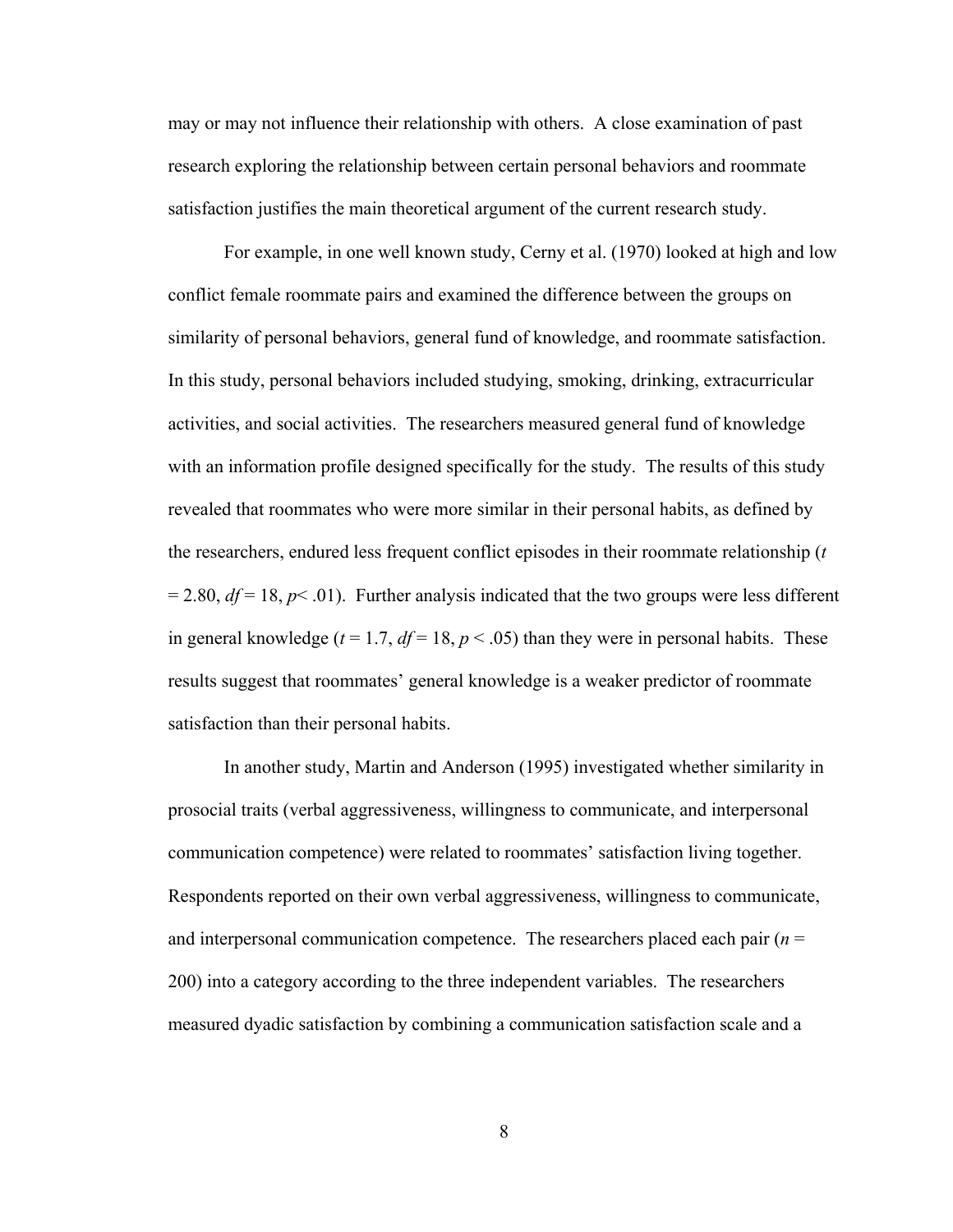social attraction scale. Results indicated that roommate pairs with combined high levels of prosocial traits were significantly more satisfied than pairs with less prosocial traits.

In an earlier study, Waldo (1984) examined the association between students' personal adjustment, quality of communication with their roommate (i.e., listening skills, emotional support, and speaking skills), and quality of their roommate relationship. Results of this study showed that the correlation between the quality of communication with one's roommate and the quality of the roommate relationship is relatively strong  $(r =$ .67). In other words, roommates who demonstrated a higher level of communication skills reported a higher level of satisfaction of the quality of their roommate relationship.

Although the research reviewed thus far sheds some light on variables that might predict roommate satisfaction, much work remains to be done; further exploration and better predictions are needed. Researchers agree that across studies, frequently tested variables such as demographic background, personal interests, social support, and personality characteristics are not consistently correlated with roommate relationship satisfaction and can thus be deemed as weak predictors of breakup (Jones, McCaa & Martechini, 1980; Lovejoy, Perkins, & Collins, 1995). At the same time, variables that tap personal behaviors, such as those reviewed earlier, have succeeded at predicting roommate satisfaction to some extent.

In addition, the consequences of negative roommate experiences also justified the need for this research study. Lovejoy et al. (1995) maintain that, "unsuccessful roommate arrangements can be disruptive for the student" (p. 594). Further, according to Fuller and Hall (1996), "conflicts between roommates that lead to room changes are an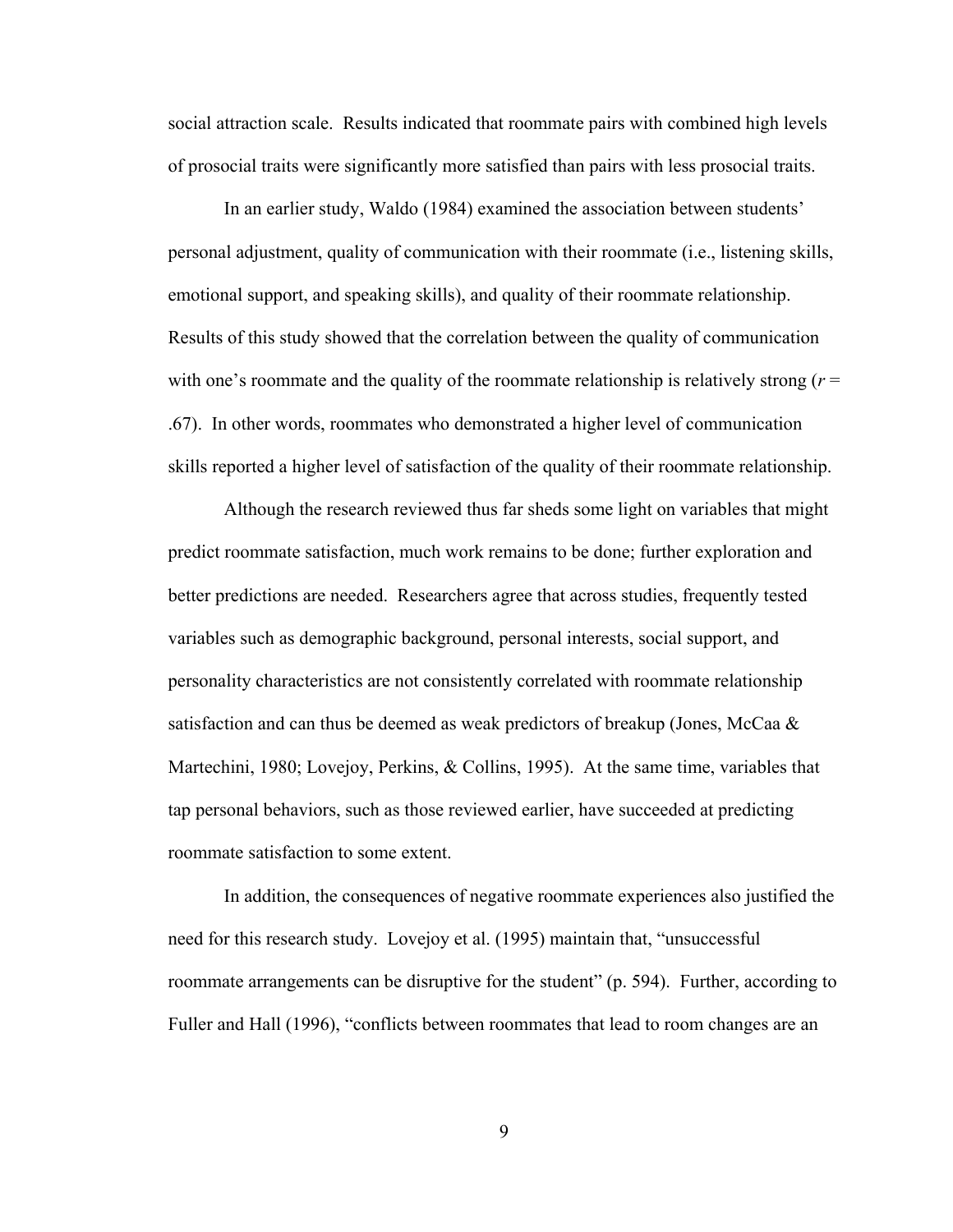extra burden on the residence hall staff and may interfere with the students' educational process" (p. 510). Moreover, Pace (1970) demonstrated that lower grade point averages, reduced academic achievement, and a skewed perception of the college campus environment were all potential consequences of dissatisfied roommate pairs.

The negative consequences discussed above have contributed to researchers' interests in finding better predictors of relational satisfaction. Although countless researchers in past years have attempted to predict college roommate satisfaction, the literature still lacks strong predictors based on personal behaviors. Consequently, the current study sought to determine if CMC behaviors (in conjunction with the beliefs and perceptions associated with these behaviors and with face sensitivity) are important variables that are missing from the body of literature on predictors of college roommate satisfaction. The purpose of the current study was not to explore the reasoning behind student's usage of CMC (see Rubin, 1994), but to acknowledge that this behavior exists and to attempt to see if it is related to roommate satisfaction. The next section explores students' use of CMC in more detail in order to highlight some past research and further justify the need for the current research.

#### Computer-Mediated Communication

### *CMC Research*

One major area of inquiry regarding CMC has been student's motives and goals associated with its usage (see Bonebrake, 2002; Chou, 2001; Odell, Korgen, Schumacher, & Delucchi, 2000; Papacharissi & Rubin, 2000; Suler, 1999). In other words, researchers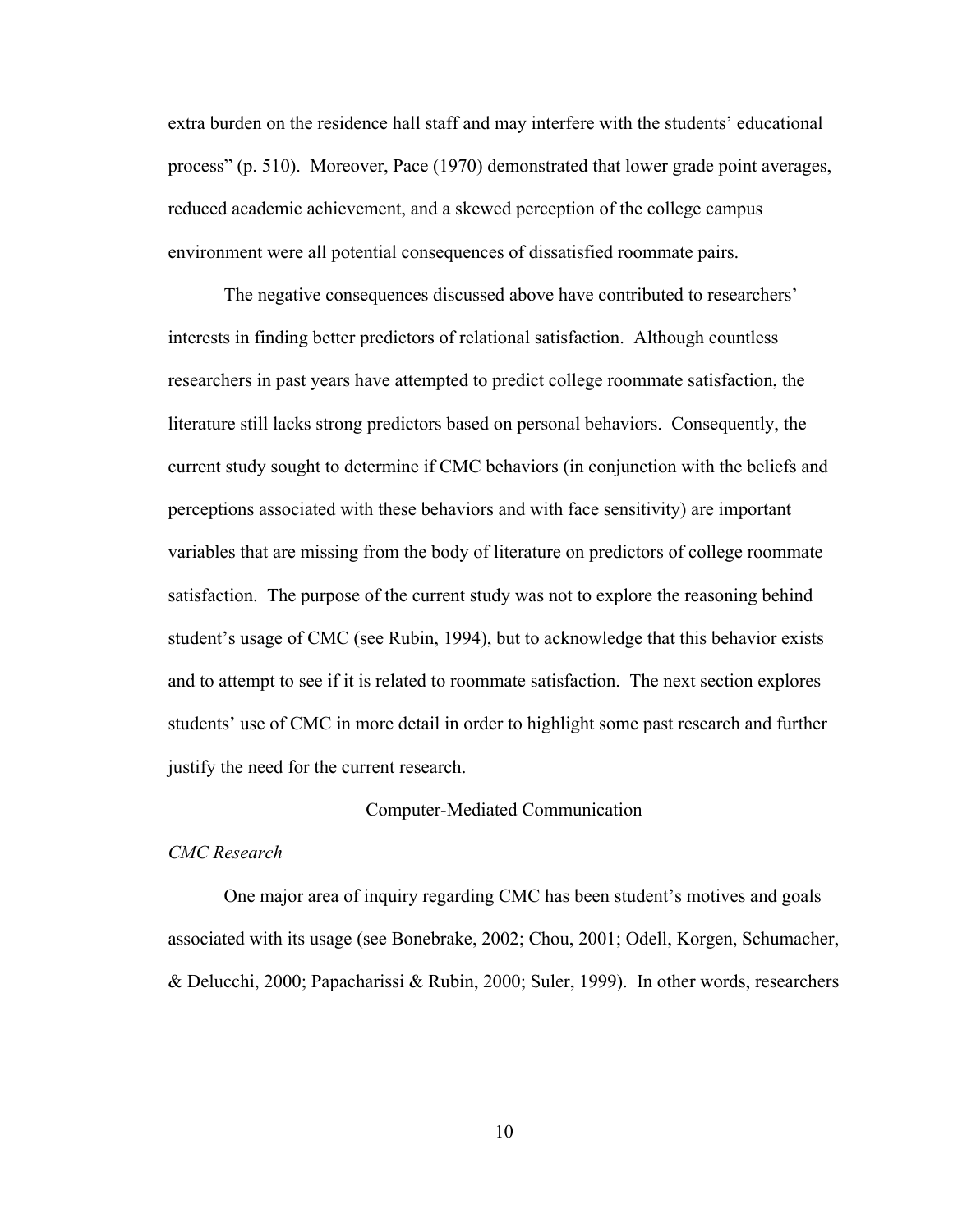have sought to find out why college students are now using this medium as a main method of communicating with others.

Other studies have explored the demographic differences between the students who are more drawn to using the Internet and the students who are not (Morgan  $\&$ Cotton, 2003; Scherer, 1997). For instance, one study indicated that 73% of college students use the Internet at least once a week and men and women appear to use the Internet with similar frequency (Scherer, 1997). Moreover, no other demographic differences including ethnicity, academic major, year in school, GPA, or marital status were found to influence amount of Internet use (Scherer, 1997).

Finally, another major line of research has examined problematic Internet use (see Kubey, Lavin, & Barrows, 2001; Shaw & Gant, 2002). Kubey et al. (2001) reported an association between Internet use and dependency and explained that frequent Internet use (specifically synchronous communication applications such as chat rooms) is associated with quality of student academic performance. In a different study, Shaw and Gant (2002) presented evidence suggesting that more frequent online usage correlates with decreased loneliness and depression and increased self-esteem and perceived social support.

Although all of these areas of inquiry are important, there is another key area that has received less attention in the literature and needs to be examined. CMC usage by college roommates and its correlation with students' reported roommate satisfaction based on their perceptions of their own and their roommates' use has yet to be explored. The field is lacking this type of research as well as a general understanding of the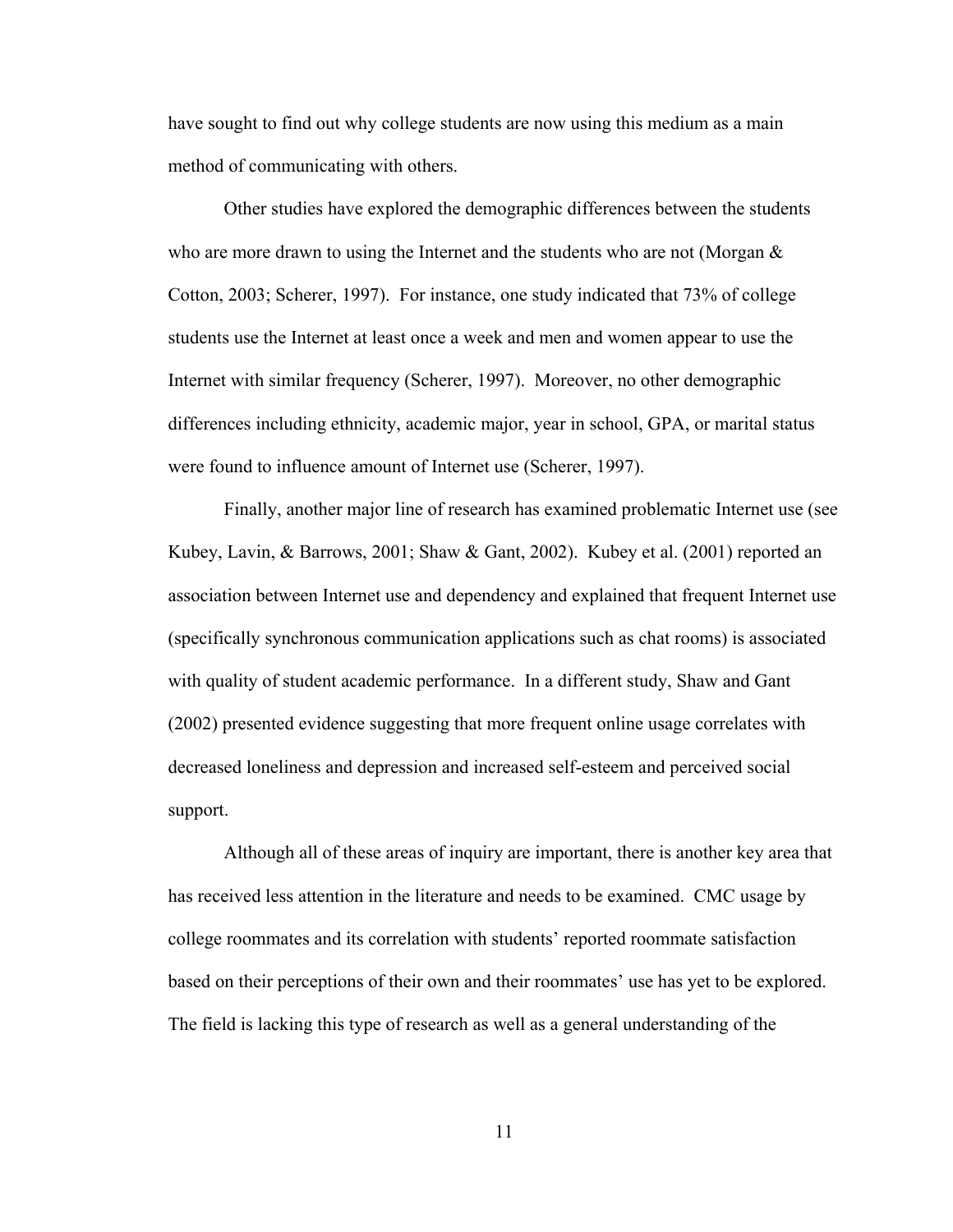correlation between synchronous CMC and roommate satisfaction. Examining the relationship between CMC and satisfaction, the results of this research study may potentially enrich and extend the growing literature of interpersonal communication relationships and online interaction.

According to Kandell (1998), advances that make the Internet simple to operate have contributed to its increased use. As a result, the Internet now plays a large role in the lives of college students all over the world. Further, according to Scherer (1997), college students significantly contribute to the constantly growing demand for the Internet worldwide. Campuses began managing the demand for the Internet by installing direct connections all over campus in places such as libraries, residence halls, and laboratories (Scherer, 1997).

A review of the literature reveals that CMC can be broken down into two classifications: synchronous CMC and asynchronous CMC. The following section will discuss each type of CMC and the necessity of making the distinction between the two types for this research study.

## *Synchronous and Asynchronous CMC*

The major feature distinguishing synchronous CMC from asynchronous CMC is that synchronous CMC occurs in real time. In simpler terms, synchronous implies instantaneous or immediate (see Mehrabian, 1969). Of the two types of CMC, synchronous CMC is most similar to face-to-face (FtF) communication because it involves many of the same communication rules and demands as FtF communication. Examples of synchronous CMC include virtual chatrooms, instant messaging, and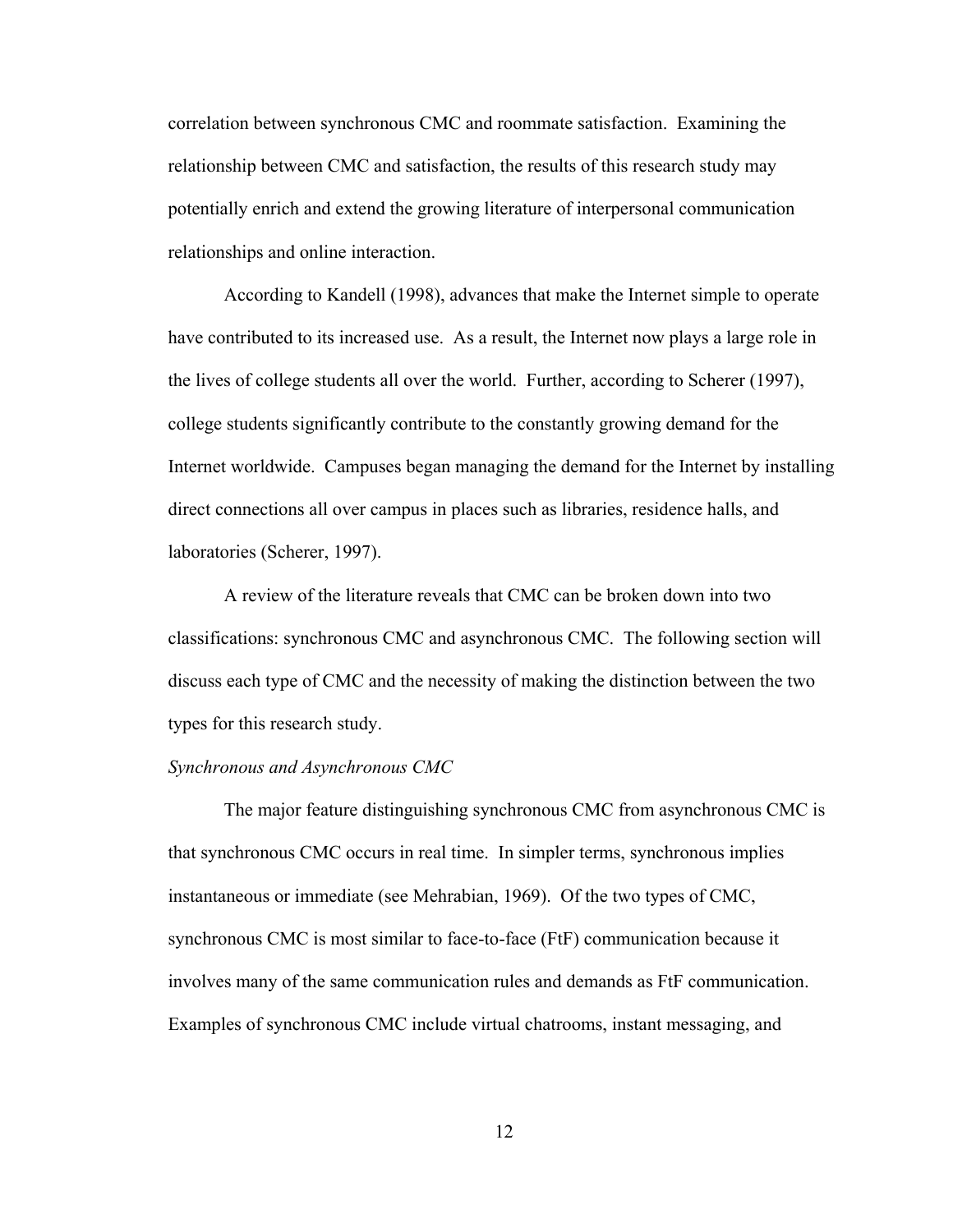interactive games where participants simultaneously communicate to each other and each participant's move is dependant on the other person's preceding move. Thus, as with FtF interaction, synchronous CMC requires a co presence of participants (Caplan, 2003).

A major distinction between FtF interactions and synchronous CMC interactions is that FtF interactions entail a physical presence of communicators while synchronous CMC interactions entail a virtual presence of communicators. Virtual presence refers to existing in essence and not in actual physical form. Both physical and virtual presence involve the copresence of participants. Further, social presence is the degree to which participants perceive a certain communication medium as conveying the presence of the other participants (Short, Williams, & Christie, 1976). Social presence can be conceptualized as existing on a scale from a strong perception of social presence to a weak perception of social presence.

Asynchronous CMC is similar to synchronous CMC in the sense that messages are transmitted from one person to another via computer, but there exists a larger time lapse between the communication. Examples of asynchronous CMC are e-mail, list serves, and bulletin boards (also known as message boards or discussion forums). Asynchronous CMC allows participants to send a message to another person (e-mail) or groups of people (list serves and bulletin boards) for them to read at their own pleasure and respond at their own will. In other words, with asynchronous CMC, both or all participants need not be simultaneously present for this type of communication interaction to happen. Further, the sender does not expect an immediate response as he or she does with synchronous CMC media. Because of the lack of perceived social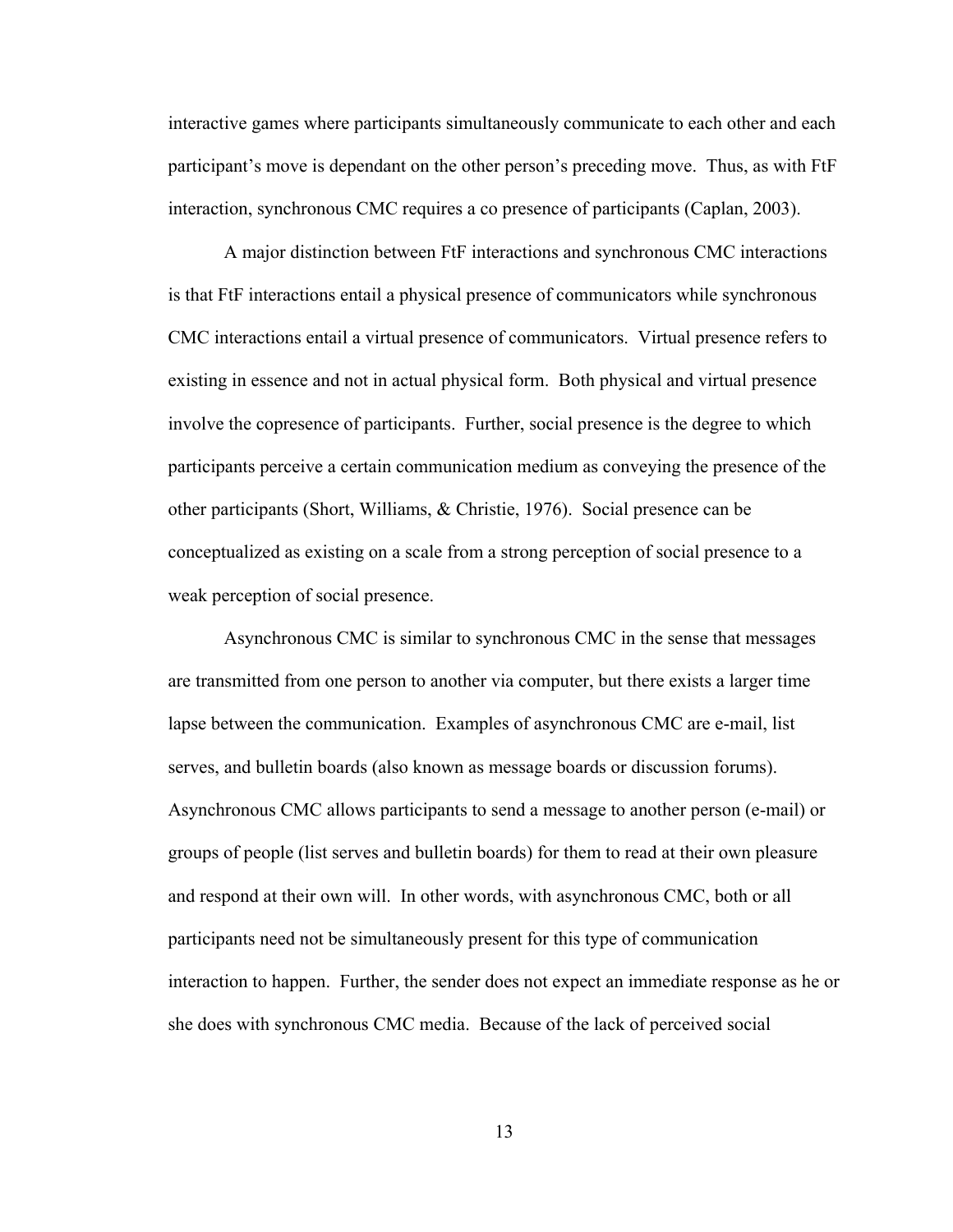presence in asynchronous CMC, asynchronous communication is less similar to FtF communication than synchronous communication.

The present study regarded synchronous CMC behavior as the main variable of interest because it involves a greater perception of social presence of communicators than asynchronous CMC. Because synchronous CMC occurs in real time, when people engage in synchronous CMC, they must cognitively engage and interact with the other person much like they would in a FtF interaction. This virtual presence is much like physical presence. Further, asynchronous CMC is not as demanding as synchronous CMC because participants can respond at some later time and there is no simultaneous interactivity needed to keep the interaction flowing. There are also basic rules and etiquette that apply to both FtF and synchronous CMC interactions but do not apply to asynchronous CMC interactions (e.g., not interrupting or cutting the other person off while he or she is speaking and not abruptly changing the subject).

#### Proposed Theory

 The argument proposed here is that attitudes about using CMC along with actual synchronous CMC use are overlooked potential predictors of roommate satisfaction. CMC attitudes and behaviors are important because CMC now plays a large role in college student's lives and acts as a "window through which they can communicate" (Chou, 2001, p. 573). In fact, researchers have argued that CMC has become as common as FtF communication as a means to communicate with others (Tidwell & Walther, 2002).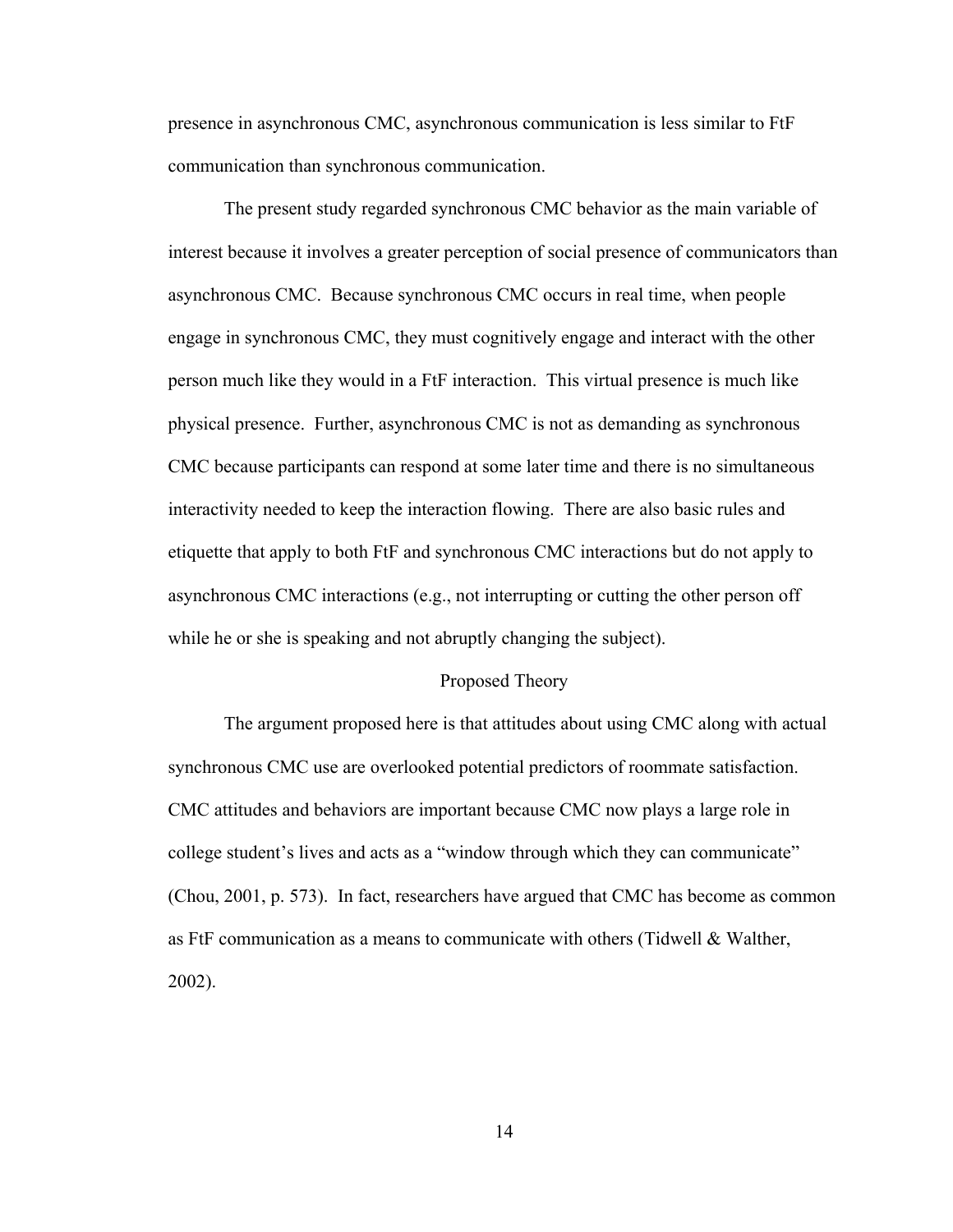In preparation for the current study, several college students were informally interviewed about their CMC use. Early exploratory interviews with college students provided useful anecdotal evidence for the importance and relevance of the current study. According to one college sophomore, unless he is constantly signed on to instant messenger, he gets left out of certain activities that his friends have planned. According to another student, none of her friends use the telephone anymore. She claims that it is much easier to get in contact with a large number of people by simply typing a certain message into a text box and copying that message as many times as needed to reach everyone the message is intended for.

## *Social Presence Theory*

Social presence (Short et al., 1976), as it is related to the present research interest, involves the level of awareness or impersonality between communicators. Researchers have also defined social presence as people's ability to socially project themselves (Rourke, Anderson, Garrison, & Archer, 1999). According to Short et al., (1976), social presence characterizes the perceived level of closeness, clarity, and richness of interactions.

Compared to FtF encounters, CMC interactions may lack social presence of the participants because the interactions are mediated by computers that lessen the richness or realism of the interaction. With regard to social presence in CMC, the cues filtered out perspective (Culnan & Markus, 1987) asserts that CMC interactions lack the nonverbal cues readily available in FtF interactions. Nonverbal cues are vital in interpersonal interactions in order to accurately define the social situation and to convey emotions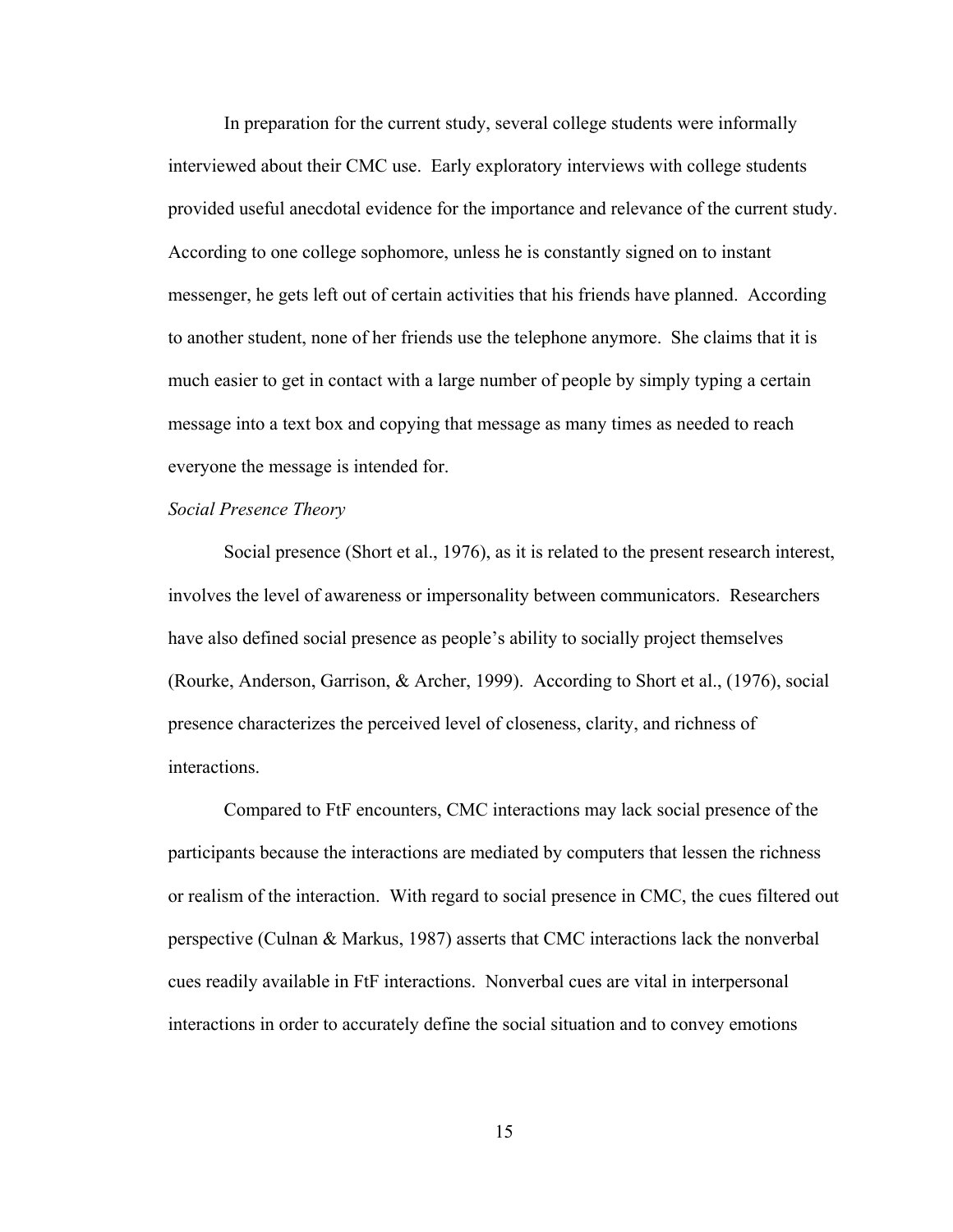between communicators. Further, the cues filtered out perspective proposes that CMC is more impersonal than FtF communication (Walther, 1996; Walther & Burgoon, 1992; Walther, Anderson, & Park, 1994). The existence of the cues filtered out perspective has led researchers to become interested with the concept of social presence in CMC (Savicki, Kelley, & Oesterreich, 1999).

Social presence is richest in FtF interactions for a variety of reasons, including the availability of nonverbals and other cues (see Rice, 1993). Synchronous CMC is not as socially rich as FtF communication. However, synchronous CMC is more socially rich than asynchronous CMC because it requires participants to actively engage in the conversation. Thus, synchronous CMC is more similar to FtF communication than asynchronous CMC. For this reason, the current research focused primarily on synchronous CMC and applied some of the same theories that also guide FtF interactions.

The telephone, another form of synchronous communication, ranks second in perceived social richness after FtF communication (Rice, 1993). In an extensive study, Rice (1993) measured the level of social presence in seven different media. Among the media were telephone, e-mail, videoconferencing, and face-to-face communication interactions. Although a form of synchronous CMC such as instant messenger or instant chat rooms was not included in the study, results showed that of the seven distinct media, e-mail (asynchronous CMC) ranked absolutely last for its level of perceived social presence (Rice, 1993). Influenced by these findings, the focus of the current study was limited to assessing the relationship between synchronous CMC and roommate satisfaction.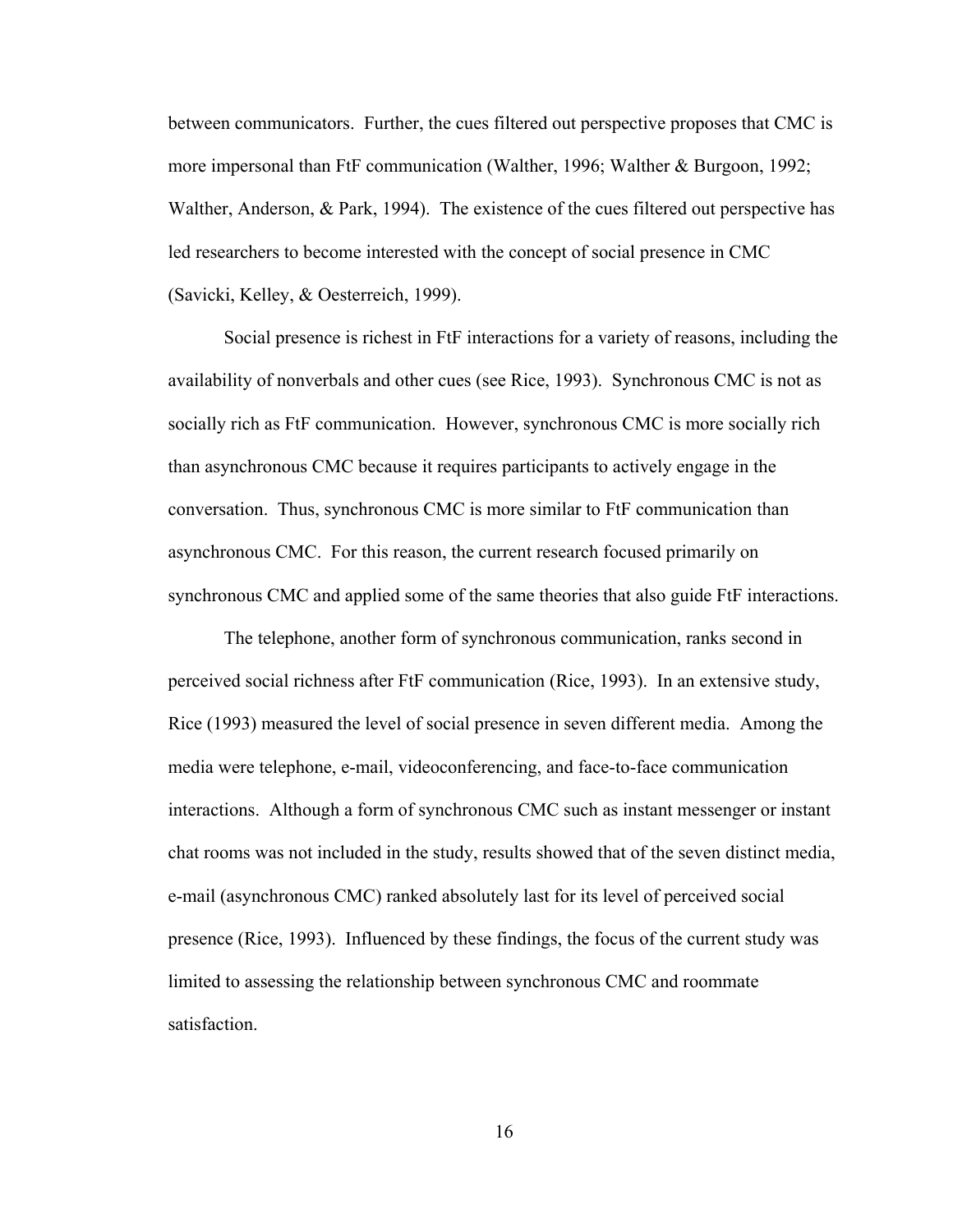## *Face Theory*

Social presence theory is closely related to face theory. Popularized by Goffman (1967), face "may be defined as the positive social value a person effectively claims for himself by the line others assume he has taken during a particular contact" (Goffman, 1967, p. 5). In addition, according to Cupach and Metts (1994), face is "the conception of self that each person displays in particular interactions with others" (p.3). In other words, face theory asserts that people are inherently motivated to uphold each other's face and, at the same time, expect others to uphold their face by avoiding certain facethreatening situations.

Facework is a type of communicative behavior that people employ to manage their own and/or other people's face needs. These strategies (dealing largely with impression management) may support *or* threaten face (Ting-Toomey & Oetzel, 2001). Improper management of face may lead to undesirable face threatening situations and may lead a communicator to respect the other party less, listen less intently to him or her, or minimize the amount of personal viewpoint he or she shares (Ting-Toomey & Oetzel, 2001). Knowledge of facework is important because it is a basic interpersonal social skill that may be necessary for maintaining satisfying relationships.

## *Politeness Theory*

Building off of Goffman's face theory (1967), Brown and Levinson (1978) claim that people have two basic types of face needs that facilitate their personal identity management. Positive face is the desire to be viewed and regarded as desirable by others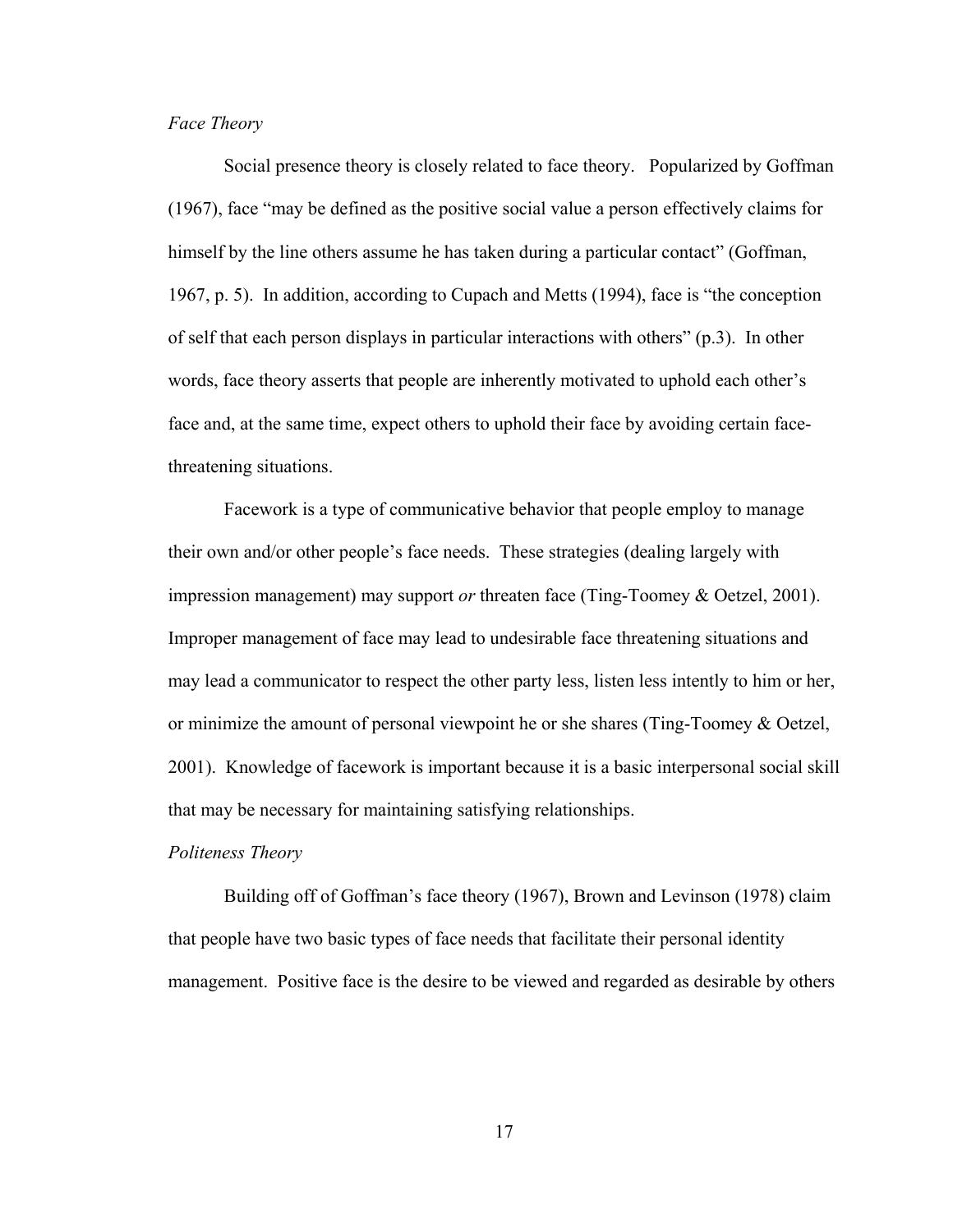and negative face is the desire to be autonomous, free from imposition by others, and to have ones prerogatives respected.

Politeness theory is an area of research that may also help explain how synchronous CMC use might be related to college roommate satisfaction. Together, face theory and politeness theory systematically connect synchronous CMC and roommate satisfaction. The connection rests in the fact that both roommates must be cognizant of the general rules that guide the theories in order to maintain a successful relationship. Along with politeness, upholding and sustaining face deals with and is rooted in considerateness and respect. Facework involves a mutual cooperation between parties and is regarded as an underlying and taken-for-granted motive in all social encounters (Cupach & Metts, 1994). Thus, people are generally interested in working toward the maintenance of each other's face (Penman, 1990). In fact, according to Metts (2000), most communicators recognize face as a "routine and unnoticed consequence of interaction" (p. 78).

## Application of Theory

The relevance of Goffman's face theory in the current research study is that when students engage in synchronous communication with others and in the presence of their roommate, they may be exhibiting low or no concern for the other roommate's face. The engaged student is exhibiting exclusion which is regarded as a non-face supporting tactic of facework (see Lim & Bowers, 1991). Such exclusions become face threatening when the other roommate feels left out or ignored. Frequent disregard for another person's face could potentially lead to that person feeling that the relationship is weakening (Cupach  $\&$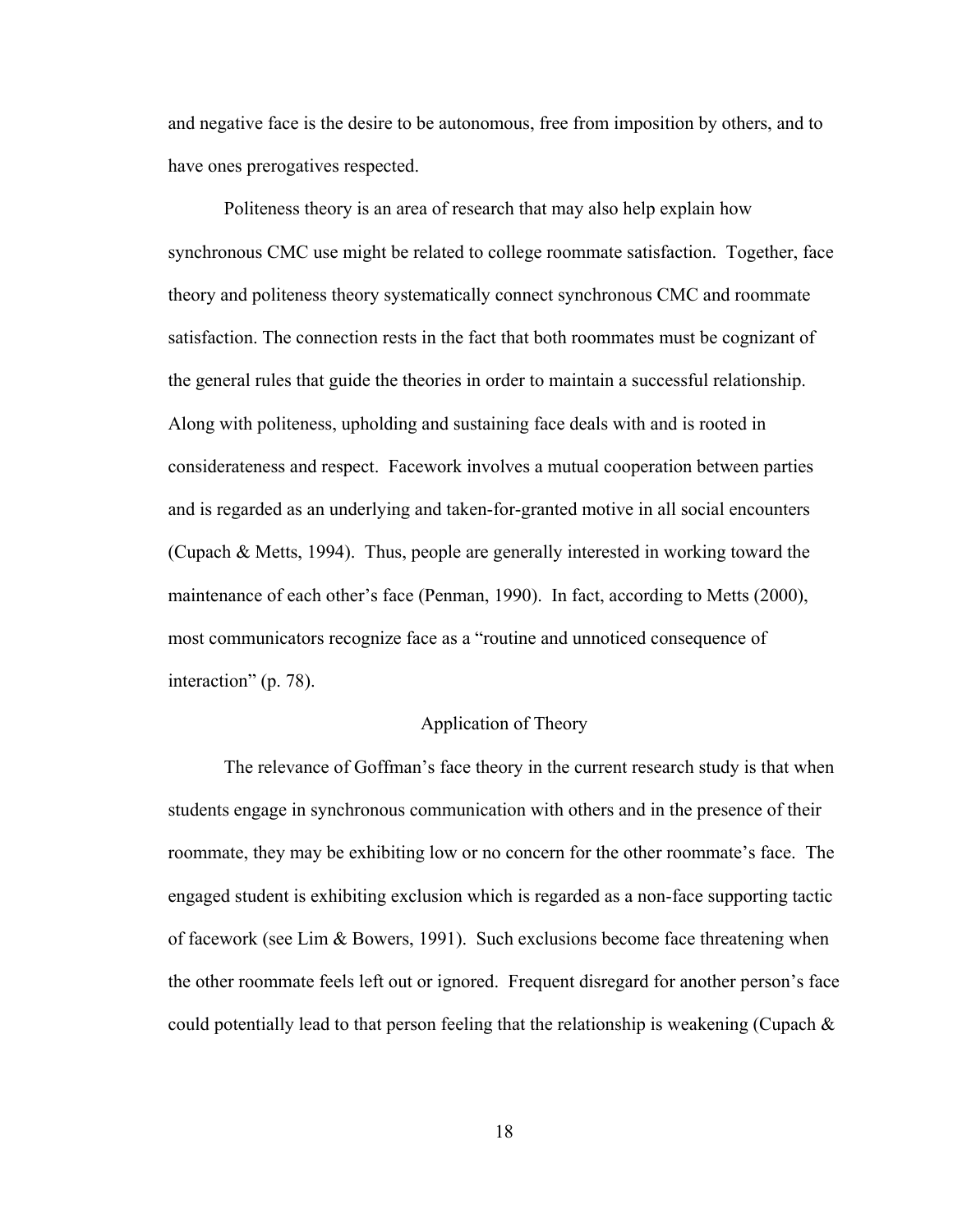Metts, 1994; Goffman, 1967). An increased salience of face issues can cause even mundane relationship processes to become infused with aggressiveness (Metts, 2000). Worse yet, chronic improper face management in interpersonal relationships facilitates the erosion of the relationship (Cupach & Metts, 1994). However, if neither roommate perceives exclusion due to CMC participation as face threatening, then there is no concern about lessened roommate satisfaction due to CMC use. The concern arises when there are incongruent feelings toward the situation (whereas one roommate sees CMC use while in the presence of the other roommate as face threatening and the other does not) leaving one roommate feeling left out and disrespected. The theories and rational presented above led to the construction of an empirically-based model outlining the cognitive and behavioral processes involved in college students' perceptions of face sensitivity, perceived face threat of CMC behavior, and roommate satisfaction (see Figure 1).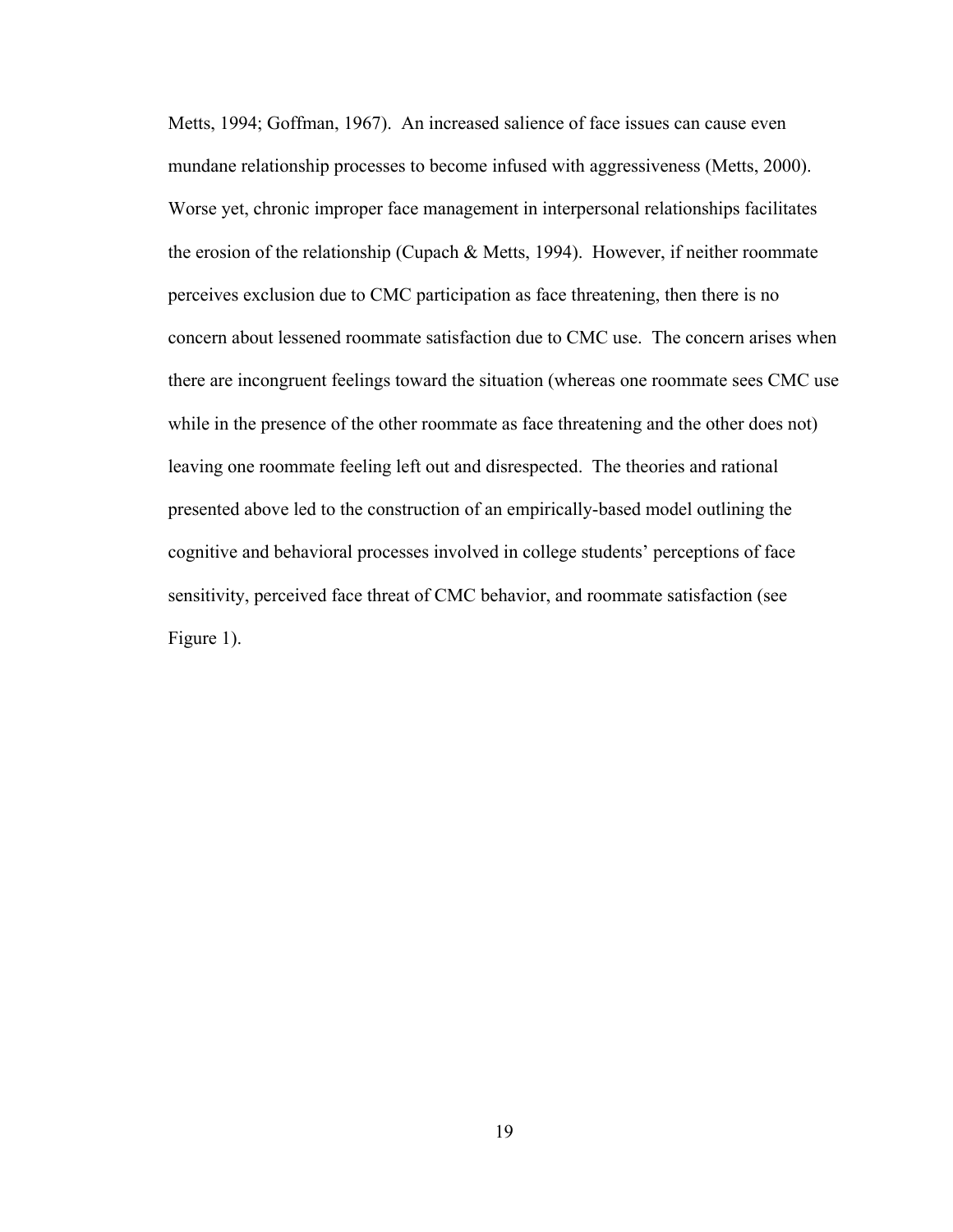## Figure 1

## *Empirical Model*



Based on the literature and theory reviewed above and as illustrated by figure 1, this study sought to answer a number of questions about the correlations between the variables presented earlier. The next section presents the specific hypotheses that were tested in the current study.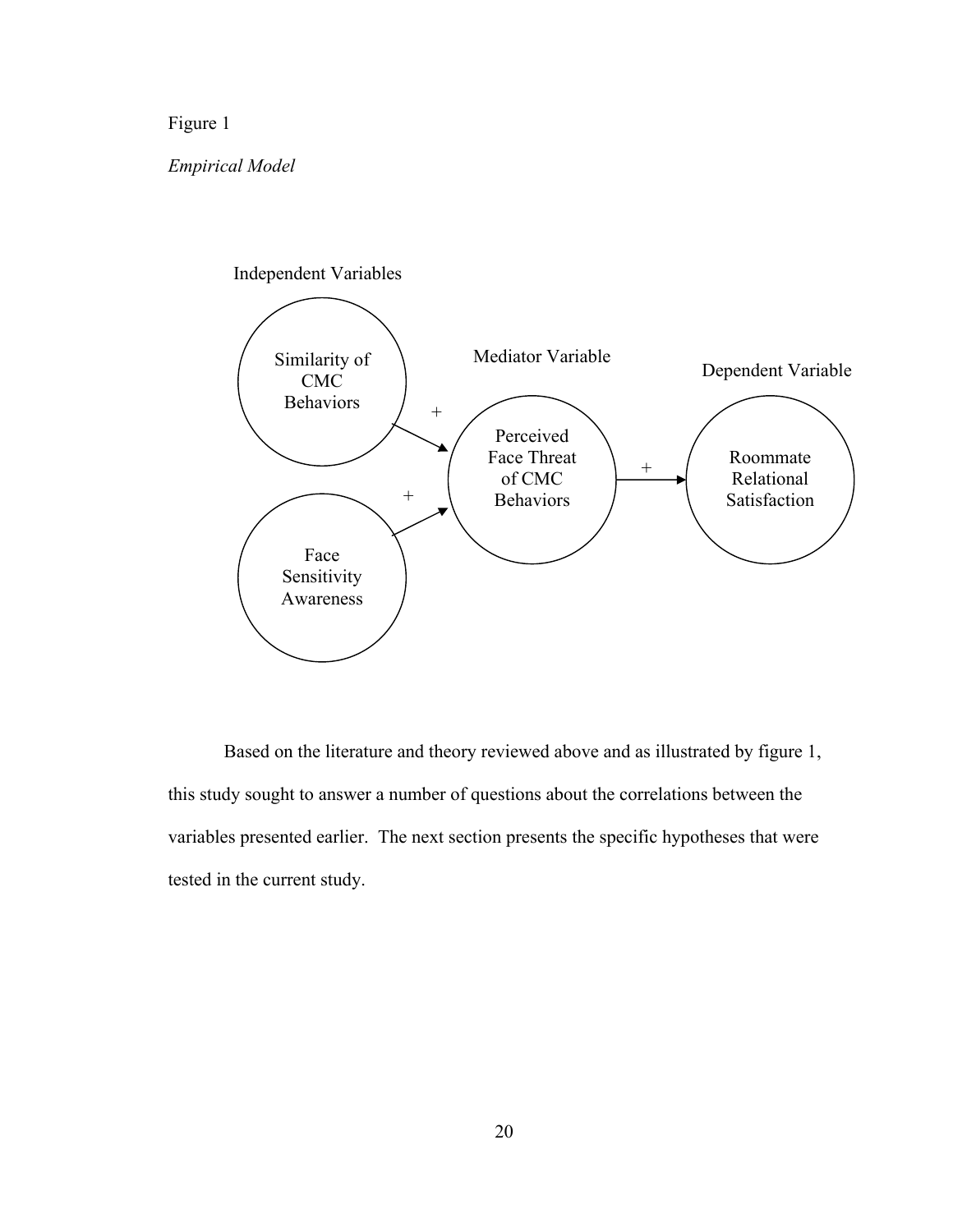#### Hypotheses

Based on the previous discussion of social presence theory, face theory, and politeness theory, the current study tested the following hypotheses:

H1: The amount of time that a student spends engaged in synchronous CMC in the presence of his or her roommate is associated with the roommate's relational satisfaction which is mediated by the roommate's perceptions of perceived the face threat of that activity.

H2: The more students perceive synchronous CMC usage in the presence of others as face threatening, the less they will engage in this behavior in the presence of their roommate.

H3: The amount of time students spend engaged in synchronous CMC in the presence of their roommate will be negatively related to their general concern for face.

H4: The amount of time students spend engaged in synchronous CMC in the *absence* of their roommate will not be related to their concern for face.

H5: The amount of time students spend engaged in asynchronous CMC in the presence of their roommate will not be related to that student's perception of his or her relational satisfaction.

H6: The degree of similarity in the perceived face threat of synchronous CMC use in the presence of one's roommate positively predicts the level of roommate satisfaction between the dyad.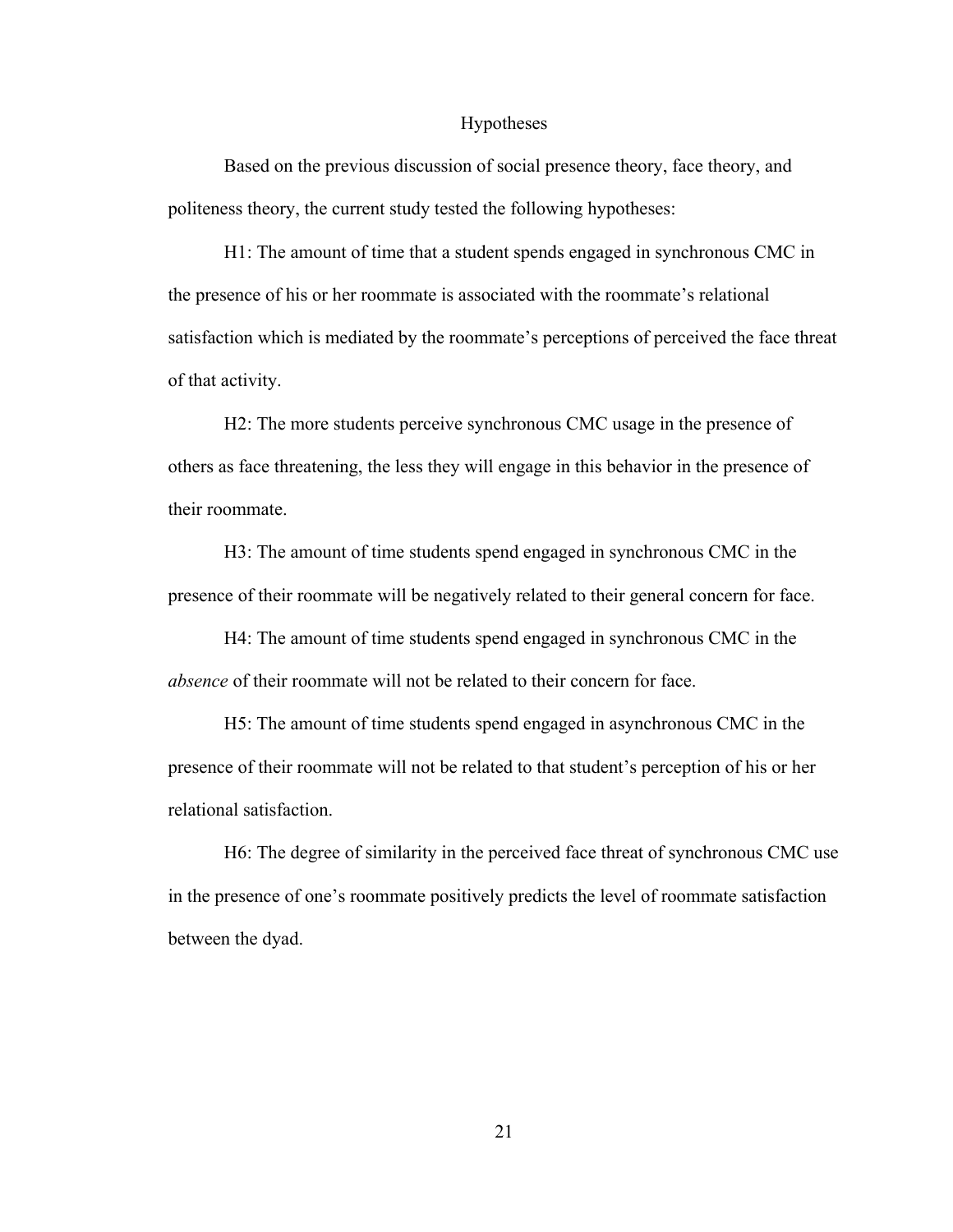## Chapter 2

#### **METHOD**

To test the hypotheses presented in Chapter 1, respondents replied to surveys designed and distributed by the researcher specifically for the study. The following section presents the method and procedures used in the current study.

### Participants

The participants ( $n = 216$ ) for this study were undergraduate residence hall roommates, 40% were male ( $n = 86$ ) and 60% were female ( $n = 130$ ). Of the 216 participants, 84% were first-year students, 11% were sophomores, 4% were juniors, and one was a senior. The participants were all same-sex residence hall roommate pairs living on campus beginning at least Fall, 2003 and through the time of the study in early Spring, 2004. All participants were recruited directly from the residence halls during their back-to-school floor meetings facilitated by residence assistants or via door-to-door recruitment by the researcher and all reported having their own personal computer in their dorm room.

## Survey

The first section of the survey instrument inquired about students' current living situation (single, double, or triple occupancy room), how acquainted they were with their roommate prior to their cohabitation, and when they actually began living together (see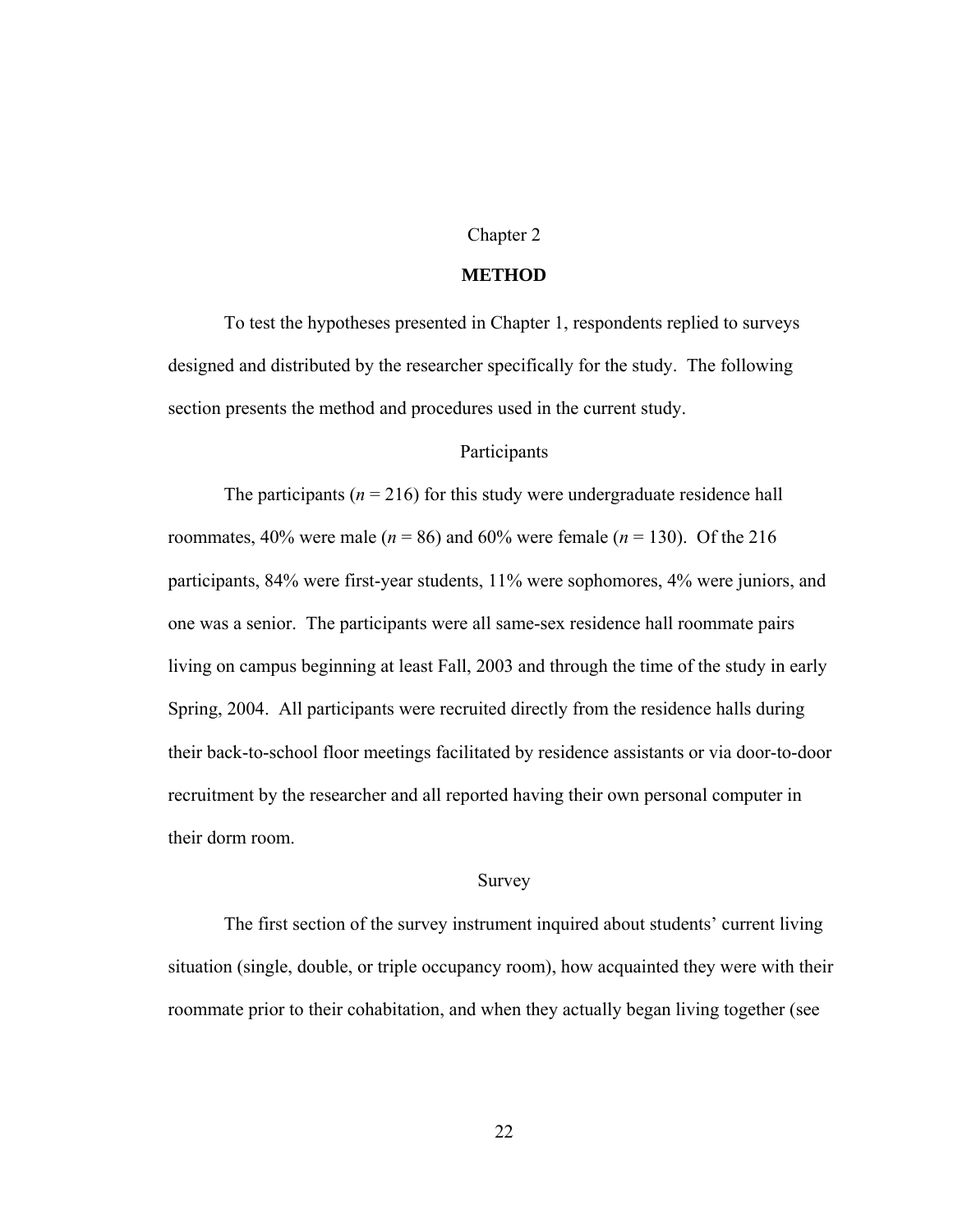Appendix C). Students indicated how acquainted they were with their roommate prior to living together, using a 5-point scale adapted from Lovejoy, Perkins, and Collins, (1995, see Appendix C, Question 4). The last section of the questionnaire asked about students' year in school, sex, academic major, grade point average, computer competency, and other basic demographic questions.

## *Independent Variables*

The current study sought to assess associations among relational satisfaction and a number of predictor variables including synchronous and asynchronous CMC use, face sensitivity, and perceived face threat of certain CMC behaviors.

*Behaviors.* At the time of the data collection, there were no scales tapping both online and FtF communication behaviors. Therefore, the researcher developed a scale specifically for the current study in order to make this assessment (see Appendix D). To assess CMC use, a number of questions were designed to indicate how often participants engage in specific CMC behaviors. Participants indicated how frequently they engaged in each behavior on an 8-point scale ranging from 1 (never) to 8 (constantly).

The questionnaire contained seven questions regarding respondents' CMC behaviors while in the presence of their roommate, seven questions regarding respondents' CMC behaviors in the absence of their roommate, and seven questions assessing the respondents' perception of their roommate's communication behaviors when they are both in the room. In each section, three questions asked about synchronous CMC use (instant messenger, interactive games, virtual chatrooms), two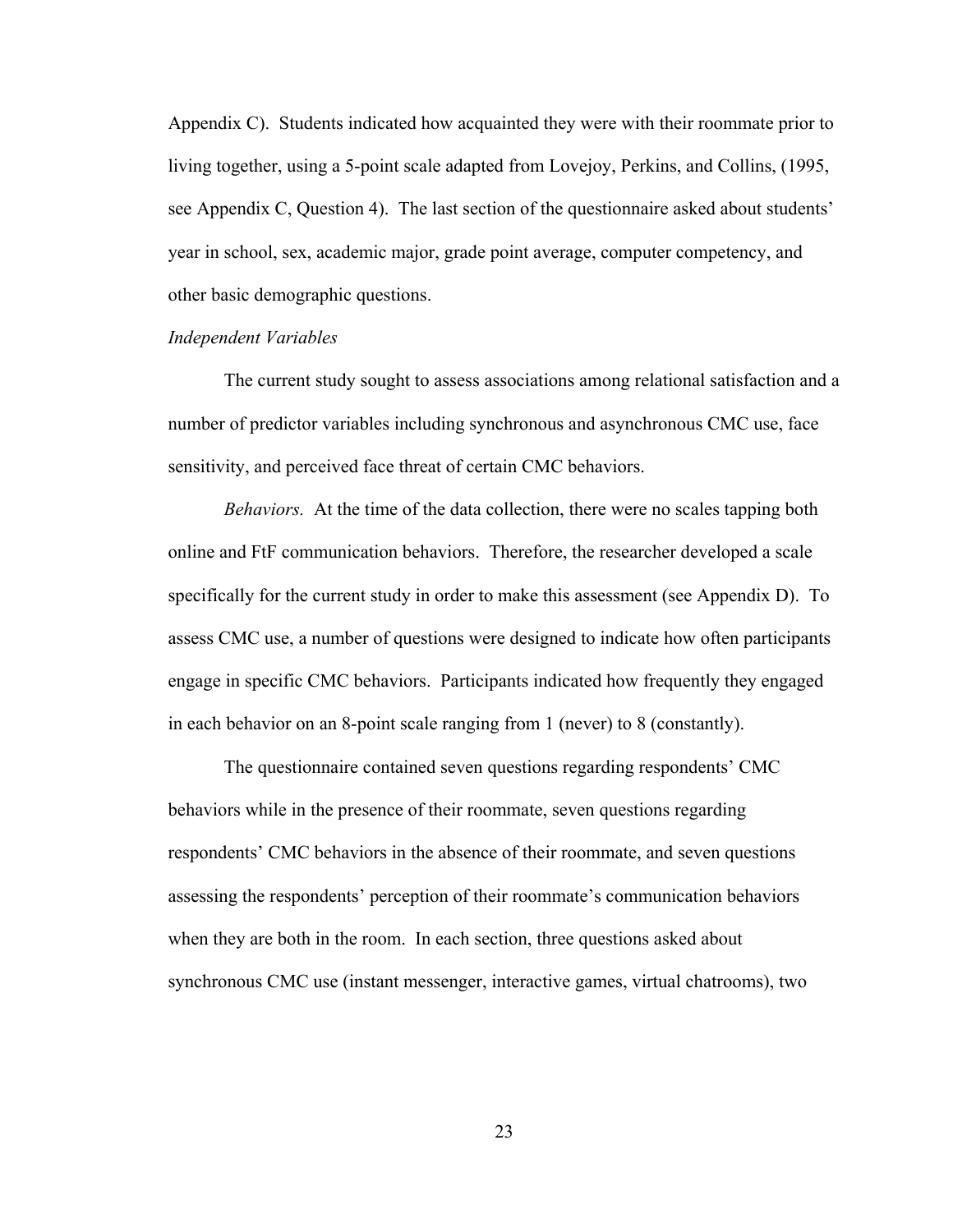questions asked about asynchronous CMC use (e-mail, message boards), and two questions asked about non-CMC behaviors (having friends over, talking on the phone).

 *Face Sensitivity Measures.* To assess general perceptions about face sensitivity and face maintenance, participants rated the extent to which they agreed or disagree with six statements dealing with potentially face sensitive situations (see Appendix E). The researcher constructed the 6-item instrument in order to tap perceived face threat based on the conceptualizations of face and face theory by primary researchers in the field (see Brown & Levinson, 1987; Goffman, 1967). Participants rated the extent of their agreement with each statement on an 8-point scale ranging from 1 (definitely disagree) to 8 (definitely agree). For example, one item read, "It is impolite to put others in awkward situations." Another read, "It is rude to hurt other people's feelings." Scores on each were averaged to obtain one score which became the respondents' face sensitivity score  $(a = .89)$ .

*Perceived Face Threat of CMC Behaviors.* Currently, the literature lacks a strong scale measuring perceived face threat of, or face sensitivity associated with, specific communication behaviors. In one study, Caplan and Samter (1999) measured degree of positive-face sensitivity and negative-face sensitivity by asking participants to rate the extent to which a specific message made them feel good about themselves. Although their questions were based on previous research, researchers only used three items to assess message quality. Of the three questions, only two questions specifically assessed face sensitivity. Caplan and Samter's scale would have been stronger if they had used more questions to assess face sensitivity.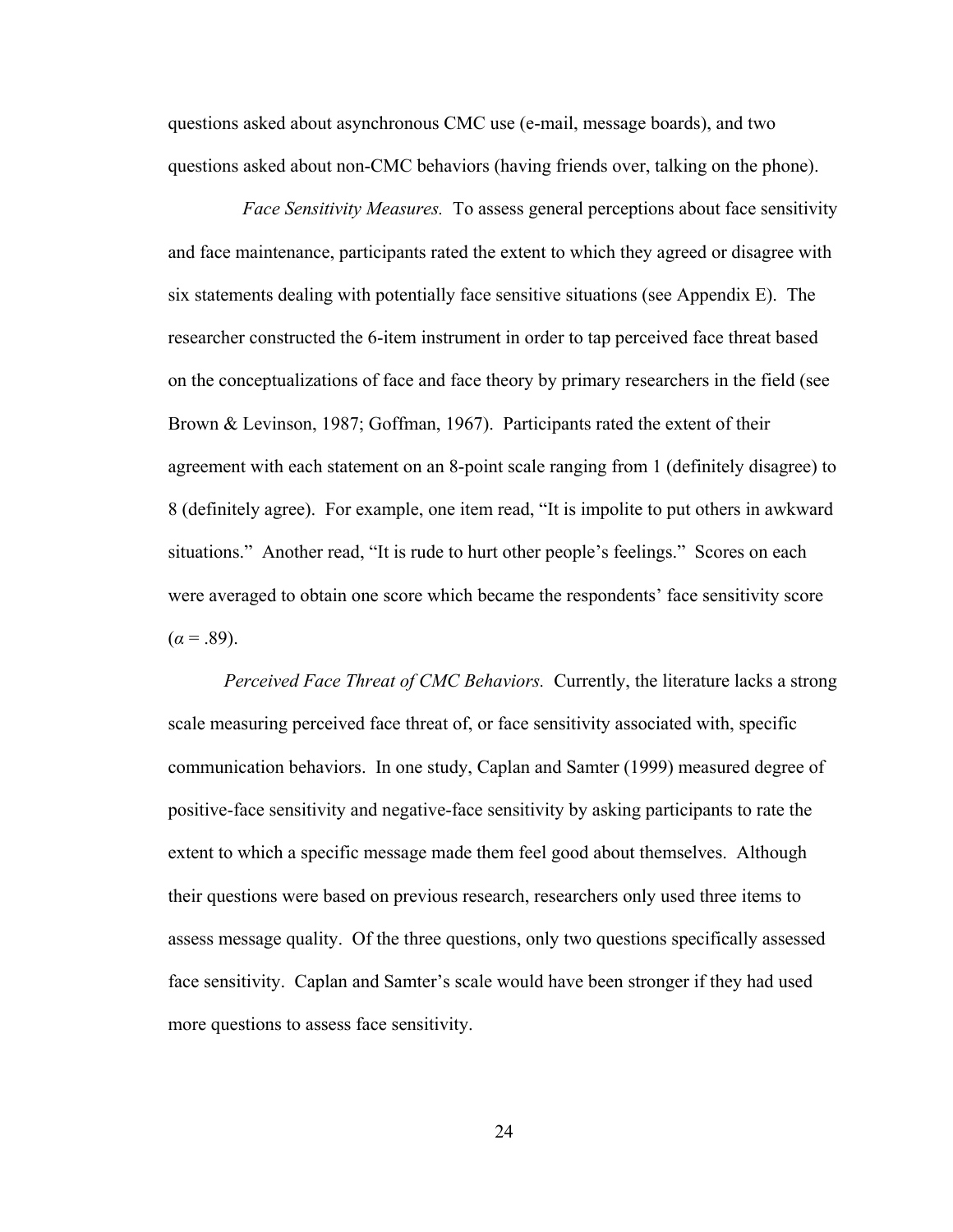Because the current literature lacks a strong face sensitivity measure, it was necessary to devise an instrument of this sort specifically for the current study. The researcher devised an instrument consisting of 12 items assessing perceptions of the face threatening nature of synchronous CMC ( $\alpha$  = .88), asynchronous CMC ( $\alpha$  = .98) and non-CMC behaviors ( $\alpha$  = .83). Four of the items assessed each type of communication and respondents rated the extent to which they agreed or disagreed with the statements (see Appendix F for a collective list of the items).

#### *Dependent Variable*

*Measuring Relationship Satisfaction.* The dependent variable in the current study was college dormitory roommate satisfaction. A review revealed that the current literature on relational satisfaction is limited because it lacked both conceptual and operational clarity and consistency (Boland & Follingstad, 1987; Hecht, 1976, 1978). The lack of operational consistency among researchers is evident by the sheer number of available satisfaction scales. Further, researchers often use the term satisfaction synonymously with other terms such as adjustment, success, well-being, and quality (Erbert & Duck, 1997). To develop a new measure of relational satisfaction, it was first necessary to carefully review how others have operationalized the construct.

Despite the wide variety of different types of interpersonal relationships, an overwhelming majority of the research on relational satisfaction specifically deals with marital satisfaction (Feeney, 1994; Kelley & Burgoon, 1991) and romantic relationship satisfaction (Cramer, 2002; Flora & Segrin, 2000; Franiuk, Cohen, & Pomerantz, 2002; Lamke, Sollie, Durbin, & Fitzpatrick, 1994; Rusbult et al., 1986). To a lesser extent,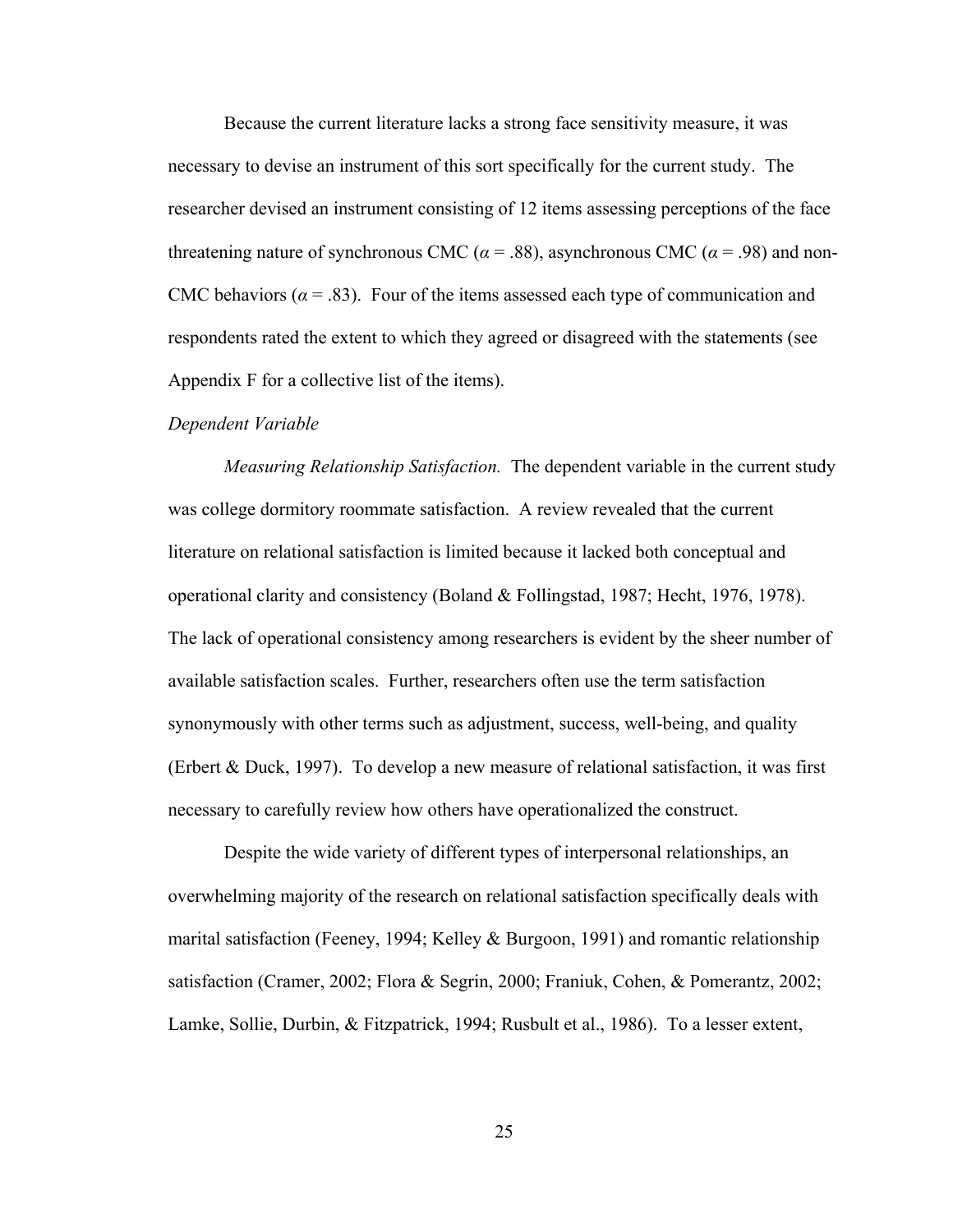researchers have also examined sibling relational satisfaction (Teven, Martin, & Neupauer, 1998), friend relational satisfaction (Cole & Bradac, 1996; Mendelson  $\&$ Aboud, 1999), and college roommate relational satisfaction (Berg, 1984; Lovejoy et al., 1995).

Many researchers have developed instruments to assess satisfaction in interpersonal relationships. However, according to Boland and Follingstad (1987), these scales vary in terms of reliability, validity, scope of coverage, and ease of administration (i.e. Berg, 1984). Other scales are also problematic because they do not maintain consistent definitions of satisfaction (e.g. Lovejoy, Perkins, & Collins, 1995; Resbult, Johnson & Morrow, 1986).

*Relational Satisfaction Scales.* Berg (1984) investigated the development of friendship between previously unacquainted college roommates. To assess roommate satisfaction, Berg asked participants one question about their happiness and satisfaction with their living arrangements. Participants responded to the question on a 7-point scale ranging from 1 (very dissatisfied) to 7 (very satisfied). Because Berg only used one question to assess the dependent variable in the study, the validity of Berg's scale is very low, making it easy to deem as not useful for other studies.

Lovejoy et al. (1995) used a Social Satisfaction Questionnaire (SSQ) and a Shared Activities Scale (dealing with how often roommates participate in certain activities like eating and studying together) to test if these activities help with the prediction of subsequent roommate breakups. Combined, the SSQ and the Shared Activities Scale had adequate internal consistency ( $\alpha$  = .89). Results of this study showed that the prediction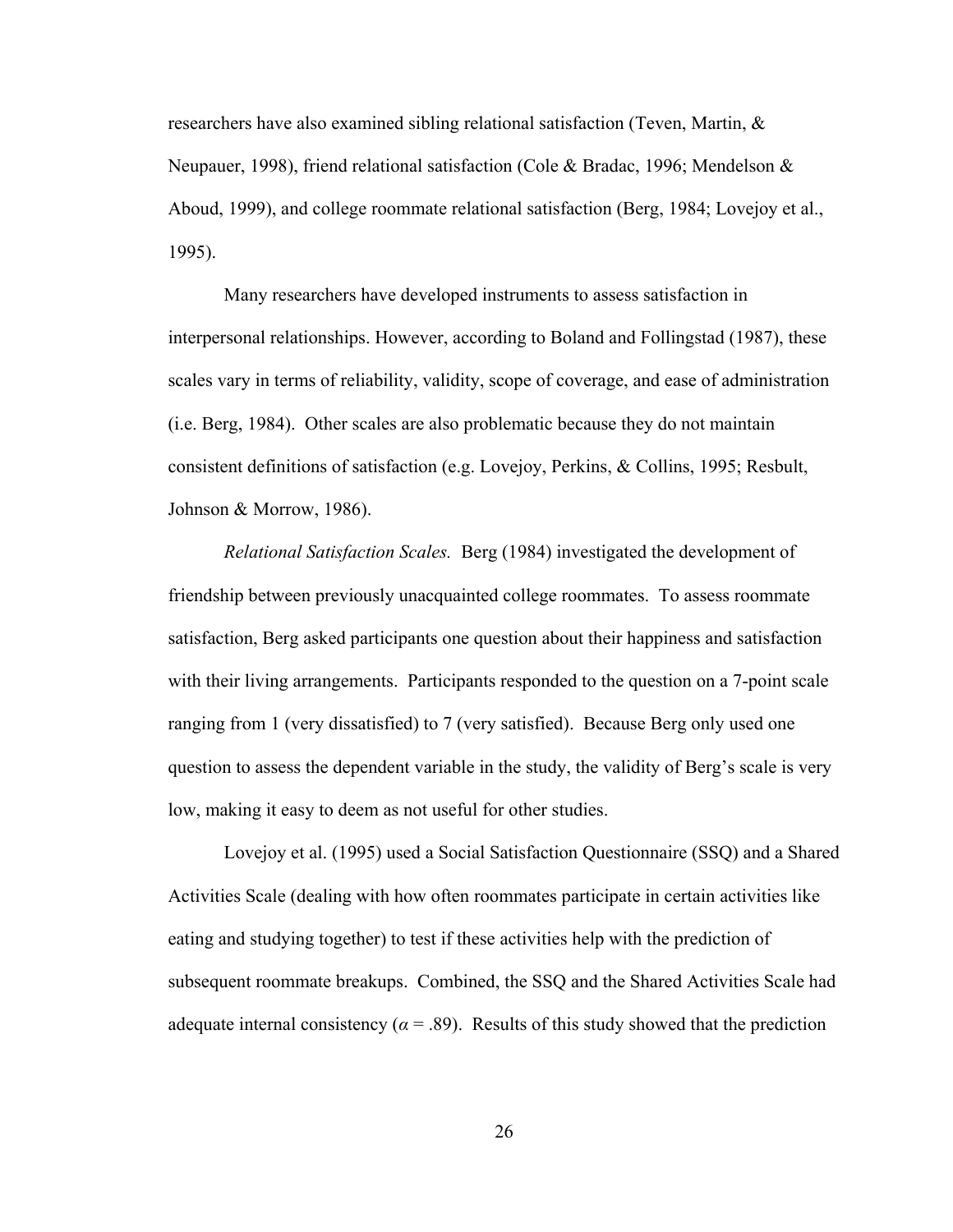of roommate breakups provided by the hybrid measure was superior to other variables such as demographic variables. Although this study yielded noteworthy findings, a major problem exists in the fact that the researchers defined satisfaction as shared activities, which is inconsistent from the way other studies have defined the construct.

Other researchers have taken different approaches to assessing relational satisfaction. For example, Rusbult et al. (1986) attempted to predict satisfaction in romantic relationships by employing the investment model that asserts that relationship satisfaction should be greater to the extent that the relationship contains greater rewards than costs. The researchers measured satisfaction with three questions: "In general, to what extent [are] you attracted to your partner?"; "In general, how [does] your relationship compare to other people's?" and "All things considered, how satisfied [are] you with your relationship?" The relationship satisfaction scale demonstrated adequate reliability ( $\alpha$  = .78) and results showed that greater reward value in relationships correlates with greater satisfaction of the relationship and greater cost value is associated with reduced satisfaction. The scale used in the Resbult et al. study regards satisfaction as the difference between the amount of rewards versus costs in the relationship, which is inconsistent to the ways other studies measure satisfaction.

*Hendrick's Relational Assessment Scale.* Although other scales have been useful in the assessment of relational satisfaction, one scale may be regarded as superior to most others because of its high predictive power (Corcoran  $\&$  Fischer, 1994), conciseness, and universal use. According to Hendrick et al. (1998), a number of researchers have employed the Hendrick relationship assessment scale in their research (see Cramer, 2002;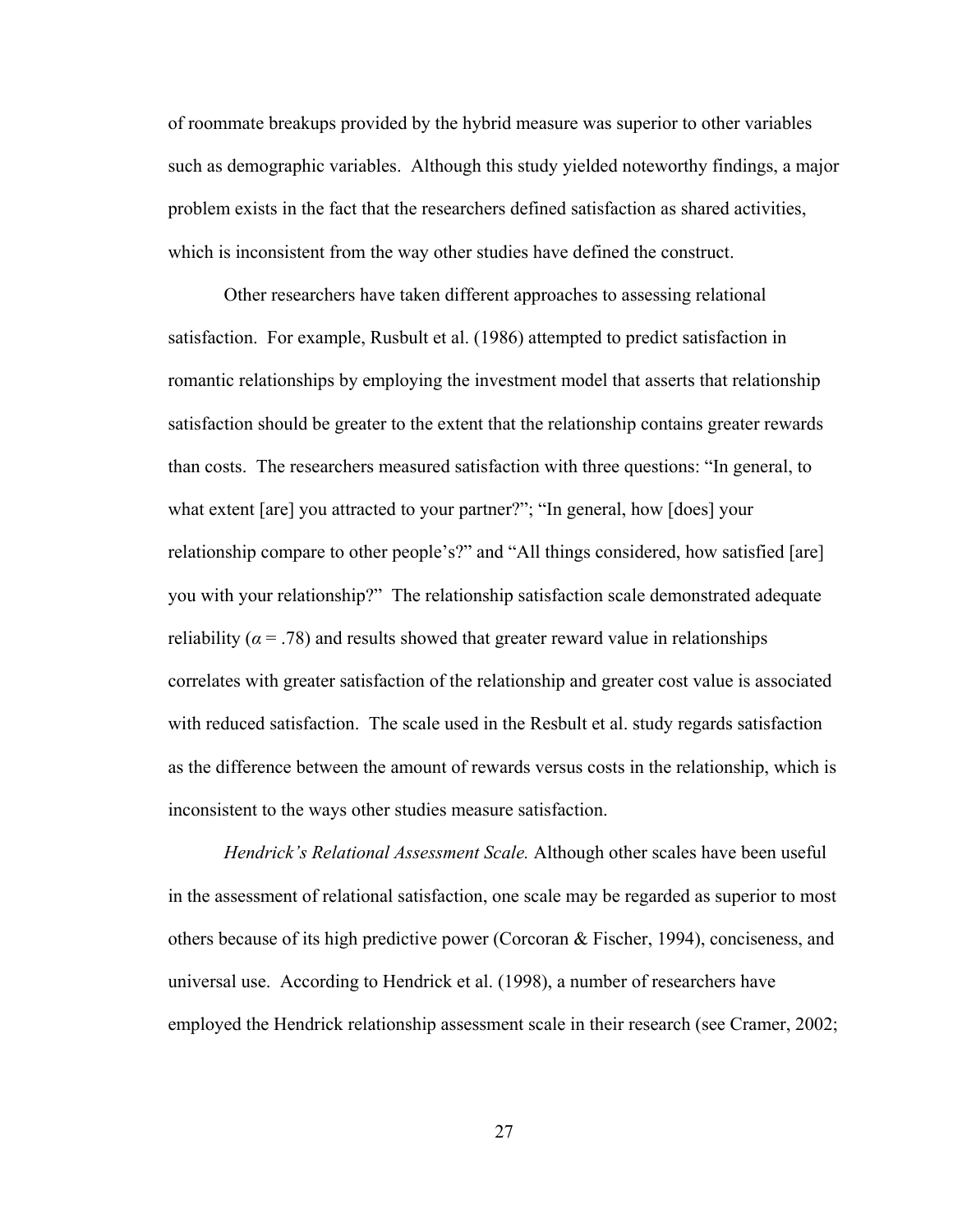Flora & Segrin, 2000; Lamke et al., 1994). Originally designed to measure marital satisfaction, the instrument is also appropriate for and easily applicable to assess a broad array of partnered relationships including dating couples, gay couples, and friendships (Hendrick, 1988; Hendrick et al, 1998).

The relationship assessment scale (Hendrick, 1988; Hendrick et al, 1998) is a 7 item measure of marital satisfaction (see Appendix G). Some of the questions on the instrument deal with participants' perception of their relationship as compared to others, the number of problems in the relationship, and how much the relationship has met the subject's original expectations. Hendrick's relationship assessment scale demonstrated high reliability and internal consistency ( $\alpha$  = .86),

Others have successfully adapted Hendrick's (1988) relationship assessment scale to their research. For example, Lamke et al. (1994) employed the relationship satisfaction scale to study the linkages between masculinity/femininity and expressive/instrumental competence in dating relationships. The results of the study indicated that participants' expressive competence and perceptions of their partner (male or female) as feminine positively correlated with their relationship satisfaction.

More recently, Flora and Segrin (2000) also used Hendrick's scale to study dating couples. The goal of their study was to examine the associations among relational development, relational satisfaction, and loneliness. The researchers used Hendrick's satisfaction scale because they felt that the scale items were general enough to apply to romantic dyads and highly correlated with measures of marital satisfaction. Results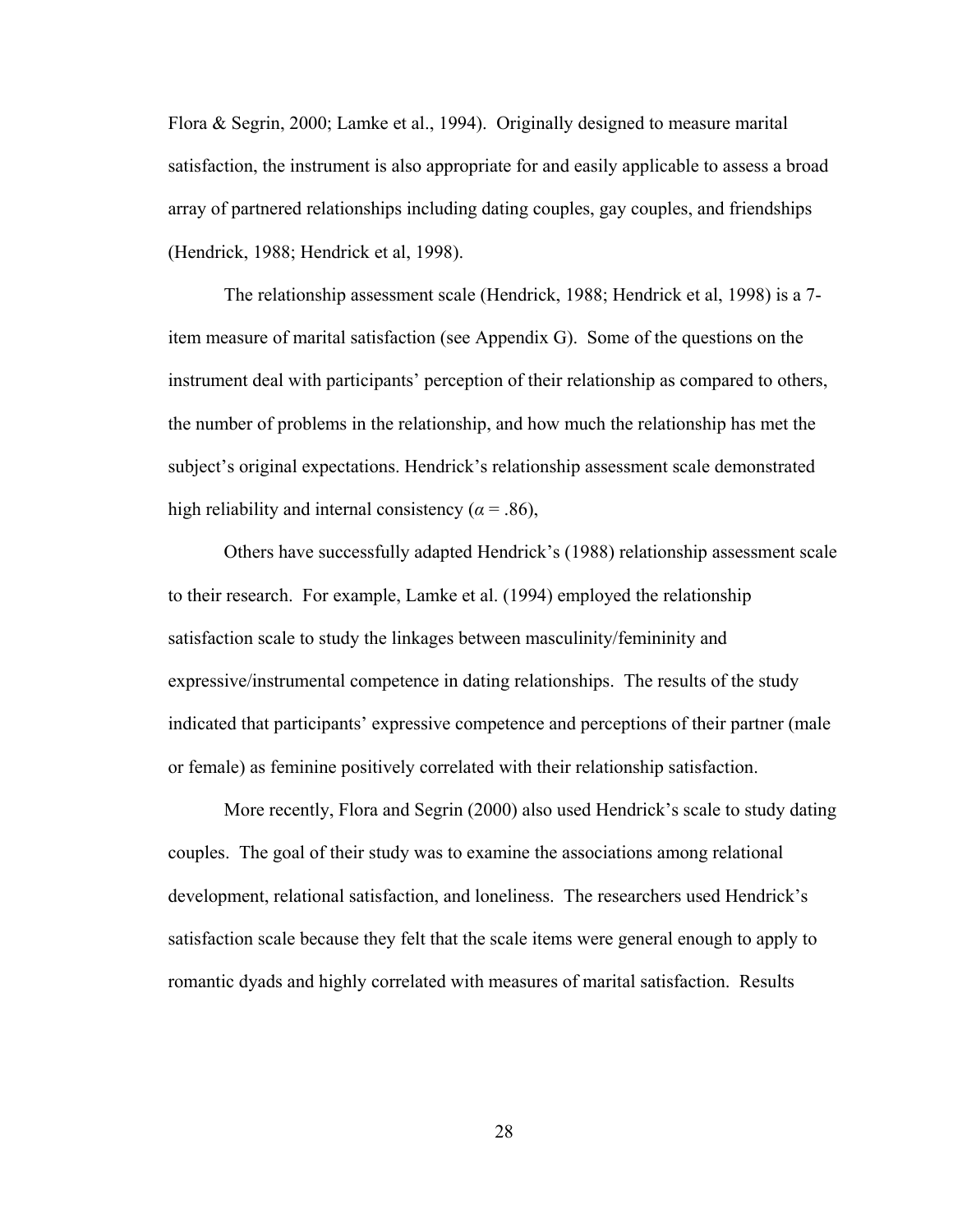showed that various relational development assessments such as faster and broader relational development trajectories were positively associated with relational satisfaction.

In another study, Cramer (2002) sought to determine if four specific features of conflict resolution (avoidance, negative handling, no resolution, and outcome dissatisfaction) were associated with satisfaction in romantic relationships. They acknowledged that certain aspects of conflict resolution most likely correlate with satisfaction in romantic relationships, but they sought to uncover which association had the most strength. To measure satisfaction, Cramer used Hendrick's relationship satisfaction scale. Of the four features of conflict management, the no resolution and outcome dissatisfaction features were most strongly negatively correlated with relationship satisfaction. The results also suggested that the prime determinant of relationship dissatisfaction was lack of conflict resolution.

To review, Hendrick's (1988) scale was originally designed for use with married couples, but as shown, a number of researchers have successfully adapted the scale to assess satisfaction in other types of close relationships. The scale's adaptability to a broad range of partnered relationships shows its usefulness in studying college roommate relationships, which was the focus of the current study.

*Hudson's Index of Family Relations*. Another strong measure of relational satisfaction in the current literature is Hudson's index of Family Relations (1982). Hudson developed a 25-item scale designed to measure the extent and magnitude of relationship problems among family members (see Appendix H). The scale assesses intrafamilial stress and was designed to be used with a minimum of two family members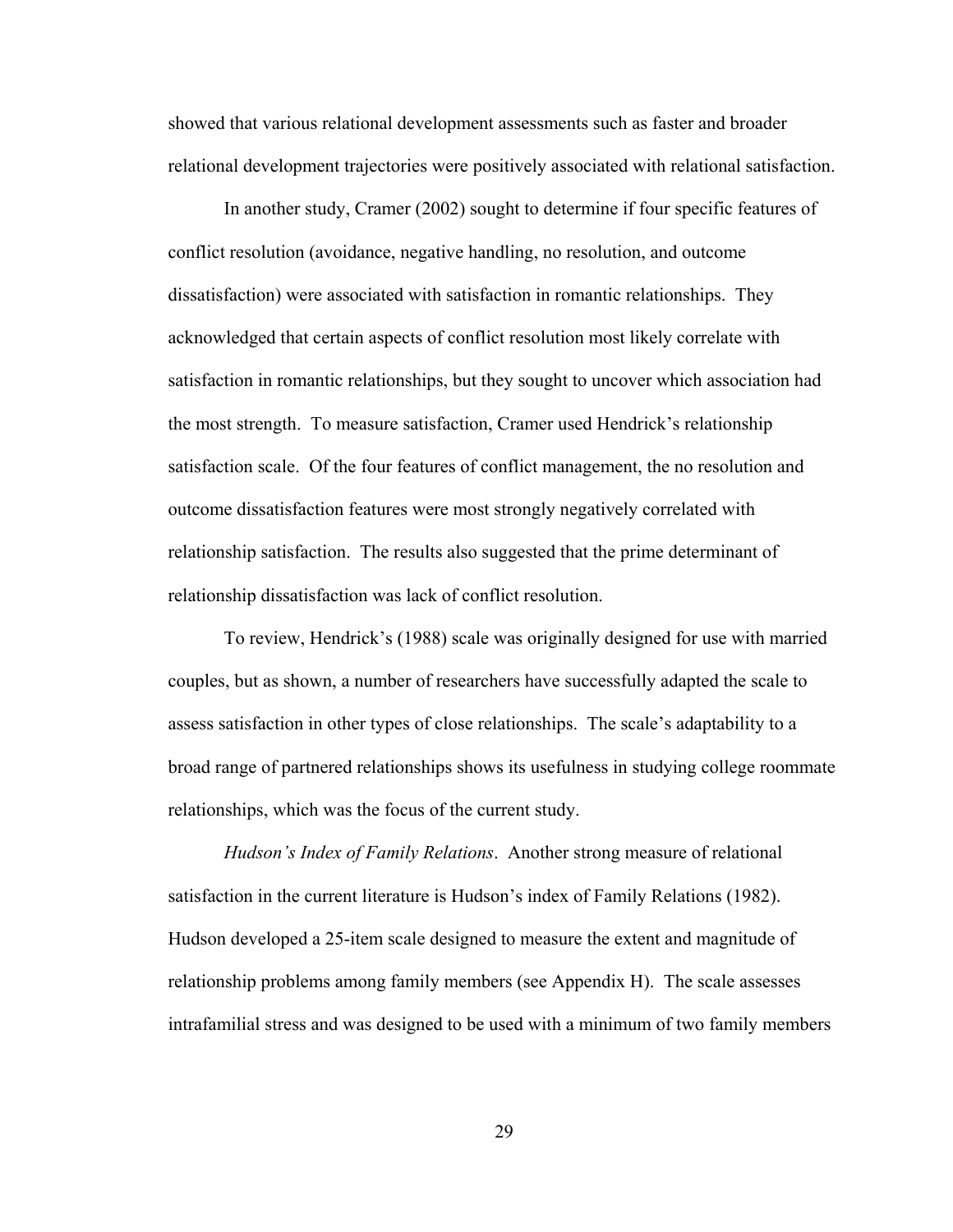(Corcoran & Fischer, 1987). This scale allows respondents to rate each item along a 5 item Likert scale. As reported by Corcoran and Fischer (1987), Hudson's scale has excellent internal consistency and excellent low Standard Error of Measurement. Further, with slight adjustment in the wording of the questions, the scale can easily adapt to fit the interests of similar studies assessing relational satisfaction. For these reasons, Hudson's scale was also useful for the current study.

# *Summary of Relational Satisfaction Measures*

Reviewing other researcher's scales and measurement tools for satisfaction was relevant and necessary prior to the start of this research. The above review demonstrates that researchers have measured relational satisfaction in numerous different ways. This inconsistency across research poses challenges for researchers seeking to compare findings and duplicate studies.

Most of the relational satisfaction scales used in past research were originally designed to measure marital satisfaction specifically, but can be easily adapted to the needs of the current research. A few examples of easily adaptable items from Rusbult et al's. (1986) investment scale were: "In general, to what extent [are] you attracted to your partner?"; "In general, how [does] your relationship compare to other people's?"; and "All things considered, how satisfied [are] you with your relationship?"

Hendrick's (1988) relational assessment scale also contains some questions that could measure roommate relational satisfaction without being changed. Examples of those questions were, "How good is your relationship compared to most?" and "To what extent has your relationship met your original expectations?" The above questions all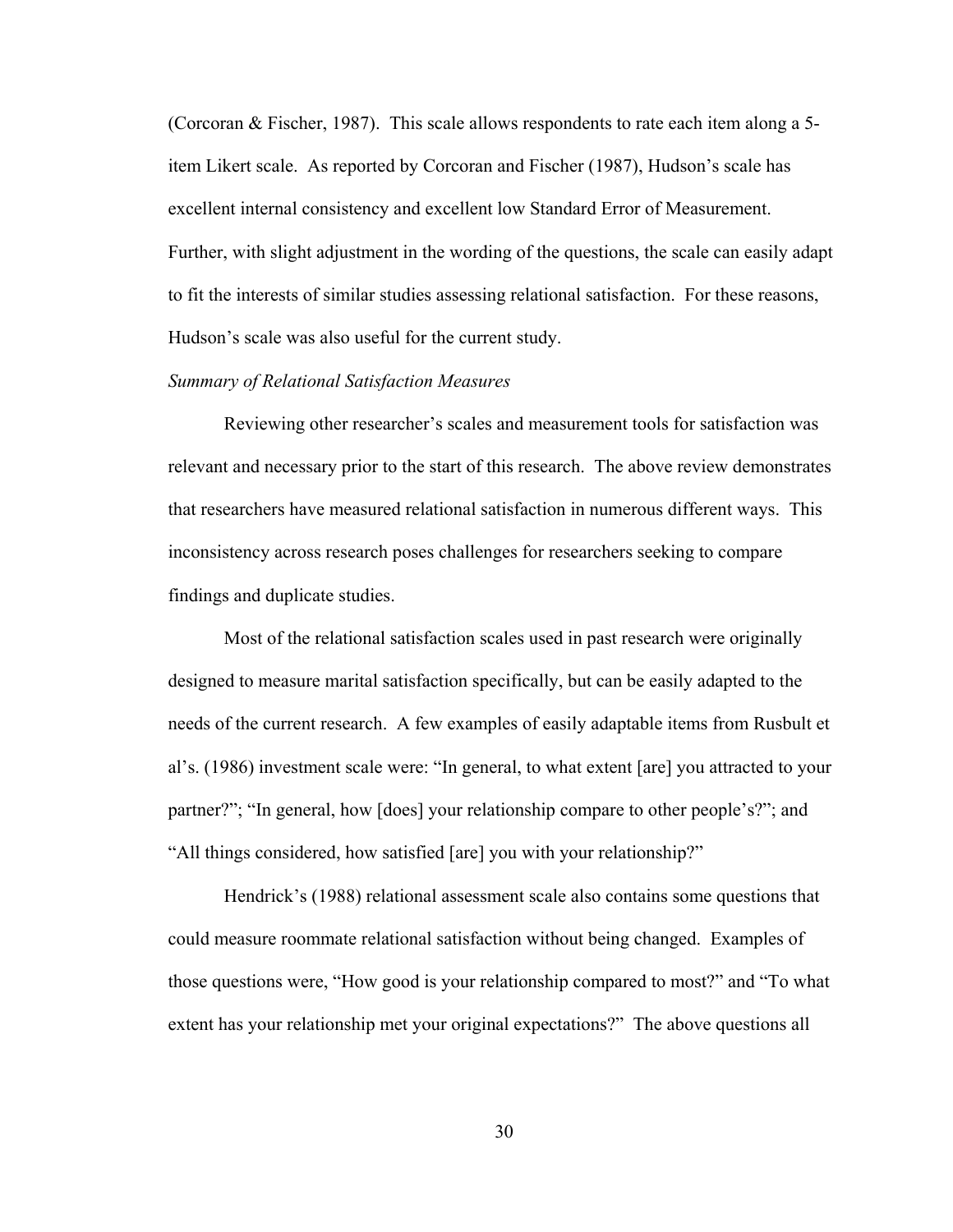refer to the other person (partner) and the situation (the relationship) broadly enough that, in the context of a roommate relational satisfaction instrument, respondents would be able to answer the questions appropriately and accurately about their dormitory roommate and their current living situation. The next section describes how a combination of two strong relational satisfaction scales made for an ideal scale for the current study.

# *Satisfaction Measure for Current Study*

After assessing a number of relational satisfaction scales, Hendrick's relationship assessment scale and Hudson's index of family relations seemed to be the optimal scales for the present research study. The review above demonstrated that the majority of the previous literature on relationship assessment used Hendrick's (1988) scale. Hudson's scale is also easily adaptable to fit the needs of the current study. To be consistent with past research and to allow for the results of the current study to be compared with past studies, this study combined both Hendrick's (1988) relationship assessment scale and Hudson's (1982) index of family relations. The two scales were combined to form a 30 item hybrid measure of relational satisfaction (see Appendix I). The original scales were revised slightly to fit the needs of this study and the next section explains these revisions in greater detail.

*Revisions Made to Scales for Current Study.* The original items in Hendrick's scale are presented as questions. In the current study, the questions were changed to statements in order for participants to be able to rate their agreement with each scale. Next, the word "roommate" was substituted for the word "partner." Finally, the question,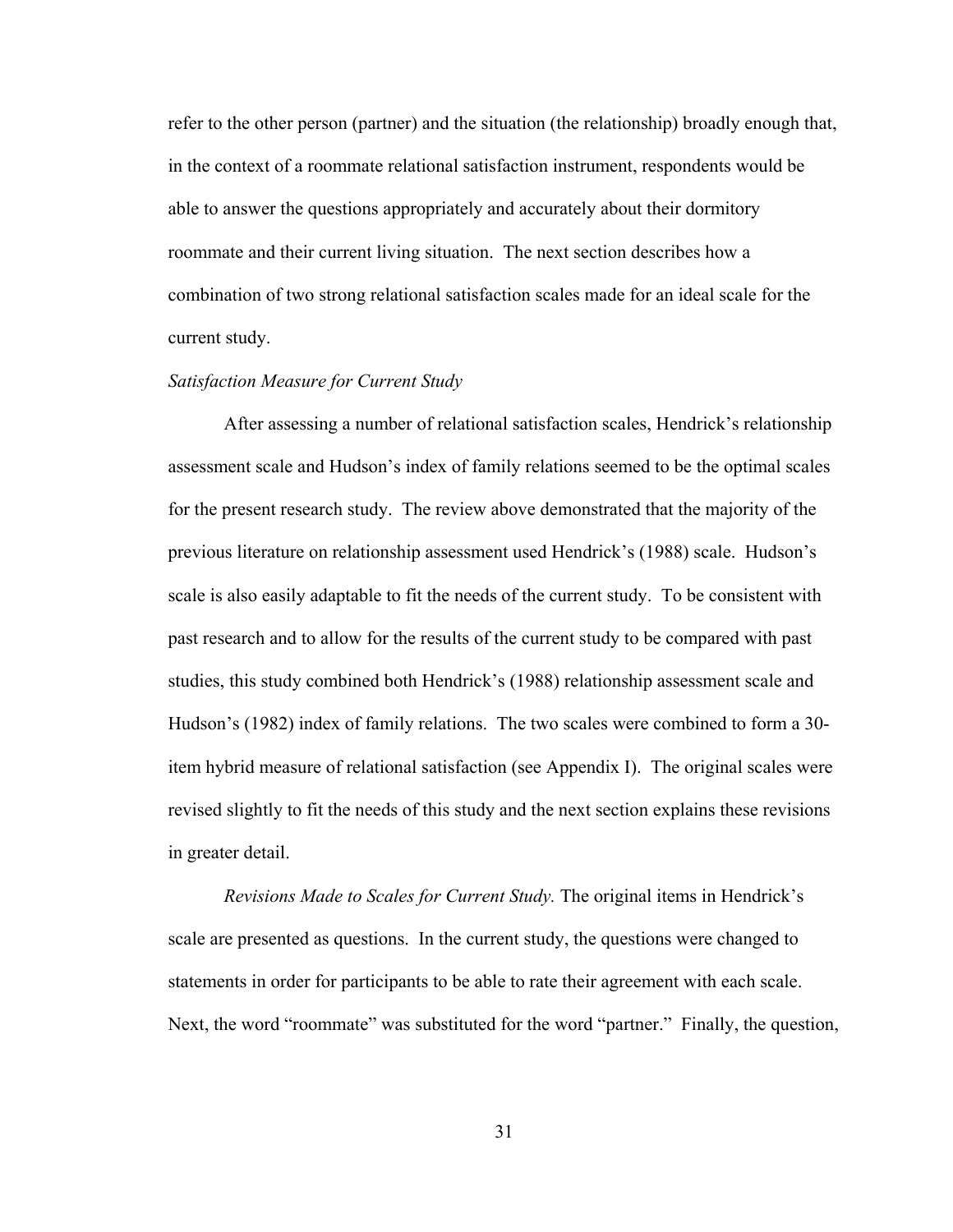"how much do you love your partner?" on the original scale was eliminated because the roommate relationships under investigation consisted of individuals who did not known one another prior to their cohabitation and a question about love would have been inappropriate.

Further, a few changes also had to be made to Hudson's scale to fit the needs of the current research. Hudson's scale was revised so that the word "roommate" was substituted for the word "family." In addition, the statement, "There is a lot of love in my family" from the original measurement instrument was eliminated for the same reason why the item addressing love was eliminated from Hendrick's scale.

To eliminate the chances of obtaining an abundance of neutral scores, the original Hendrick scale was changed from a 7-point scale to an 8-point scale ranging from 1 (definitely disagree) to 8 (definitely agree). To maintain consistency, the original Hudson scale was also changed from its original 5-point scale to the same 8-point scale. The decision to alter the original scales was an attempt to maximize variability and eliminate respondents from indicating all neutral responses.

A preliminary reliability test on the 30-item hybrid scale revealed that a number of items weakened the scale's internal consistency and thus had to be removed from the analysis. In addition, an exploratory factor analysis assessed the dimensions of satisfaction captured by the scale. The factor analysis produced a 2-factor solution with the first factor representing satisfaction and the second factor representing dissatisfaction. For the purpose of the current study, six items that loaded highly on the satisfaction factor were used to create an index of satisfaction ( $\alpha$  = .92). The six items were "I think my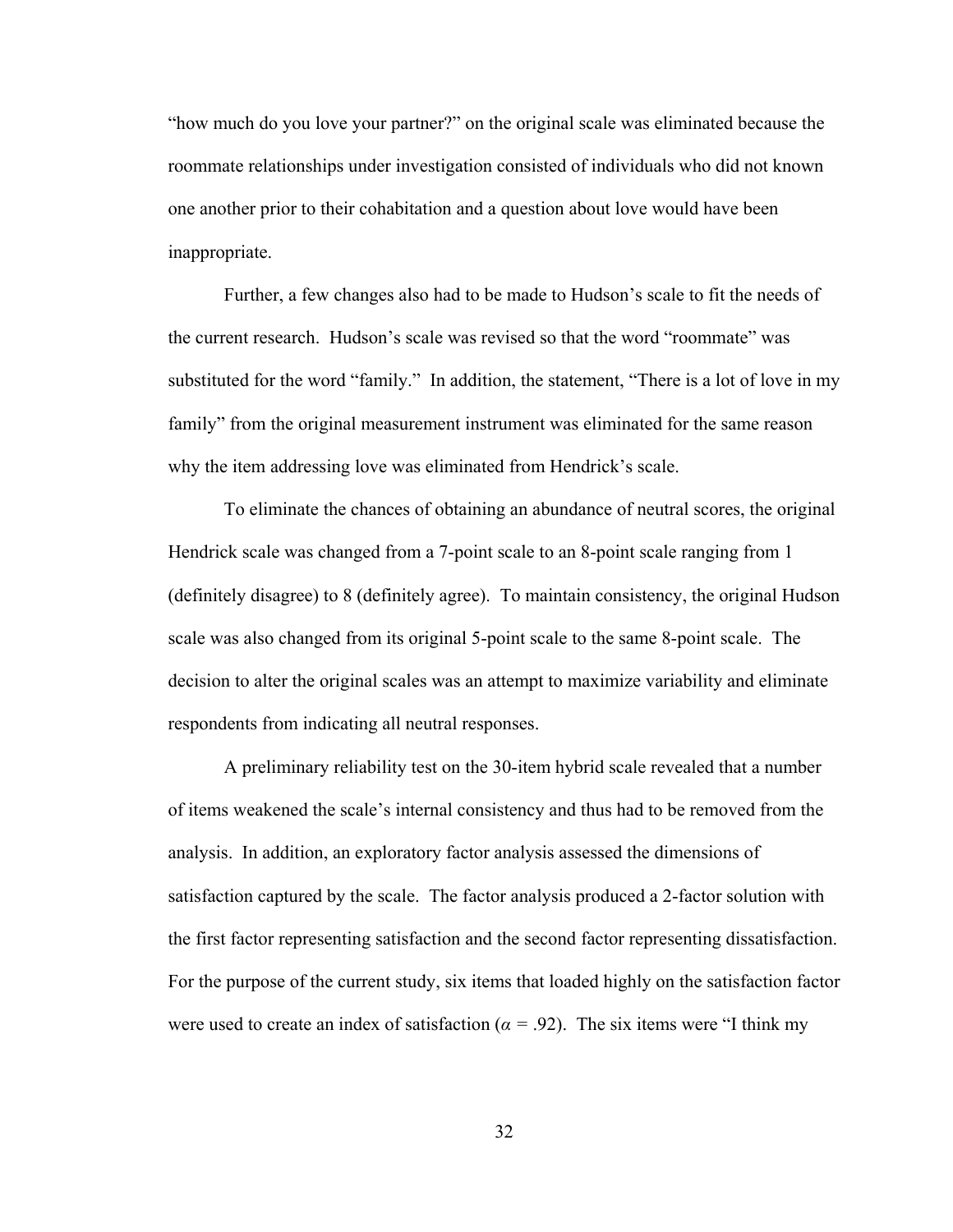roommate is terrific" (factor loading  $= .94$ ), "My roommate is a great joy to me" (factor loading  $= .89$ ), "I really enjoy my roommate" (factor loading  $= .88$ ), "My roommate meets my needs" ( $\alpha$  = .80), "In general, I am satisfied with my roommate relationship" (factor loading  $= .67$ ), and "My roommate is a real source of comfort to me" (factor loading = .85). Scores on these six items were averaged to create an overall satisfaction score ( $M = 6.8$ ,  $SD = 1.29$ ). See Appendix J for a table of descriptive statistics and reliability estimates for the scales presented above.

### Procedures

To test the hypotheses presented earlier, the researcher distributed questionnaires to participants early in the Spring semester, 2004. To reduce the risk of questionordering effects, three versions of the questionnaire were created, all of which contained the exact same questions, but in different orders. The three versions were randomly distributed to participants. All demographic questions remained in exactly the same order on all three forms.

To participate in this study, both roommates had to be present to fill out the questionnaires at the time of distribution. Participants were told that the surveys would take no longer than 20 minutes to complete and that they should not converse with their roommate or anyone else about the survey until the researcher collected it back from them. To ensure that participants were actually dormitory roommates, participants' names were checked against an all-campus room assignment roster provided by housing assignment services. All of the participating students read a participant information and consent form prior to beginning the questionnaires (see Appendix K). Immediately after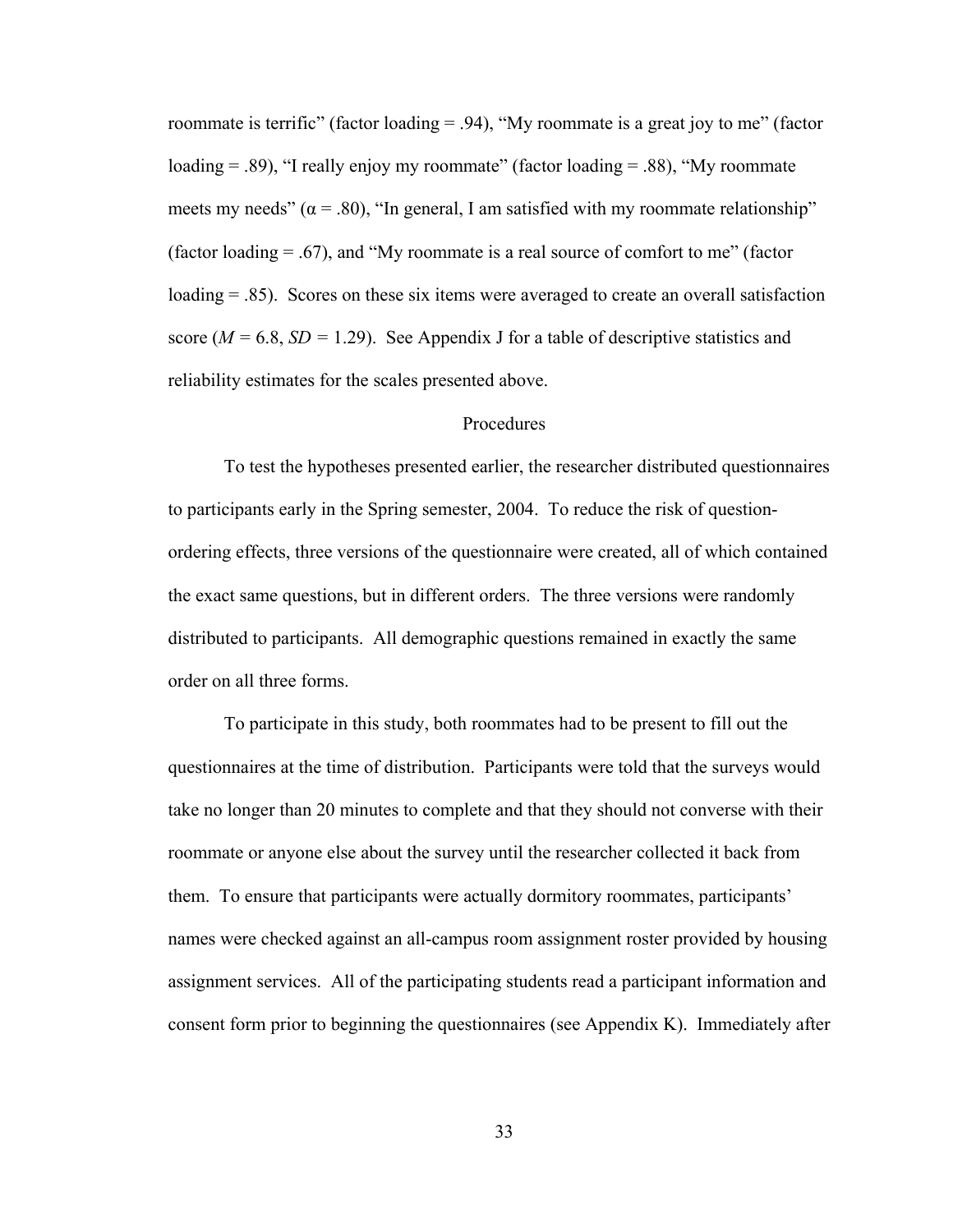participants returned the survey to the researcher, each participant received a debriefing document (see Appendix L). Finally, a more thorough debriefing statement was emailed to all students living in residence halls where data was collected (see Appendix M).

# Overview of Analysis

Assuming an effect size of  $r = 0.2$ , the power for testing the null hypotheses (H4 and H5) was .91, suggesting a very low chance of a Type 2 error influencing the analysis. The following chapter presents the results of analyses that tested the current study's hypotheses.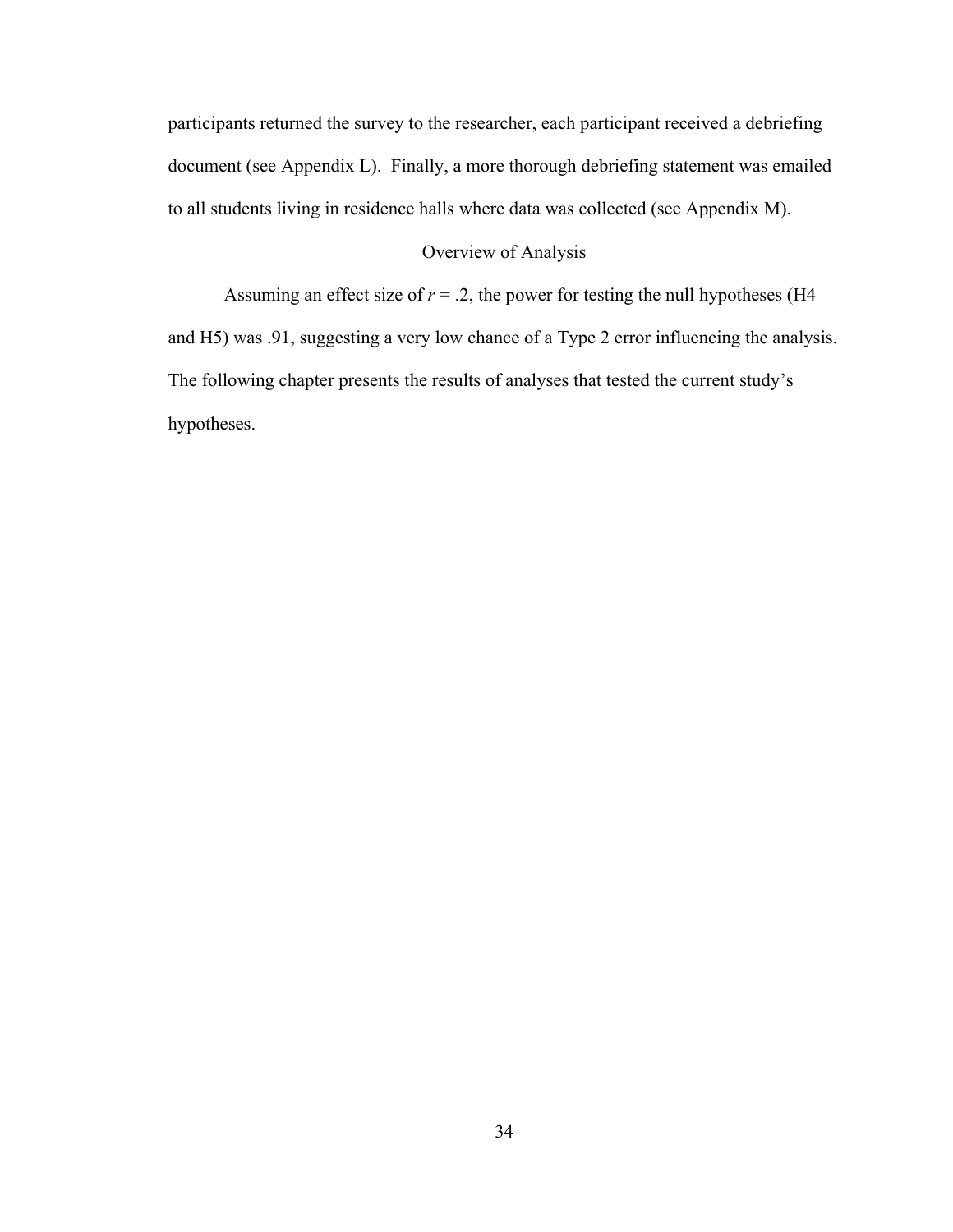### Chapter 3

### **RESULTS**

The current study sought to examine the relationship between usage and perceptions of CMC, face sensitivity, and college roommate satisfaction. The following sections report results of analyses of participants' behaviors in the presence of their roommate, participants' behaviors in the absence of their roommate, and perceived roommate behaviors. In addition, this chapter presents the results on the analyses performed to test the six hypotheses posed for the study.

An inspection of the distribution scores of the original data revealed that some of the behaviors under investigation were highly infrequent, regardless of the presence or absence of the participant's roommate. Consequently, the items assessing these behaviors were eliminated from further analysis.

# Descriptive Data

### *Frequency of Online Communication*

A frequency analysis presented participants' self report of how much time they spend communicating with others online on an average day. Results revealed that 68% of the students spend two or more hours per day communicating online. Further, 12% of the students reported that they spend five or more hours a day communicating online (*M =* 2.94 hours, *SD =* 2.65).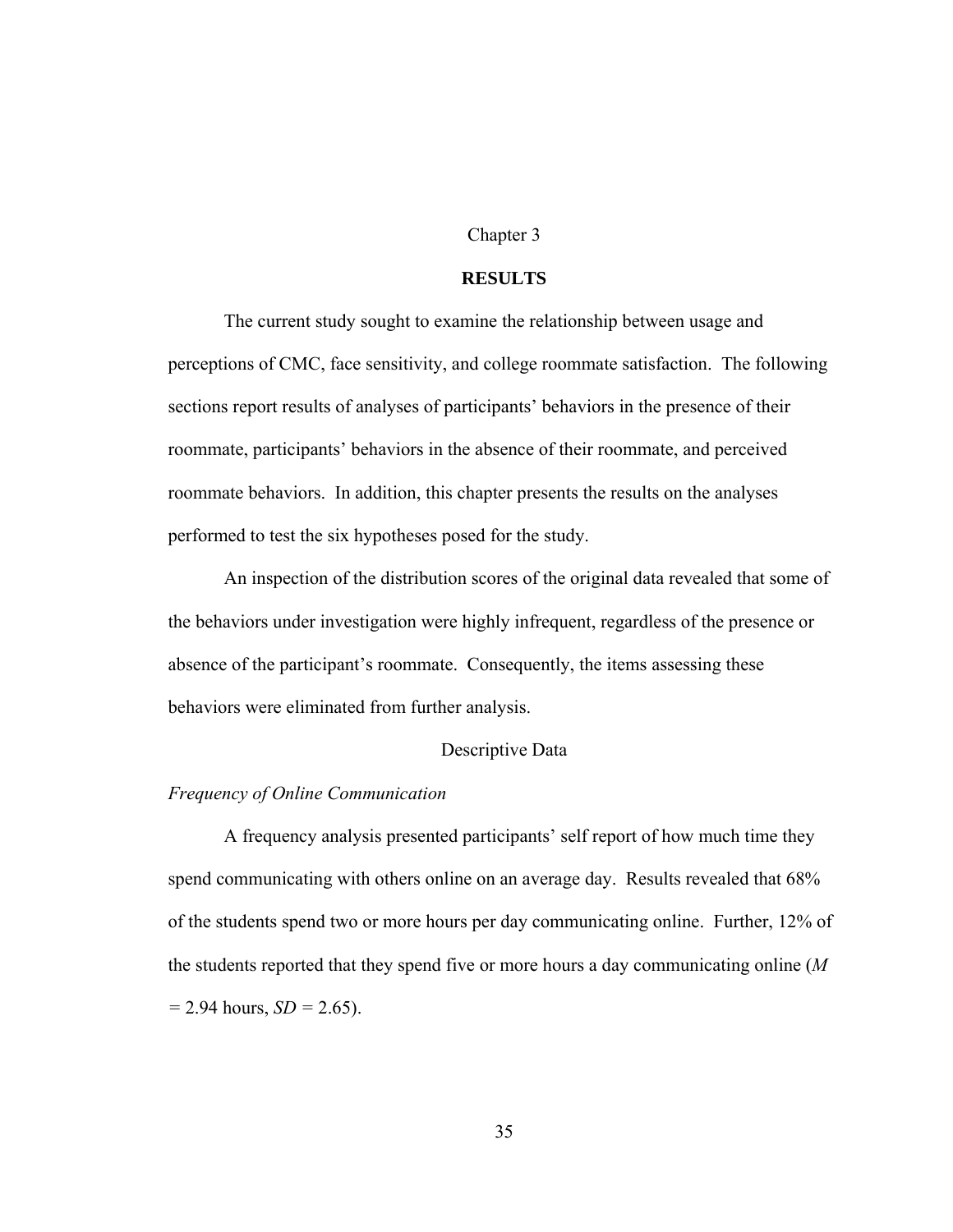### *Participant Behaviors in Presence of Roommate*

Analysis of the data revealed that 74% of respondents talk on instant messenger (a form of synchronous CMC) very frequently  $(M = 5.71, SD = 1.71)$  in the presence of their roommate. On the other hand, 93% of respondents reported that they rarely or never chat in online virtual chatrooms ( $M = 1.35$ ,  $SD = 1.18$ ) and most respondents (62%) reported that they rarely or never play interactive games on the Internet  $(M = 2.64, SD =$ 2.09). Given the infrequency of chatroom use or online gaming in the sample, both items were omitted from further analysis.

The two items assessing asynchronous CMC dealt with sending/receiving e-mail and reading/posting messages on online message boards. Most of the respondents reported using e-mail a good part of the time or more ( $M = 5.41$ ,  $SD = 1.91$ ) when their roommate is in the room. On the other hand, 72% of respondents reported that they rarely or never read/post messages on online message boards (*M =* 2.44, *SD =* 2.25) in the presence of their roommate, so this item was eliminated from further analysis.

The two items assessing non-CMC behaviors dealt with having friends over and talking on the telephone. Most respondents reported having friends over (*M =* 4.64, *SD =* 1.73) when their roommate was present. Finally, 70% of respondents reported talking on the phone frequently in the presence of their roommate (*M =* 4.32, *SD =* 1.66).

## *Participant Behaviors in Absence of Roommate*

Analysis of the data assessing respondents' CMC behaviors in the absence of their roommate provided similar results to the analysis of respondents' CMC behaviors in the presence of their roommate. As a result, the same items were removed from the analysis.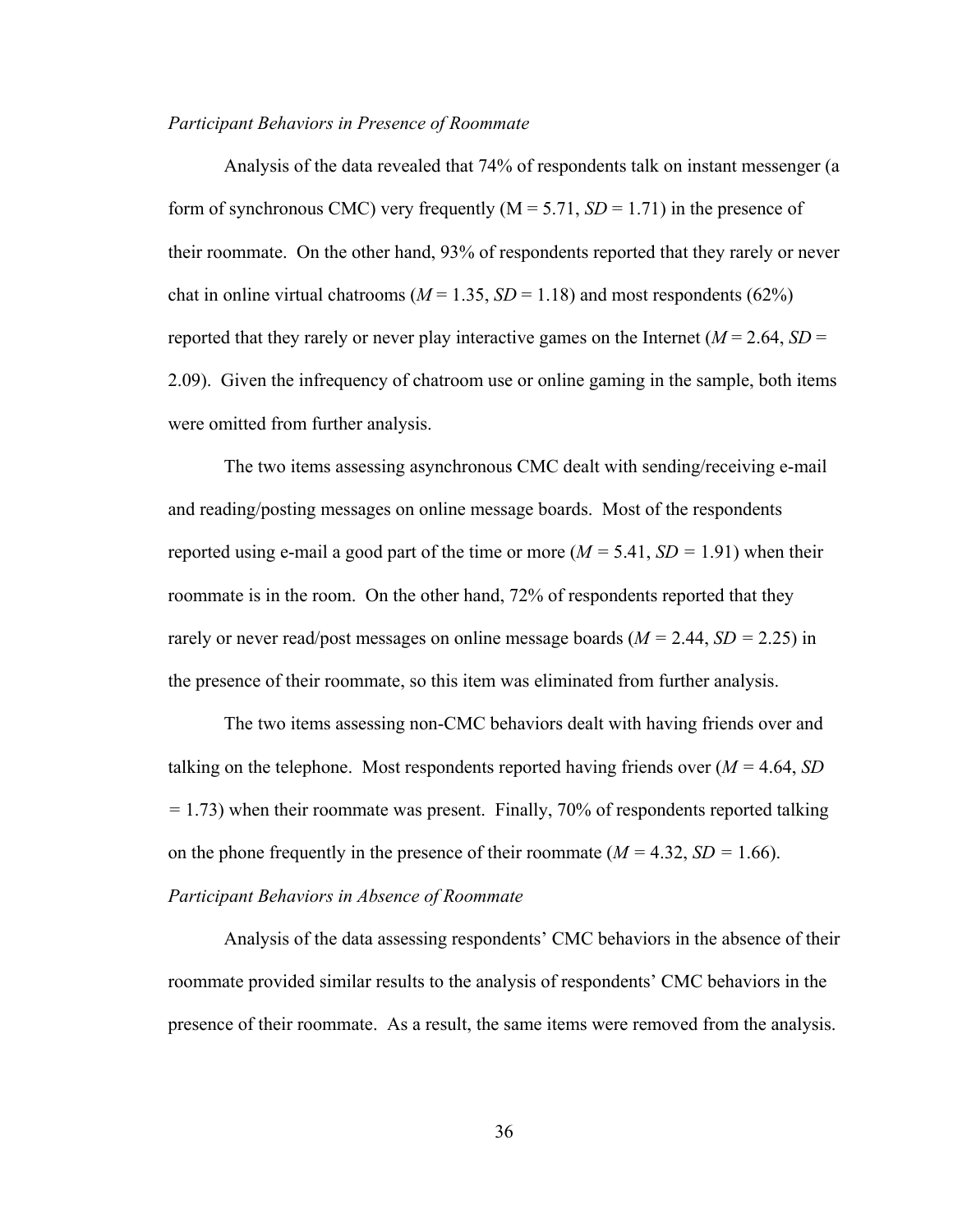For example, 50% of the respondents reported that they talk on instant messenger most of the time, almost always, or constantly (*M =* 5.68, *SD =* 1.70) in the absence of their roommate, making this item useful for analysis. Further, 66% of respondents reported that they rarely or never play interactive games on the Internet (*M =* 2.57, *SD =* 2.10) when their roommate is not present, so this item was also eliminated from the data. Finally, only 3% of respondents reported that they chat in online virtual chatrooms most of the time, almost always, or constantly (*M =* 1.38. *SD =* 1.22) when their roommate is not in the room, so this item was also eliminated from further analysis.

With regard to asynchronous CMC behaviors, 44% of respondents reported that they send e-mail most of the time, almost always, or constantly (*M =* 5.21, *SD =* 1.95), so this item remained useful for analysis. Inspection of the data also revealed that students do not partake in online message boards in the absence of their roommate. Specifically, 84% of the respondents reported that they read/post messages on online message boards some of the time, a little, rarely, or never  $(M = 2.32, SD = 2.11)$ , so we eliminated this item from further analysis.

Finally, analysis of non-CMC behavior revealed that 83% of respondents have friends over most of the time, almost always, or constantly when their roommate is not in the room ( $M = 4.64$ ,  $SD = 1.73$ ). Further, 82% of the respondents reported that they talk on the phone most of the time, almost always, or constantly when their roommates is not in the room ( $M = 4.51$ ,  $SD = 1.75$ ). Both of these items remained useful for analysis.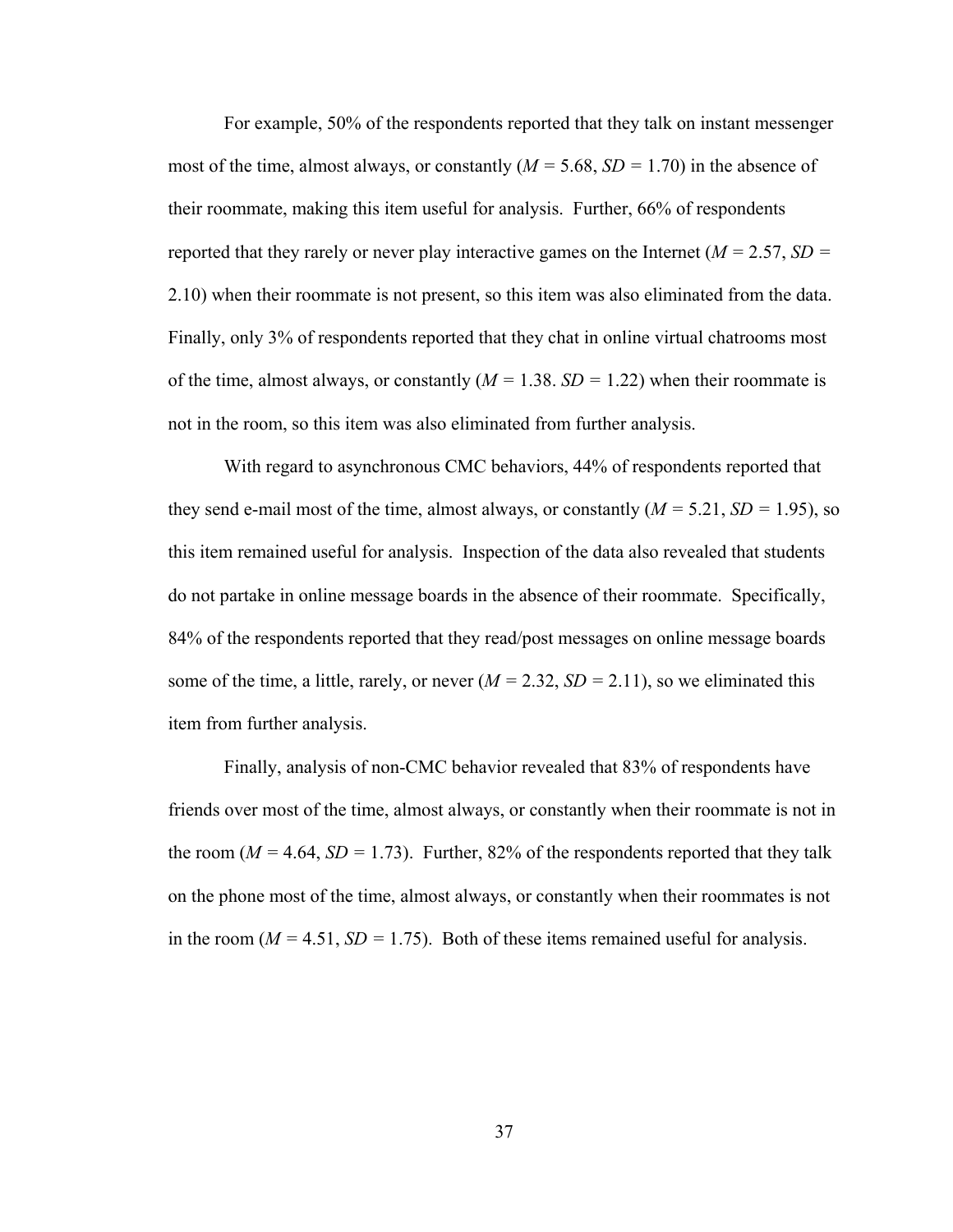## *Roommate Behavior*

In addition to measuring participants behaviors, the survey also included questions about the participants' roommate's behaviors. An overwhelming majority of respondents reported that their roommate talks on instant messenger regularly when they are both present in their room ( $M = 5.57$ ,  $SD = 1.73$ ). In fact, only 10% reported that their roommate uses instant messenger a little, rarely, or never. Most respondents (88%) reported that their roommate rarely or never chats in online virtual chatrooms (*M =* 1.60,  $SD = 1.47$ ). Similarly, most of the respondents (75%) reported that their roommate rarely or never plays interactive games on the Internet (*M =* 2.56, *SD =* 2.10). Thus, these two items were eliminated from further analysis.

The majority of respondents (59%) reported that their roommate usually participates in sending and receiving e-mails when they are both in their room (*M =* 4.82,  $SD = 1.72$ ). On the other hand, 77% of the participants reported that their roommate reads/posts messages on online message boards a little, rarely, or never (*M =* 2.35, *SD =* 2.12), so this item was eliminated from further analysis.

Respondents reported that their roommate often participates in non-CMC behaviors when they were both in their room. For example, most respondents (54%) reported that their roommate frequently has friends over while they are both in their room  $(M = 4.27, SD = 1.75)$ . Further, most respondents (66%) reported that their roommate talks on the phone some of the time, a good part of the time, or most of the (*M =* 4.35, *SD =* 1.70).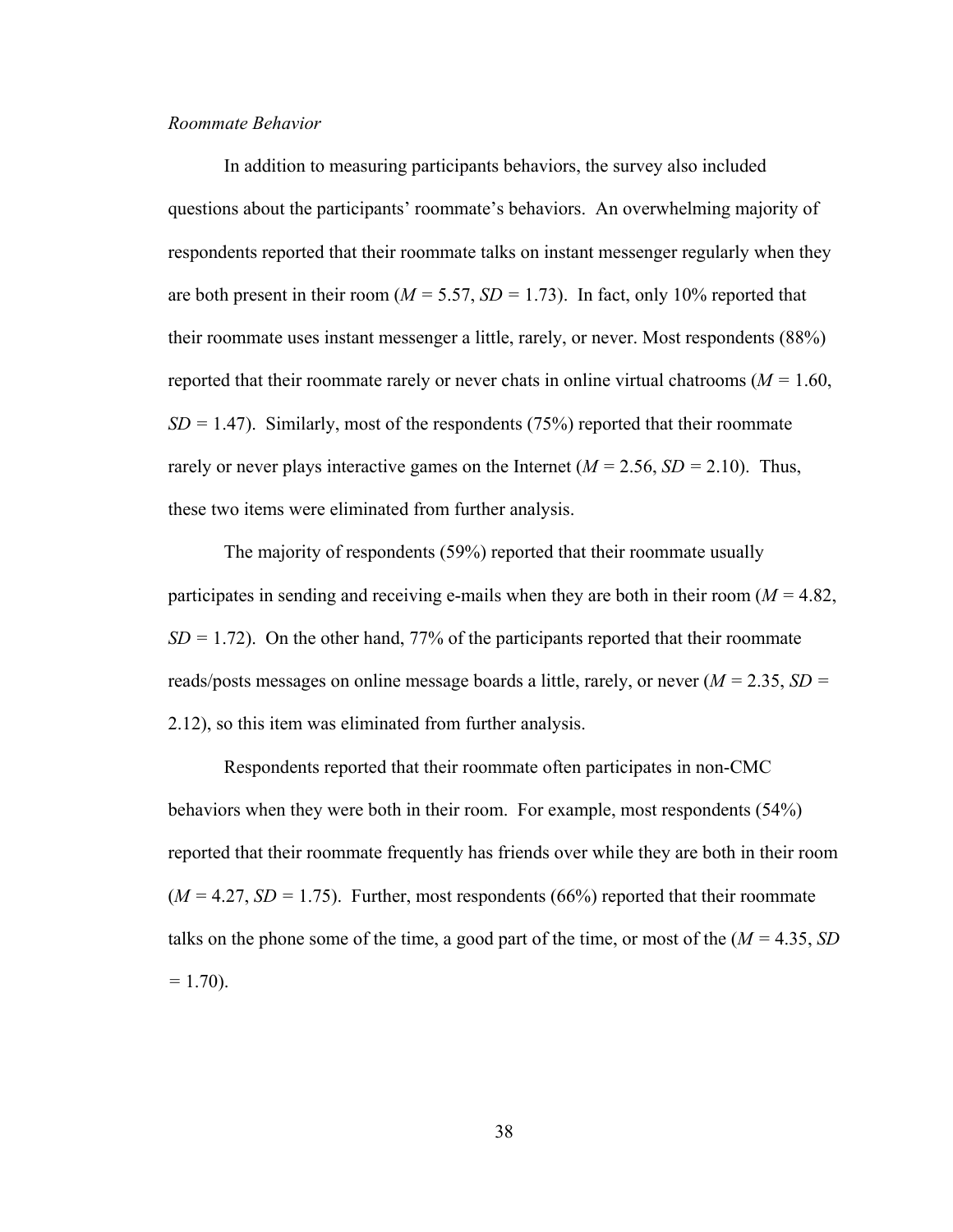In sum, the analysis of students' common communication behaviors revealed that they do not engage in certain CMC behaviors regardless of the presence or absence of their roommate. Further, participants reported that their roommates do not typically participate in those behaviors either. Although participants reported that they often use instant messenger, send and receive e-mail, have friends over, and talk on the phone, they also reported that they do not chat in online virtual chatrooms, play interactive games on the Internet, or use online message boards. Another researcher found similar results regarding college students' online chat room use. Recchiuti (2003) found that, of 446 college students surveyed, only 93 students (21%) reported that they participate in online chat rooms. These findings made it necessary to eliminate certain items from the analysis. The following section reports the results of the analyses performed to test the six hypotheses of the study.

# Hypothesis Tests

# *Hypothesis 1*

Hypothesis 1 predicted that the amount of time a student spends engaged in synchronous CMC in the presence of his or her roommate is associated with the roommate's relational satisfaction which is mediated by the roommate's perceptions of perceived the face threat of that activity. To test Hypothesis 1, we performed a regression analysis where roommates' level of satisfaction was treated as a dependent variable and students' use of synchronous CMC and perceptions of the face threat involved in CMC were predictors. This hypothesis was not supported. Results showed that there was no significant relationship between the amount of time students spend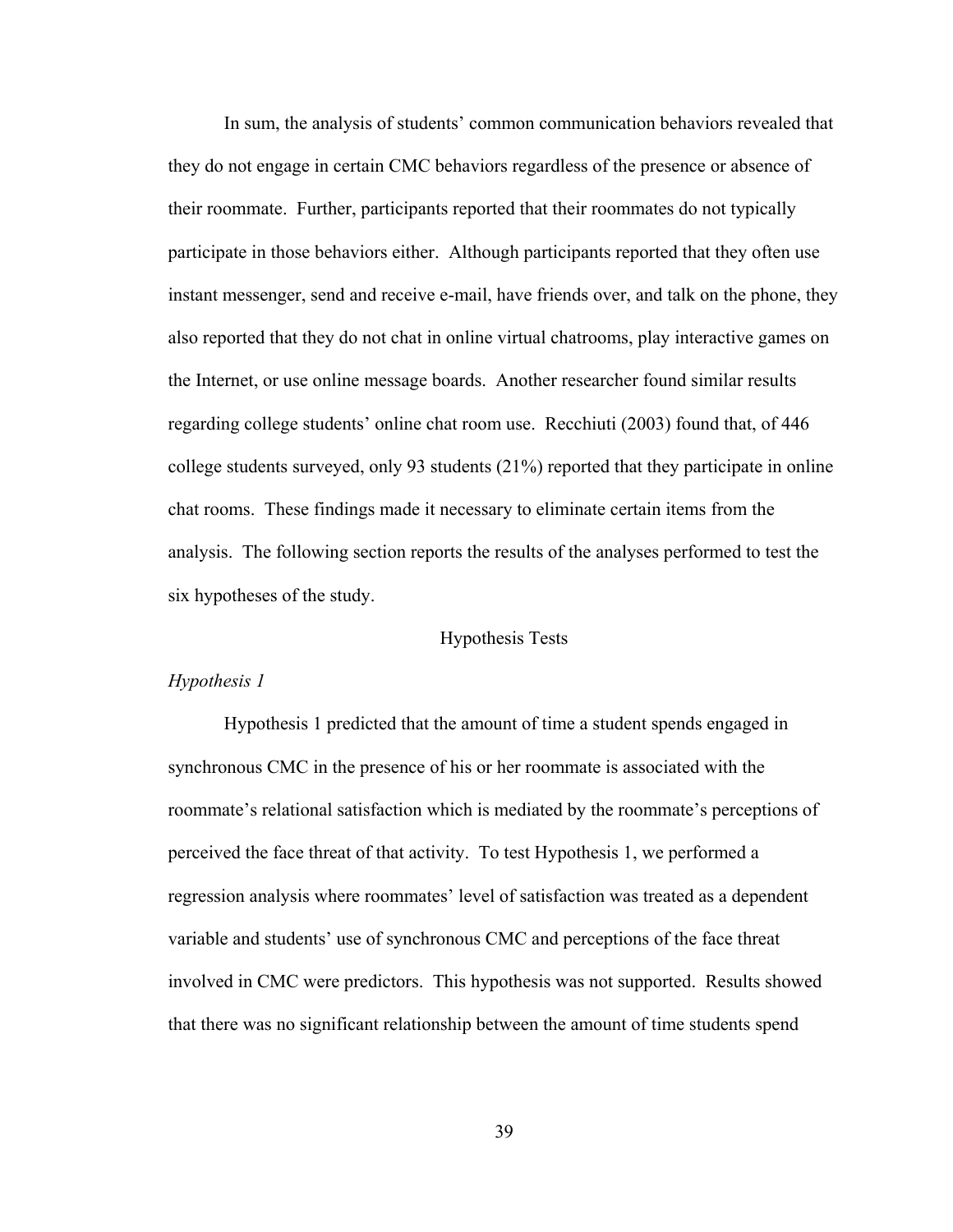engaged in synchronous CMC in the presence of their roommate and their overall level of roommate satisfaction ( $f = 2.965$ ,  $df = 2.106$ ,  $p = .056$ ). More specifically, neither students' use,  $(\beta = .138, p = .162)$ , nor the roommates' perception of the face threat of synchronous CMC use,  $(\beta = -160, p = 0.105)$ , were significant predictors of satisfaction. *Hypothesis 2* 

Hypothesis 2 predicted that the more students perceive synchronous CMC usage in the presence of others as face threatening, the less they will engage in this behavior in the presence of their roommate. Results of a zero-order Pearson correlation analysis showed that there was no significant relationship between students perceiving synchronous CMC usage in the presence of others as face threatening and the amount of time students chose to engage in this behavior in the presence of their roommate,  $(r = -0.060, p = 0.367,$  all relevant correlations are presented in Appendix N). Early frequency analyses revealed little to no variability in the scores for online virtual chatroom participation. Given the lack of variability of this key measure, subsequent tests did not assess any correlation. More specifically, results showed that 84% of the respondents felt strongly that synchronous CMC usage in the presence of others was definitely *not* face threatening (*M =* 1.2, *SD =* .60) and 88% of respondents felt strongly that asynchronous CMC in the presence of others was definitely not face threatening (*M =* 1.1, *SD =* .57). Thus, Hypothesis 2 was not supported.

# *Hypothesis 3*

Hypothesis 3 predicted that the amount of time students spend engaged in synchronous CMC in the presence of their roommate would be negatively related to their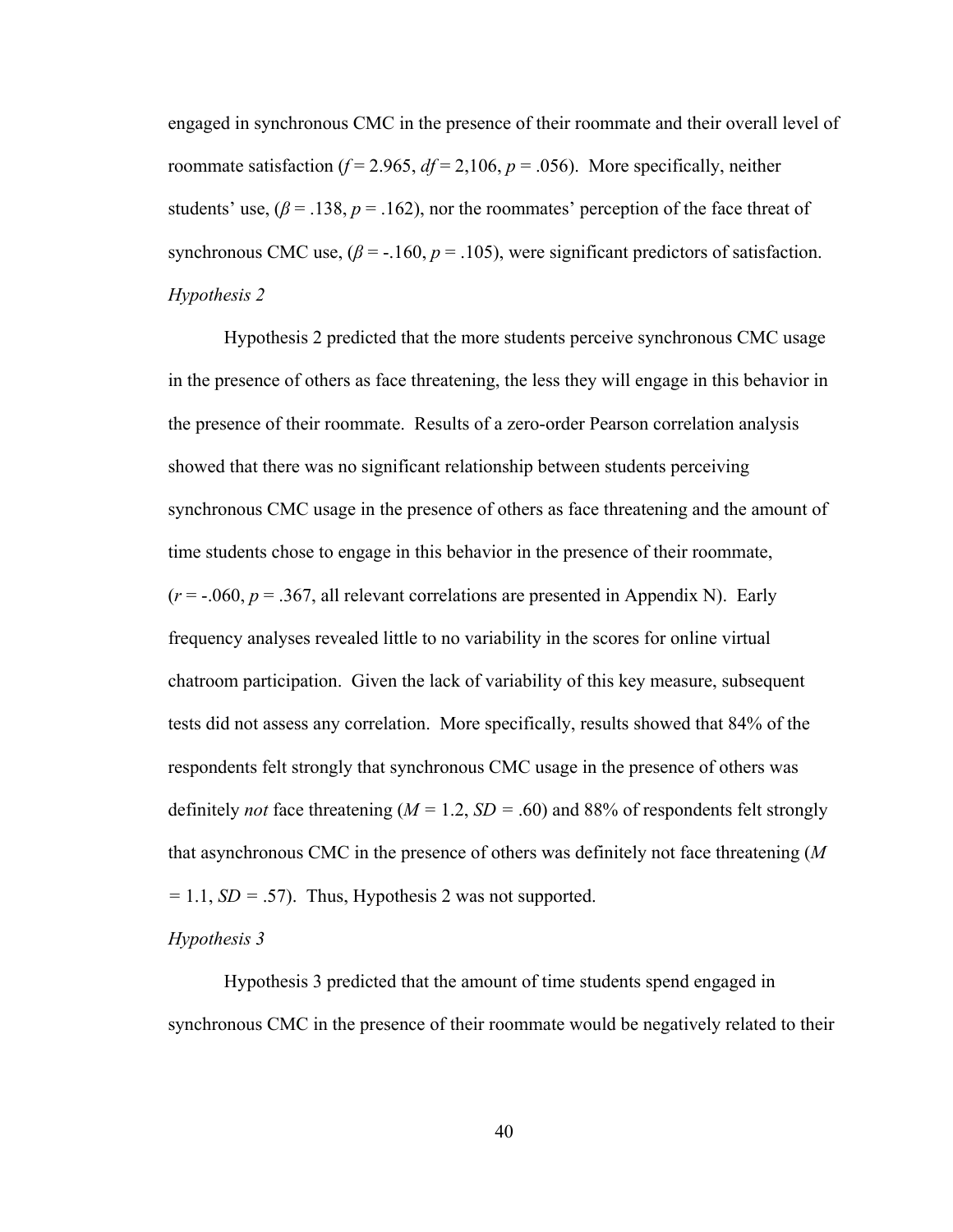general concern for face. The face sensitivity scale used in this study revealed that, overall, participants had a high level of face sensitivity (*M =* 6.6, *SD =* 1.35). A correlation analysis showed that there was no significant relationship between the amount of time that students spend engaged in synchronous CMC in the presence of their roommate and their concern for face,  $(r = .096, p = .148)$ . Thus, Hypothesis 3 was not supported.

### *Hypothesis 4*

Hypothesis 4 predicted that the amount of time students spend engaged in synchronous CMC in the *absence* of their roommate would not be related to their concern for face. A correlation analysis revealed that there was no significant relationship between the amount of time students spent engaged in synchronous CMC in the absence of their roommate and their concern for face,  $(r = .122, p = .065)$ . Thus, Hypothesis 4 was supported.

### *Hypothesis 5*

Hypothesis 5 predicted that the amount of time students spend engaged in asynchronous CMC in the presence of their roommate would not be related to that student's roommate satisfaction; although the null hypothesis cannot technically be tested, this prediction was based on previous research on the difference between synchronous and asynchronous CMC. A correlation analysis between the amount of time spend sending and receiving e-mail in the presence of one's roommate and students' roommate satisfaction revealed that there was no significant relationship between the amount of time a student spends engaged in asynchronous CMC in the presence of their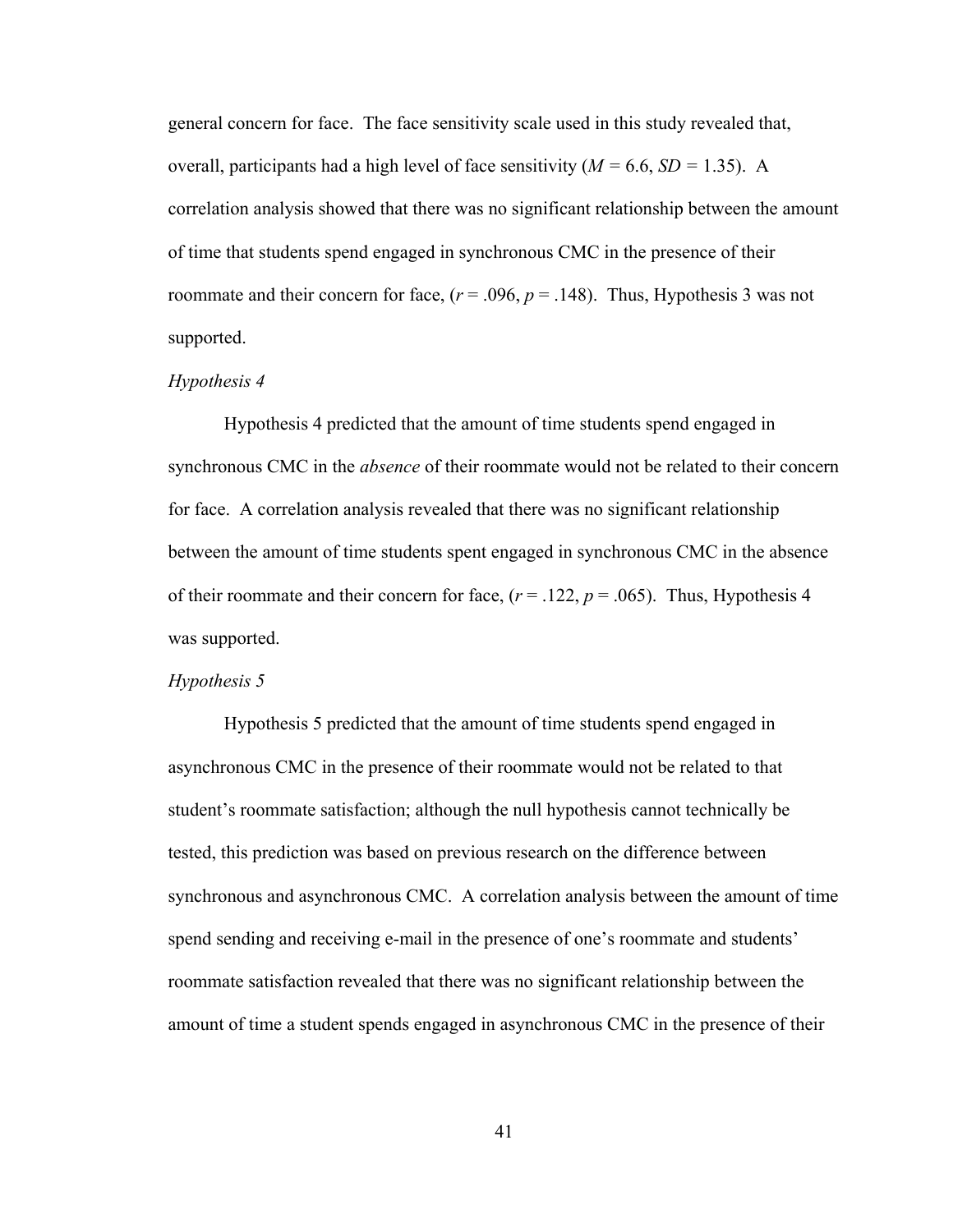roommate and his or her roommate's satisfaction,  $(r = .05, p = .46)$ . Therefore, Hypothesis 5 was supported.

#### *Hypothesis 6*

 Analysis of the data collected in this research took place at two different levels for the purposes of exploring Hypothesis 6. For the previous five hypotheses, the individual student was the unit of analysis. For this hypothesis, the unit of analysis changed from the individual to the dyad and the data were reconfigured into a new data set to permit comparisons of roomates' scores. In the new data set, each case represented one dyad and included the difference values between each of the roommates scores. To calculate the difference values, the absolute values of one roommates' score on a particular item (i.e. face sensitivity) were subtracted it from the other roommate's score on the same item. The result was a difference score representing the dyad.

Hypothesis 6 predicted that the degree of similarity in the perceived face threat of synchronous CMC use in the presence of one's roommate positively predicts the level of roommate satisfaction between the dyad. A regression analysis where the mean of the satisfaction scores of each roommate pair was treated as the dependent variable and the difference between roommate's feelings toward instant messaging was the predictor tested Hypothesis 6. This hypothesis was not supported. Results showed no relationship between the variables,  $(\beta = -152, p = 0.119)$ .

# Summary of Results of Hypothesis Tests

Overall, the data provided relatively little support for most of the hypotheses. Hypothesis 4, which predicted that the amount of time students spend engaged in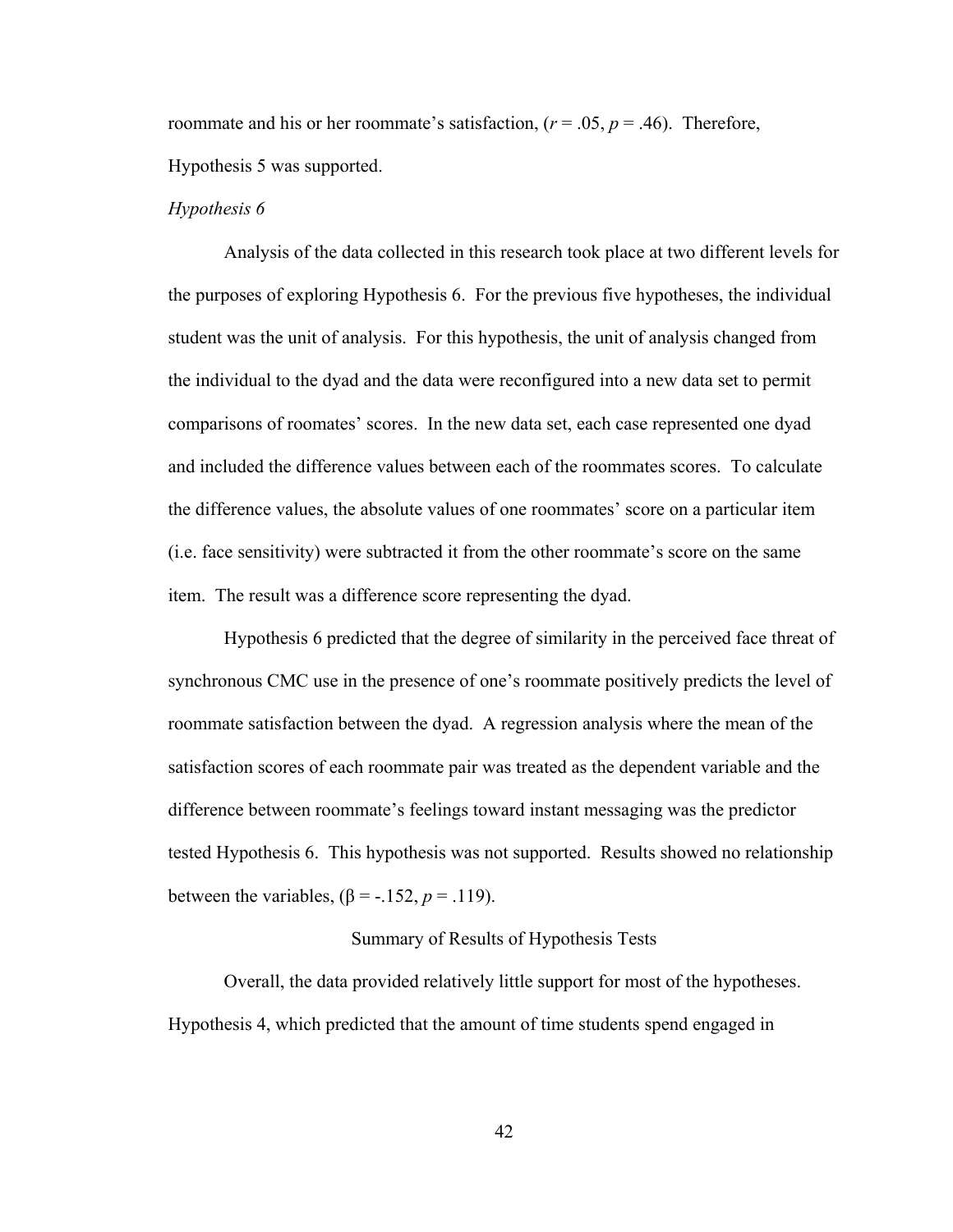synchronous CMC in the *absence* of their roommate would not be related to their concern for face and Hypothesis 5, which predicted that the amount of time a student spends engaged in asynchronous CMC in the presence of his or her roommate would not be related to that student's perception of his or her relational satisfaction, wert supported. However, because these hypotheses predicted the null, the findings did not offer much knowledge or understanding to the study. The other 4 hypotheses were not supported (see Table 1 for a summary).

In general, the participants reported a high level of face sensitivity awareness. In contrast to what was expected, students did not perceive synchronous CMC use as face threatening or impolite when executed in the presence of their roommate. On the other hand, results suggest that students regard online communication as an ordinary social activity that does not play a role in their personal relationship with their roommate. Students may regard CMC as an ordinary social activity because they engage in the activity on a routine basis.

In sum, results of the current study demonstrated that synchronous CMC use does not affect relational satisfaction between roommate pairs because students' perceptions of its use do not align with their perceptions of face threatening behavior in FtF interactions.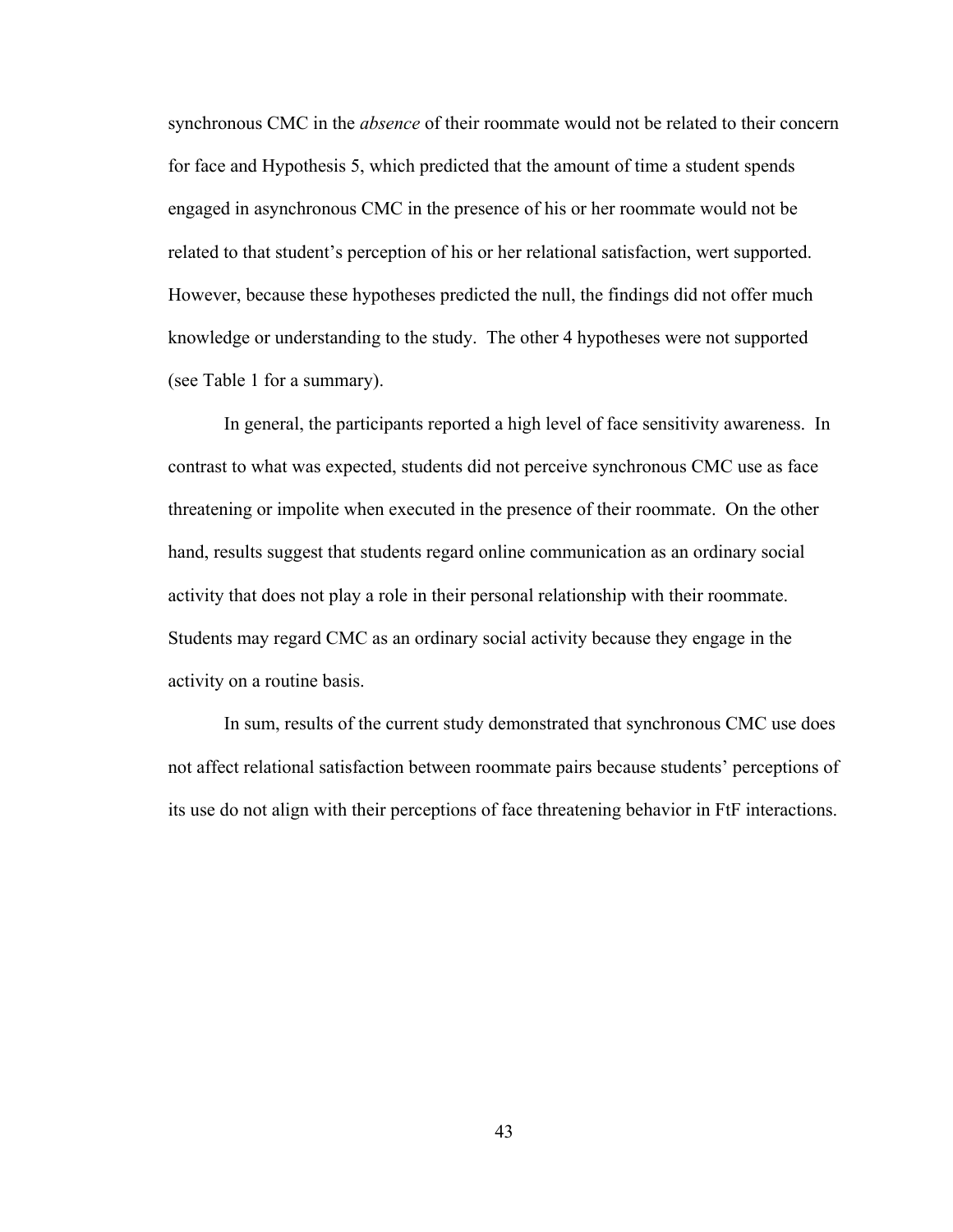# Table 1

# *Summary Table for Results of Hypotheses*

| Hypothesis                                                                                                                                                                                                                                                                                                    | Result                                                                                                                                                                                                                                                                                                                                                                                                                              |  |  |
|---------------------------------------------------------------------------------------------------------------------------------------------------------------------------------------------------------------------------------------------------------------------------------------------------------------|-------------------------------------------------------------------------------------------------------------------------------------------------------------------------------------------------------------------------------------------------------------------------------------------------------------------------------------------------------------------------------------------------------------------------------------|--|--|
| <b>Hypothesis 1:</b> The amount of<br>time that a student spends engaged in<br>synchronous CMC in the presence of<br>his or her roommate is associated with<br>the roommate's relational satisfaction<br>which is mediated by the roommate's<br>perceptions of perceived the face<br>threat of that activity. | Not supported: There was no significant relationship between the amount<br>of time students spend engaged in synchronous CMC in the presence of<br>their roommate and their overall level of roommate satisfaction. Neither<br>students use, $\beta = .138$ , $p = .162$ , nor the roommates' perception of the face<br>threat of synchronous CMC use, $\beta$ = -.160, $p$ = .105, were significant<br>predictors of satisfaction. |  |  |
| <b>Hypothesis 2:</b> The more students<br>perceive synchronous CMC usage in<br>the presence of others as face<br>threatening, the less they will engage<br>in this behavior in the presence of their<br>roommate.                                                                                             | Not supported: There was no significant relationship between students<br>perceiving synchronous CMC usage in the presence of others as face<br>threatening and the amount of time students chose to engage in this<br>behavior in the presence of their roommate, $r = -0.060$ , $p = 0.367$ .                                                                                                                                      |  |  |
| <b>Hypothesis 3:</b> The amount of<br>time students spend engaged in<br>synchronous CMC in the presence of<br>their dormitory roommate will be<br>negatively related to their general<br>concern for face.                                                                                                    | Not supported: There was no significant relationship between the amount<br>of time that students spend engaged in synchronous CMC in the presence<br>of their roommate and their concern for face, $r = .096$ , $p = .148$ .                                                                                                                                                                                                        |  |  |
| Hypothesis 4: The amount of<br>time students spend engaged in<br>synchronous CMC in the absence of<br>their roommate will not be related to<br>their concern for face.                                                                                                                                        | Supported: There was no significant relationship between the amount of<br>time students spent engaged in synchronous CMC in the absence of their<br>roommate and their concern for face, $r = .122$ , $p = .065$ .                                                                                                                                                                                                                  |  |  |
| <b>Hypothesis 5:</b> The amount of<br>time a student spends engaged in<br>asynchronous CMC in the presence of<br>their roommate will not be related to<br>that student's perception of the dyad's<br>relational satisfaction.                                                                                 | Supported: There was no significant relationship between the amount of<br>time a student spends engaged in asynchronous CMC in the presence of<br>their roommate and roommate satisfaction, $r = .05$ , $p = .46$ .                                                                                                                                                                                                                 |  |  |
| <b>Hypothesis 6:</b> The degree of<br>similarity in the perceived face threat<br>of synchronous CMC use in the<br>presence of one's roommate positively<br>predicts the level of roommate<br>satisfaction between the dyad.                                                                                   | Not supported: The degree of similarity in the perceived face threat of<br>synchronous CMC use in the presence of one's roommate did not predict<br>the level of roommate satisfaction between the dyad, $\beta$ = -.152, $p$ = .119.                                                                                                                                                                                               |  |  |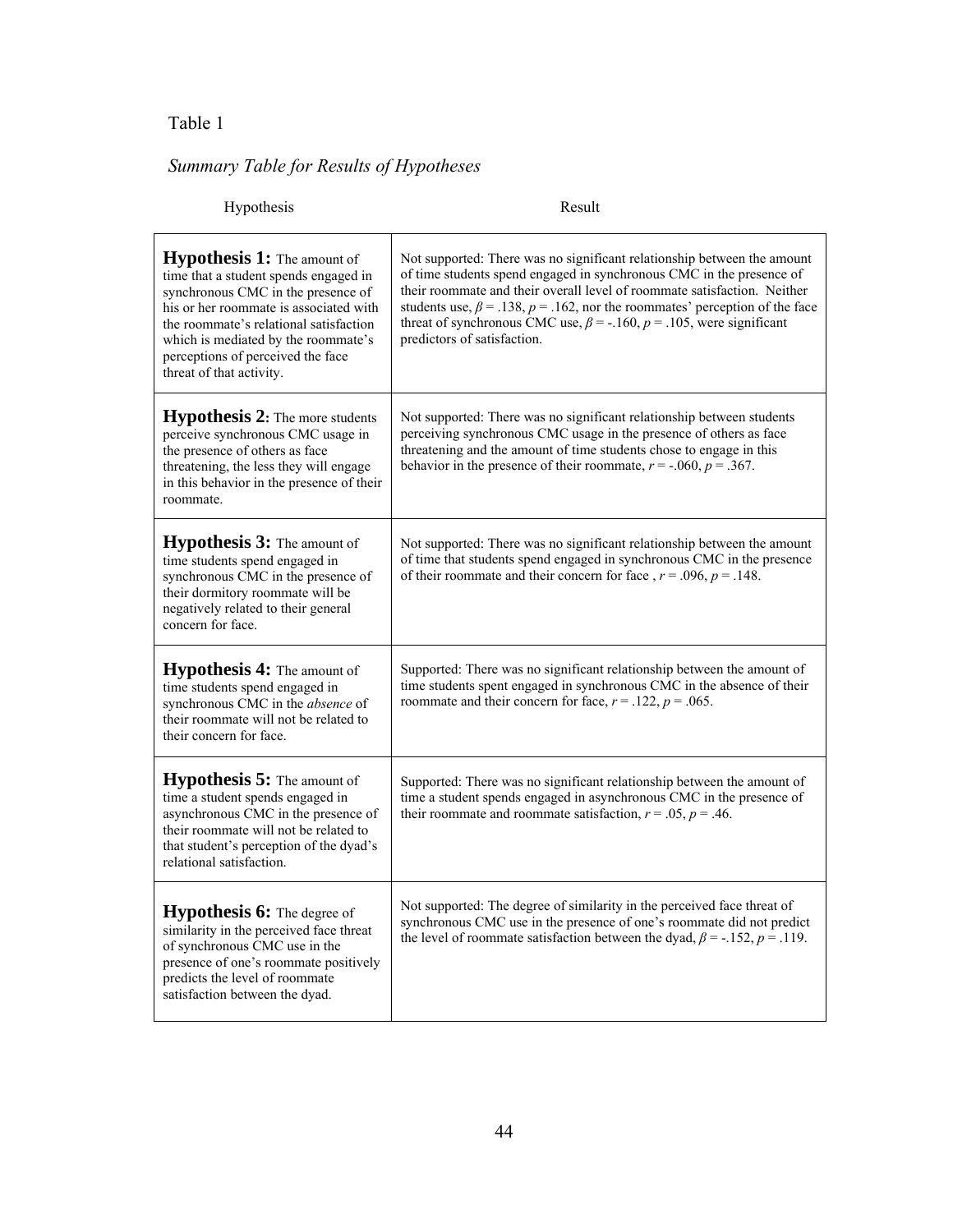### Additional Analyses

Although the variables put forth in the hypotheses did not predict roommate satisfaction, further analyses revealed three significant predictors of roommate satisfaction (see Table 2). To determine the predictive strength of other independent variables, we performed a regression analysis with general face sensitivity, sex, perceptions of non-CMC behaviors in presence of roommate, perceptions of synchronous CMC behaviors in the presence of roommate, and perceptions of asynchronous CMC behaviors in the presence of roommate, as predictors of satisfaction. Together, these variables accounted for 30% of the variability in satisfaction scores ( $R^2 = .30, f = 19.63$ ,  $df = 5,227, p < .000$ ). The three variables that best predicted roommate satisfaction were perceptions of non-CMC behaviors (having friends over and talking on the phone), general face sensitivity, and sex.

The following chapter will present more detailed explanations of the findings and will discuss implications of the results. The following chapter will also further discuss some of the implications of the unanticipated findings, present limitations to the study, and propose suggestions for future research.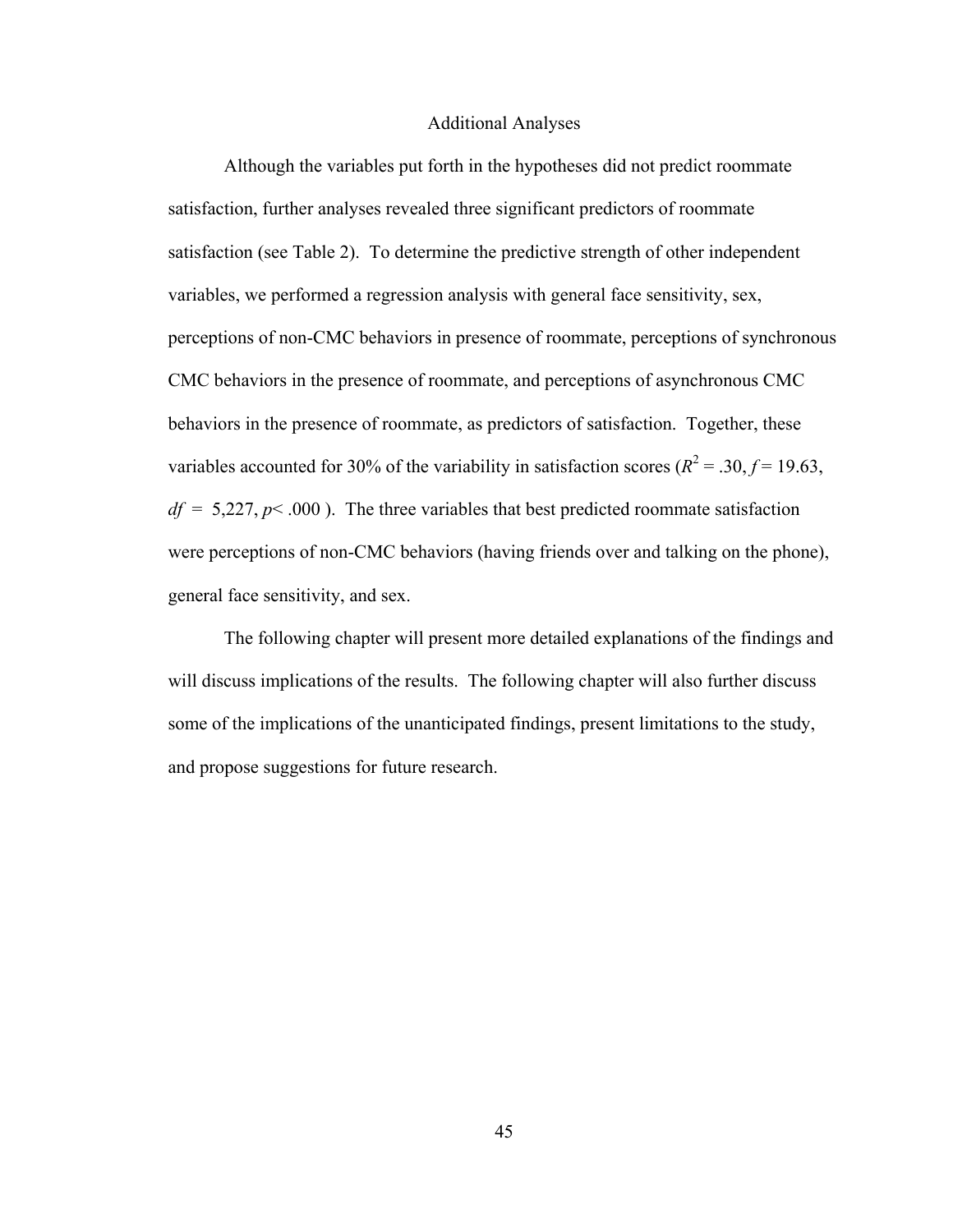# Table 2

# *Other Predictors of Roommate Satisfaction*

| <b>Predictors</b>                                                             | Std. $\beta$ | $\boldsymbol{t}$ | $\boldsymbol{p}$ |
|-------------------------------------------------------------------------------|--------------|------------------|------------------|
| Perceptions of<br>non-CMC<br>behaviors in<br>presence of<br>roommate          | $-.305$      | $-4.965$         | .000             |
| General face<br>sensitivity                                                   | .249         | 3.921            | .000             |
| $*$ Sex                                                                       | .232         | 3.704            | .000             |
| Perceptions of<br>asynchronous<br>CMC behaviors in<br>presence of<br>roommate | $-133$       | $-1.330$         | .185             |
| Perceptions of<br>synchronous CMC<br>behaviors in<br>presence of<br>roommate  | $-.068$      | $-.681$          | .496             |

\* For this analysis, males were coded 1 and females were coded 2.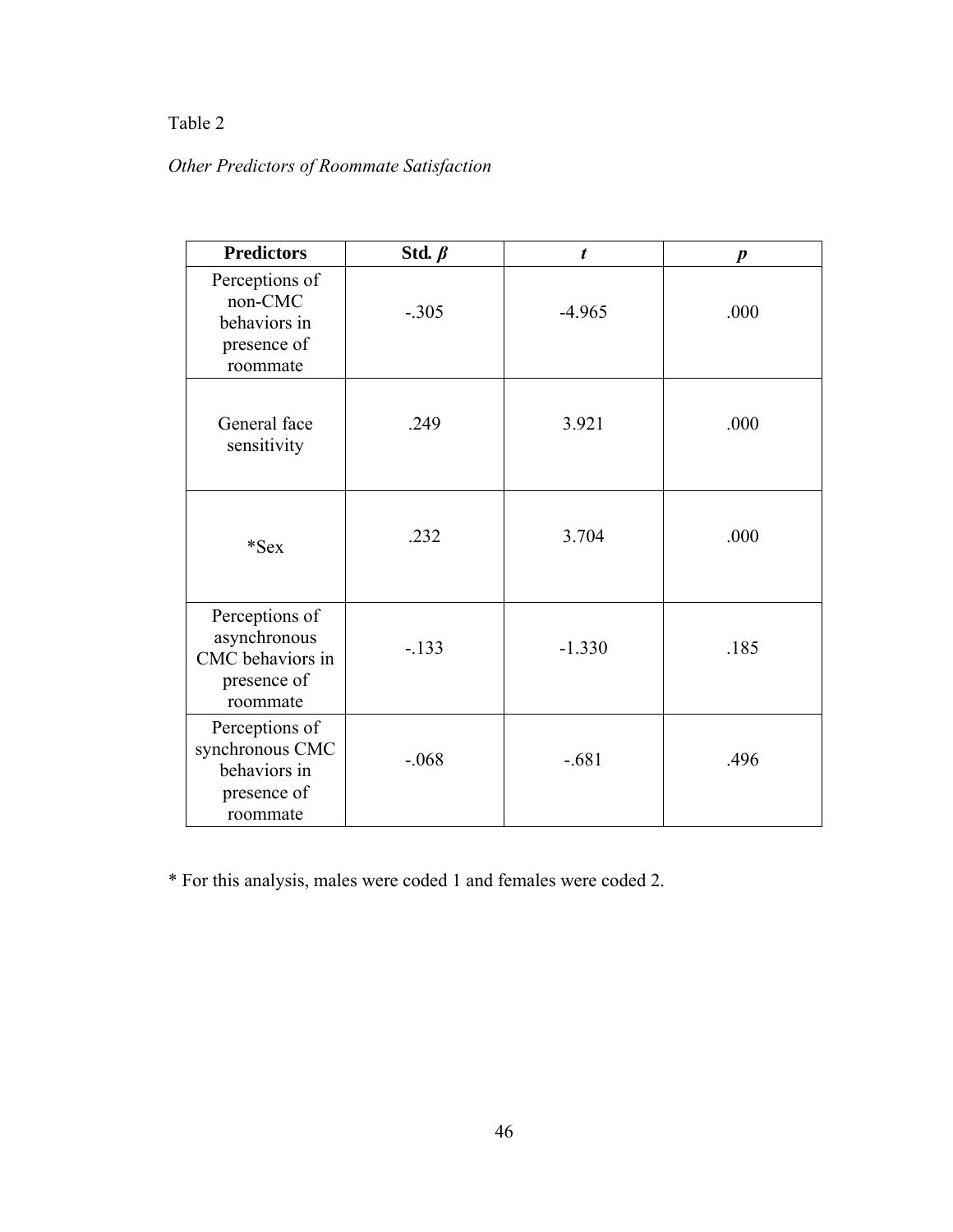## Chapter 4

### **DISCUSSION**

 This study examined the associations among students' views toward the facethreatening nature of engaging in online communication while in the presence of their dormitory roommate and roommate satisfaction. None of the hypotheses, with the exception of Hypothesis 4 and 5, were supported. The analyses reported in the previous chapter did not yield any significant findings associated with the hypotheses, however, further analyses revealed some unanticipated findings worth presenting and discussing.

This chapter begins by offering both methodological and theoretical explanations about why the majority of the study's expectations were not supported and then presents some of the unanticipated findings and discuss their implications. The last section of this chapter discusses some of the limitations of the study and offers suggestions for future research.

### Descriptive Data

Results revealed that students simply did not engage in certain CMC behaviors (i.e., chat in virtual chatrooms, read/post messages on online message boards, or play interactive games in the Internet) regardless of the presence or absence of their roommate. However, students reported regular use of instant messenger and e-mail. Both instant messenger and e-mail allow college students to keep in touch with friends and family, as well as meet and interact with strangers. These results are similar to those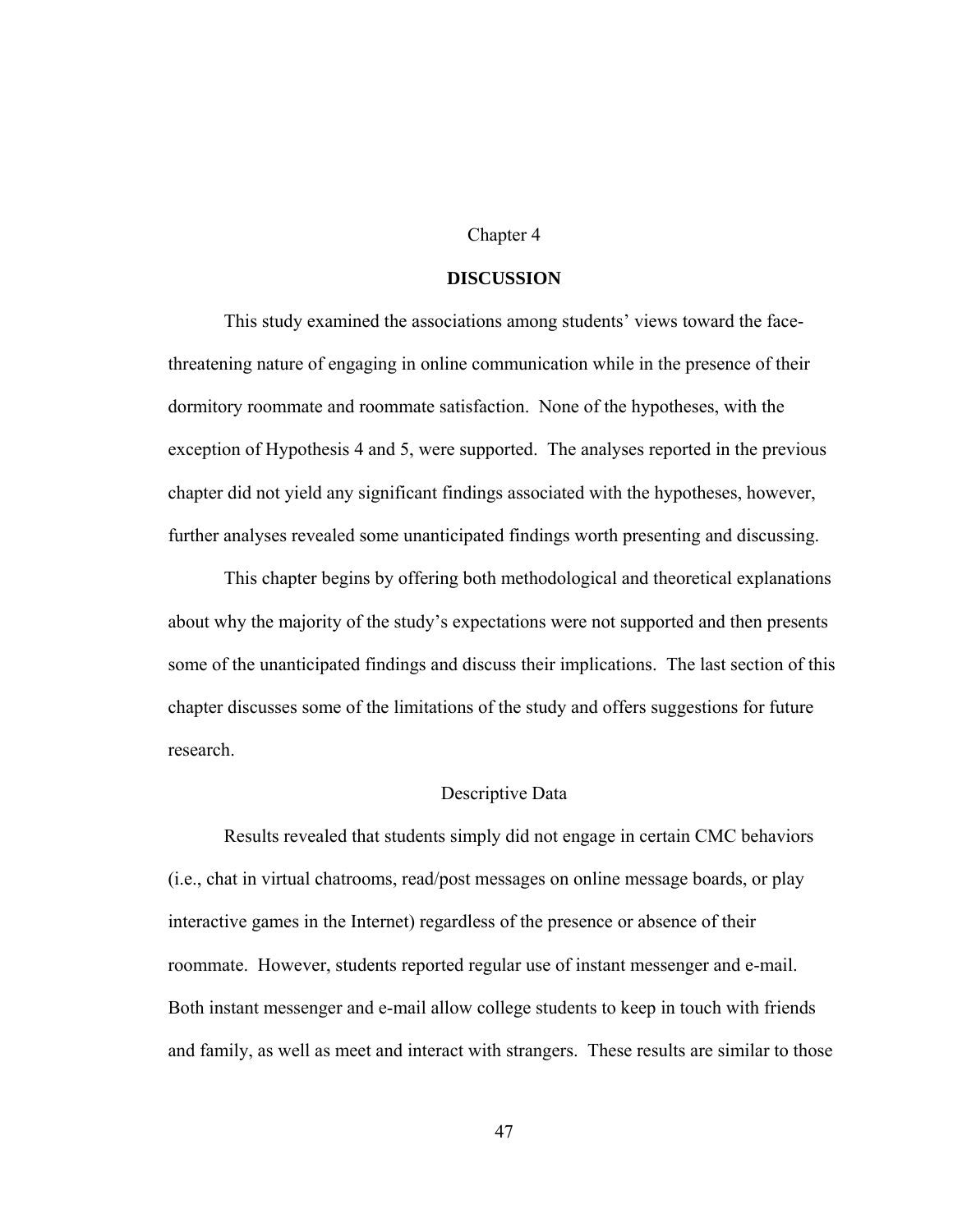reported by Recchiuti (2003), who found that one of the primary reasons why college students use e-mail and instant messenger is to keep in touch with friends and relatives who live far away. Recchiuti (2003) also found that fewer students reported using e-mail and instant messenger to communicate with strangers. Since 84% of the sample in the current study consisted of first-year students, the findings of the present study concerning usage are not surprising. College students (especially first-year students) who are away from home may find comfort in keeping in touch with old friends and family members in order to better adjust to their new environment. Students may choose to communicate in real time (instant messenger) or they may choose to carry out e-mail conversations over a more extended period of time. During the first year of college, it is imperative that students recognize "social stability in times of change" (Tinto, 1988, p. 440).

According to Tinto (1988) students undergo three distinct stages or passages as they transition from high school to college: separation, transition, and incorporation. The first stage, the "stage of separation," requires students to separate (disassociate) themselves from their membership in past communities (e.g. high school) in order to successfully make the transition from high school to college. However, this separation is very difficult and stressful for most students. So, in an attempt to ease this separation, it seems that students rely on their instant messaging and e-mail conversations with old friends. With that said, it is understandable that the participants of the current study reported engaging in this type of communication on a regular basis.

As opposed to instant messenger, which is mainly used to communicate with friends and acquaintances, virtual chatrooms allow users to communicate with strangers.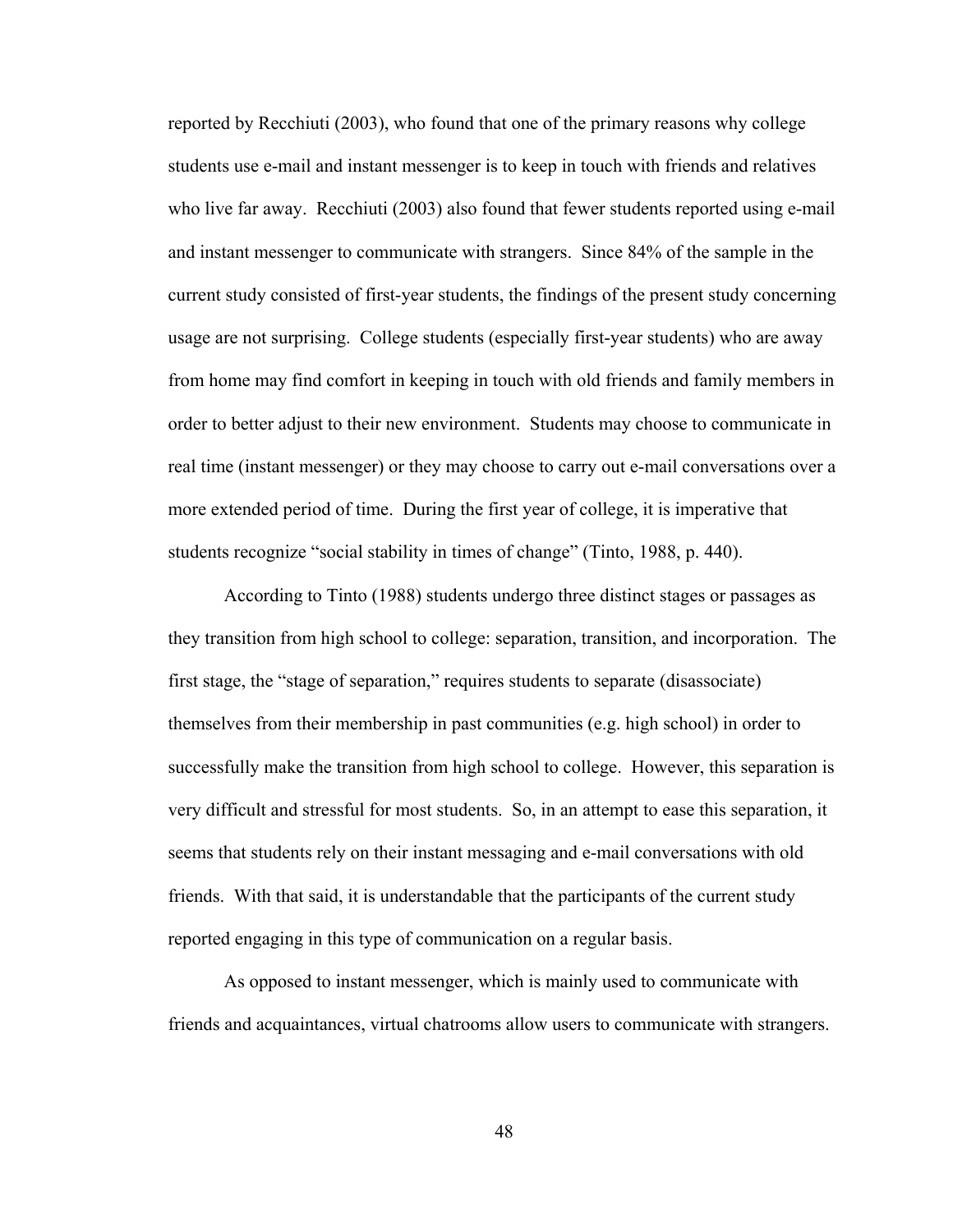It makes sense that students did not report frequent participation in virtual chatrooms, because conversation with strangers would not align with stage one of Tinto's (1988) stages of student departure. Specifically, conversations with strangers would not help students recognize membership in past communities while easing their transition into their new community(ies) as would conversations with past friends and family members.

Tinto's (1988) second stage, transition, "is a period of passage between the old and the new" (p. 444). The transition stage is when many students feel torn between their past associations and their developing associations in their new communities. Students recognize their new memberships, but still remain attached to their old memberships.

Students reported that they often have friends over and talk on the phone regardless of the presence or absence of their roommate, which can be explained with Tinto's (1988) third stage of transition, "incorporation in college." This third stage deals with students finally becoming integrated into their new community and feeling comfortable with their new social membership(s). According Tinto (1988), "social interactions are the primary vehicle through which such integrative associations arise" (p. 446). Thus, it is no wonder why students reported regularly having friends over and talking on the phone, since these are both ways for them to effectively pass through the third stage of their transition into college life.

As explained above, college students regularly use e-mail, instant messenger, have friends over, and talk on the telephone in their dorm rooms, as their primary means of social interaction. The next section will discuss the study's hypotheses in more detail and suggests some implications of the findings. After carefully reviewing the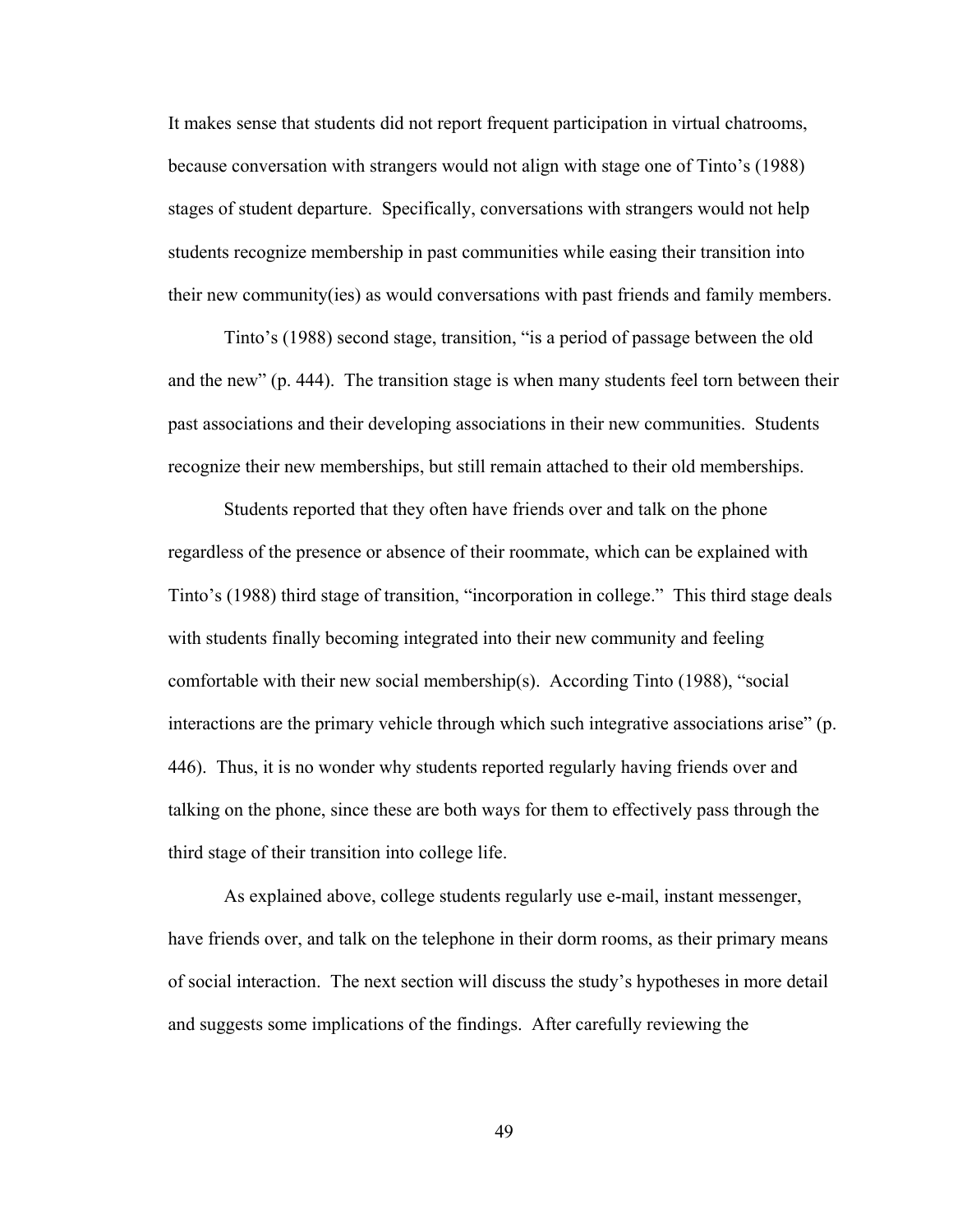hypotheses, a subsequent section will discuss some implications with regard to face theory and social presence theory.

# Hypotheses

 Hypothesis 1 was not supported in that the amount of time that a student spends engaged in synchronous CMC in the presence of his or her roommate did not correlate with the roommate's relational satisfaction mediated by the roommate's perceptions of perceived face threat of this activity. This hypothesis was guided by theoretical explanations about the potential face-threatening nature of synchronous CMC behaviors, because of its similarity to FtF interactions.

 The popularity and normality of online communication among college students may explain these findings. College students do not find online communication to be face threatening because it is a behavior that is now part of their daily routine, similar to watching television, studying, and sleeping. Moreover, students may feel comfortable with this activity because they conduct it in the comfort of their own dorm room. Students may not think about their social behaviors while they are in their own room in terms of the influence that it may have on their roommate's perception of them, because they regard their room as a neutral safe place that belongs to them just as much as it belongs to their roommate. Students may feel that when they engage in CMC behaviors, they are not disrupting their roommate or prohibiting their roommate from engaging in studying, reading, or other behaviors. Instead, the roommate participating in CMC minds his or her own business and goes about his or her routine as he or she would regardless if the other roommate was present. Thus, the roommate participating in CMC may not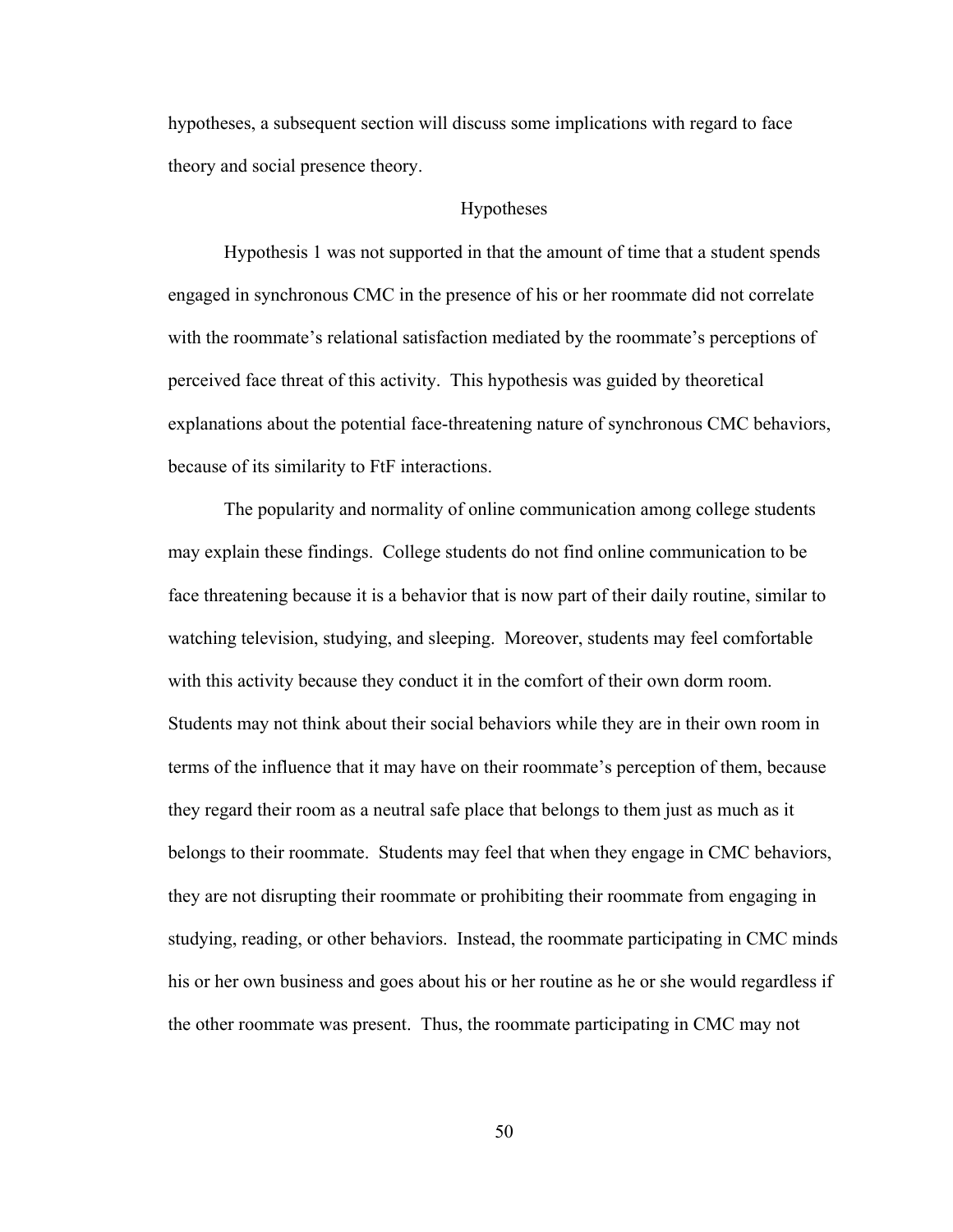think twice of his or her participation because he or she does not view it as being rude or disrespectful. These findings also suggest that as opposed to the study's original predictions, students may perceive CMC as having less social presence than FtF communication. If students perceived CMC as high in social presence, they might not have regarded it as acceptable in the presence of their roommate.

 Hypothesis 2 predicted that the more students perceive synchronous CMC usage in the presence of others as face threatening, the less they will engage in this behavior in the presence of their roommate. Since students did not see face threat involved in CMC behaviors at all, they did not hesitate to participate in these behaviors when their roommate was also in the room. Respondents reported that they frequently participate in instant messaging when their roommate is in the room, which is no different from when their roommate is not in the room. As noted earlier, politeness theory deals with upholding and sustaining face and it is rooted in considerateness, respect, and a mutual cooperation between parties. Since most students did not view instant messenger usage in the presence of others as disrespectful or impolite, one possible explanation for the findings is that students felt like they still maintained a level of mutual cooperation with their roommate and their roommate did not develop negative feelings toward them for engaging in instant messaging.

Hypothesis 3 was not supported in that the amount of time students spent engaged in synchronous CMC in the presence of their dormitory roommate was not related to their general concern for face. Although the face sensitivity scale used in this study revealed that the participants had an overall high level of general face sensitivity, the results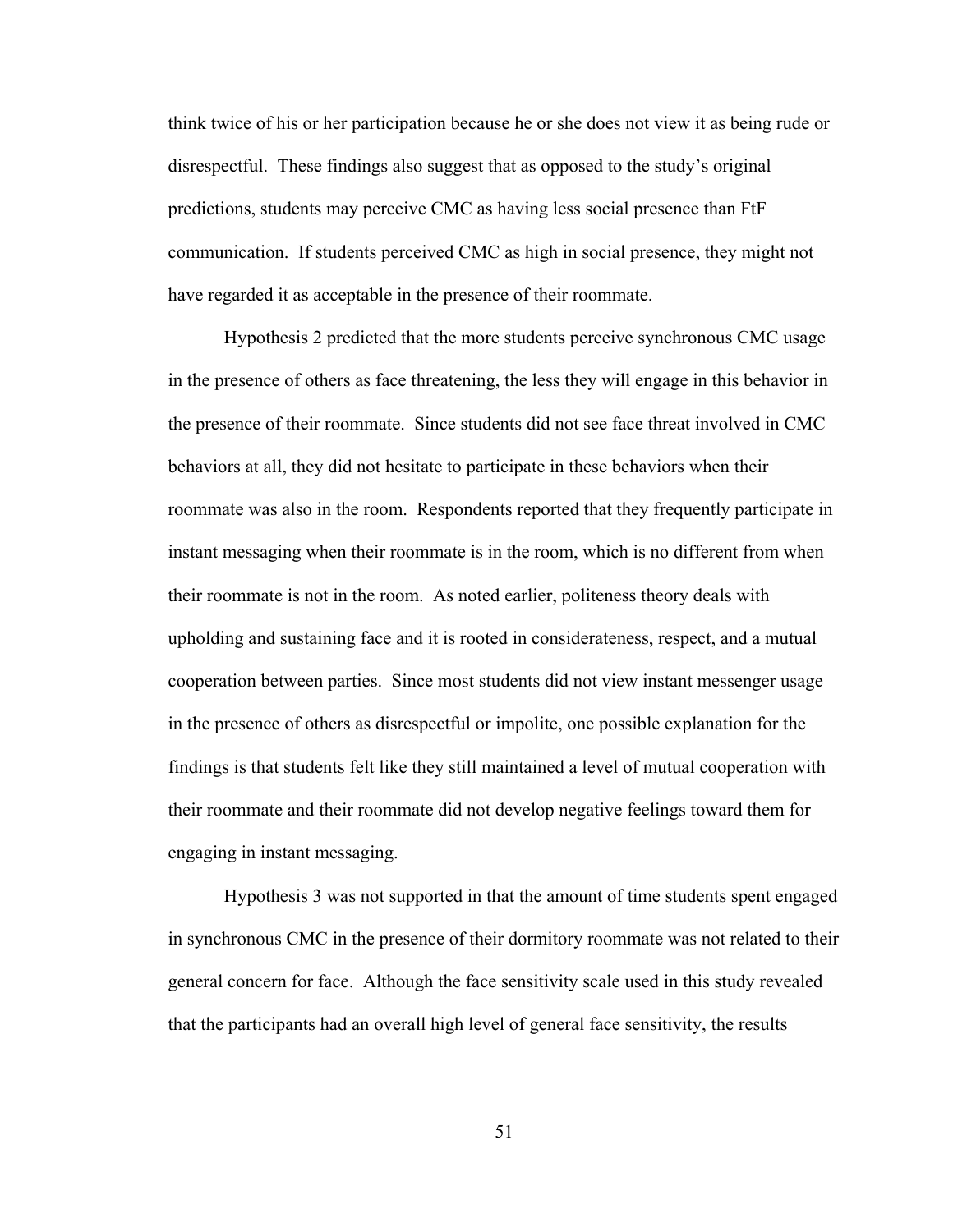revealed no significant correlation between students' general level of face sensitivity and the perceived face threat involved in using synchronous CMC in the presence of their roommate. In other words, students did not regard synchronous CMC use similar to the way in which they regarded general face threatening behaviors such as embarrassing others, putting others in awkward situations, or ignoring others.

One explanation for the findings may be that the original theoretical assumptions about the level of social presence involved in synchronous CMC were incorrect. Although theoretically the social presence that exists in synchronous CMC is very similar to that of FtF communication, perhaps the participants did not perceive of synchronous CMC that way.

Another possible explanation of these findings is that CMC interactions allow users to multi-task (engage in more than one activity at the same time). When students multi-task, they can focus part of their attention to their online conversation and part of their attention to what is going on in their room. So, students can talk with old friends over instant messenger and at the same time, carry on a conversation with their roommate, if they choose. The option of multi-tasking might make students feel no sense of ignoring or disrespecting their roommate because they may feel that they can actively participate in both activities at the same time if needed or desired.

Hypothesis 4 predicted no relationship between the amount of time students spend engaged in synchronous CMC in the *absence* of their roommate and their concern for face. This hypothesis was supported and as explained above, results revealed that students have an overall high level of general face sensitivity. Students reported using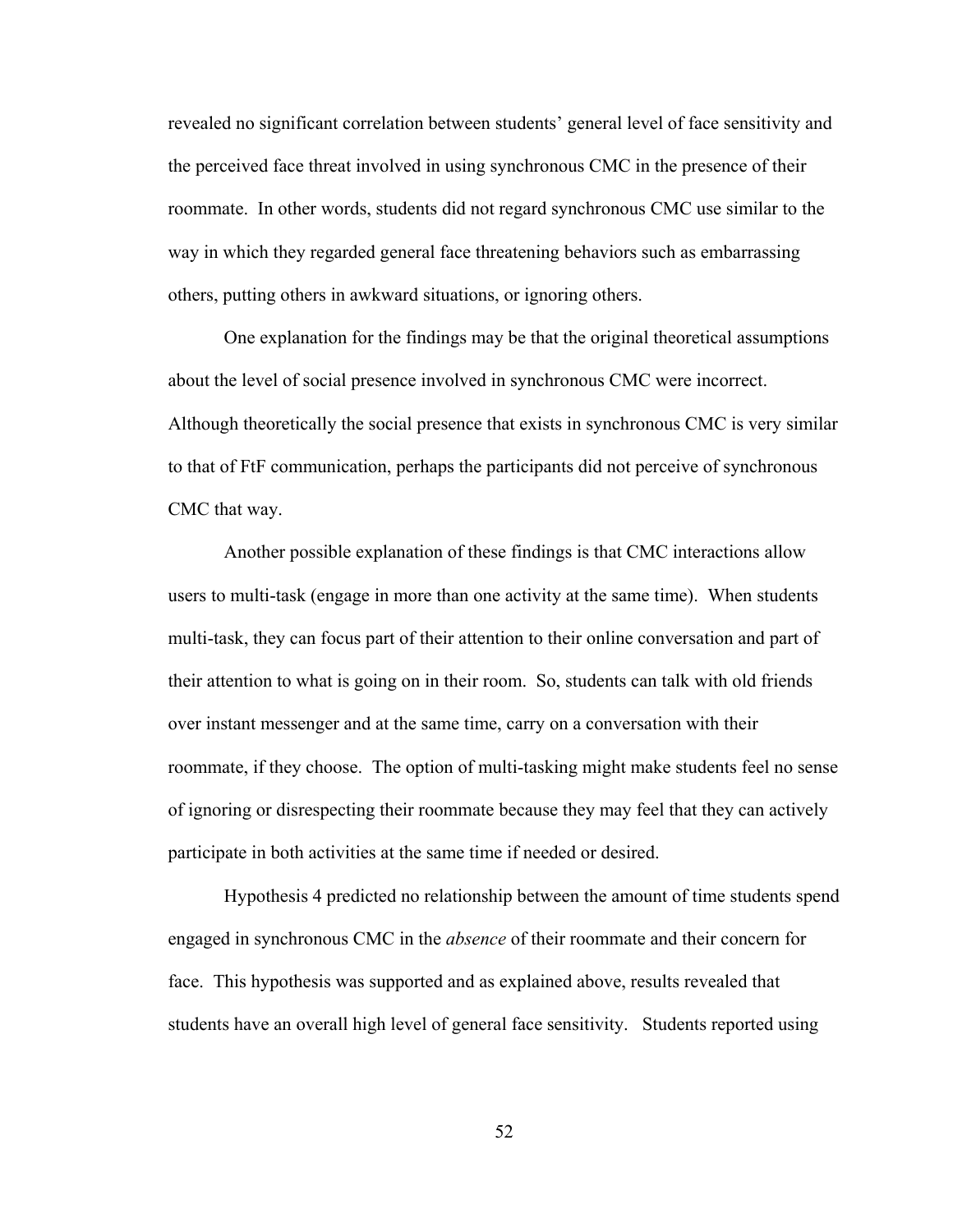instant messaging in the presence of their roommate just as much as they did in the absence of their roommate. Once again, this can be explained by the fact that students did not perceive this type of communication as face threatening when taken place in the presence of another person. In general, students felt comfortable talking on instant messenger regardless of the fact that results also revealed most students have high regard for face sensitivity. Students' comfort using instant messaging around their roommate might be explained by the fact that students did not recognize a social or rule-based conceptual similarity between the two means of communication.

Hypothesis 5 predicted that the amount of time a student spends engaged in asynchronous CMC in the presence of his or her roommate would not be related to that student's perception of the dyad's relational satisfaction. Hypothesis 5 was supported in that the amount of time a student spends engaged in asynchronous CMC in the presence of his or her roommate had no relationship with the student's perception of relational satisfaction. The prediction put forth for this hypothesis was based on the idea that the level of face threat involved in asynchronous CMC is much lower than that of synchronous CMC because it is less engaging, less socially rich, and less similar to FtF communication than synchronous CMC.

Similar to earlier explanations, students did not perceive any difference between the face threatening nature of synchronous CMC and the face threatening nature of asynchronous CMC. In turn, dyads did not report an overall different (higher or lower) level of relational satisfaction based on asynchronous CMC usage in the presence of their roommate. One logical explanation for this finding is that the model presented earlier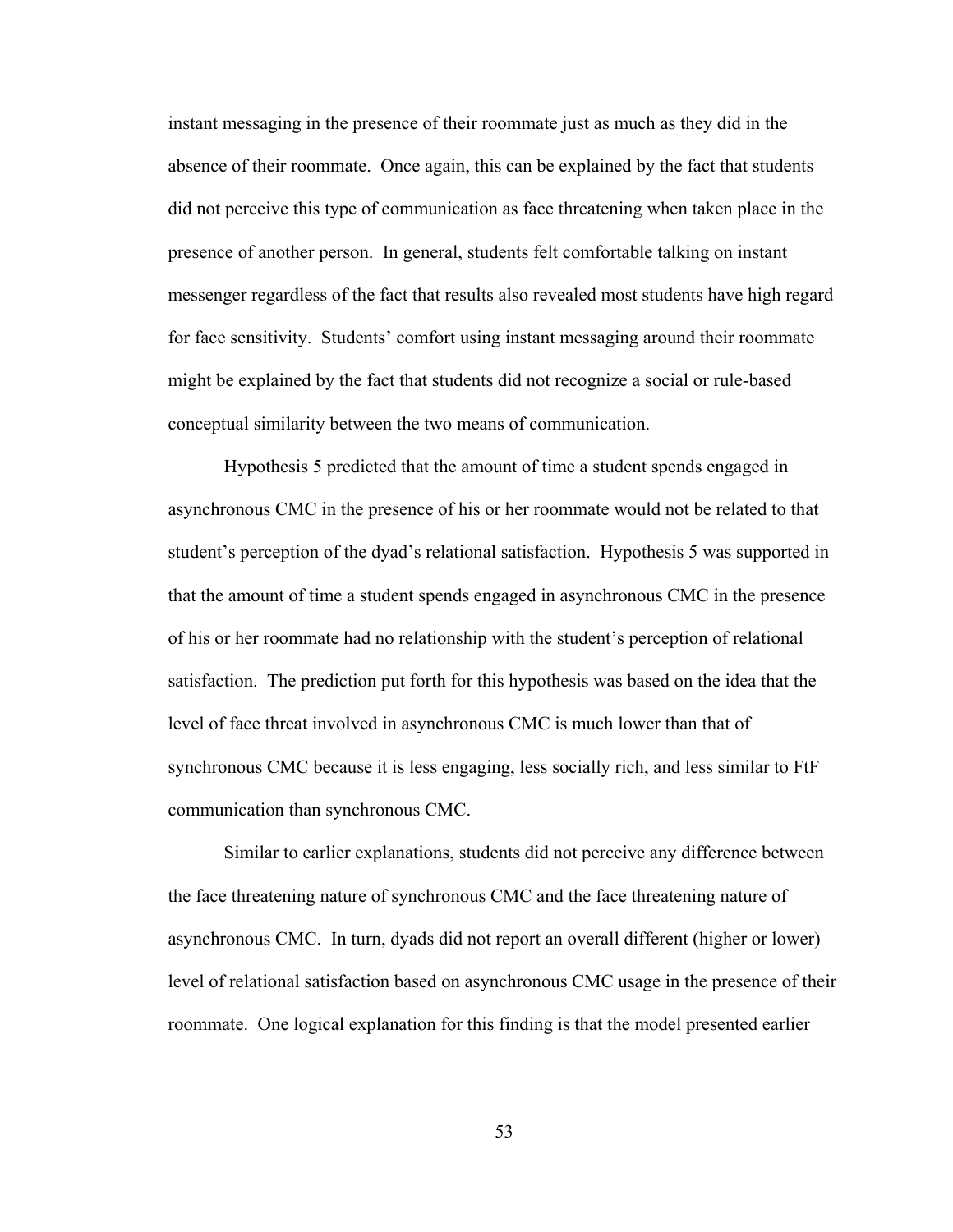was inaccurate. Although the basic theories guiding this research (social presence theory, face theory, and politeness theory) hold true for FtF communication interactions, the results of this research reveal that the theories apparently do not apply to CMC. Results also suggest that, as opposed to original speculations, CMC simply contains a lot less social presence than FtF communication despite their presumed similarities in terms of rules social norms. Moreover, researchers originally applied the empirical findings that helped them to derive at their conclusions about social presence theory and face theory only to FtF social interactions, so applying these theories to CMC interactions proved to be unbefitting.

As discussed previously, although the current research begins with the assumption that CMC interactions entail many of the same basic social norms and implicit rules as FtF interactions, the current results call this assumption into question. As opposed to the original expectations of the current study, students regard both synchronous and asynchronous CMC behaviors as having different social rules from FtF interactions.

Another explanation for these findings may be that talking on the phone and FtF conversations (both non-CMC) in the presence of others contain noise, while text-based conversations over the Internet do not. Specifically, when a student participates in a phone or FtF conversation, his or her roommate can potentially hear one or both ends of the conversation. On the contrary, when a student participates in a conversation via the Internet, his or her roommate cannot hear the conversation because it is text-based and must be read from the computer screen.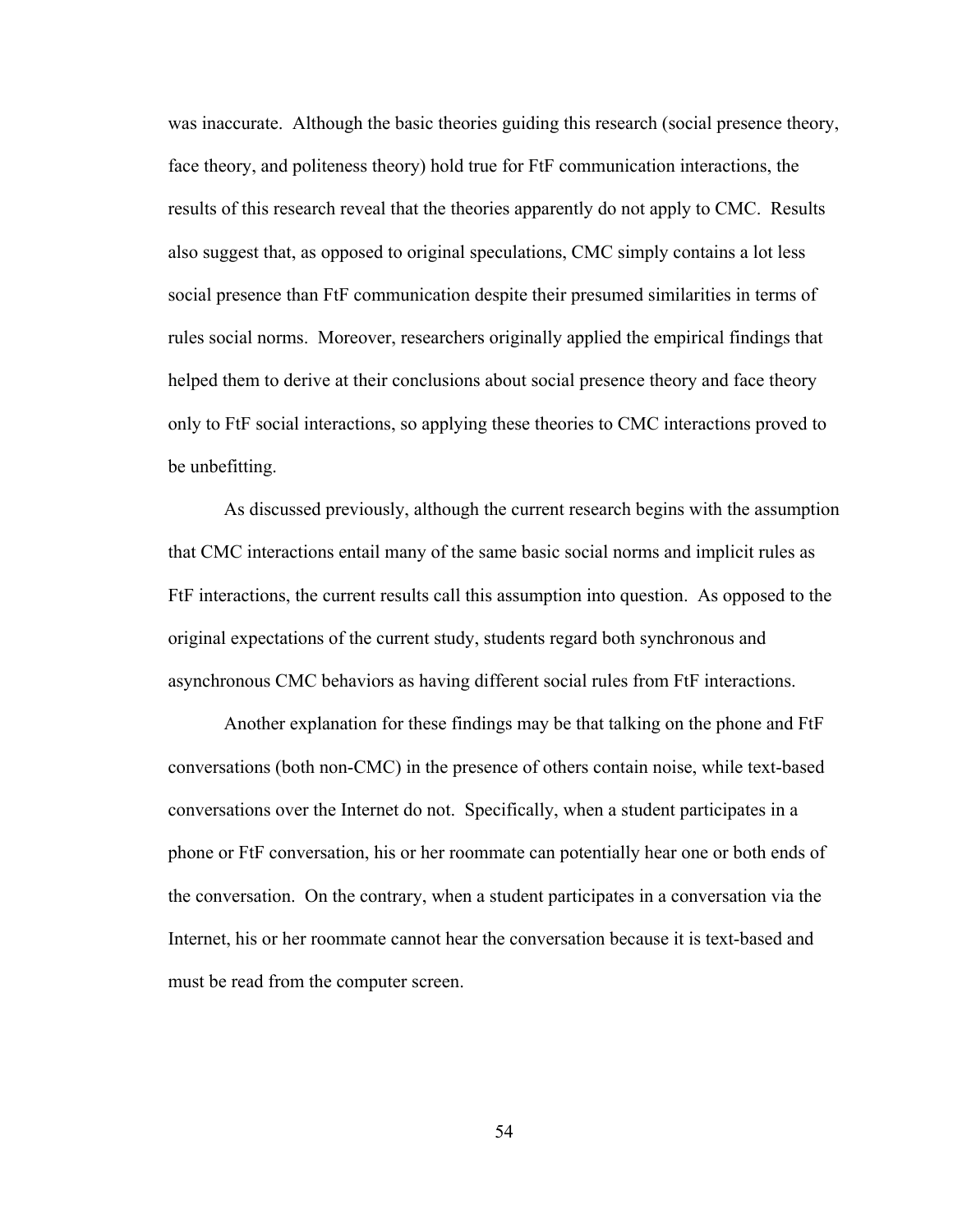Finally, Hypothesis 6 dealt with the notion that similarity of perceived face threat of synchronous CMC between roommates predicts the level of satisfaction between the dyad. Once again, results revealed that participants did not perceive synchronous CMC behaviors as face threatening, and thus their usage did not predict the level of satisfaction involved in their dyadic relationship. The scores on this item were very similar because as explained above, students generally did not perceive synchronous CMC as face threatening. Overall, the data indicated no variation, with the majority of the students perceiving CMC similarly.

 The results discussed above do not exist without theoretical implications. The one major implication of the current study is that some of the basic theories that guide FtF interactions simply do not apply to CMC interactions, regardless of the similarity of the social presence involved in both forms of interaction. Students did not feel that by engaging in CMC interactions in the presence of another person, they were excluding that other person. If students did recognize this exclusion, then they did not perceive chatting on instant messenger as face threatening. As a result of these findings, further exploration and alternate theories are needed to explain exactly why students regard CMC interactions differently than FtF interactions.

#### Additional Analyses

 In an effort to further explore the data collected in this study, additional analyses tested for other potential predictors of roommate satisfaction. As discussed earlier, the hypothesized predictors of roommate satisfaction did not reveal any significant findings. However, further analyses presented four significant predictors of roommate satisfaction.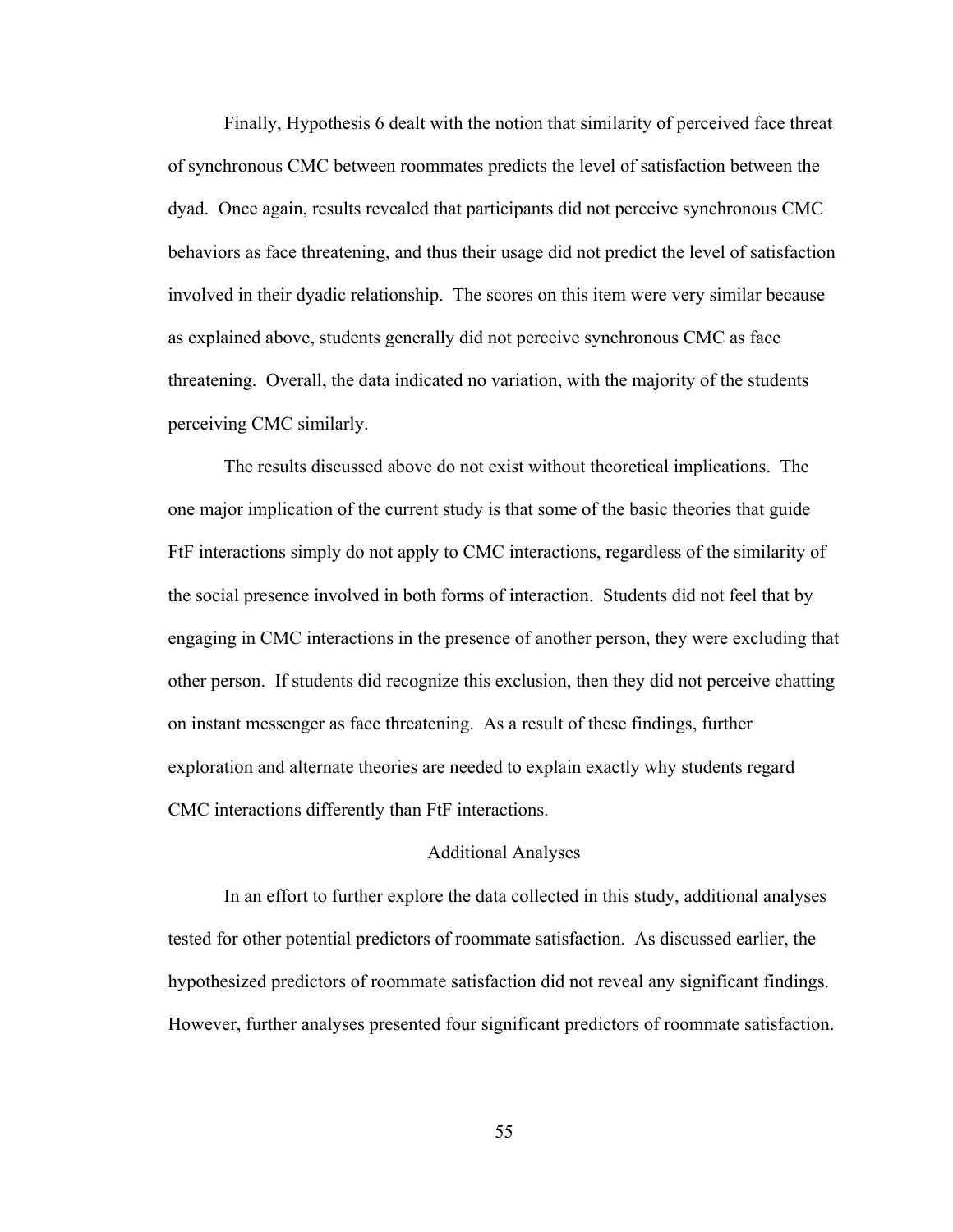Results revealed a negative relationship between students' perceptions of their roommate having friends over or talking on the phone (non-CMC behaviors) and relational satisfaction. Additionally, results revealed a positive relationship between students' general face sensitivity and relational satisfaction. Specifically, perceptions of the face threat involved in non-CMC behaviors proved to be the best predictor of roommate satisfaction. Level of face sensitivity proved to be the second best predictor of roommate satisfaction. Finally, analysis also revealed that females had a higher likelihood of relational satisfaction than males.

Face sensitivity is a general social skill and level of face sensitivity may be a strong predictor of roommate satisfaction because individuals with higher social skills generally have better relationships (Spitzberg, 2003). According to Spitzberg (2003), the more interpersonally skilled a person is, the more he or she will successfully maintain social relationships. Level of interpersonal skill might help to explain the results of the current study which revealed a positive relationship between students' general face sensitivity and relational satisfaction.

Researchers have hypothesized countless potential predictors of college roommate satisfaction. Some predictors prove to be strong and contribute greatly to the literature, while other predictors are very weak and do not contribute to the literature on roommate satisfaction at all. The predictors put forth in the present study failed to positively contribute to the literature on potential predictors of roommate satisfaction. However, additional analyses revealed the other predictors described above that researchers can use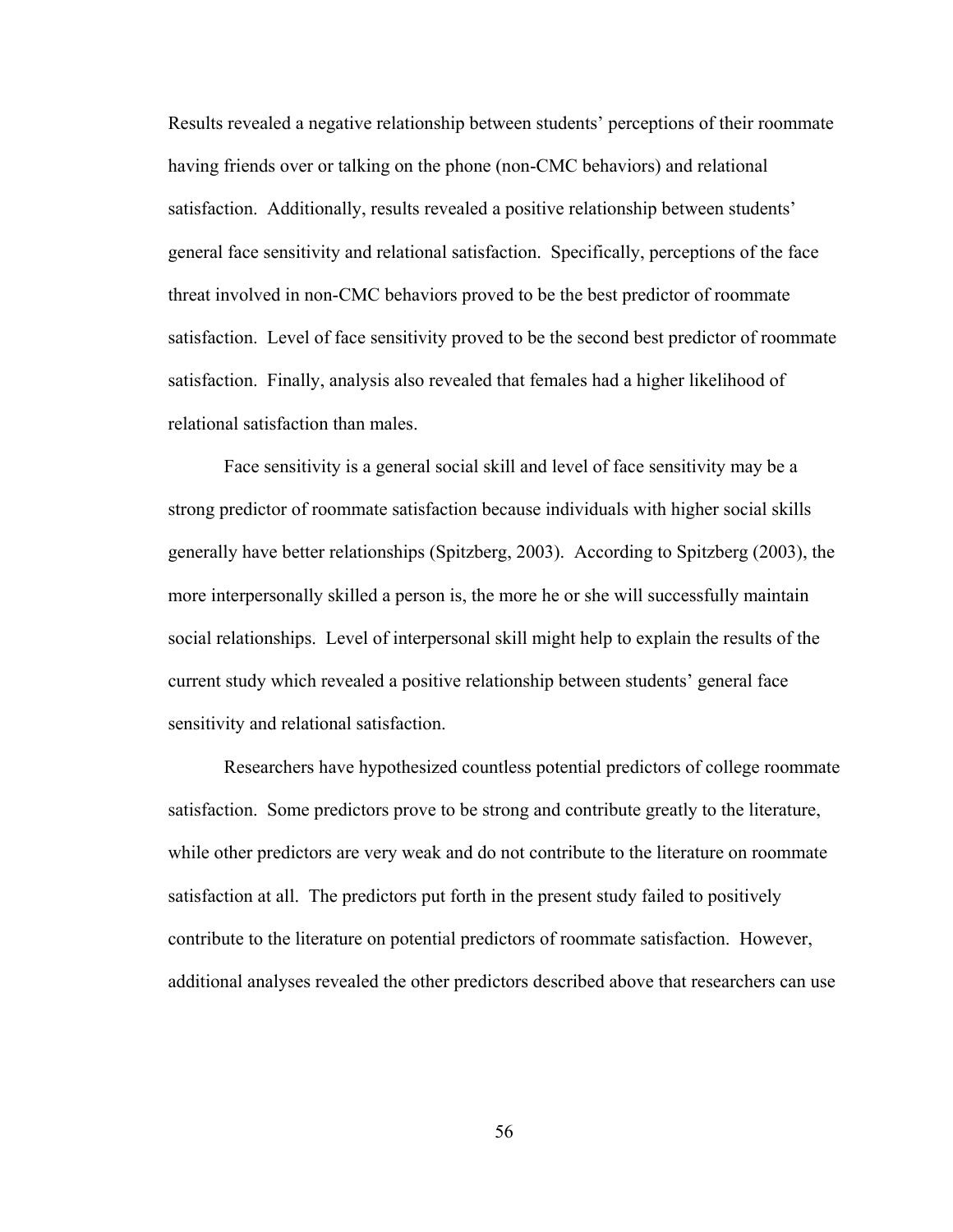as a starting point for future studies. The next section will present some limitations of the current research and some suggestions for future research.

## Limitations and Suggestions for Future Research

# *Sample and Data Collection*

 The current study contained some limitations that may have potentially altered the outcome of the study. First, the sample was fairly homogeneous, with all participants attending the same university. The homogeneous sample may have restricted the range of scores on some of the measures. Future studies incorporating a sample drawn from a variety of colleges and universities (e.g., all women's, Ivy league, historically black, private, and technologically disadvantaged) and specialized residence halls (e.g., special interest housing) would allow for more exploration of Internet use and roommate dynamics. Diverse student populations might approach the Internet differently. For example, some universities might not be equipped with the same technology as others that enables both residents to log on to the Internet simultaneously. If students must take turns using the Internet, their individual perceptions of CMC behaviors and roommate satisfaction may differ.

 Second, since the data were collected directly from the residence halls and participants were actually roommates already living together, this limited the lack of control for extraneous variables that might have played a role in producing the current results. Specifically, most roommates were initially paired up by housing assignment services as a result of their responses to the roommate matching questionnaires prior to arriving on campus. We can assume that most of the pairs already had a number of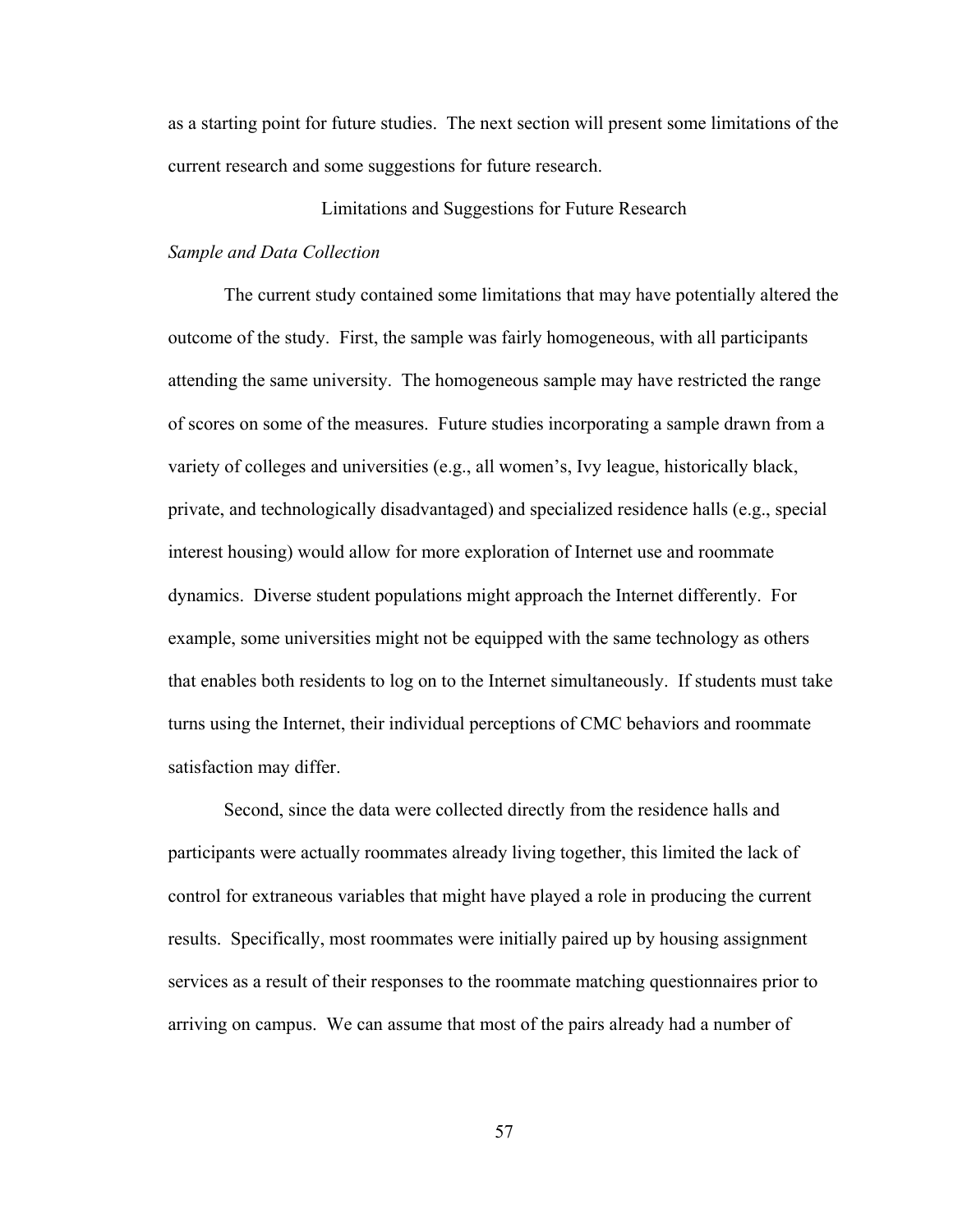commonalities that led to their pairing. This matching strategy could have contributed to the students' high reports of roommate satisfaction. Although researchers would need to be sensitive to the potential ethics involved in purposefully assigning roommates to live together who may not have otherwise been matched up based on their interest questionnaires, future studies might want to ensure true randomness of roommate assignments.

Next, participants for this study were recruited from resident assistant floor and building meetings and from door-to-door spontaneous recruitment. In order to track the surveys and analyze them in sets of two, both roommates needed to be present at the time of survey distribution in order to participate. The necessity of having both roommates present at the time of data collection resulted in a lower likelihood of surveying roommates who were not satisfied living together. We can speculate that roommates who generally do not care for one another would minimize their time together. So, dissatisfied pairs would be more likely to be somewhere away from their roommate like the library, study lounge, or in a friend's room. At the same time, the roommates who were either both at their floor meetings together or both in their room together at the time of survey distribution obviously cared to be around one another, so the likelihood of them reporting high satisfaction was greater to start.

 Another potential concern with the data collection was that because surveys were distributed to both roommates simultaneously and often in the students' dorm rooms, there were many times when the students were in close enough proximity to their roommate to have to worry about their roommate seeing their responses. This could have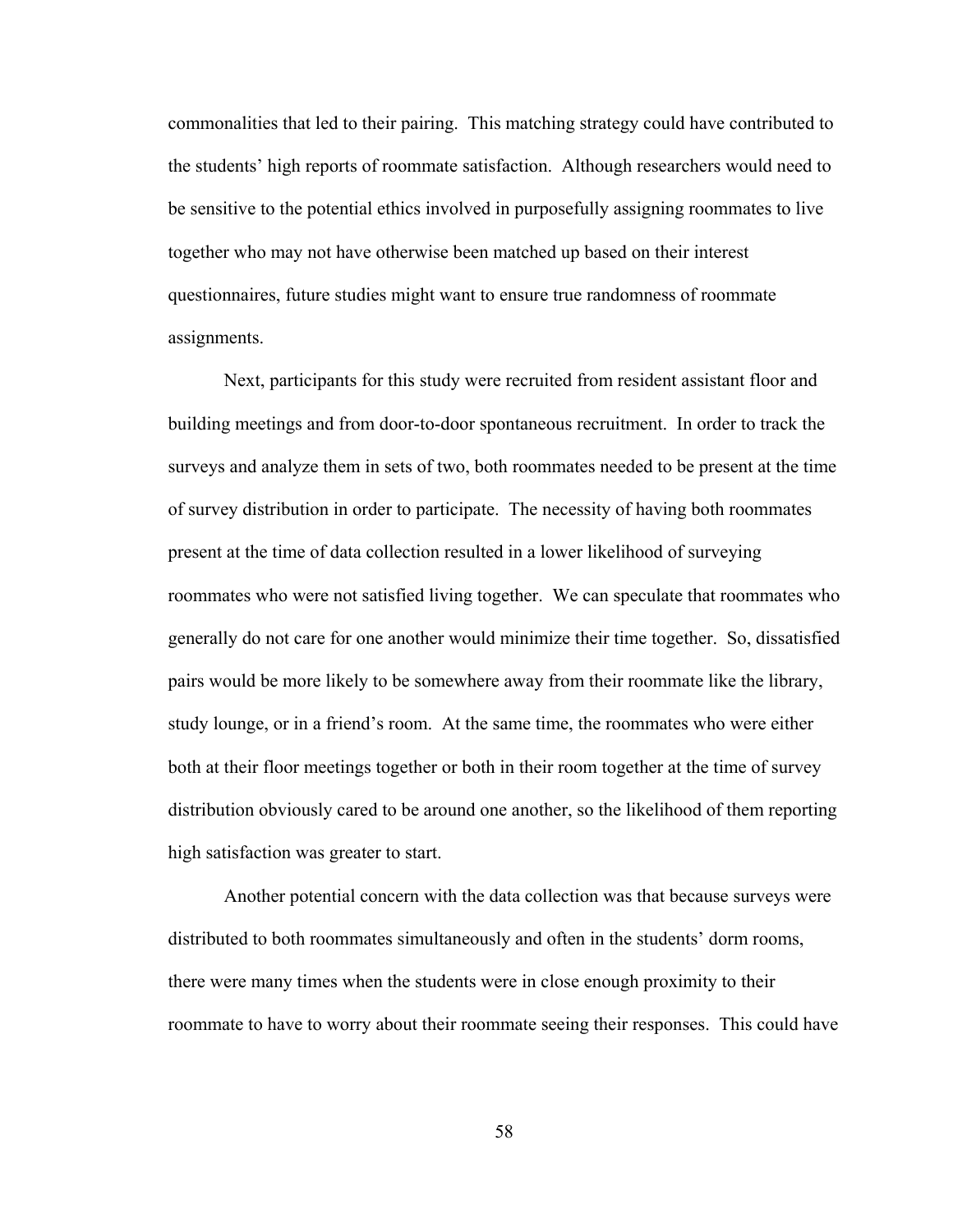caused participants to respond differently than they would if they were not in a position where their roommate could see their responses (i.e. a social desirability effect). In turn, the responses to the questions regarding roommate behavior and roommate satisfaction may have been skewed, especially if the pair did not necessarily care for one another but needed to try to stick to their current room situation.

 Next, the use of self-report measures may have introduced error into the data. Questionnaires assessing attitudes and beliefs are always problematic because researchers must assume that respondents are answering truthfully and not just in a socially desirable manner. It is possible that the students completing the surveys responded in ways that they thought would be socially acceptable, rather than accurately. This possibility may have been particularly true in the sections that asked participants to report on their usage of certain methods of CMC. For example, some types of Internet activities, such as online chat rooms, may not be regarded very highly by society, so respondents might have responded in a socially desirable manner (that they do not partake in online chat rooms) in fear of not being like the majority. The desire to be like the majority may have also played out in the section of the survey that asked about the participants' opinions toward "common social situations." Instead of reporting on their feelings toward the statements, participants may have felt that in order to answer "correctly," they had to answer according to what they felt was more socially desirable.

# *Suggestions for Future Research*

There is a growing interest in CMC research (see Birnie & Horvath, 2002; Caplan, 2003; Leung, 2002, Walther, 1996). The current literature on CMC primarily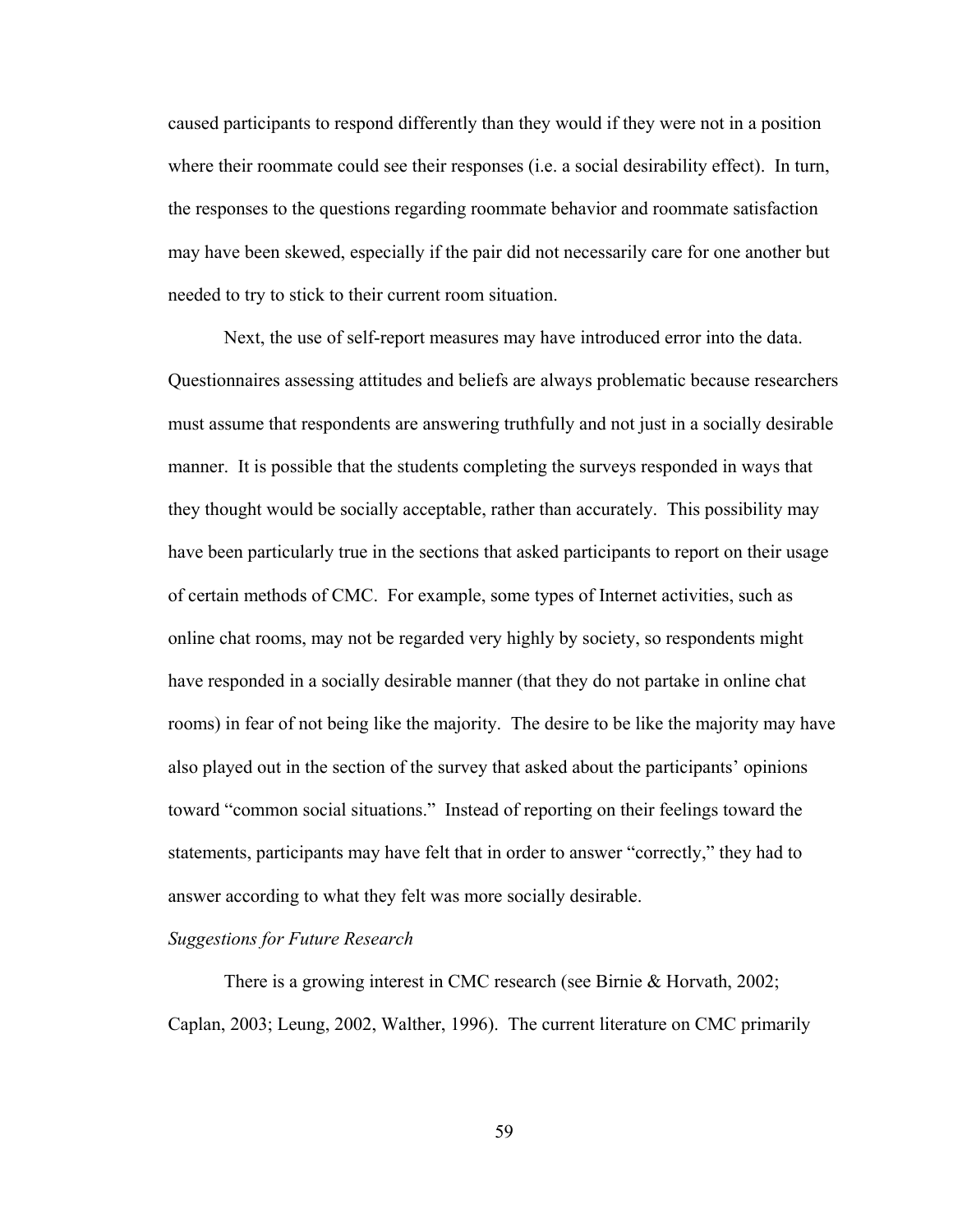focuses on text-based media (any type of CMC that entails typing as a means of communicating). However, given recent advances in CMC technology, social communication over the Internet can also take place in the form of video conferencing where participants can actually see other participants with a mini-camera (known as a webcam) that is connected to their computer. The nature of video conferencing changes the dynamic of these social interactions for a few reasons. First, video conferencing enriches the communication interaction and allows participants to see each other's nonverbal cues. In addition, video conferencing is conceivably a much richer communication channel than text based CMC in the sense that it carries more information than text. Richer interactions may mean stronger perceptions of the interaction being similar to FtF communication. Future researchers may want to explore social presence theory, face theory, and politeness theory in terms of videoconferencing.

Finally, future researchers might also choose to investigate *why* students perceive that CMC does not follow the same implicit social rules as FtF communication in terms of maintaining face. Researchers might want to inquire about students' perspectives on how CMC differs from FtF communication. The suggestions put forth in Chapter 4 make for a good starting place for this investigation, however most of the suggestions are based off of speculation and not from actual empirical data.

### **Conclusion**

 The purpose of the current research project was to examine the relationship between usage and perceptions of CMC, face sensitivity, and college roommate satisfaction. The inquiry stemmed from a review of some of the leading communication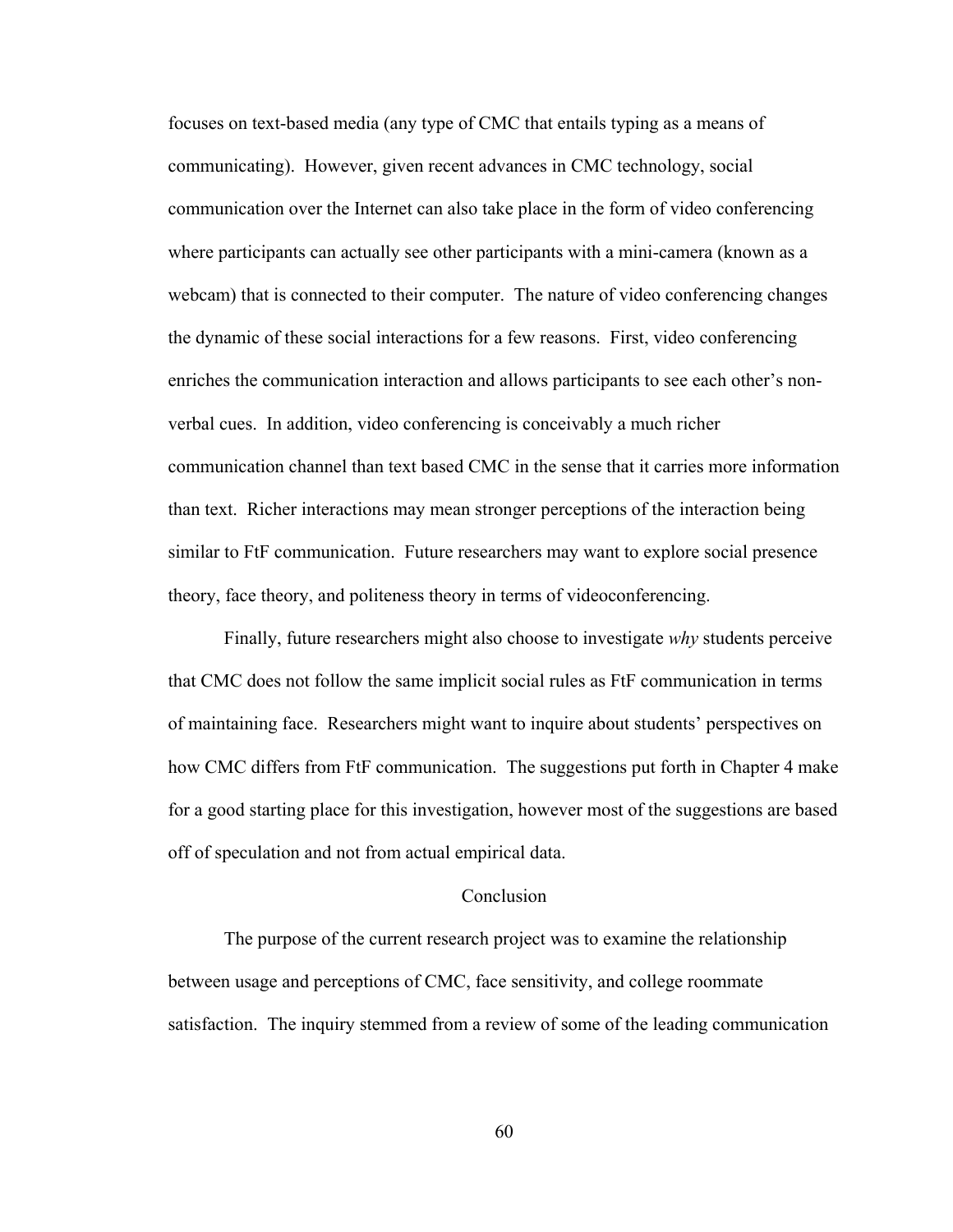theories on social presence, face threat, and politeness and the believed similarity of CMC to FtF interactions. A thorough literature review of primary interpersonal communication theories, the increased popularity of online communication, and the dynamics of college roommate relationships led to the primary suggestion of the research; if college roommates have a high level of general face sensitivity along with the perception of certain types of CMC as being rude or face threatening while in the presence of another person (specifically, their dormitory roommate), then those students will alter their online chatting behavior in their dorm room in an attempt to respect and uphold face with that other person.

 Tests of the hypotheses put forth in Chapter 1 failed to support the predicted outcomes. At the same time, other unanticipated findings suggested some important implications about the perceptions that students have about online communication. For example, results suggested that students regard CMC as an everyday activity that does not carry the same social expectations as FtF interactions. Since online communication is now a habitual activity in most college students' daily routines, students do not perceive of this behavior as face threatening when performed in the presence of others. On the other hand, students regard online communication as they would any other daily activity that they execute in their dorm room.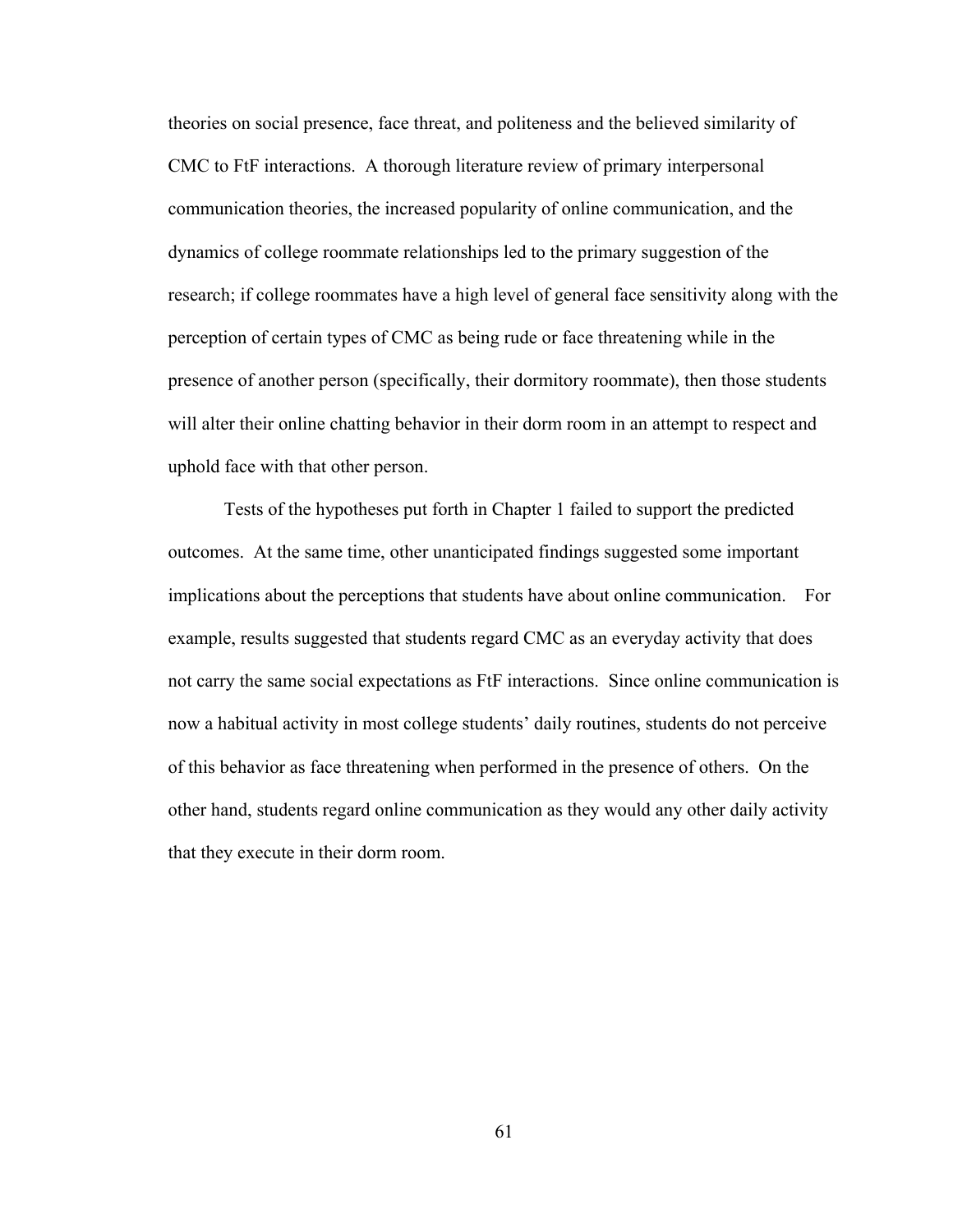Overall, the results of this study suggest that CMC behaviors have little to do with roommate satisfaction. Results also suggest that future researchers need to conduct further research in the area of CMC in order to fully understand how it differs from FtF communication and why students perceive of the two types of communication as being different.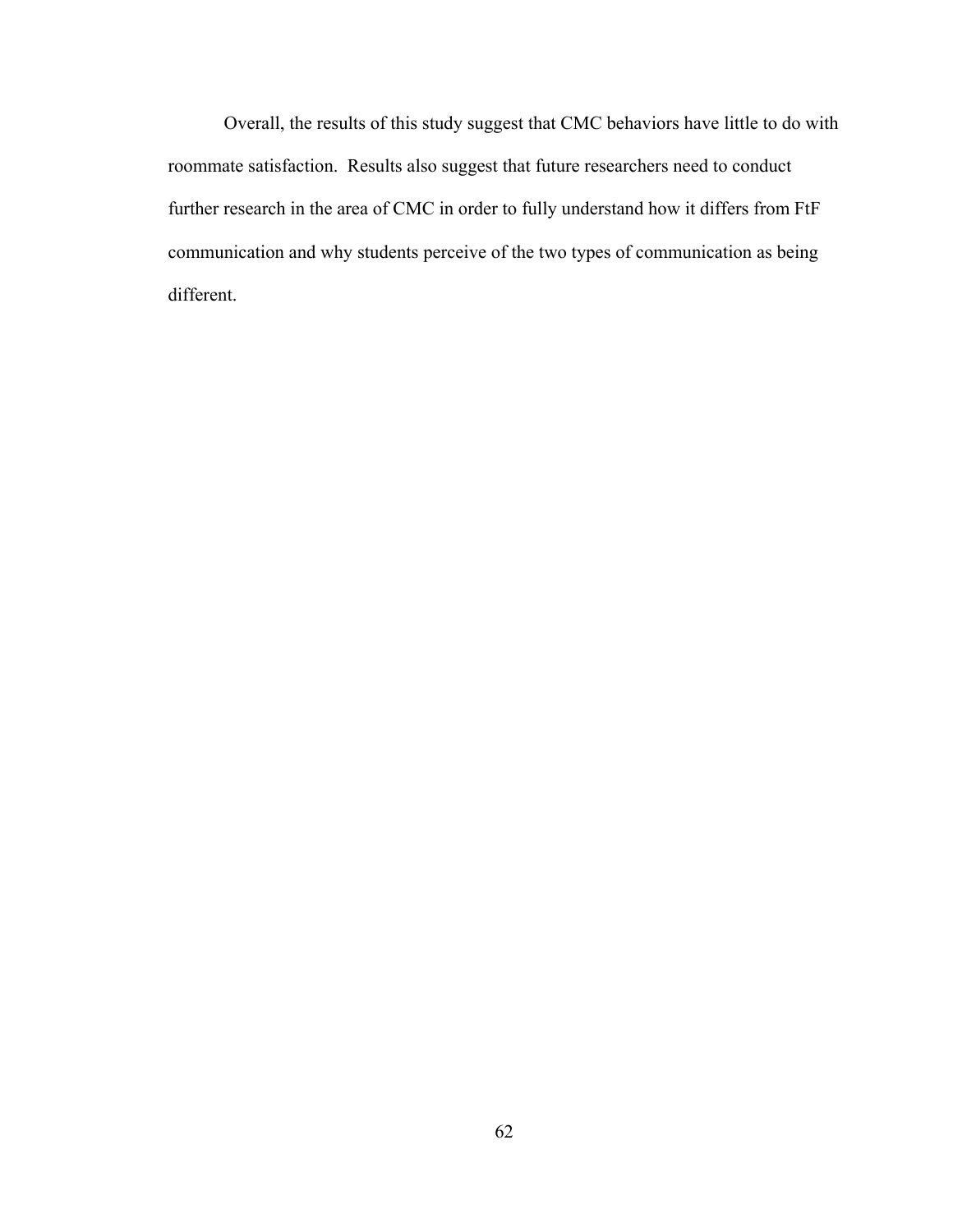### **REFERENCES**

Barnes, S. B. (2003). *Computer-mediated communication*. Boston: Allyn and Bacon.

- Berg, J. H. (1984). Development of friendship between roommates. *Journal of Personality and Social Psychology, 46*, 346-356.
- Birnie, S. A., & Horvath, P. (2002). Psychological predictors of Internet social Communication [Electronic version]. *Journal of Computer Mediated Communication*, 7*.* Retrieved 11/4/03 from http://www.ascusc.org/jcmc/vol4/issue4/birnie.html
- Boland, J. P., & Follingstad, D. R. (1987). The relationship between communication and marital satisfaction: A review. *Journal of Sex & Martial Therapy, 13,* 286- 313.
- Bonebrake, K. (2002). College students' Internet use, relationship formation, and personality correlates. *Cybepsychology & Behavior 5,* 551-557.
- Bowers, J. W., & Courtright, J. A. (1984). *Communication research methods*. Glenview, Ill.: Scott Foresman and Company.
- Brown, P., & Levinson, S. (1987). *Politeness: Some universals in language usage*. Cambridge: Cambridge University Press.
- Caplan, S. E. (2003). Preference for Online social interaction: A theory of problematic Internet use and psychosocial well-being. *Communication Research, 30*, 625- 648.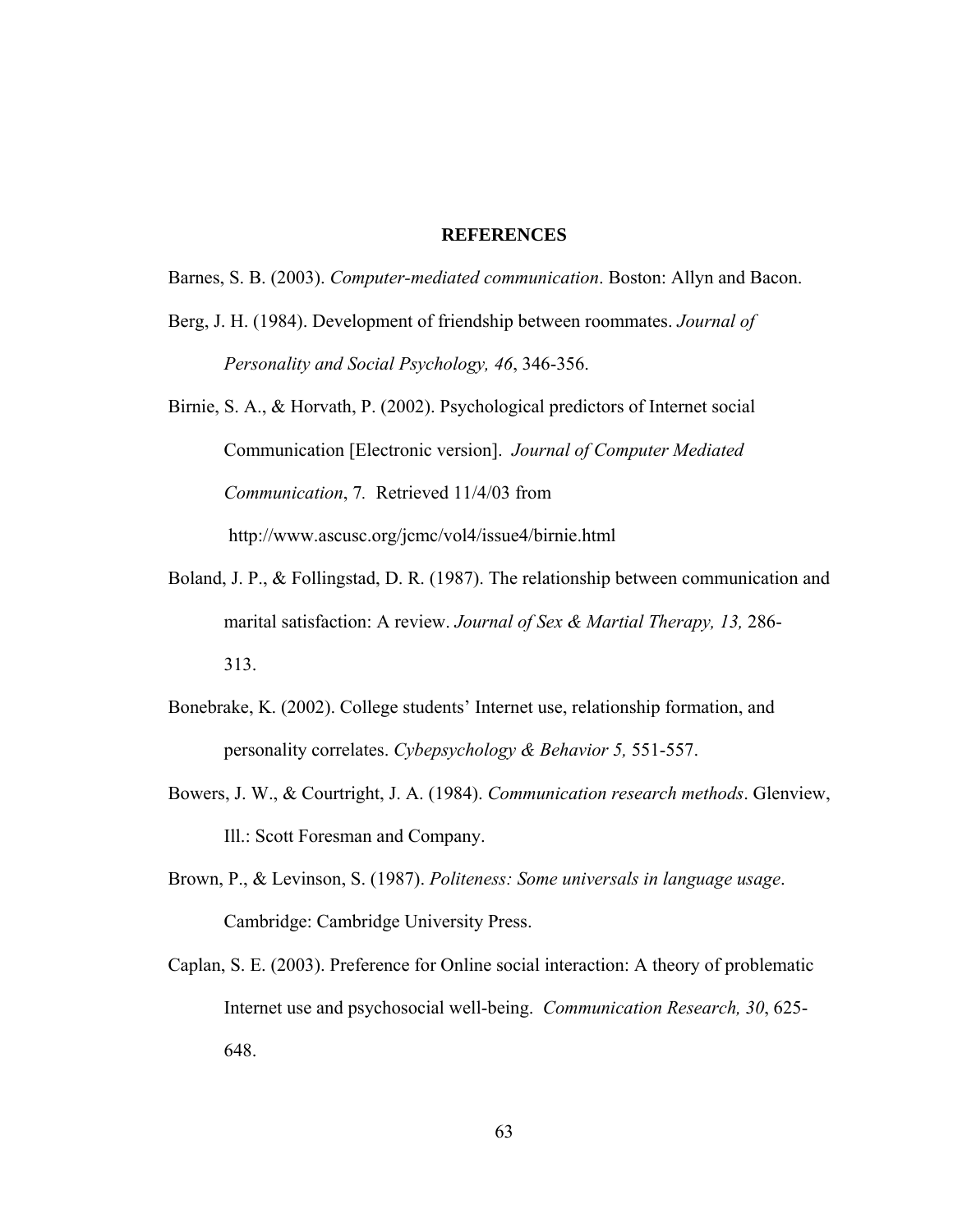- Caplan, S. E., & Samter, W. (1999). Younger and older adults' evaluations of supportive messages: The role of facework in evaluations of social support messages. *Communication Quarterly, 47*, 245-265.
- Cerny, S. M., Zax, M., & Pierce, R. A. (1970). Roommate compatibility in freshmen women. *The Journal of the American College Health Association*, *19,* 108-110.
- Chou, C. (2001). Internet heavy use and addiction among Taiwanese college students: An online interview study. *Cyberpsychology & Behavior, 4,* 573-585.
- Clements, M. L., Cordova, A. D., Markman, H. J., & Laurenceau, J. (1997). The erosion of marital satisfaction over time and how to prevent it. In R. J. Sternberg, & M. Hojjat (Eds.). *Satisfaction in Close Relationships* (pp. 190-216). New York, NY: Guilford Press.
- Cole, T., & Bradac, J. J. (1996). A lay theory of relational satisfaction with best friends. *Journal of Social & Personal Relationships, 13,* 57-83.
- Corcoran, K., & Fischer, J. (1987). *Measures for clinical practice: A sourcebook*. New York, NY: Free Press.
- Corcoran, K., & Fischer, J. (1994). *Measures for clinical practice: A sourcebook* (2nd ed.). New York, NY: Free Press.
- Cramer, D. (2002). Linking conflict management behaviours and relational satisfaction: The intervening role of conflict outcome satisfaction. *Journal of Social & Personal Relationships, 19,* 425-432.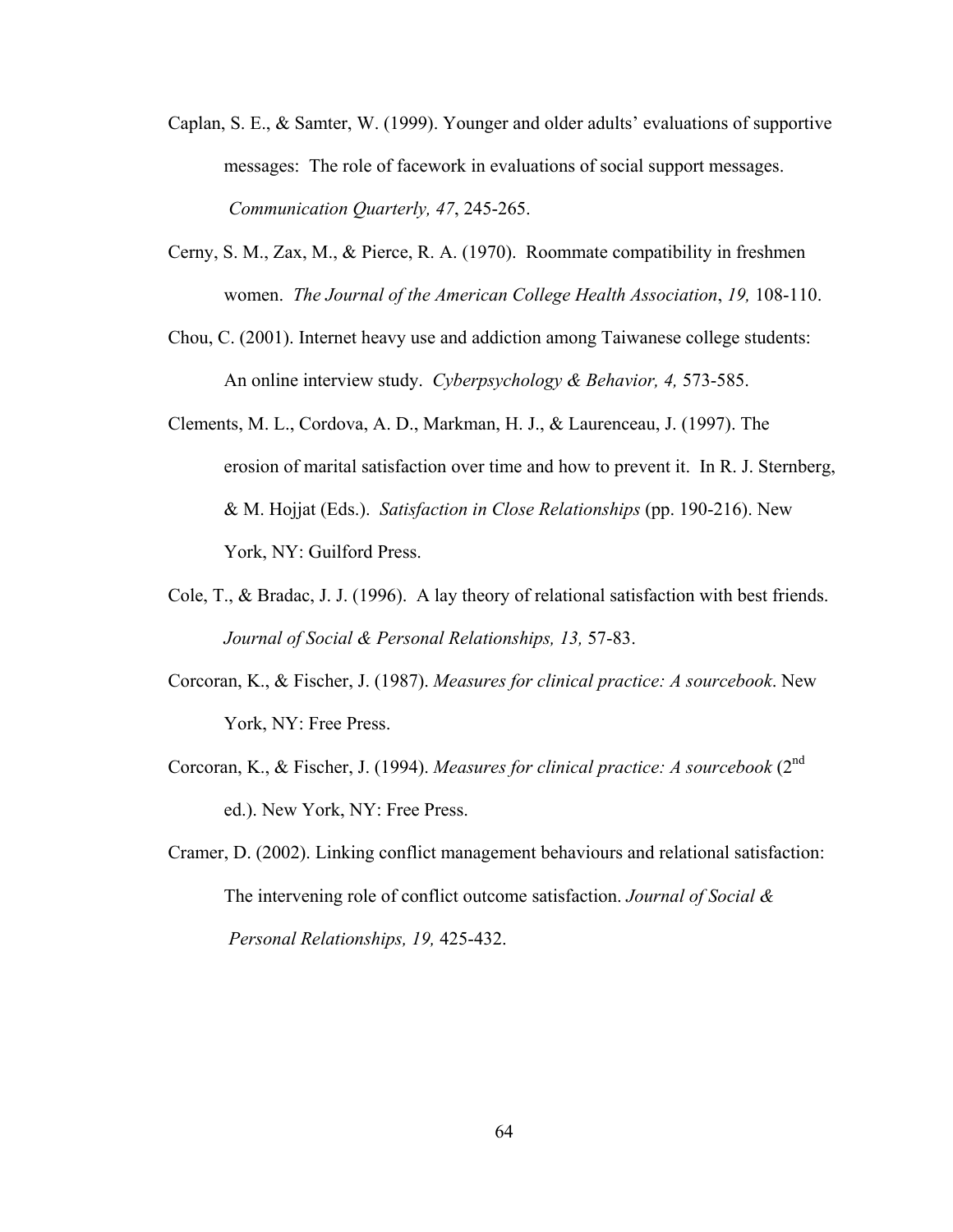Culnan, M. J., & Markus, M. L., (1987). Information technologies. In F. M. Jablin, L. L. Putnam, K. H. Roberts, & L. W. Porter (Eds.). *Handbook of organizational communication: An interdisciplinary perspective* (pp. 420-443). Newbury Park, CA: Sage.

Cupach, W. R., & Metts, S. (1994). *Facework.* Thousand Oaks, California: Sage.

- Erbert, L. A., & Duck, S. W. (1997). Rethinking satisfaction in personal relationships from a dialectal perspective. In R. J. Sternberg & M. Hojjat (Eds.). *Satisfaction in close relationships* (pp. 190-216). New York, NY: Guilford Press.
- Feeney, J. A. (1994). Attachment style, communication patterns, and satisfaction across the life cycle of marriage. *Personal Relationships, 1,* 336-348.
- Flora, J., & Segrin, C. (2000). Relationship development in dating couples: Implications for relational satisfaction and loneliness. *Journal of Social & Personal Relationships, 17,* 811-825.
- Fox, S., 7 Rainie, L. (2001). *Time online: Why some people use the Internet more than before and why some use it less.* Pew Internet and American Life Project. [On Line] Available:

http://www.pewinternet.org/reports/pdfs/PIP Time spent\_online.pdf

Franiuk, R., Cohen D., & Pomerantz, E. M. (2002). Implicit theories of relationships: Implications for relationship satisfaction and longevity. *Personal Relationships, 9(4),* 345-367.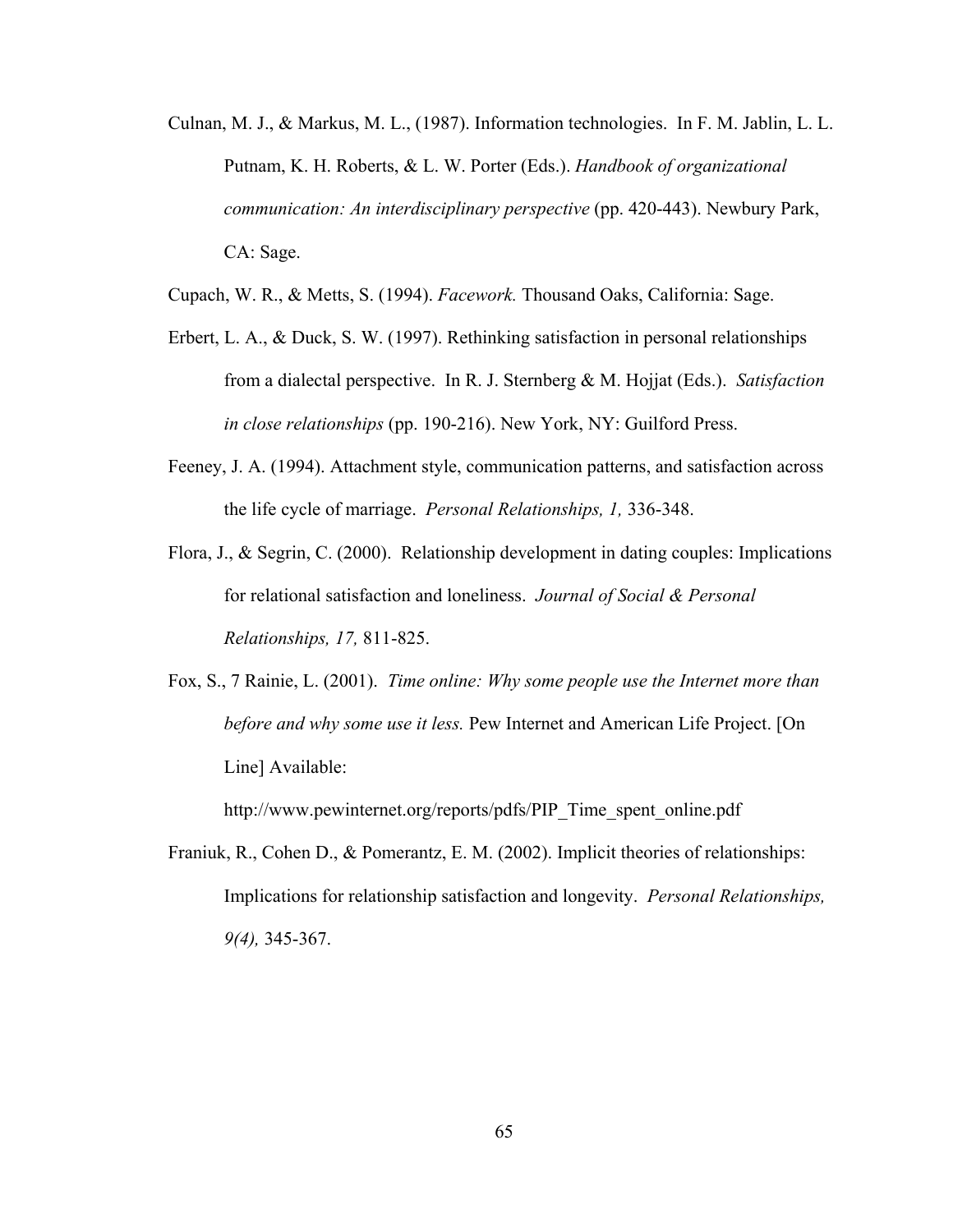- Fuller, B., & Hall, F.J. (1996). Differences in personality type and roommate compatibility as predictors of roommate conflict. *Journal of College Student Development, 37 (5),* 510-518.
- Goffman, E. (1967). *Interaction ritual: Essays on face-to-face behavior*. Garden City, NY: Anchor & Doubleday.
- Hecht, M. J. (1976). Measures of communication satisfaction. *Human Communication Research, 4,* 351-367.
- Hecht, M. J. (1978). The conceptualization and measurement of interpersonal communication satisfaction. *Human Communication Research, 4,* 253-264.
- Hendrick, S. S. (1988). A generic measure of satisfaction. *Journal of Marriage & the family*, *50,* 93-98.
- Hendrick, S. S., Dicke, A., & Hendrick, C. (1998). The relationship assessment scale. *Journal of Social & Personal Relationships, 15*, 137-142.
- Hendrick, S. S., & Hendrick, C. (1997). Love and satisfaction. In R. J. Sternberg & M. Hojjat (Eds.). *Satisfaction in close relationships* (pp. 190-216). New York, NY: Guilford Press.
- Hoyle, R. H. (1995). The structural equation modeling approach: Basic concepts and fundamental issues. In R. H. Hoyle (Ed.), *Structural equation modeling: Concepts, issues, and applications* (pp. 1-15). Thousand Oaks, CA: Sage.
- Hudson, W. W. (1982). *The clinical measurement package: A field manual*. Chicago: Dorsey Press.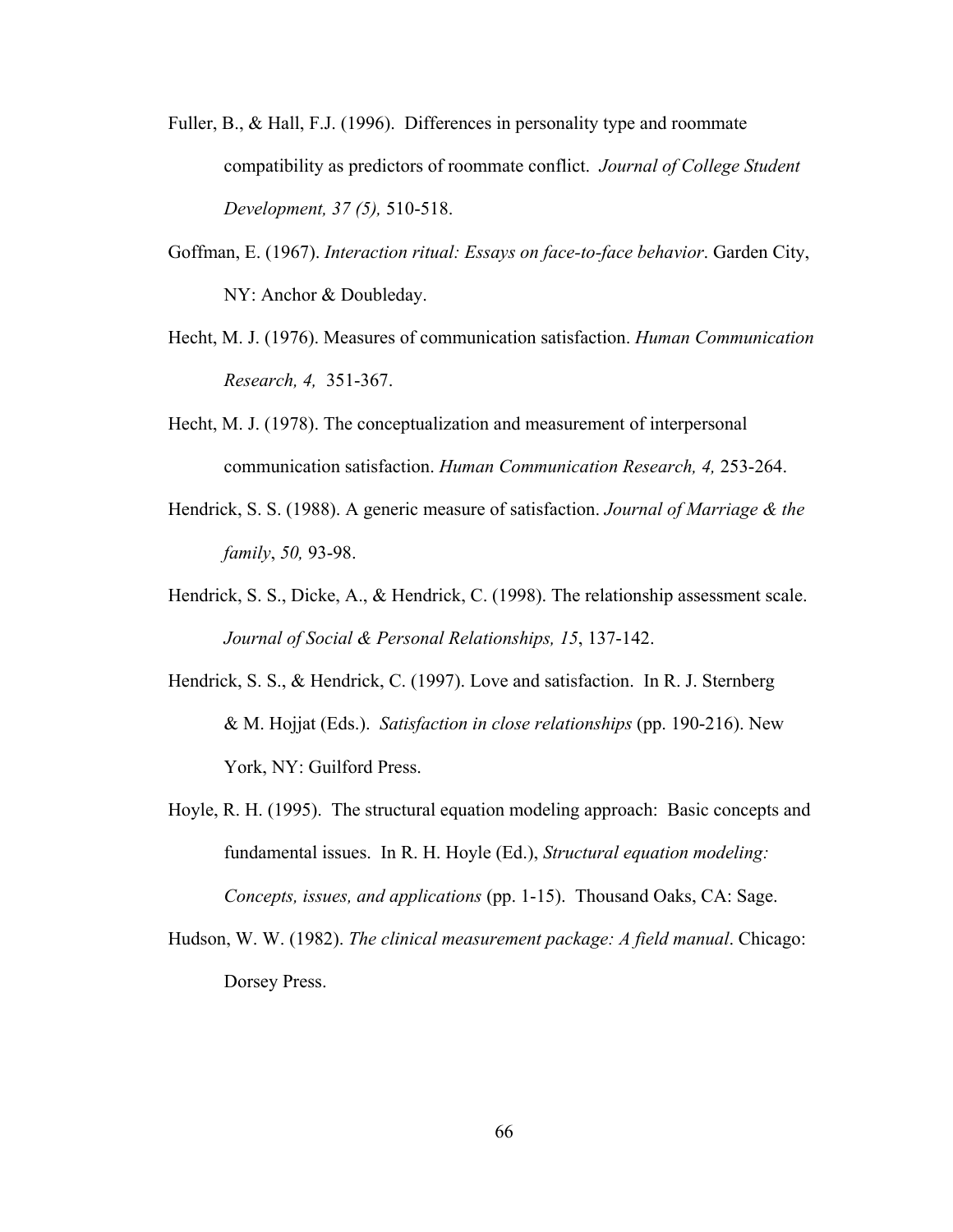- Jones, L., McCaa, B., Jr., & Martecchini, C. A. (1980). Roommate satisfaction as a function of similarity. *Journal of College Student Personnel, 21*, 223-234.
- Jones, S. (2002). *The Internet goes to college: How students are living in the future with today's technology*. [Online]. Washington, D. C.: Pew Internet & American Life Project. Retrieved 10/20/03 from http://www.pewinternet.org/reports/index.asp.
- Kandell, J. J. (1998). Internet addiction on campus: The vulnerability of college students. *Cyberpsychology & Behavior, 1,* 11-17.
- Kelley, D. L., & Burgoon, J. K. (1991). Understanding marital satisfaction and couple type as functions of relational expectations. *Human Communication Research, 18,* 40-69.
- Koski, L. R., & Shaver, P. R. (1997). Attachment and relationship satisfaction across the lifespan. In R. J. Sternberg & M. Hojjat (Eds.). *Satisfaction in close relationships* (pp. 190-216). New York, NY: Guilford Press.
- Kubey, R. W., Lavin, M. J., & Barrows, J. R. (2001). Internet use and collegiate academic performance decrements: Early findings. *Journal of Communication, 51(2)*, 366-382.
- Lamke, L. K., Sollie, D. L., Durbin, R. G., & Fitzpatrick, J. A. (1994). Masculinity, femininity and relational satisfaction: The mediating role of interpersonal competence. *Journal of Social & Personal Relationships, 11,* 535-554.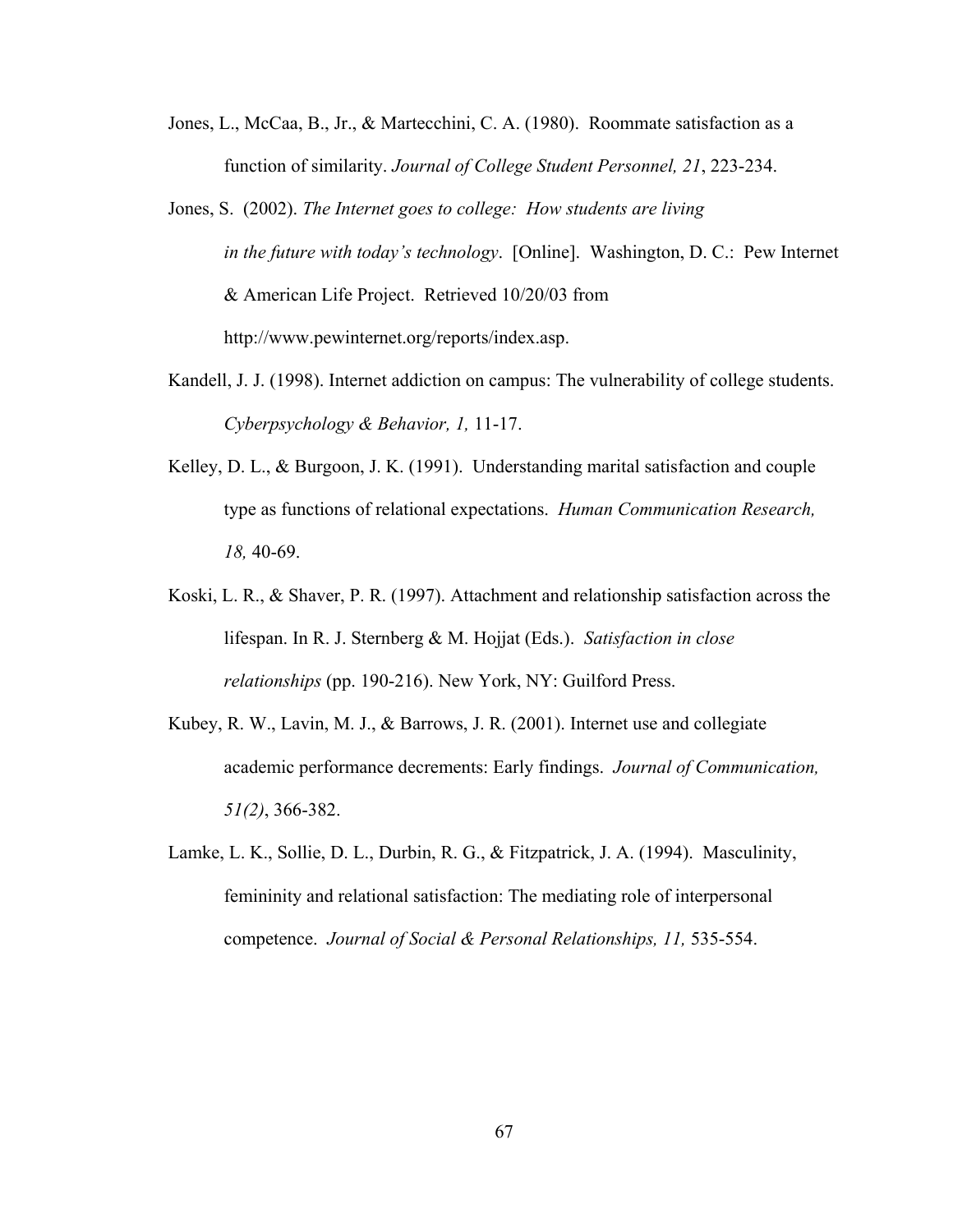- Lapidus, J., Green, S.K., & Baruh, E. (1985). Factors related to roommate compatibility in the residence hall: A review. *Journal of College Student Development, 26,*  420-434.
- Leung, L. (2002). Loneliness, self-disclosure, and ICQ ("I seek you") use. *Cyberpsychology & Behavior, 5,* 241-251.
- Lim, T. S., & Bowers, J. W. (1991). Facework solidarity, approbation, and tact*. Human Communication Research, 17,* 415-450.
- Lovejoy, M. C., Perkins, D. V., & Collins, J. E. (1995). Predicting fall semester breakups in college roommates: A replication using the social satisfaction questionnaire. *Journal of College Student Development, 36*, 594-602.
- Martin, M. M., & Anderson, C.M. (1995). Roommate similarity: Are roommates who are similar in their communication traits more satisfied? *Communication Research Reports, 12,* 46-52.
- Merhrabian, A. (1969). Significance of posture and position in the communication of attitude and status relationships. *Psychological Bulletin*, *71*, 359-372.
- Mendelson, M. J., & Aboud, F. E. (1999). Measuring friendship quality in late adolescents and young adults: McGill friendship questionnaires. *Canadian Journal of Behavioural Science, 31,* 130-132.
- Metts, S. (2000). Face and facework: Implications for the study of personal relationships. In K. Dindia & S. Duck (Eds.), *Communication and personal relationships* (pp. 77-93). England: John Wiley & Sons, Ltd.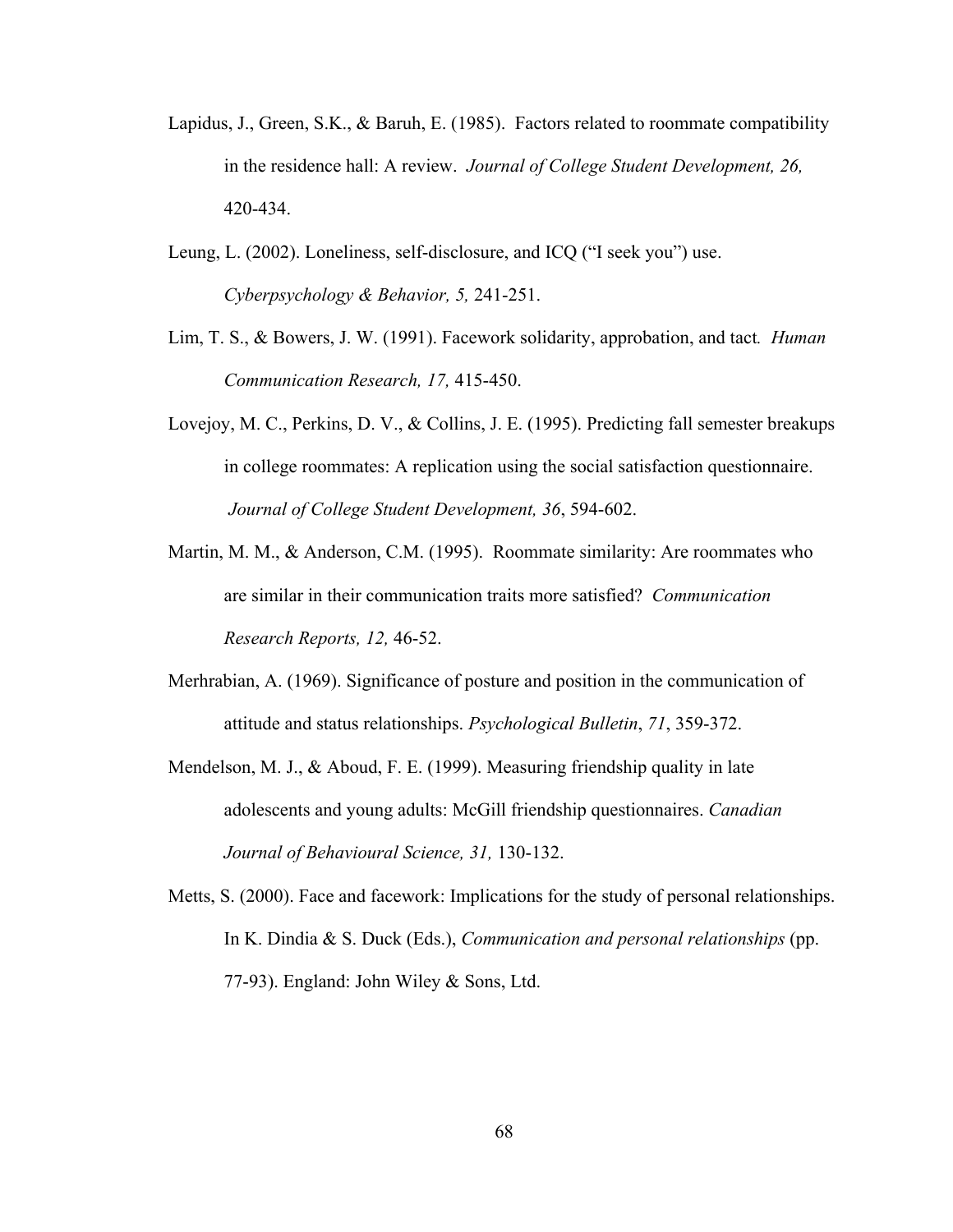- Myers, I. B., & Briggs, L. (1962). *The Myers Briggs Type Indicator.* Palo Alto, CA: Consulting Psychologists Press.
- Morgan, C., & Cotton, S. R. (2003). The relationship between Internet activities and depressive symptoms in a sample of college freshmen. *Cyberpsychology & Behavior, 6,* 133-142.
- Nielsen// Netratings reports that nearly 15 million people worldwide gained Internet access in Q3 (2001) [On-line]. Retrieved 10/16/03 from www.nielsen-netrateings.com/pr/pr\_011206\_eratrings.pdf.
- Odell, P. M., Korgen, K. O., Schumacher, P., & Delucchi, M. (2000). Internet use among female and male college students. *Cyberpsychology & Behavior, 3,* 855-862.
- Pace, T. (1970, March). Roommate dissatisfaction in the residence halls. *The Journal of College Student Personnel,* 144-147
- Papacharissi, Z., & Rubin, A. M. (2000). Predictors of Internet use. *Journal of Broadcasting & Electronic Media, 44,* 175-196.
- Parks, M. R., & Floyd, K. (1996). Making friends in cyberspace. *Journal of Communication, 46 (1),* 80-97.
- Penman, R. (1990). Facework & politeness: Multiple goals in courtroom discourse. *Journal of Language and Social Psychology*, *9,* 15-38.
- Recchiuti, J. K. (2003). College students' uses and motives for e-mail, instant messaging, and online chat rooms.Unpublished master's thesis, University of Delaware.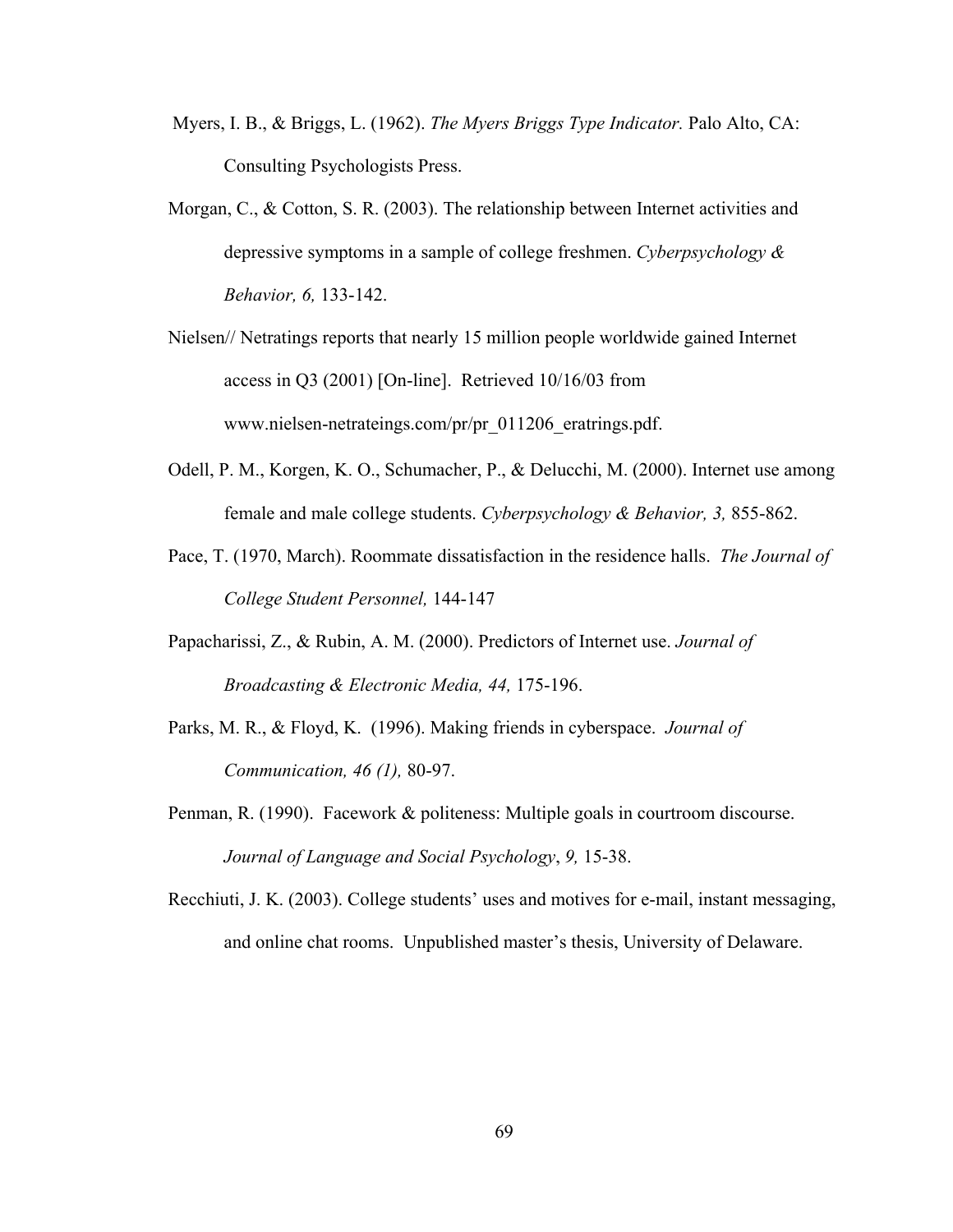- Rusbult, C. E., Johnson, D. J., & Morrow, G. D. (1986). Predicting satisfaction and commitment in adult romantic involvements: An assessment of the generalizability of the investment model. *Social Psychology Quarterly, 49*, 81-89.
- Rice, R. E. (1993). Media appropriateness: Using social presence theory to compare traditional and new organizational media. *Human Communication Research, 19,* 451-484.
- Rourke, L., Anderson, T., Garrison, D. R., & Archer, W. (2001). Assessing social presence in asynchronous text-based computer conferencing. *Journal of Distance Education, 14,* 50-71.
- Rubin, A. M. (1994). Media uses and effects: A uses and gratifications perspective. In Bryant, J., & Zillmann, D. (Eds.), *Media effects: Advances in theory and research*  (pp. 525-542). Hillsdale, NJ: Erlbaum.
- Savicki, V., Kelley, M., & Oesterreich, E. (1999). Judgments of gender in computer mediated communication*. Computers in Human Behavior, 15,* 185-194.
- Scherer, K. (1997). College life on-line: Healthy and unhealthy Internet use. *Journal of College Student Development*, *38,* 655-665.
- Schroeder, C. C. (1980). Effects of assignment to living units by personality types on environmental perceptions and student development*. Journal of College Student Personnel, 21,* 443-449.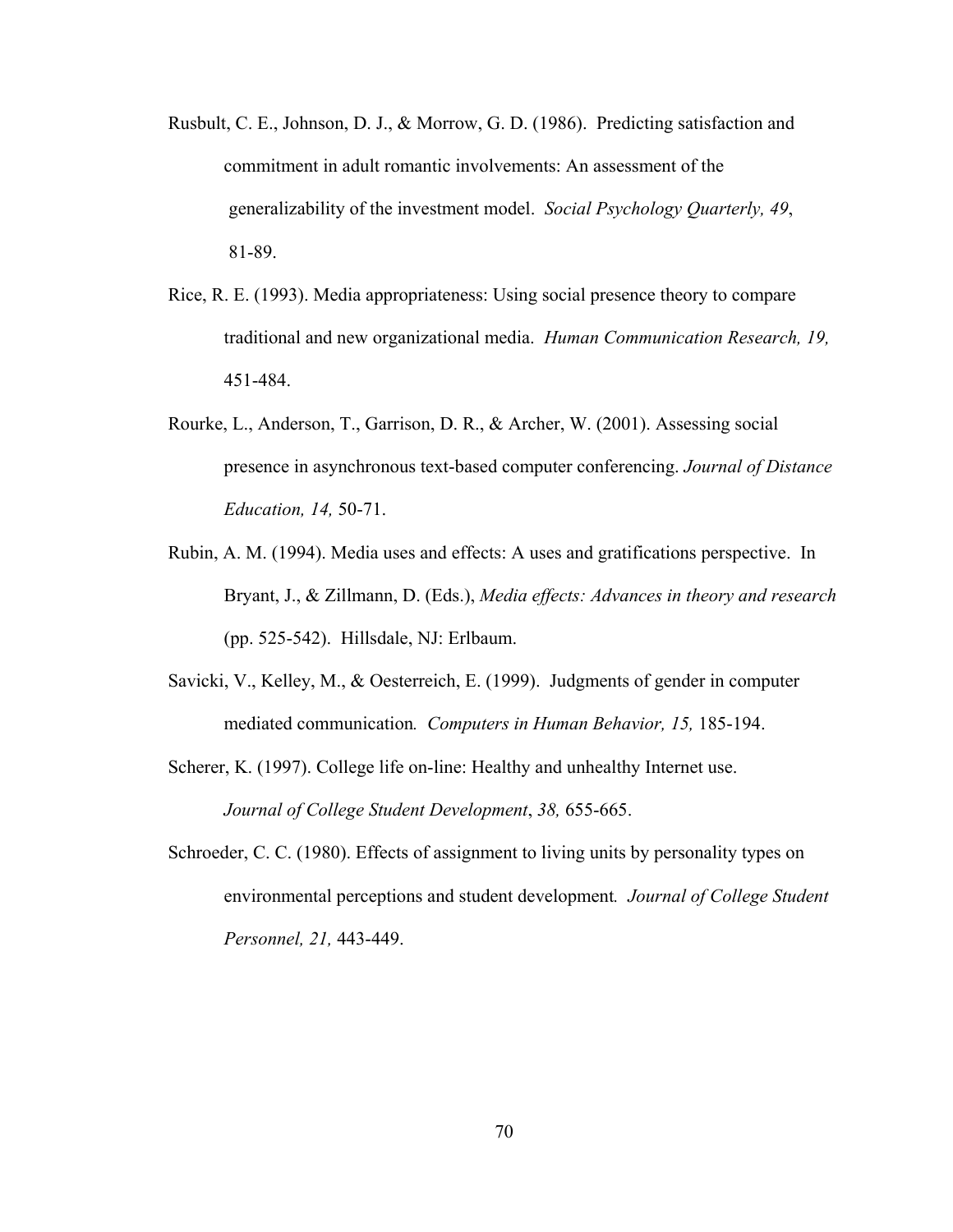- Shaw, L.H., & Gant, L.M. (2002). In defense of the Internet: The relationship between Internet communication and depression, loneliness, self-esteem, and perceived social support. *Cyberpsychology & Behavior*, *5,* 157-171.
- Short, J., Williams, E., & Christie, B. (1976). *The social psychology of telecommunications*. London: Wiley.
- Spitzberg, B. H. (2003). Methods of interpersonal skill assessment. In J. O. Greene & B. R. Burleson (Eds.), *Handbook of Communication & Social Interaction Skills* (pp.93-134). Mahwah, NJ: Lawrence Erlbaum Associates, Inc.
- Suler, J. R. (1999). To get what you need: Healthy and pathological use. *Cyberpsychology & Behavior, 2,* 385-393.
- Tabachnick, B. G., & Fidell, L. S. (1996). *Using multivariate statistics* (3rd ed.). New York, NY: Harper Collins.
- Teven, J. J., Martin, M. M, & Neupauer, N. C. (1998). Sibling relationships: Verbally Aggressive messages and their effect on relational satisfaction. *Communication Reports, 11*, 179-186.
- Tidwell, L. C., & Walther, J. B. (2002). Computer mediated communication effects on disclosure, impressions, and interpersonal evaluations. *Human Communication Research, 28,* 317-348.

Tinto, V. (1988). Stages of student departure. *Journal of Higher Education, 59,* 438-455.

Waldo, M. (1984). Roommate communication as related to students' personal and social adjustment. *Journal of College Student Personnel, 25,* 39-44.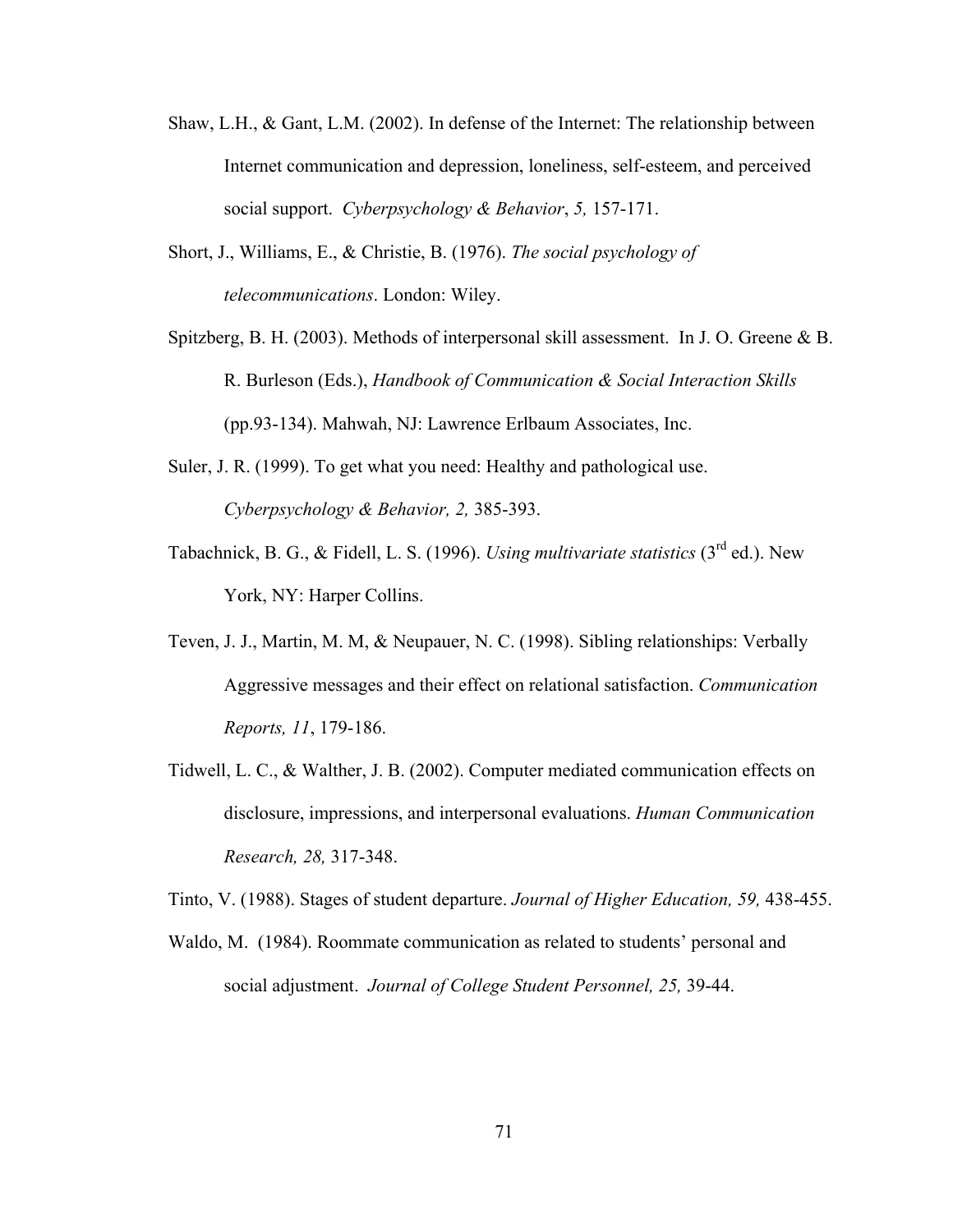- Walther, J. B. (1996). Computer-mediated communication: Impersonal, interpersonal, and hyperpersonal interaction. *Communication Research, 23,* 3-43.
- Walther, J. B., Anderson, J. F., & Park, D. W. (1994). Interpersonal effects in computermediated interaction: A meta-analysis of social and antisocial communication. *Communication Research, 24,* 460-487.
- Walther, J. B., & Burgoon, J. K. (1992). Relational communication in computer mediated interaction. *Human Communication Research*, *19,* 50-88.
- Wood, A. F., & Smith, M. J. (2001). *Online Communication; Linking technology, identity, & culture.* New Jersey: Lawrence Erlbaum Associates, Inc.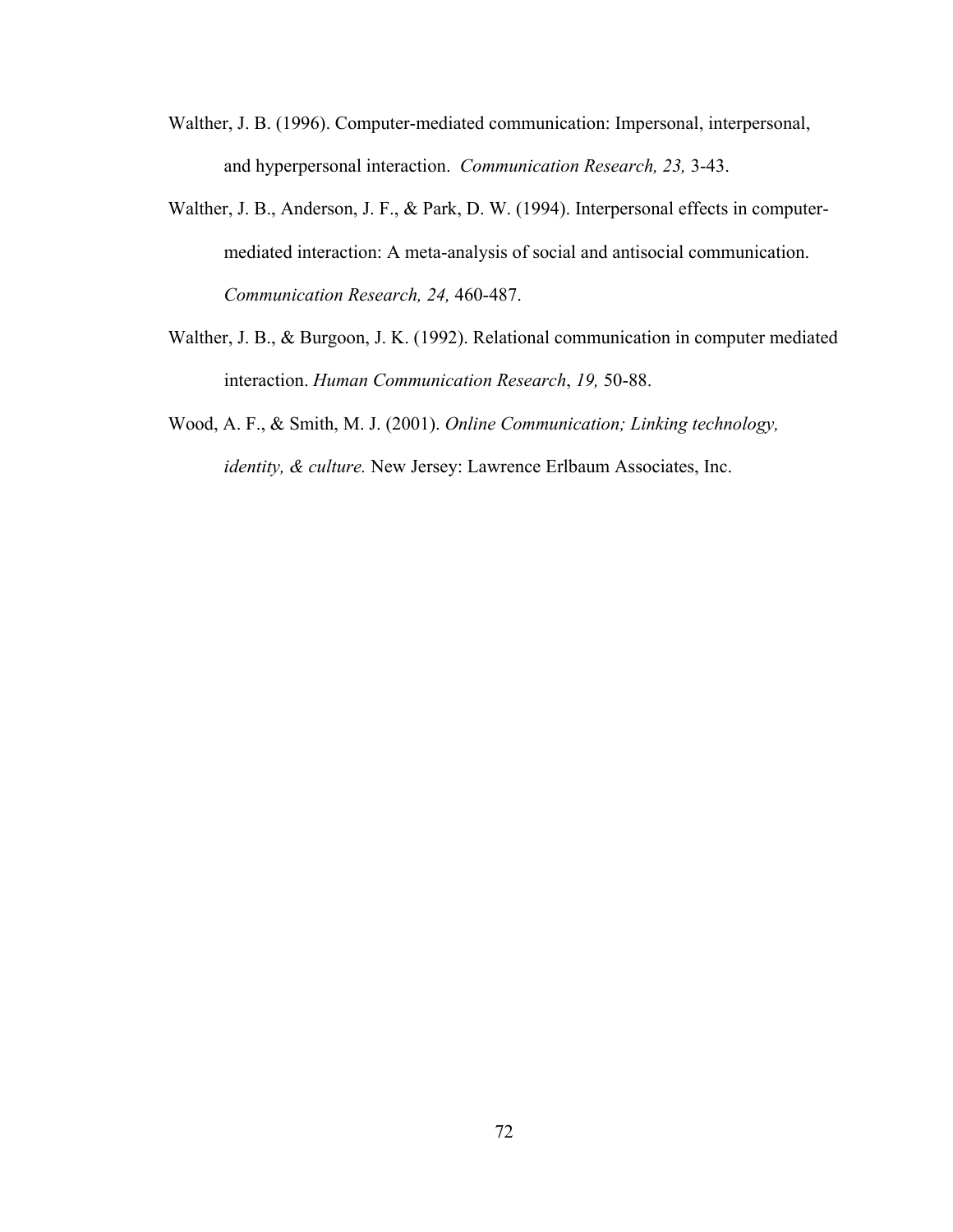## **APPENDIX A**

### Roommate Questionnaire Samples

### **University of Alaska Southeast-Juneau, AK**

Do you like a designated quiet space?<br>
Do you smoke?<br>  $Y \longrightarrow N \longrightarrow N$ Do you smoke? Do you like your room temperature Do you like your room temperature<br>Do you go to bed<br> $\overline{\text{Before 11 p.m.}}$  After 11:00 p.m. Will you accept an apartment/ room with smokers?  $Y_{\text{max}} N_{\text{max}}$ 

### **Athens State University-Athens, AL**

Please check each of the following categories which best describe you and your interests:

Quiet and Studious \_\_\_ Orderly Housekeeper \_\_\_ Early Bird \_\_\_ Non Smoker Sociable and Outgoing \_\_\_\_\_ Causal Housekeeper \_\_\_ Night Owl \_\_\_\_ Smoker \_\_\_

#### **Fairleigh Dickenson University- Madison, NJ**

Please check the boxes next to ALL statements that apply:

- \_\_\_ I request to live in a 24-hour quiet area
- \_\_\_ I am a morning person
- \_\_ I am extroverted
- $\frac{1}{\sqrt{1}}$  I am an international student
- $\equiv$  I am a neat/clean person
- \_\_\_ I am a night person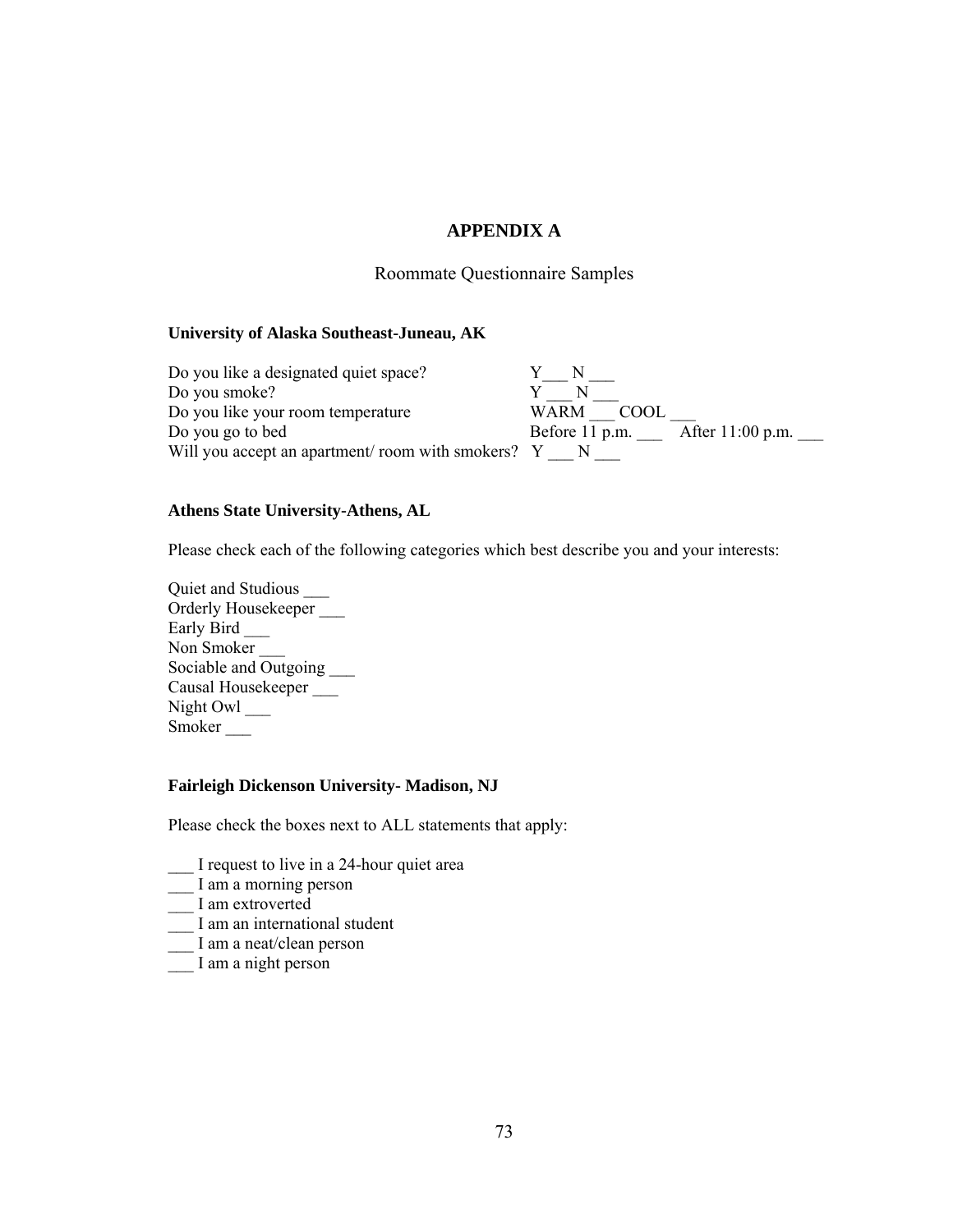- \_\_\_ I am introverted
- $\frac{1}{\sqrt{2}}$  I am an athlete (team)
- **EXECUTE:** Being able to study in my room is
- important
- \_\_\_ I can study with the TV or radio on
- \_\_\_ I prefer complete quiet when I study

#### **Grand Valley State University-Allendale, MI**

Are you a smoker?<br>Would you mind having a roommate that smokes?<br> $Y = N$   $Y = N$ Would you mind having a roommate that smokes? Would you mind having a roommate that drinks? Would you mind having a roommate that drinks?<br>
Wery Quiet \_\_\_\_ Moderately Quiet \_\_\_\_ When you study, do you prefer:  $V = V = V = V$ . Do you consider yourself to be: Neat Messy Do you consider yourself to be a: Morning Person \_\_\_ Night Person



#### **Peninsula College- Port Angeles, WA**

Are you: (Circle one for each number)

| 1. Male        | Female        |
|----------------|---------------|
| 2. Smoker      | Nonsmoker     |
| 3. Early Bird  | Night Owl     |
| 4. Quiet       | Loud          |
| 5. Neat        | Sloppy        |
| 6. More Social | More Studious |

#### **South Carolina State University-Orangeburg, SC**

| Are you a member of an Honors Program?          |                            |  |
|-------------------------------------------------|----------------------------|--|
| Do you smoke?                                   | N                          |  |
| Do you mind if your roommate smokes?            |                            |  |
| Would you prefer a smoke-free room?             | $\mathbb N$                |  |
| Would you prefer a substance-free room?         | N                          |  |
| Would you prefer a standard quiet-hour area?    | N                          |  |
| Would you prefer an international roommate?     |                            |  |
| Is your usual bedtime before after midnight?    |                            |  |
| As a housekeeper, do you consider yourself as a | Neat Average Messy Person? |  |
| Do your music preferences include Rap           | Gospel<br>Jazz?<br>R&B     |  |

\*The above housing/roommate questions were all taken from each institution's housing webpage.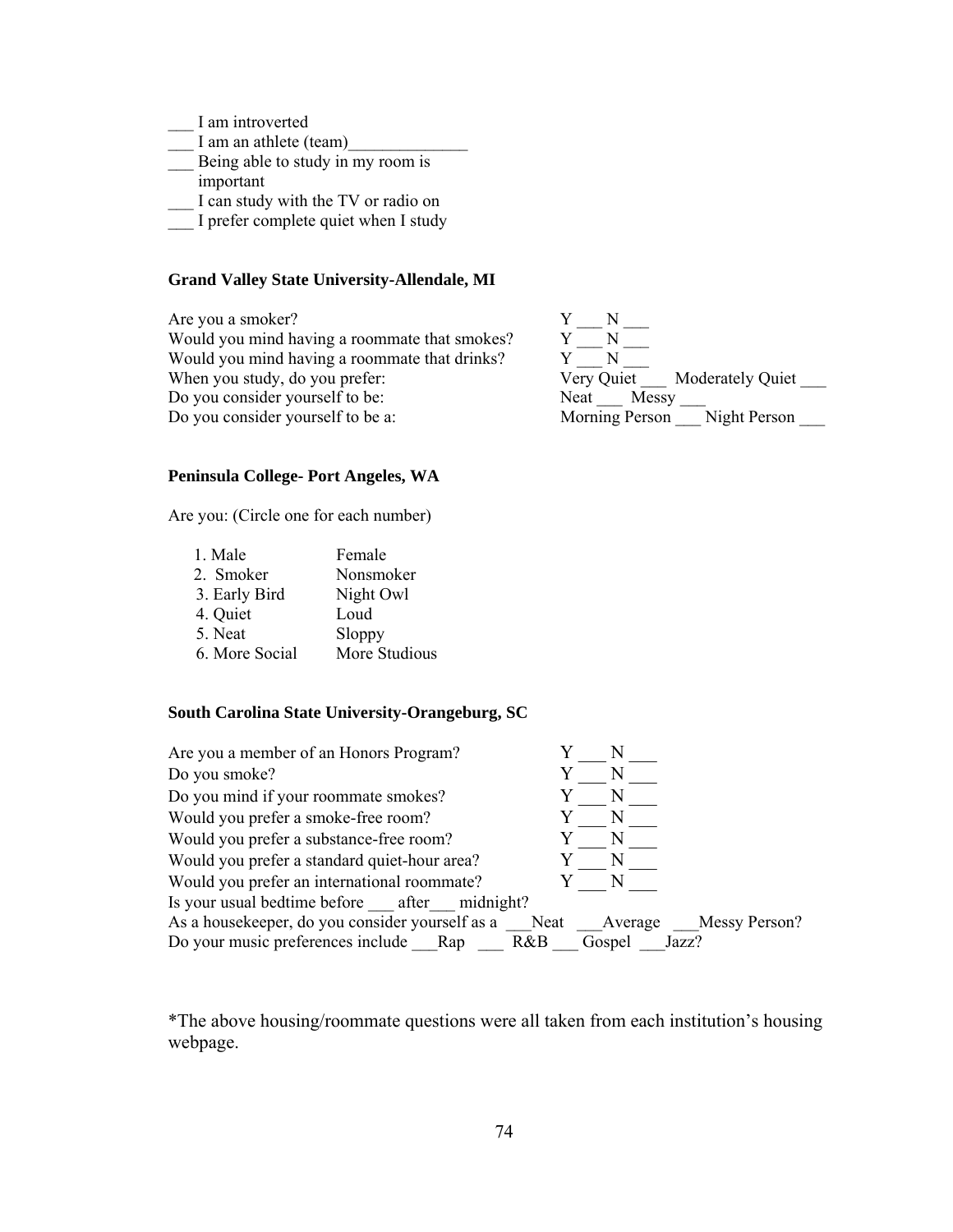### **APPENDIX B**

### University of Delaware Roommate Characteristics Questions

- I. How do you feel about your roommate's boyfriend or girlfriend spending time in your room?
	- 1. I would usually be comfortable in this situation.
	- 2. I would usually agree if I didn't plan to be there.
	- 3. Only if my roommate asked and I agreed.
	- 4. No Way!
- II. How do you feel about groups of people socializing in your room?
	- 1. This would be fine with me most of the time.
	- 2. This would be fine occasionally.
	- 3. It would be okay only if I didn't plan to be there.
	- 4. I would expect to find privacy in my room most of the time.
- III. Which statement best describes your standards for the condition of your room?
	- 1. I like my room to be immaculate.
	- 2. I like my room to be generally neat but am willing to put up with a little bit of clutter from time to time.
	- 3. It does not bother me if my room is cluttered and disorganized.
- IV. Which statement best describes you?
	- 1. I am a morning person and prefer to live with a morning person.
	- 2. I am a morning person but can live with a night person.
	- 3. I am a night person and prefer to live with a night person.
	- 4. I am a night person but can live with a morning person.
- V. Which statement best describes your preference of study environment in your room?
	- 1. I prefer a study environment that is very quiet.
	- 2. I prefer a study environment with some noise (e.g., music, TV, etc.) in the background.
	- 3. I can study regardless of the noise level.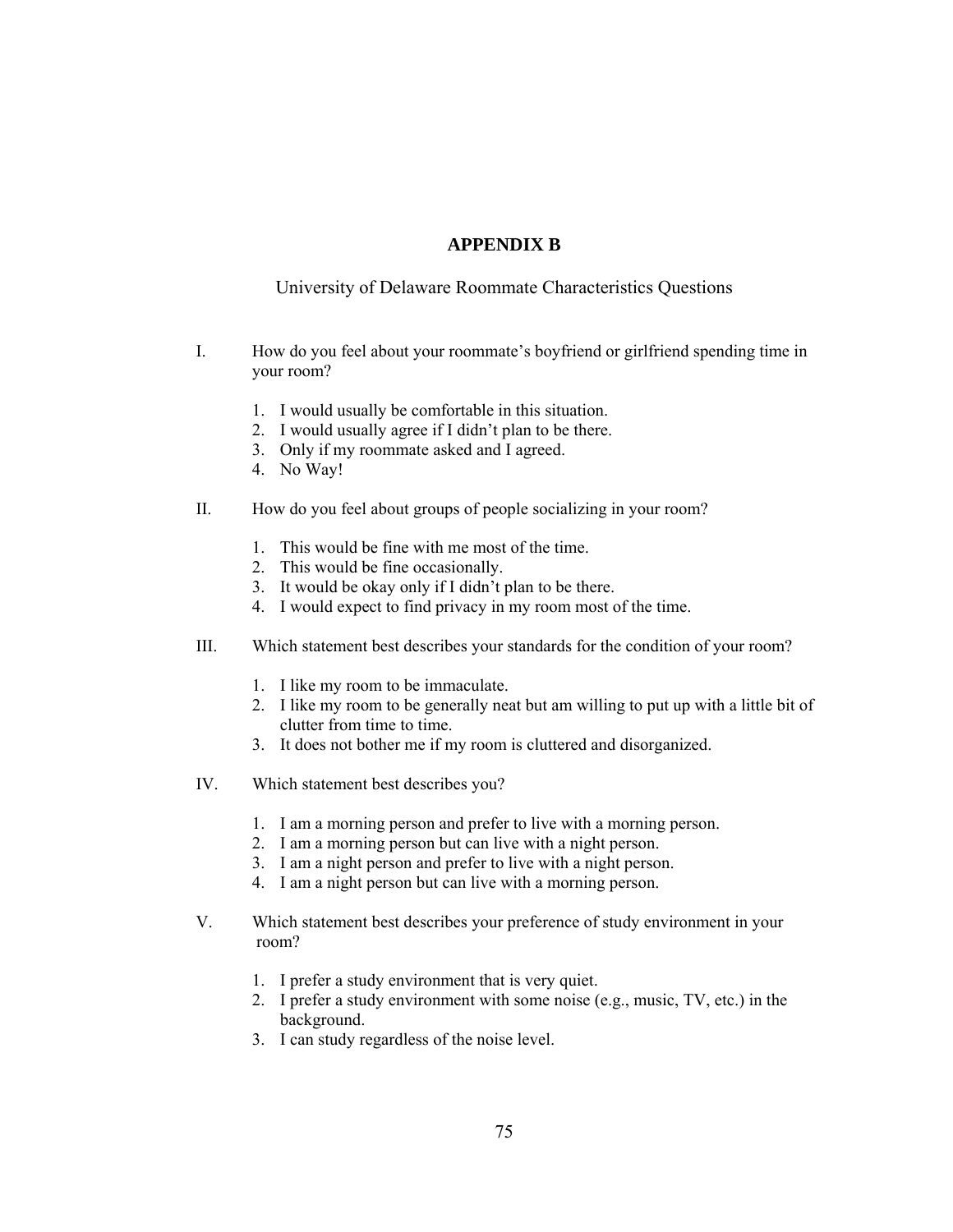- VI. How would you feel about your roommate borrowing/sharing your personal belongings?
	- 1. I would not mind at all.
	- 2. I would not mind sharing things like computers, TVs, stereos, etc., but would mind sharing personal items like clothing.
	- 3. I would not mind if I had been asked and had given my permission.
	- 4. I would not use other people's things and expect others not to use mine.
- VII. If you strongly prefer one of the types of music listed, indicate your preference. If not, leave this question blank.
	- 1. Country
	- 2. Rap
	- 3. Heavy metal
	- 4. Alternative/Progressive
- VIII. Residence halls are composed of a wide variety of individuals from different nationalities, races, sexual orientation and cultural and religious backgrounds. The people living around you have a multitude of characteristics and values. How do you feel about living in this type of situation?
	- 1. It's really exciting!
	- 2. I like it.
	- 3. I can tolerate it.
	- 4. I am not comfortable with it.
- IX. The University prohibits the use of alcohol when in violation of the state law; however your attitude on alcohol use is very important. How would you describe your attitude toward alcohol?
	- 1. Very approving of its use.
	- 2. Accepting, if it is used occasionally.
	- 3. Tolerant, if it is not used in my presence.
	- 4. I do not tolerate its use.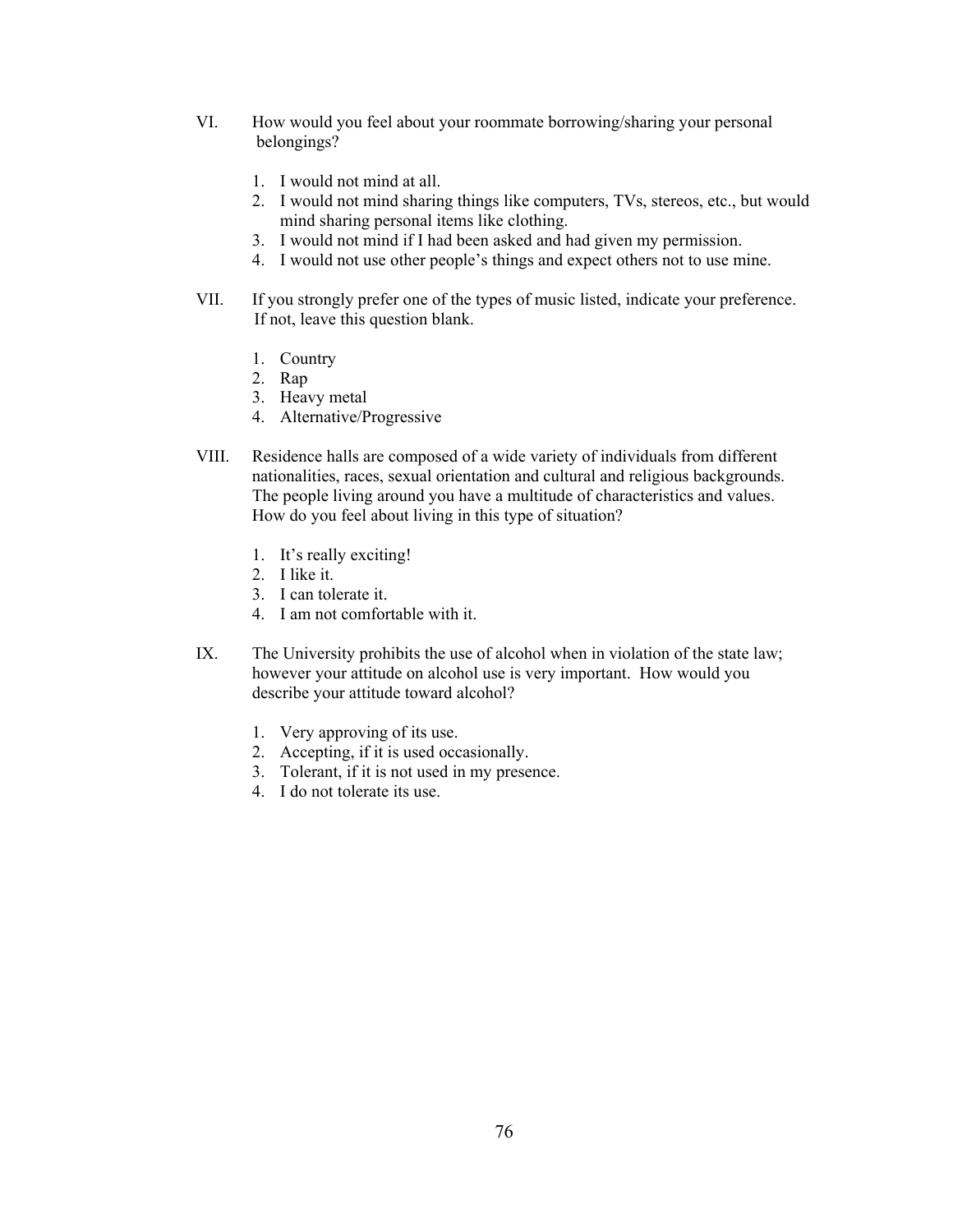## **APPENDIX C**

### Demographic Information

Please answer the following questions about yourself as truthfully and accurately as possible:

1. Do you live in a residence hall on campus? \_\_\_Yes \_\_\_\_No

2. Current room situation: \_\_\_Single \_\_\_Double \_\_\_Triple

3. Please indicate (by placing an X on the appropriate line) on the following scale how acquainted you were with your roommate prior to living together:

\_\_\_\_\_ Did not know my roommate at all

\_\_\_\_\_ My roommate was recognizable

\_\_\_\_\_ I had previously been introduced to my roommate

My roommate was a friend

My roommate was a good friend

4. When did you and your roommate begin living together?

Spring 2004 (the **current** semester) \_\_\_ Fall 2003 (**last** semester) \_\_\_

Spring, 2003 \_\_\_\_ Fall, 2002 \_\_\_ Before Fall, 2002

5. Sex: Male Female

6. Year in School (Circle your response below)?

First-year Sophomore Junior Senior Grad student/Other  $1 2 3 4 5$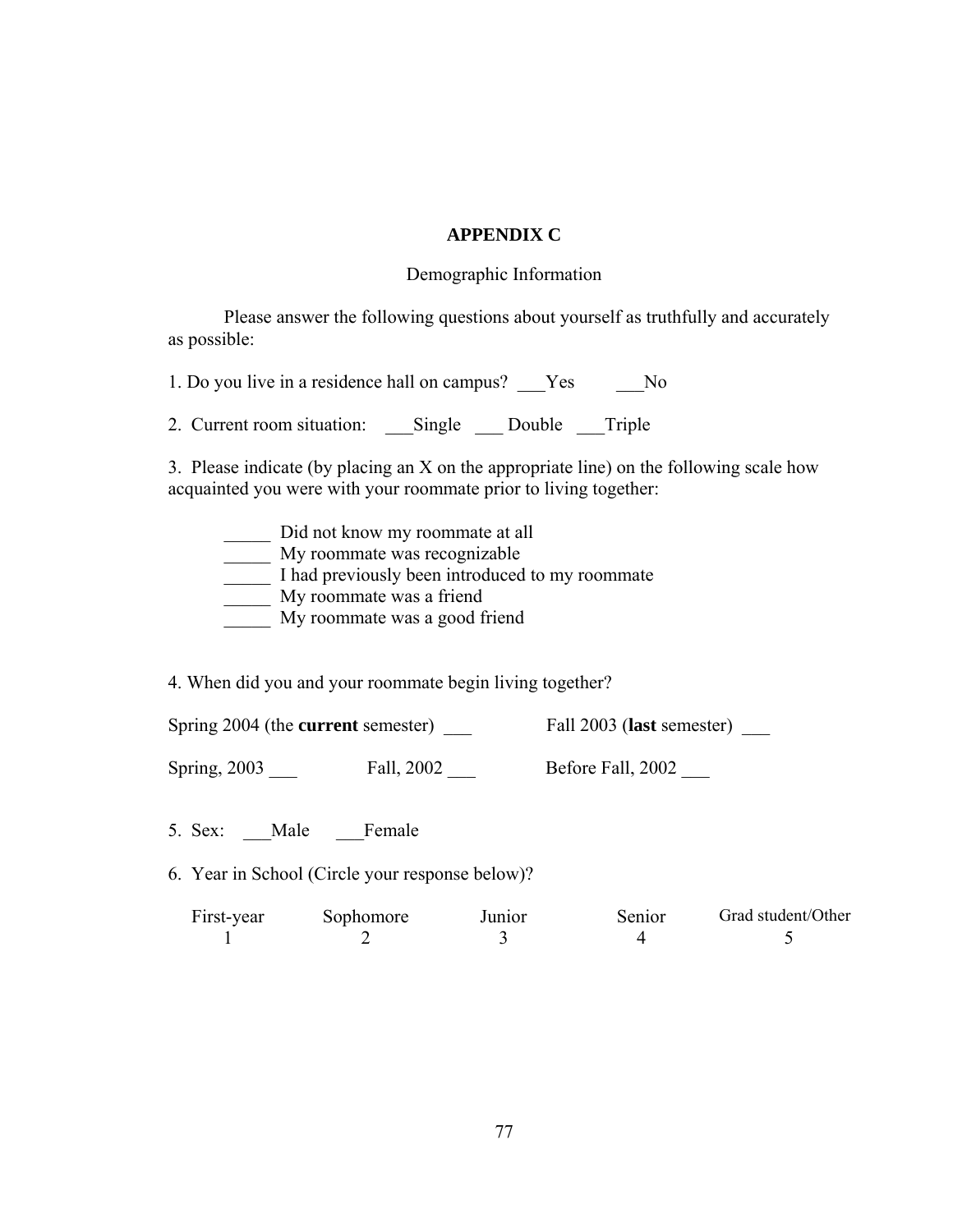7. Academic Major \_\_\_\_\_\_\_\_\_\_\_\_\_\_\_\_\_\_\_\_\_

8. Cumulative G.P.A.

9. Do you have your own computer in your dorm room? Fes Ro

10. How computer competent are you (pick **one**)?

\_\_\_ I consider myself a computer wiz

- $\frac{1}{\sqrt{1-\frac{1}{n}}}$  I am more knowledgeable about computers than most people I know
- \_\_\_ My computer competency is no better or worse than most people I know
- I am not competent with computers at all

11. How much time to you spend online communicating with others on an average day?

\_\_\_\_\_\_\_hours **OR** \_\_\_\_\_\_\_minutes [please fill in only one blank]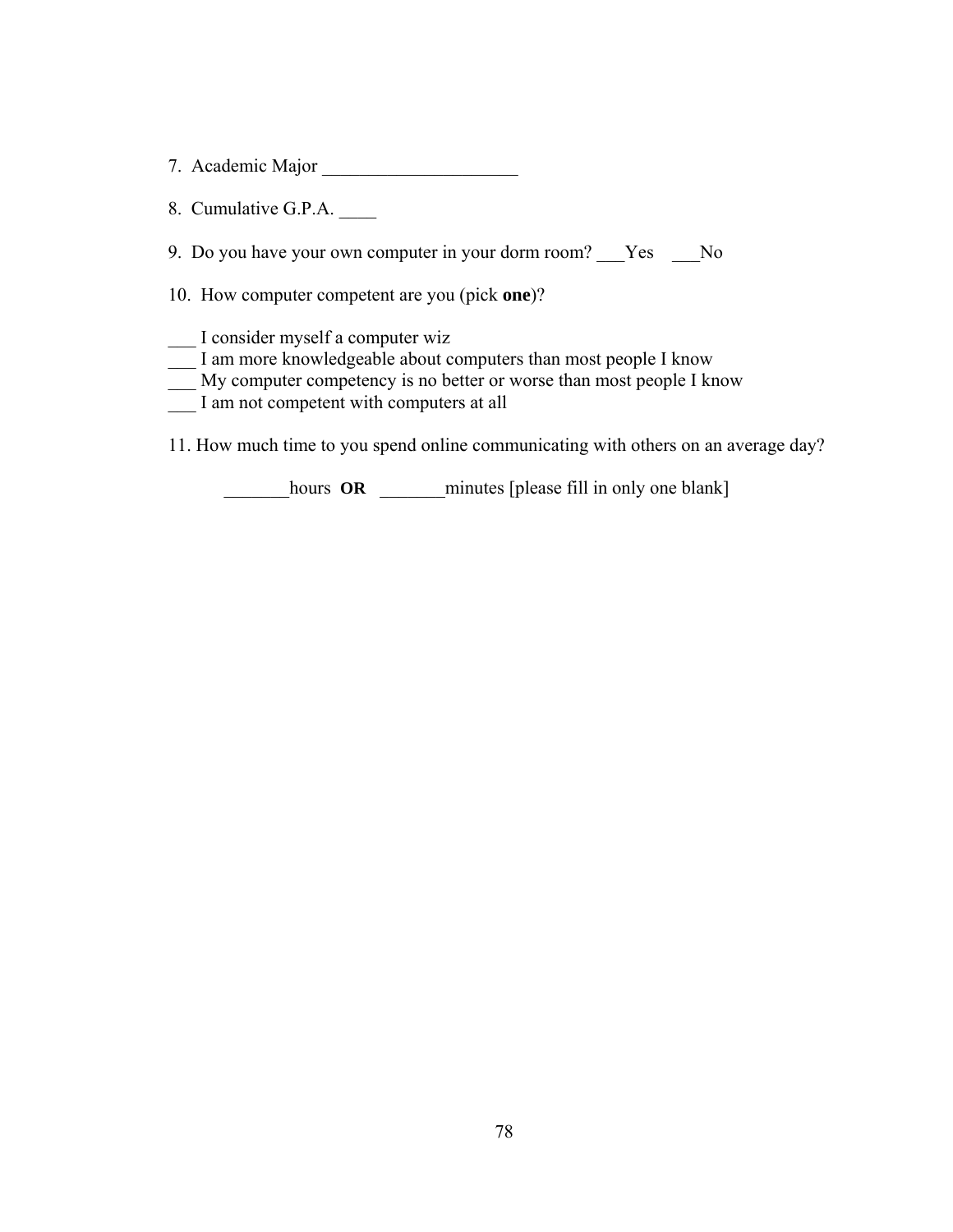# **APPENDIX D**

## Communication Use Scale

### *DIRECTIONS: Please indicate how often you engage in the following communication behaviors WHEN YOUR ROOMMATE IS IN THE ROOM.*

|    | WHEN MY ROOMATE IS IN THE ROOM,                | Never | Rarely         | A little | Some of the time | good part of the time<br>$\prec$ | Most of the time | Almost always | Constantly |
|----|------------------------------------------------|-------|----------------|----------|------------------|----------------------------------|------------------|---------------|------------|
| 1. | I talk on instant messenger.                   | 1     | 2              | 3        | 4                | 5                                | 6                | 7             | 8          |
| 2. | I chat in online virtual chatrooms.            | 1     | $\mathcal{P}$  | 3        | 4                | 5                                | 6                | 7             | 8          |
| 3. | I send and receive e-mail.                     | 1     | $\mathcal{P}$  | 3        | 4                | 5                                | 6                | 7             | 8          |
| 4. | I read/post messages on online message boards. | 1     | $\mathfrak{D}$ | 3        | 4                | 5                                | 6                | 7             | 8          |
| 5. | I have friends over.                           | 1     | $\overline{2}$ | 3        | 4                | 5                                | 6                | 7             | 8          |
| 6. | I play interactive games on the Internet.      | 1     | $\mathcal{P}$  | 3        | 4                | 5                                | 6                | 7             | 8          |
| 7. | I talk on the phone.                           |       | 2              | 3        | 4                | 5                                | 6                |               | 8          |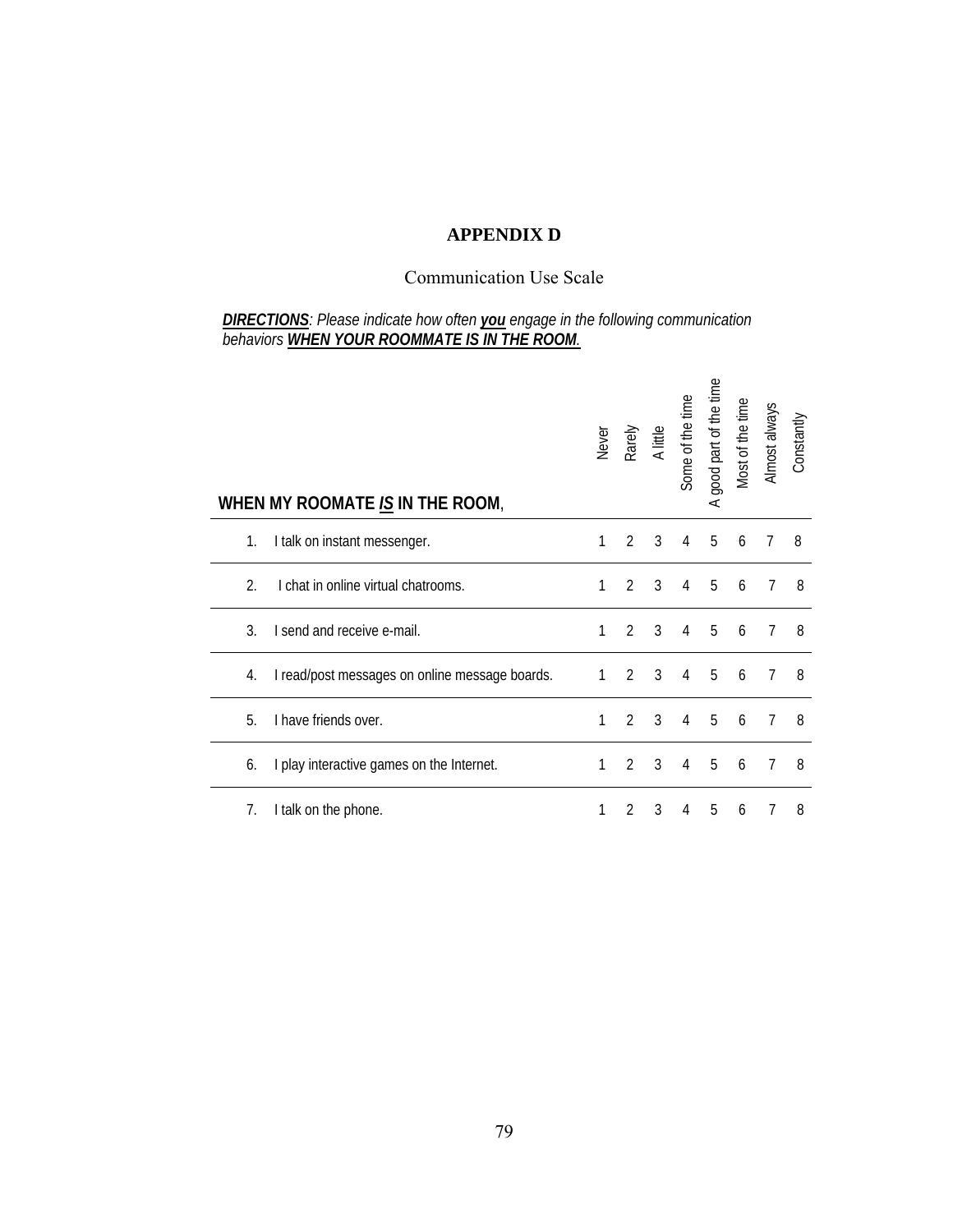### *DIRECTIONS: Please indicate how often you engage in the following communication behaviors WHEN YOUR ROOMMATE IS NOT IN THE ROOM.*

|                | WHEN MY ROOMATE IS NOT IN THE ROOM,            | Never        | Rarely         | A little       | Some of the time | good part of the time<br>$\prec$ | Most of the time | Almost always | Constantly |
|----------------|------------------------------------------------|--------------|----------------|----------------|------------------|----------------------------------|------------------|---------------|------------|
| 1.             | I talk on instant messenger.                   | 1            | 2              | 3              | 4                | 5                                | 6                | 7             | 8          |
| $\mathfrak{D}$ | I chat in online virtual chatrooms.            | 1            | $\mathcal{P}$  | 3              | 4                | 5                                | 6                |               | 8          |
| $\mathcal{E}$  | I send and receive e-mail.                     | 1            | $\mathfrak{D}$ | 3              | 4                | 5                                | 6                |               | 8          |
| 4.             | I read/post messages on online message boards. | $\mathbf{1}$ | $\mathfrak{D}$ | $\overline{3}$ | 4                | 5                                | 6                | 7             | 8          |
| 5.             | I have friends over.                           | 1            | $\mathcal{P}$  | 3              | 4                | 5                                | 6                | 7             | 8          |
| 6.             | I play interactive games on the Internet.      | 1            | 2              | 3              | 4                | 5                                | 6                | 7             | 8          |
| 7.             | I talk on the phone.                           |              | 2              | 3              | 4                | 5                                | 6                |               | 8          |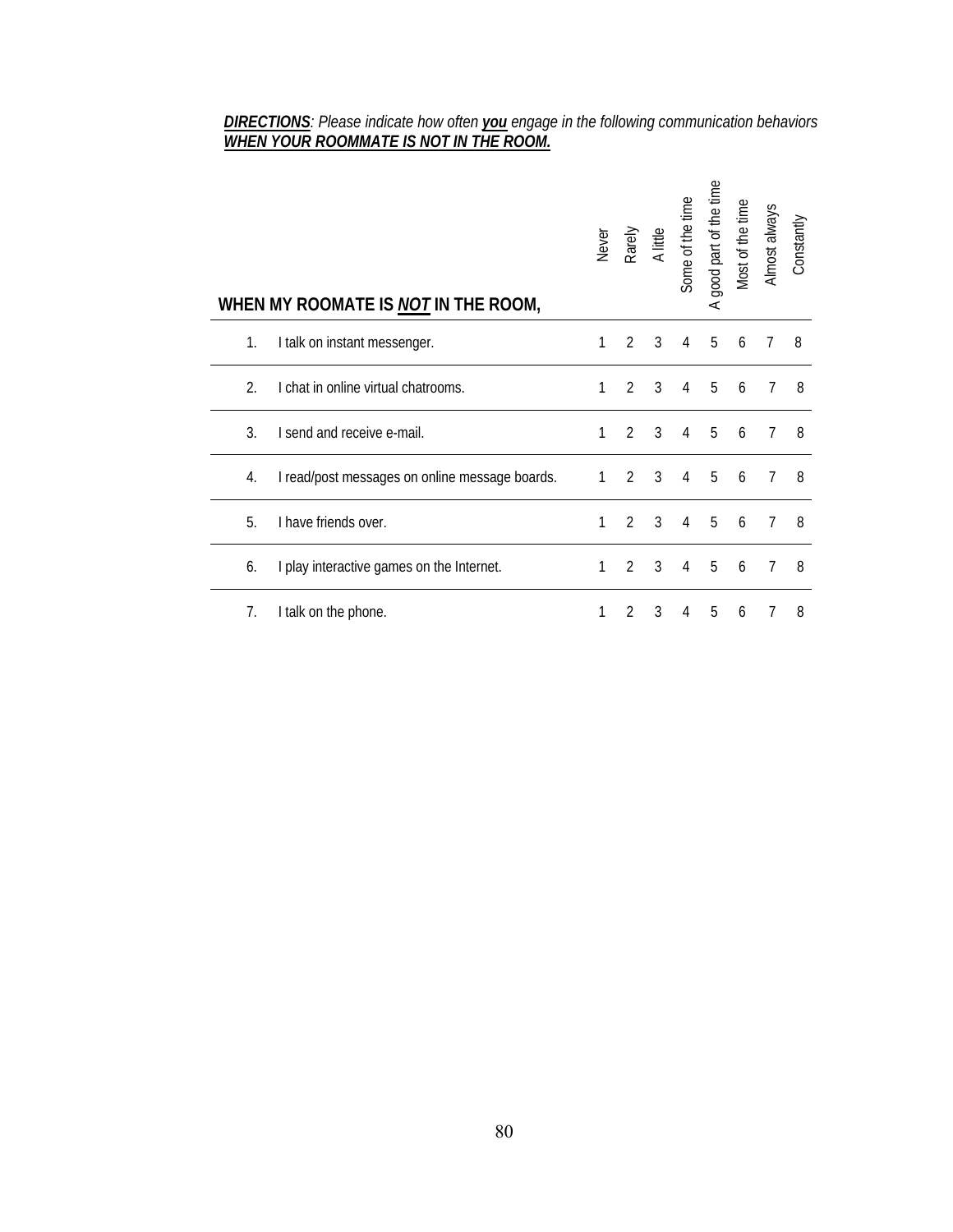*The next questions ask about your roommate's social activities.* 

### *DIRECTIONS: Please indicate how often YOUR ROOMMATE engages in the following behaviors WHEN YOU ARE BOTH PRESENT IN THE ROOM.*

|                | WHEN WE ARE IN OUR ROOM, MY ROOMMATE,             | Never | Rarely         | A little | Some of the time | good part of the time<br>⋖ | Most of the time | Almost always  | Constantly |
|----------------|---------------------------------------------------|-------|----------------|----------|------------------|----------------------------|------------------|----------------|------------|
| $\mathbf{1}$ . | talks on instant messenger.                       | 1     | 2              | 3        | 4                | 5                          | 6                | $\prime$       | 8          |
| 2.             | chats in online virtual chatrooms.                | 1     | 2              | 3        | $\overline{4}$   | 5                          | 6                | $\overline{7}$ | 8          |
| 3.             | sends and receives e-mail.                        | 1     | $\overline{2}$ | 3        | 4                | 5                          | 6                | 7              | 8          |
| 4.             | reads/posts messages on online message<br>boards. | 1     | $\mathfrak{D}$ | 3        | 4                | 5                          | 6                | 7              | 8          |
| 5.             | has friends over.                                 | 1     | 2              | 3        | 4                | 5                          | 6                | 7              | 8          |
| 6.             | plays interactive games on the Internet.          | 1     | 2              | 3        | 4                | 5                          | 6                | 7              | 8          |
| 7.             | talks on the phone.                               | 1     | $\overline{2}$ | 3        | 4                | 5                          | 6                |                | 8          |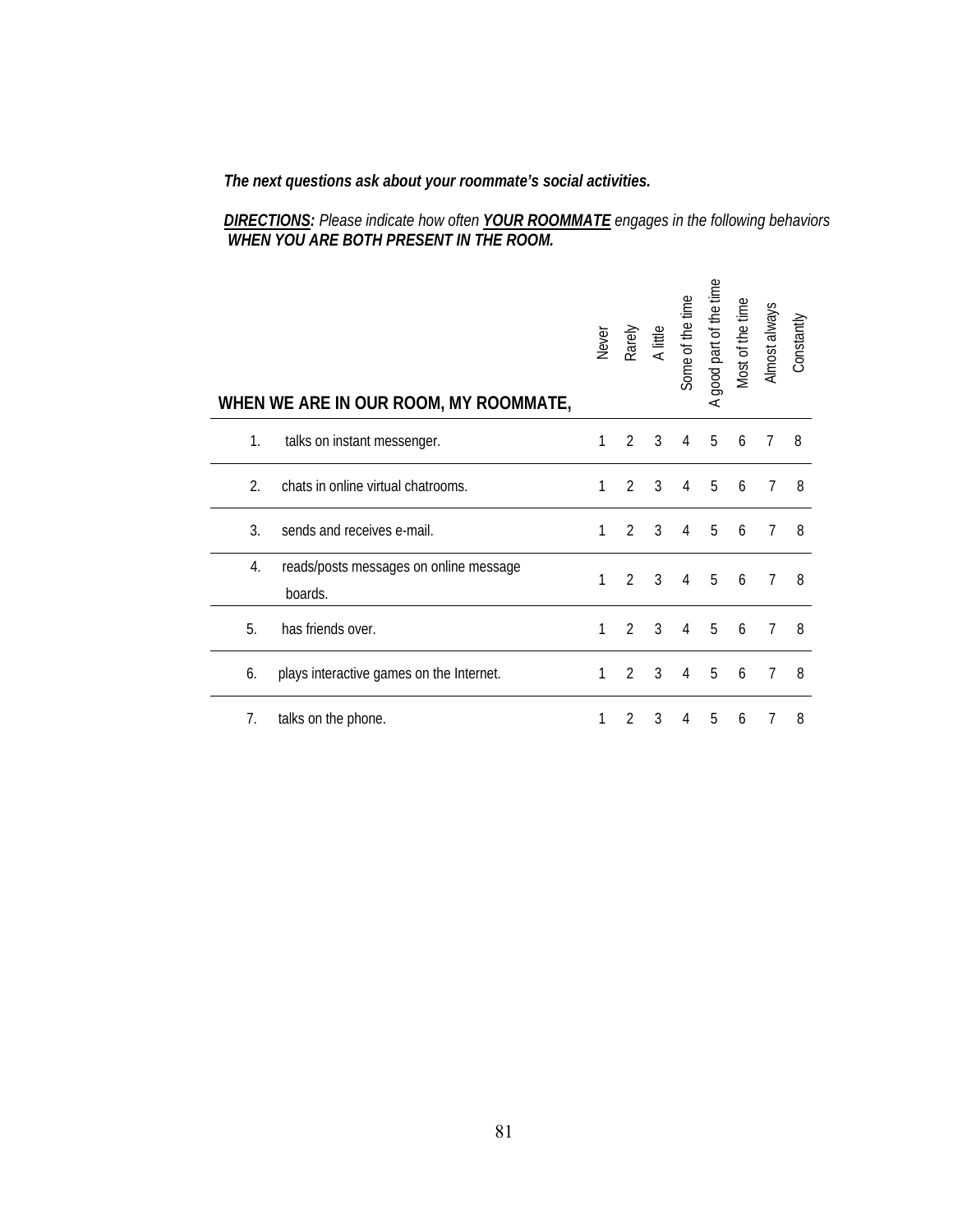# **APPENDIX E**

# Face Sensitivity Scale

 *DIRECTIONS: Please rate the extent to which you agree or disagree with the following statements according to their importance in your general social life.* 

|    |                                                                                                      | Disagree<br>Jefinitely | Mostly<br>Disagree | Somewhat<br>Disagree | Slightly<br>Disagree | Slightly<br>Agree | Somewhat<br>Agree | Mostly<br>Agree | Definitely<br>Agree |
|----|------------------------------------------------------------------------------------------------------|------------------------|--------------------|----------------------|----------------------|-------------------|-------------------|-----------------|---------------------|
| 1. | It is important to avoid embarrassing other<br>people.                                               |                        | $\overline{2}$     | 3                    | 4                    | 5                 | 6                 | 7               | 8                   |
| 2. | It is appropriate to speak up to support<br>others who are in situations where they look<br>foolish. | 1                      | $\overline{2}$     | 3                    | 4                    | 5                 | 6                 | 7               | 8                   |
| 3. | It is impolite to put others into awkward<br>situations.                                             |                        | $\overline{2}$     | 3                    | 4                    | 5                 | 6                 | 7               | 8                   |
| 4. | It is rude to hurt other people's feelings.                                                          |                        | 2                  | 3                    | 4                    | 5                 | 6                 | $\overline{7}$  | 8                   |
| 5. | It is ill-mannered to ignore others when they<br>are near by.                                        | 1                      | 2                  | 3                    | 4                    | 5                 | 6                 | 7               | 8                   |
| 6. | It is considerate to look out for others'<br>feelings in social situations.                          |                        | 2                  | 3                    | 4                    | 5                 | 6                 | 7               | 8                   |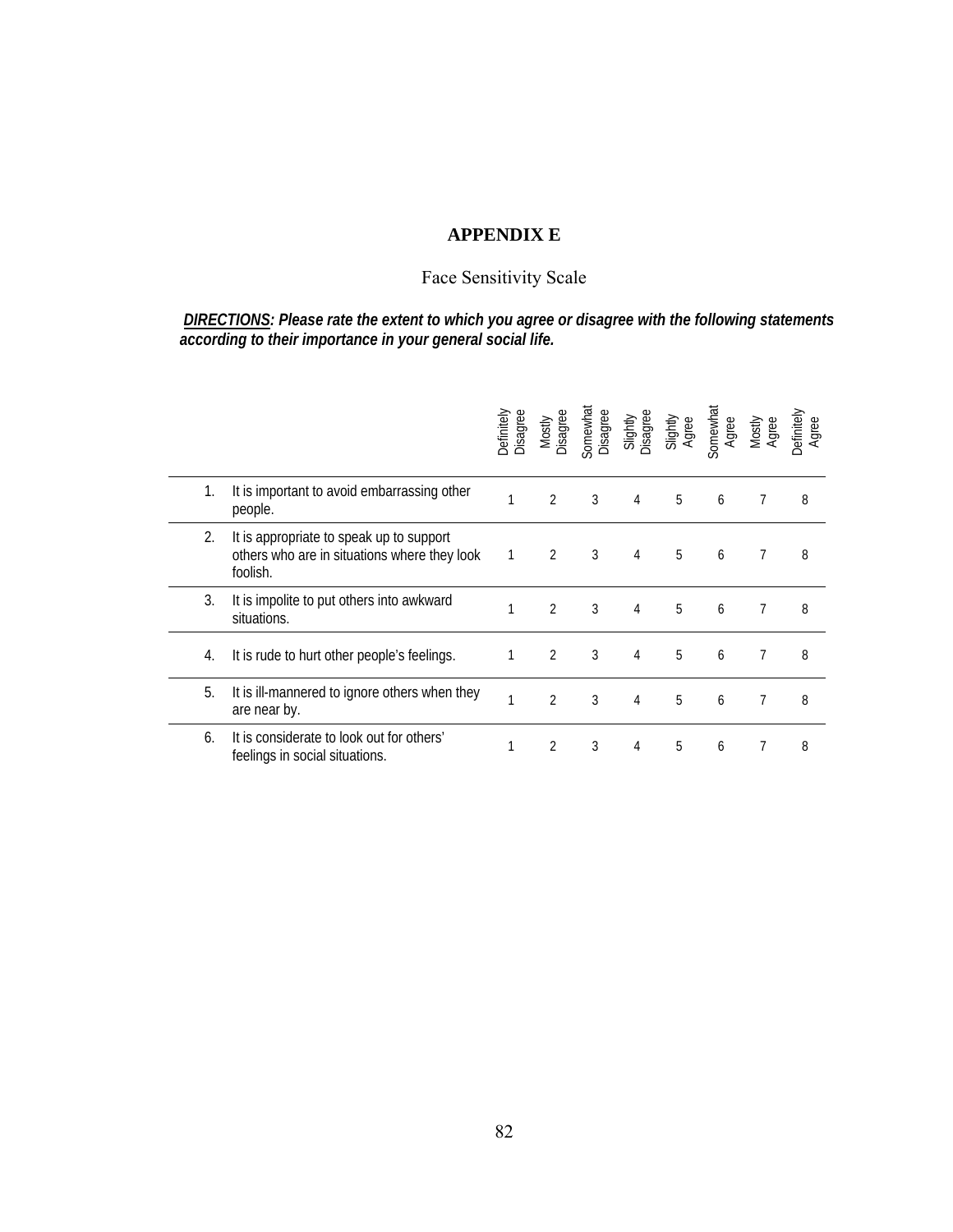# **APPENDIX F**

# Perceived Face Threat Scale

 *DIRECTIONS: Please rate the extent to which you agree or disagree with the following statements.*

|    |                                                                                                                                | Definitely<br>Disagree | Mostly<br>Disagree | Somewhat<br>Disagree | Slightly<br>Disagree | Slightly<br>Agree | Somewhat<br>Agree | Mostly<br>Agree | Definitely<br>Agree |
|----|--------------------------------------------------------------------------------------------------------------------------------|------------------------|--------------------|----------------------|----------------------|-------------------|-------------------|-----------------|---------------------|
| 1. | I think it is rude when my roommate<br>converses with others over the Internet<br>while we are both in the room.               | 1                      | 2                  | 3                    | 4                    | 5                 | 6                 | 7               | 8                   |
| 2. | I think it is impolite when my roommate<br>plays interactive games while we are<br>both in the room.                           | 1                      | $\overline{2}$     | 3                    | 4                    | 5                 | 6                 | 7               | 8                   |
| 3. | I think it is inconsiderate when my<br>roommate converses in interactive<br>chatrooms while we are both in the<br>room.        | 1                      | $\overline{2}$     | 3                    | 4                    | 5                 | 6                 | 7               | 8                   |
| 4. | I think it is bad mannered when my<br>roommate engages in instant<br>messaging while we are both in the<br>room.               | 1                      | 2                  | 3                    | 4                    | 5                 | 6                 | 7               | 8                   |
| 5. | I think it is rude when my roommate<br>writes e-mails while we are both in the<br>room.                                        | 1                      | $\overline{2}$     | 3                    | 4                    | 5                 | 6                 | 7               | 8                   |
| 6. | I think it is impolite when my roommate<br>reads e-mail while we are both in the<br>room.                                      | 1                      | 2                  | 3                    | 4                    | 5                 | 6                 | 7               | 8                   |
| 7. | I think it is bad mannered when my<br>roommate posts messages on online<br>discussion forums while we are both in<br>the room. | 1                      | $\overline{2}$     | 3                    | 4                    | 5                 | 6                 | 7               | 8                   |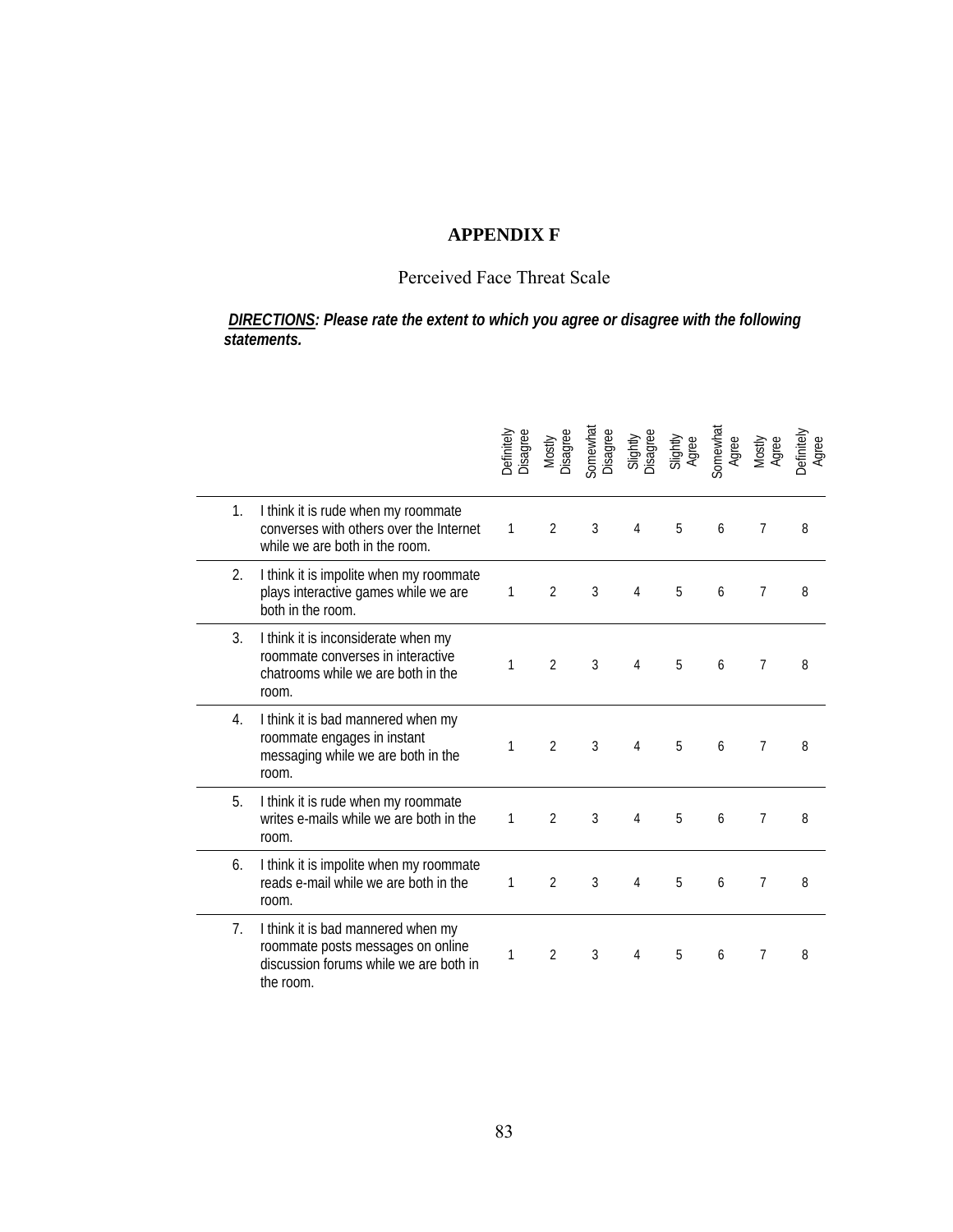| 8.  | I think it is insensitive when my<br>roommate reads online messages<br>boards while we are both in the room.       | $\overline{2}$ | 3 | 4 | 5 | 6 | 8 |
|-----|--------------------------------------------------------------------------------------------------------------------|----------------|---|---|---|---|---|
| 9.  | I think it is rude when my roommate<br>leaves me out of conversations that<br>occur while we are both in the room. | 2              | 3 | 4 | 5 | 6 | 8 |
|     | 10. I think it is impolite when my roommate<br>talks on the phone while we are both in<br>the room.                | 2              | 3 |   | 5 | 6 | 8 |
| 11. | I think it is inconsiderate when my<br>roommate invites friends over and<br>ignores my presence.                   | $\mathcal{P}$  | 3 |   | 5 | 6 | 8 |
|     | 12. I think it is insensitive when my<br>roommate does not acknowledge my<br>presence while we are in our room.    | 2              | 3 | 4 | 5 | 6 | 8 |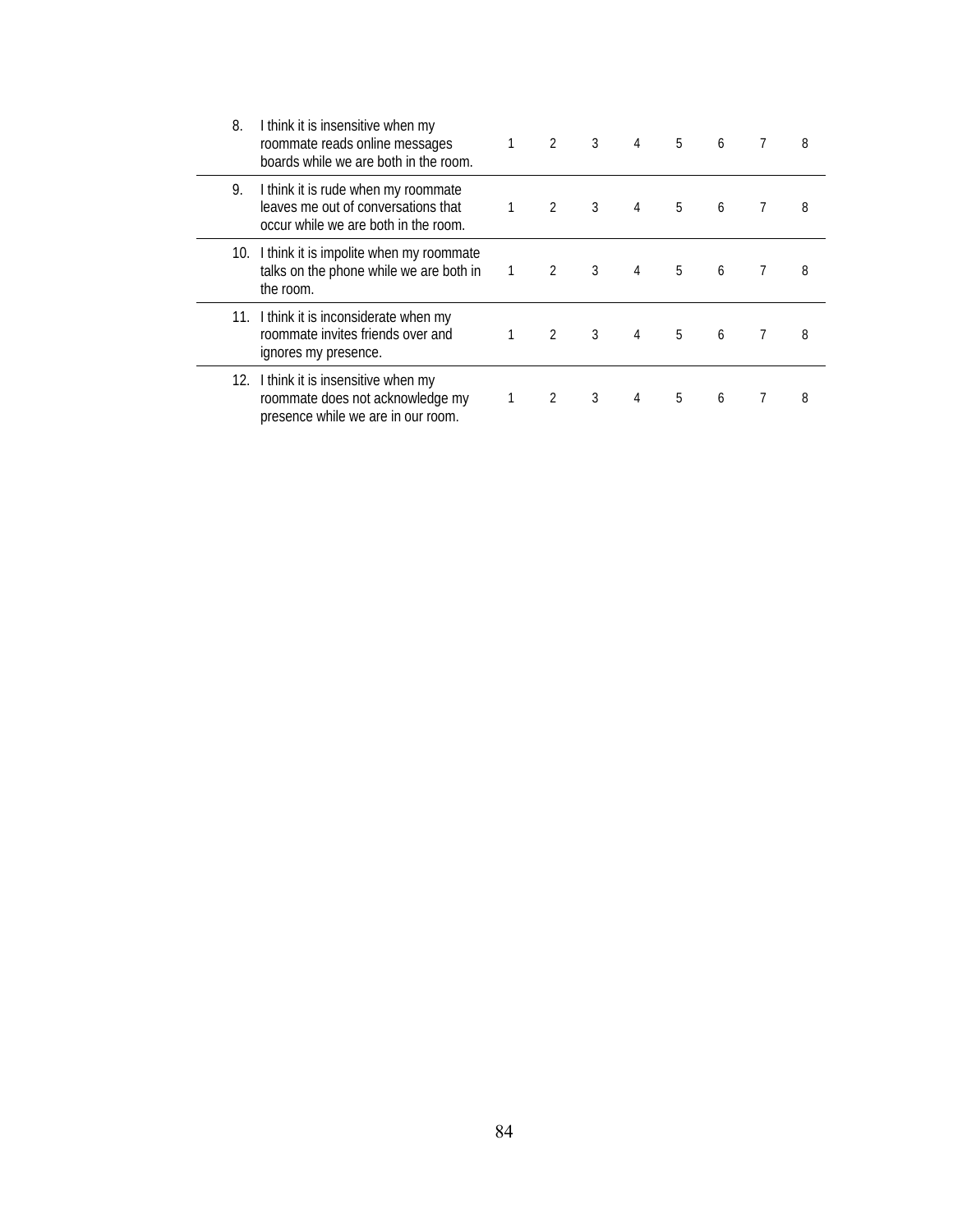### **APPENDIX G**

## Hendrick's Relationship Assessment Scale (RAS)

 Please mark on the answer sheet the letter for each item which best answers that item for you:

1. How well does your partner meet your needs? A B C D E Poorly **Average** Extremely well 2. In general, how satisfied are you with your relationship? A B C D E Unsatisfied Average Extremely satisfied 3. How good is your relationship compared to most? A B C D E Poor Average Excellent 4. How often do you wish that you hadn't gotten into this relationship?

| $\Delta$ |         |            |
|----------|---------|------------|
| Never    | Average | Very often |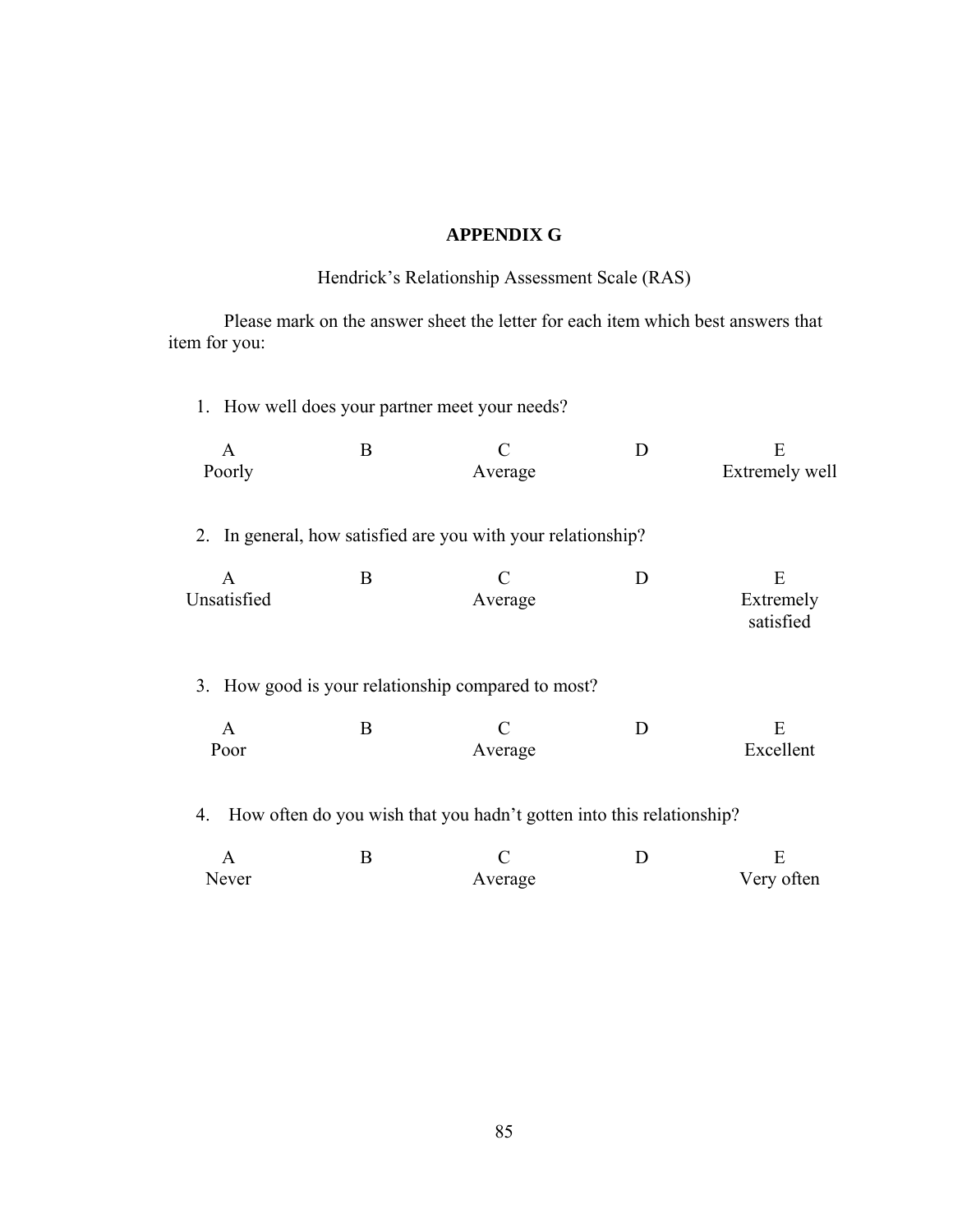5. To what extent has your relationship met your original expectations?

| A<br>Hardly at all | B                                     | Average                                              | E<br>Completely |
|--------------------|---------------------------------------|------------------------------------------------------|-----------------|
|                    | 6. How much do you love your partner? |                                                      |                 |
| A<br>Not much      | Β                                     | Average                                              | E<br>Very much  |
|                    |                                       | 7. How many problems are there in your relationship? |                 |
| A                  | В                                     |                                                      | E               |

| Very few | Average | Very many |
|----------|---------|-----------|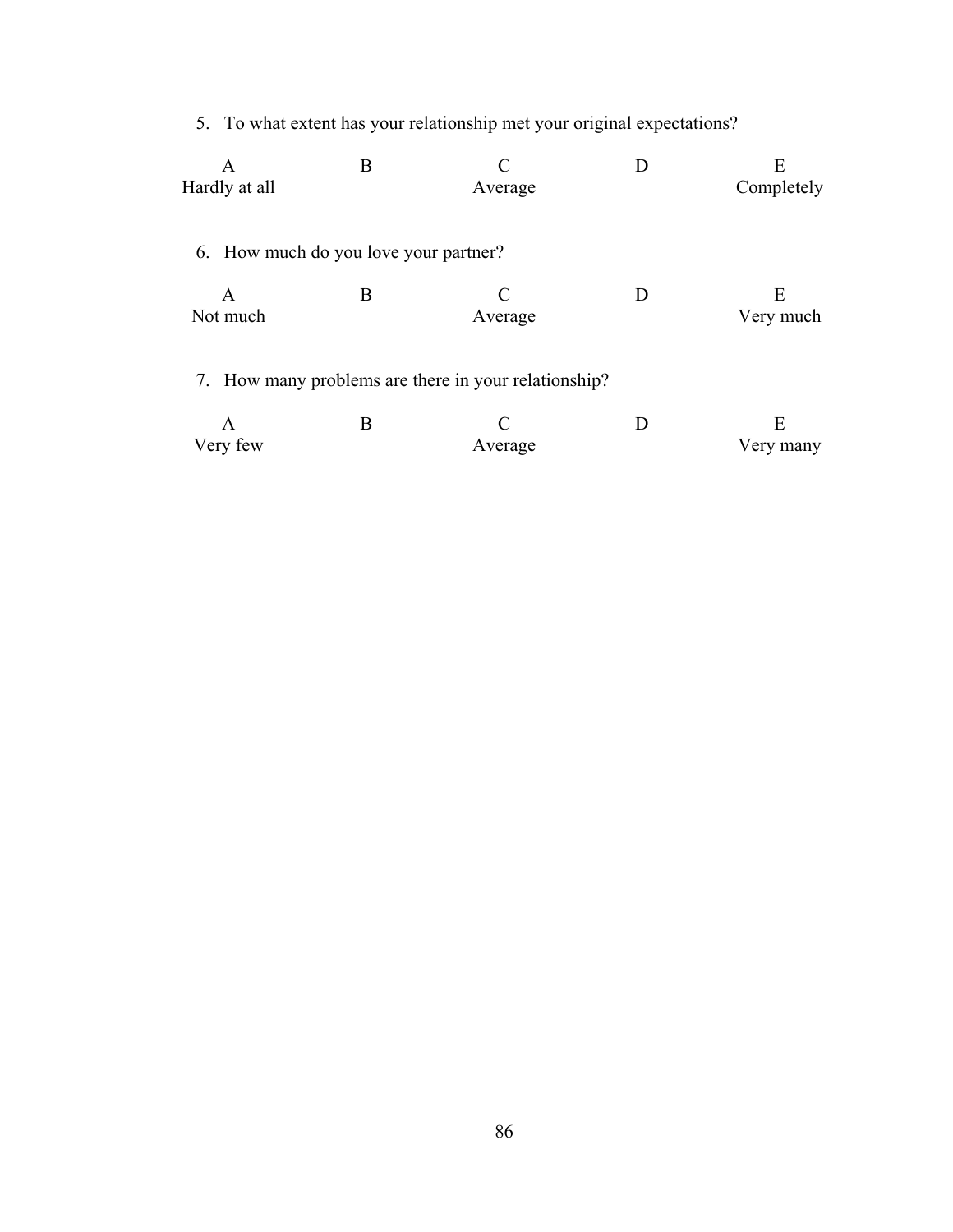### **APPENDIX H**

Hudson's Index of Family Relations (IFR)

 This questionnaire is designed to measure the way you feel about your family as a whole. It is not a test, so there are no right or wrong answers. Answer each item as carefully and accurately as you can by placing a number beside each one as follows:

- $1 =$ Rarely or none of the time
- $2 = A$  little of the time
- $3 =$  Some of the time
- $4 = A$  good part of the time
- $5 =$ Most or all of the time
- 1. The members of my family really care about each other.
- 2. I think my family is terrific.
- 3. My family gets on my nerves.
- 4. I really enjoy my family.
- 5. I can really depend on my family.
- 6. I really do not care to be around my family.
- 7. I wish I was not part of this family.
- 8. I get along well with my family.
- 9. Members of my family argue too much.
- 10. There is no sense of closeness in my family.
- 11. I feel like a stranger in my family.
- 12. My family does not understand me.
- 13. There is too much hatred in my family.
- 14. Members of my family are really good to one another.
- 15. My family is well respected by those who know us.
- 16. There seems to be a lot of friction in my family.
- 17. There is a lot of love in my family.
- 18. Members of my family get along well together.
- 19. Life in my family is generally unpleasant.
- 20. My family is a great joy to me.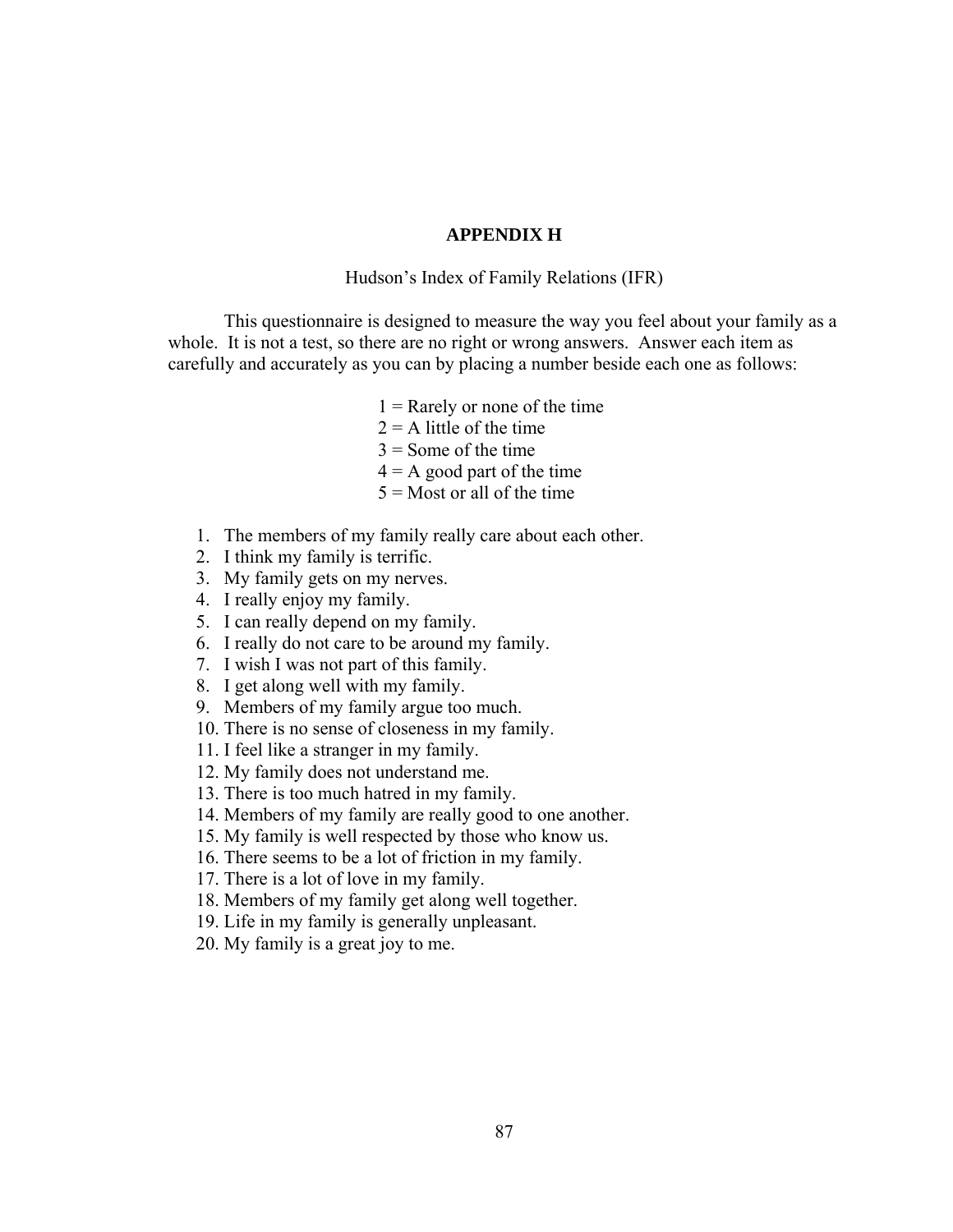- 20. I feel proud of my family.
- 21. Other families seem to get along better than ours.
- 22. My family is a real source of comfort to me.
- 23. I feel left out of my family.
- 24. My family is an unhappy one.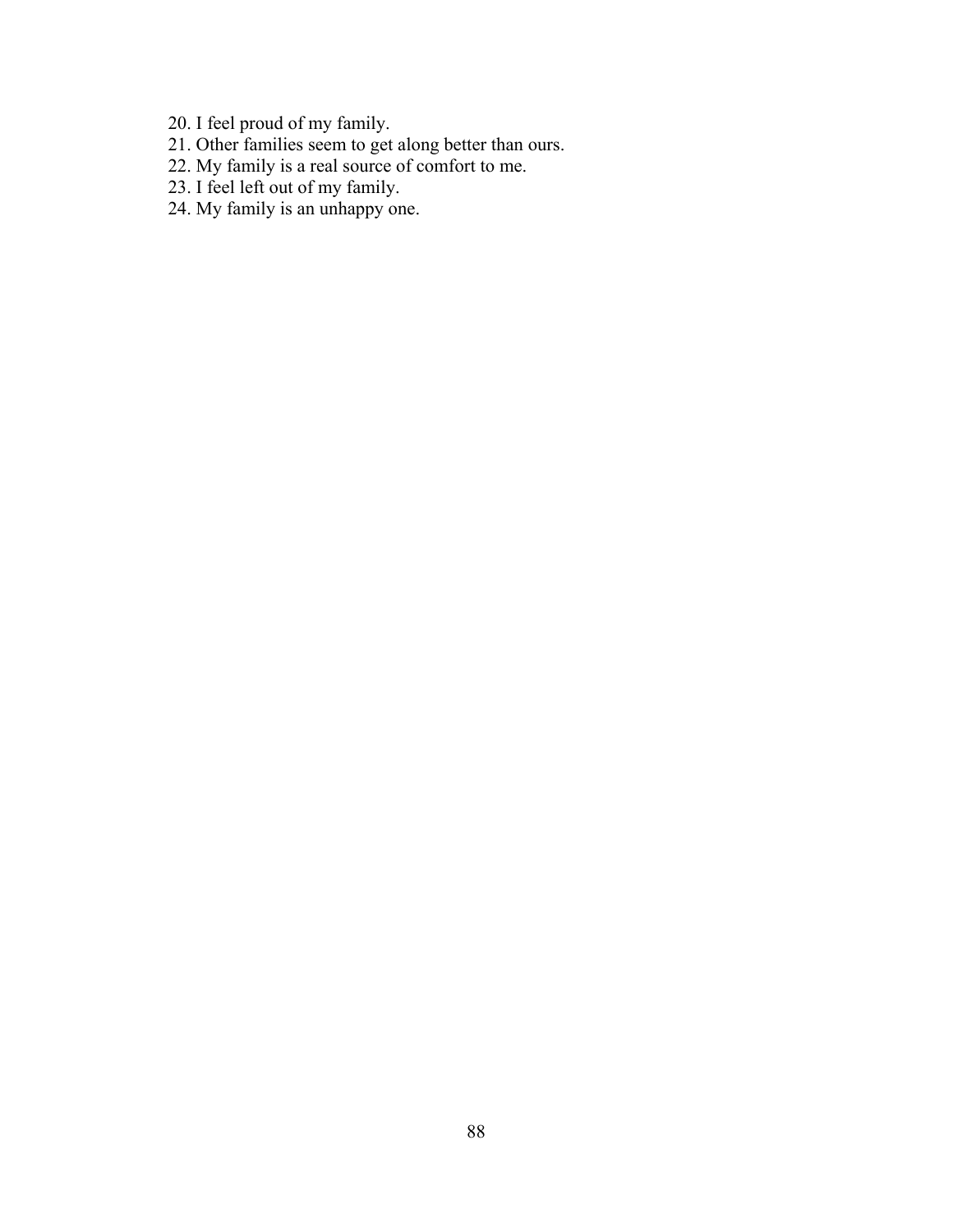# **APPENDIX I**

# Roommate Relationship Satisfaction Scale (RRSS)

## *DIRECTIONS: Please rate the extent to which the following statements are true.*

|    |                                                                     | Definitely<br>Disagree | Mostly<br>Disagree | Somewhat<br>Disagree | Slightly<br>Disagree | Slightly<br>Agree | Somewhat<br>Agree | Mostly<br>Agree | Definitely<br>Agree |
|----|---------------------------------------------------------------------|------------------------|--------------------|----------------------|----------------------|-------------------|-------------------|-----------------|---------------------|
| 1. | My roommate meets my needs.                                         | 1                      | $\overline{2}$     | 3                    | $\overline{4}$       | 5                 | 6                 | 7               | 8                   |
| 2. | In general, I am satisfied with<br>my roommate relationship.        | 1                      | $\overline{2}$     | 3                    | $\overline{4}$       | 5                 | 6                 | 7               | 8                   |
| 3. | Compared to most, my<br>roommate and I have a good                  | $\mathbf{1}$           | $\overline{2}$     | $\overline{3}$       | $\overline{4}$       | 5                 | 6                 | $\overline{7}$  | 8                   |
| 4. | I often wish I hadn't gotten into<br>my current roommate situation. | 1                      | $\overline{2}$     | 3                    | 4                    | 5                 | 6                 | 7               | 8                   |
| 5. | My roommate relationship has<br>met my original expectations.       | 1                      | $\overline{2}$     | 3                    | 4                    | 5                 | 6                 | $\overline{7}$  | 8                   |
| 6. | There are a lot of problems in<br>my roommate relationship.         | 1                      | $\overline{2}$     | 3                    | 4                    | 5                 | 6                 | 7               | 8                   |
| 7. | I really care for my roommate.                                      | $\mathbf{1}$           | $\overline{2}$     | 3                    | $\overline{4}$       | 5                 | 6                 | $\overline{7}$  | 8                   |
| 8. | I think my roommate is terrific.                                    | 1                      | $\overline{2}$     | 3                    | 4                    | 5                 | 6                 | 7               | 8                   |
| 9. | My roommate gets on my<br>nerves.                                   | 1                      | $\overline{2}$     | $\overline{3}$       | $\overline{4}$       | 5                 | 6                 | $\overline{7}$  | 8                   |
|    | 10. I really enjoy my roommate.                                     | 1                      | $\overline{2}$     | 3                    | 4                    | 5                 | 6                 | 7               | 8                   |
|    | 11. I can really depend on my<br>roommate.                          | $\mathbf{1}$           | $\overline{2}$     | 3                    | $\overline{4}$       | 5                 | 6                 | 7               | 8                   |
|    | 12. I really do not care to be<br>around my roommate.               | 1                      | $\overline{2}$     | 3                    | $\overline{4}$       | 5                 | 6                 | $\overline{7}$  | 8                   |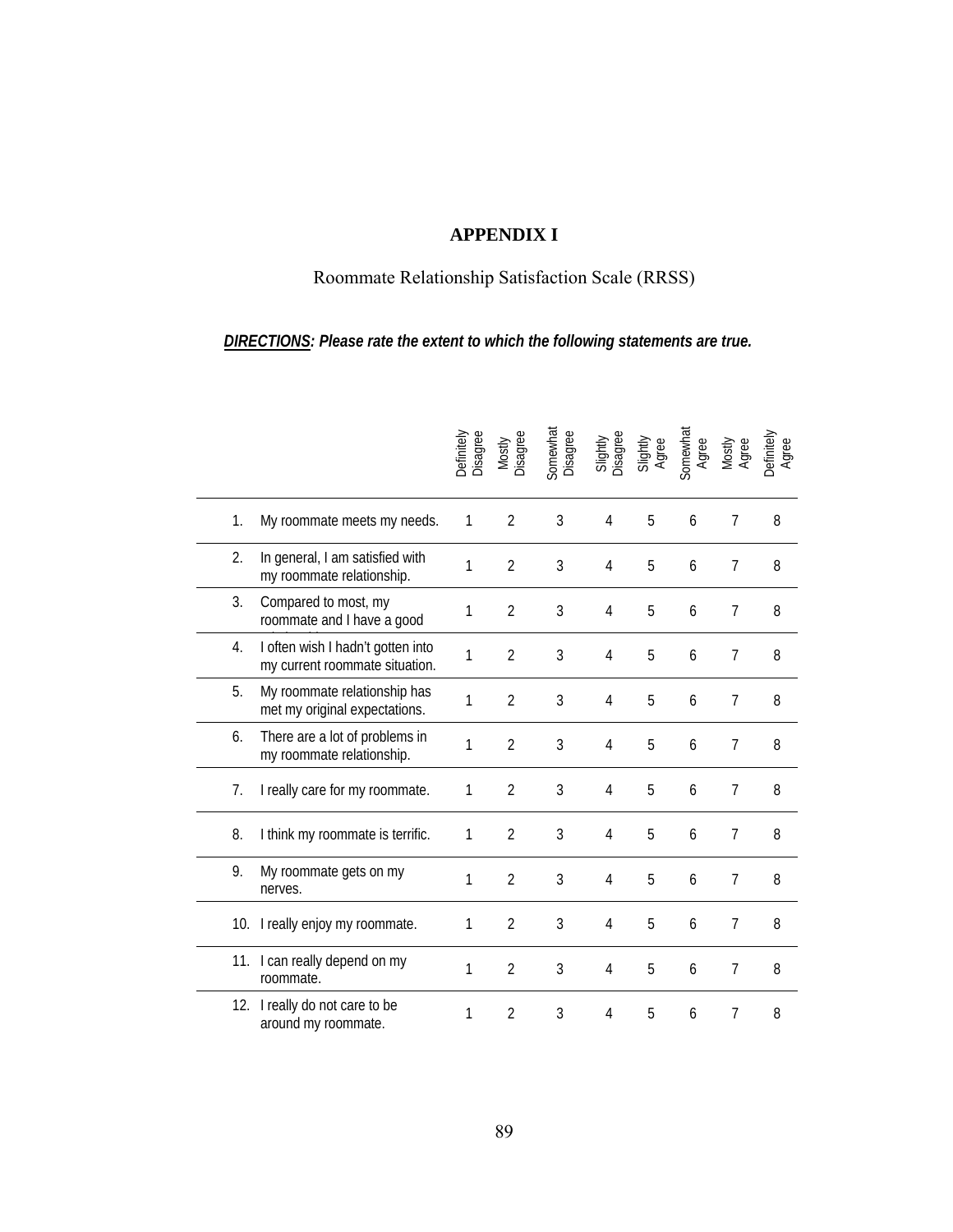|     | 13. I wish I was not part of my<br>current roommate relationship.  | 1 | $\overline{2}$ | 3              | 4              | 5 | 6 | 7 | 8 |
|-----|--------------------------------------------------------------------|---|----------------|----------------|----------------|---|---|---|---|
|     | 14. I get along well with my<br>roommate.                          | 1 | $\overline{2}$ | 3              | 4              | 5 | 6 | 7 | 8 |
|     | 15. My roommate and I argue too<br>much.                           | 1 | $\overline{2}$ | $\overline{3}$ | 4              | 5 | 6 | 7 | 8 |
|     | 16. There is no sense of closeness<br>in my roommate relationship. | 1 | $\overline{2}$ | $\overline{3}$ | $\overline{4}$ | 5 | 6 | 7 | 8 |
|     | 17. I feel like a stranger in my<br>roommate relationship.         | 1 | $\overline{2}$ | 3              | 4              | 5 | 6 | 7 | 8 |
|     | 18. My roommate does not<br>understand me.                         | 1 | $\overline{2}$ | 3              | 4              | 5 | 6 | 7 | 8 |
|     | 19. There is too much hatred in my<br>roommate relationship.       | 1 | $\overline{2}$ | 3              | 4              | 5 | 6 | 7 | 8 |
|     | 20. My roommate and I are really<br>good to one another.           | 1 | $\overline{2}$ | 3              | 4              | 5 | 6 | 7 | 8 |
| 21. | My roommate and I are really<br>respected by those who know        | 1 | $\overline{2}$ | 3              | 4              | 5 | 6 | 7 | 8 |
|     | 22. There seems to be a lot of<br>friction in my roommate          | 1 | $\overline{2}$ | 3              | 4              | 5 | 6 | 7 | 8 |
|     | 23. My roommate and I get along<br>well together.                  | 1 | $\overline{2}$ | 3              | 4              | 5 | 6 | 7 | 8 |
|     | 24. Life with my roommate is<br>generally unpleasant.              | 1 | $\overline{2}$ | 3              | $\overline{4}$ | 5 | 6 | 7 | 8 |
| 25. | My roommate is a great joy to<br>me.                               | 1 | $\overline{2}$ | 3              | 4              | 5 | 6 | 7 | 8 |
|     | 26. I feel proud of my roommate.                                   | 1 | $\overline{2}$ | 3              | $\overline{4}$ | 5 | 6 | 7 | 8 |
|     | 27. Other roommates seem to get<br>along a lot better than us.     | 1 | $\overline{2}$ | 3              | 4              | 5 | 6 | 7 | 8 |
|     | 28. My roommate is a real source<br>of comfort to me.              | 1 | 2              | 3              | 4              | 5 | 6 | 7 | 8 |
|     | 29. I feel left out of my roommate's<br>life.                      | 1 | 2              | 3              | 4              | 5 | 6 | 7 | 8 |
| 30. | My roommate situation is an<br>unhappy one.                        | 1 | $\overline{2}$ | 3              | 4              | 5 | 6 | 7 | 8 |

Items # 4, 6, 9, 12, 13, 15, 16, 17, 18, 19, 22, 24, 27, 29, 30 are reverse scoring Items # 1, 2, 8, 10, 25, 28 used in final scale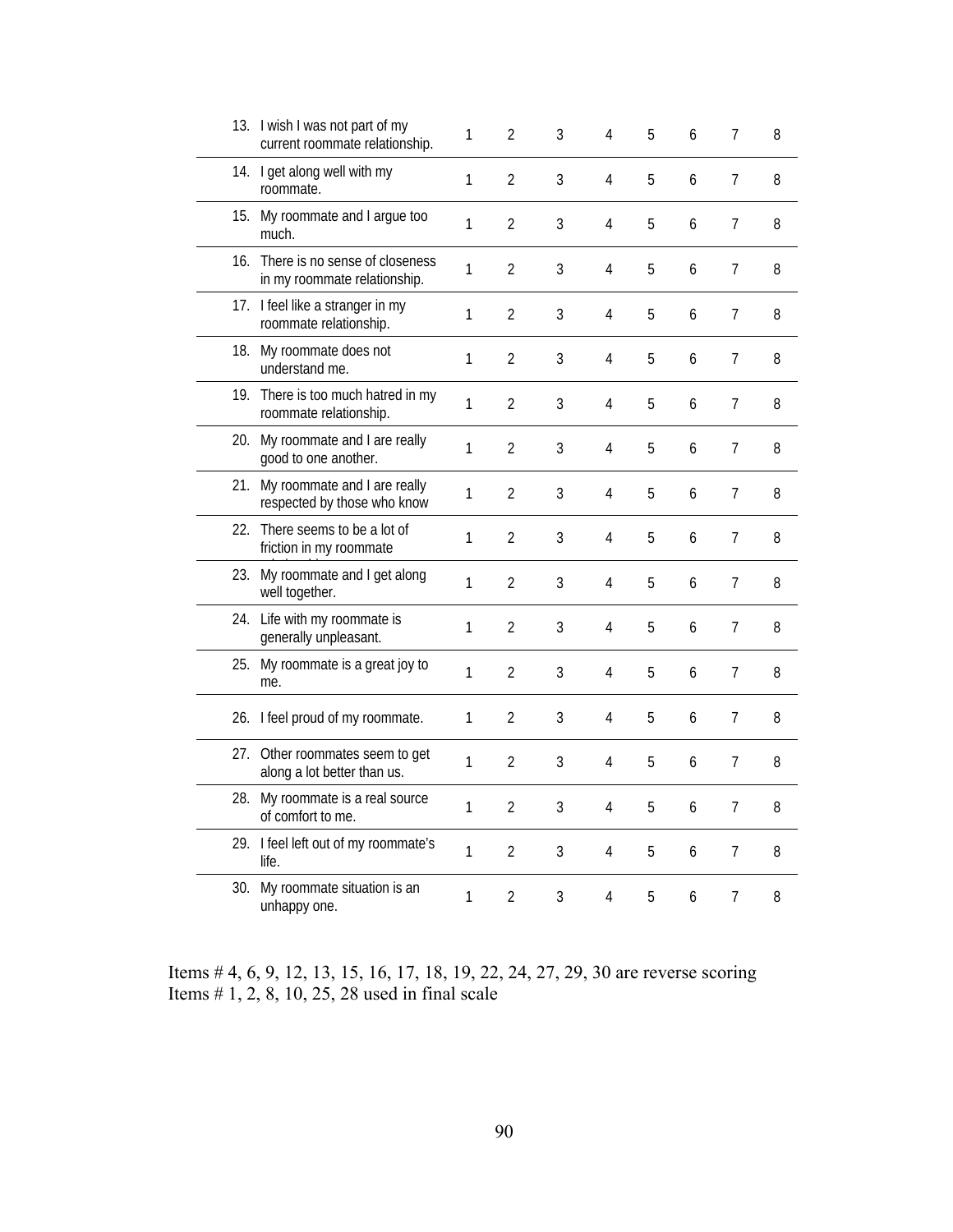# **APPENDIX J**

# Table of Scales

| <b>Scales</b>                                             | <b>Mean</b> | SD   | $\alpha$ |
|-----------------------------------------------------------|-------------|------|----------|
| Face Sensitivity                                          | 6.59        | 1.36 | .89      |
| Perceived face<br>threat of<br>synchronous<br><b>CMC</b>  | 1.18        | .60  | .88      |
| Perceived face<br>threat of<br>asynchronous<br><b>CMC</b> | 1.14        | .57  | .98      |
| Perceived face<br>threat of non-<br>CMC behaviors         | 6.8         | 1.29 | .92      |
| Satisfaction                                              | 2.42        | 1.70 | .83      |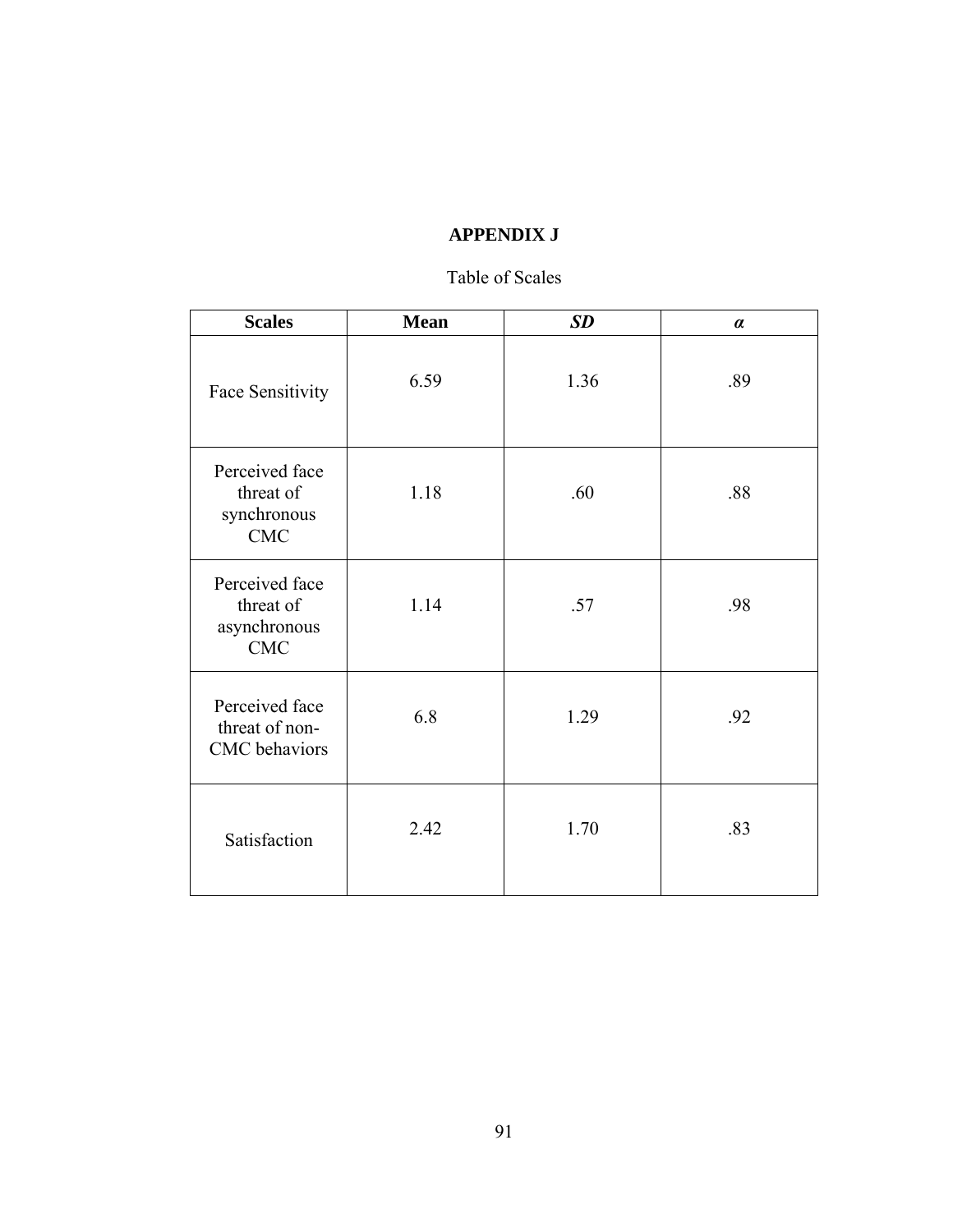## **APPENDIX K**

### Department of Communication

### Roommate Satisfaction Study

### PARTICIPANT INFORMATION FORM

Please note that you must be 18 yrs. old or older to participate in this study. Your participation in this study is voluntary. If you wish to withdraw at any time, you may do so without any penalty.

#### PURPOSE:

This study is designed to assess students' perceptions about online behaviors, general communication behaviors, and dormitory roommate satisfaction. You will be asked to fill out a questionnaire that will take approximately 20 minutes to complete. The findings that result from this study will be for research purposes only and will have no direct benefits to specific participants. All results will be presented and analyzed quantitatively.

If you have any specific questions about the study, I will be happy to speak with you at the conclusion of your participation.

#### CONFIDENTIALITY:

**All information that you provide will be kept strictly confidential and anonymous. Your name will not be attached in any way to your responses**. Results from this study will be presented as statistical summaries, but no information will be presented about individual respondents. You may discontinue participation at any time prior to the completion of the project.

If you have any further questions about this study, you may contact:

Department of Communication Department of Communication Pearson Hall 246 Pearson Hall University of Delaware University of Delaware Mpino@udel.edu Caplan@udel.edu (302) 831- 4423 (302) 831-2958

Michele Pino – Graduate student Dr. Scott Caplan – Asst. Professor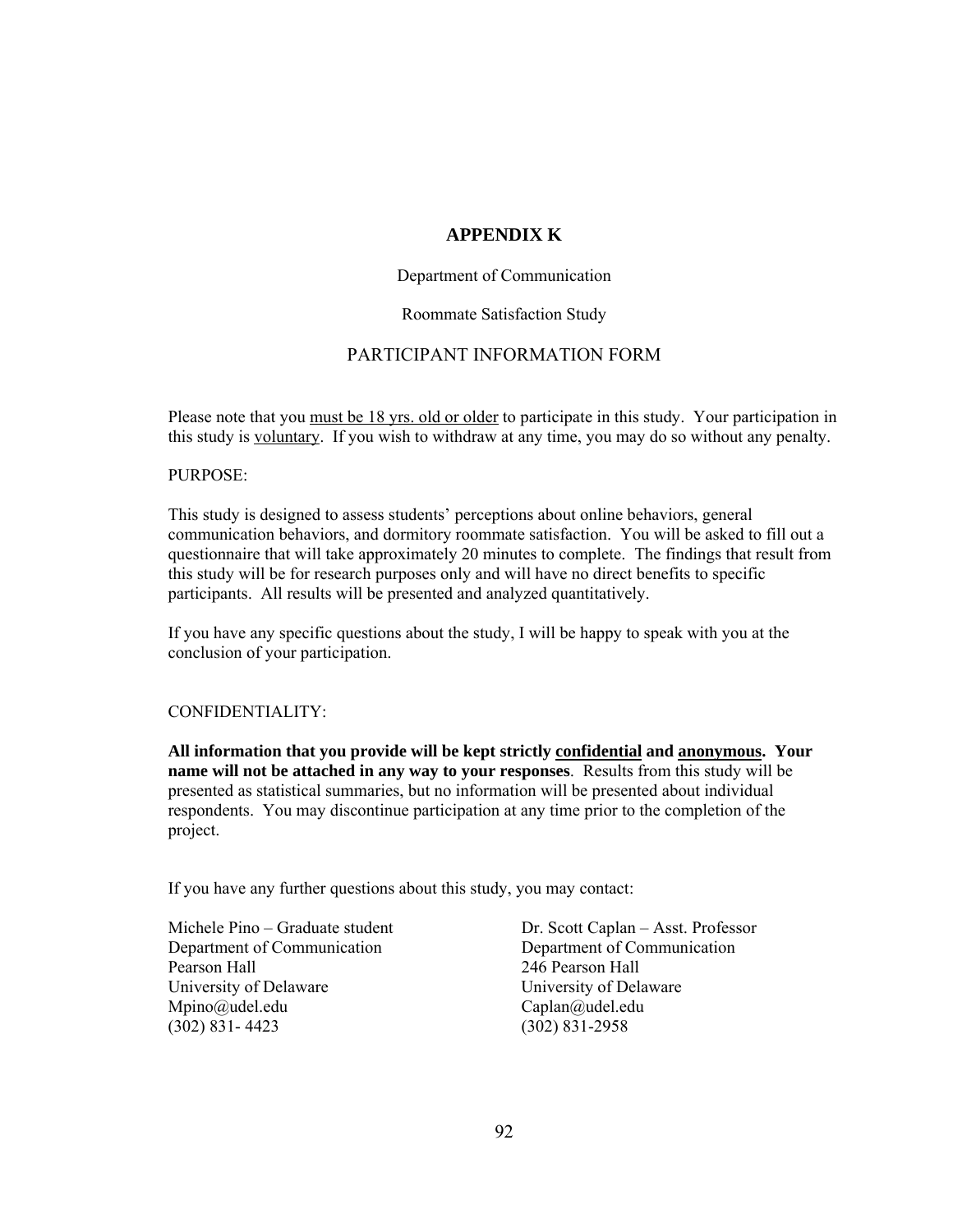## **APPENDIX L**

Department of Communication

Roommate Satisfaction Study

### PARTICIPANT DEBRIEFING INFORMATION

Thank you for your participation in this study! In this project the researcher was interested in whether or not perceptions and usage of computer-mediated communication influenced college dormitory roommates' perceptions of their relational satisfaction.

If you have any questions about the study or how the results will be used, or if

you desire a copy of the finished study, please feel free to contact the researcher or

advisor to the study:

Department of Communication Department of Communication Pearson Hall 246 Pearson Hall University of Delaware University of Delaware Mpino@udel.edu Caplan@udel.edu (302) 831- 4423 (302) 831-2958

Michele Pino – Graduate student Dr. Scott Caplan – Asst. Professor

#### **THANK YOU FOR YOUR HELP AND PARTICIPATION!**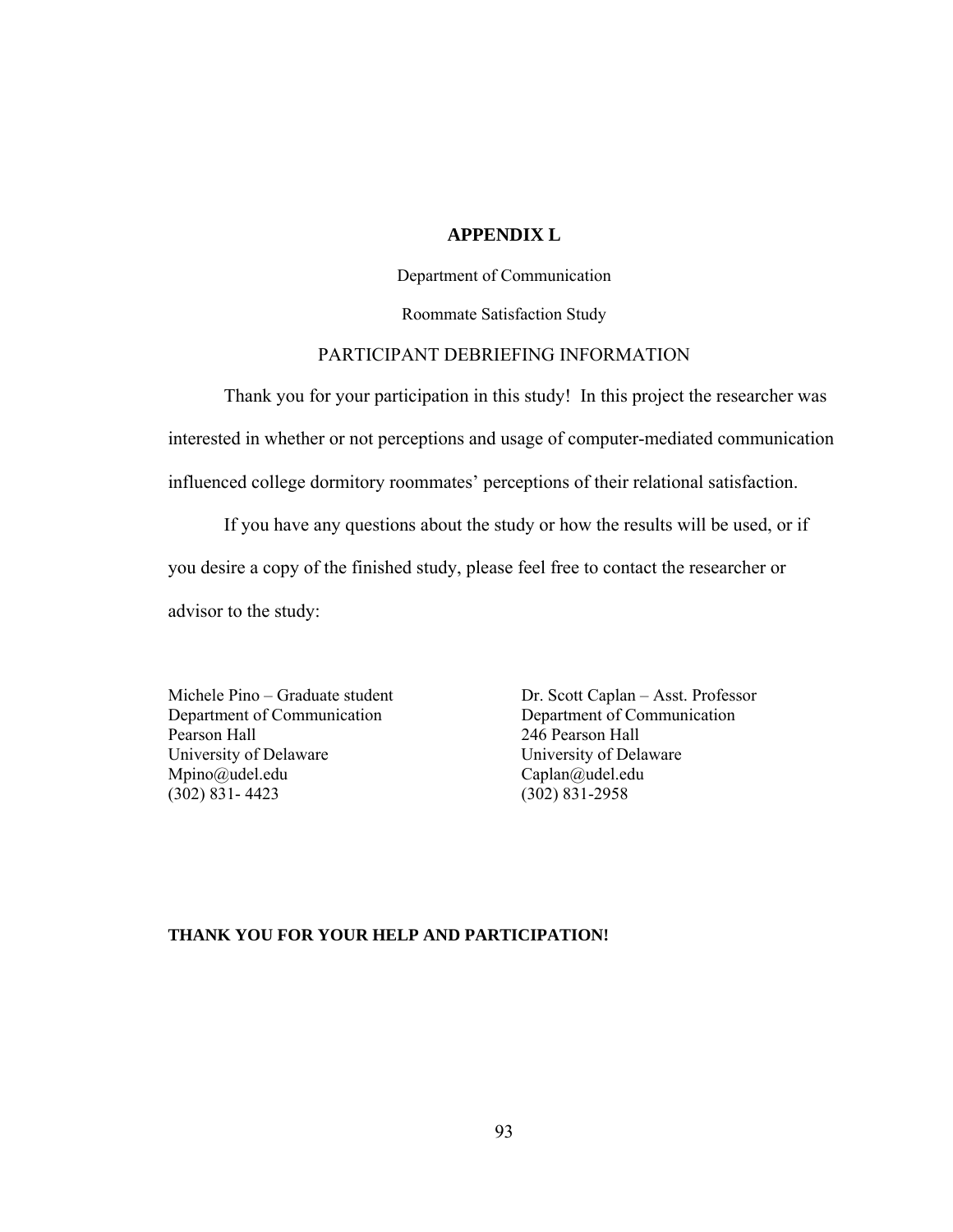### **APPENDIX M**

### Department of Communication

#### Roommate Satisfaction Study

### PARTICIPANT FOLLOW UP LETTER

Dear Student,

You are receiving this letter because you may have recently participated in a survey dealing with online communication and roommate satisfaction. With recent technological advancements, students all over use the Internet to communicate with friends, family, and strangers. The current technology allows users to communicate instantaneously or in real time with others as if they were physically present.

In this project the researcher was interested in whether or not differences in perceptions and usage of synchronous computer-mediated communication (CMC) influenced college roommate satisfaction. The rationale behind this prediction stemmed from knowledge about the similarity of synchronous CMC to face-to-face communication based on a number of social norms and communication rules that exist during both types of communication interactions.

108 roommate pairs ( $N = 216$ ) responded to the survey assessing general face sensitivity awareness, CMC use (both synchronous and asynchronous), non-CMC communication behaviors, perceptions of CMC use, and roommate relational satisfaction.

Results of the study indicated that while most students have an overall high level of face sensitivity, they do not perceive synchronous CMC use in the presence of their roommate as face threatening (i.e. rude, impolite, or insensitive). Results also indicated that students' CMC behaviors were not correlated with roommate satisfaction. These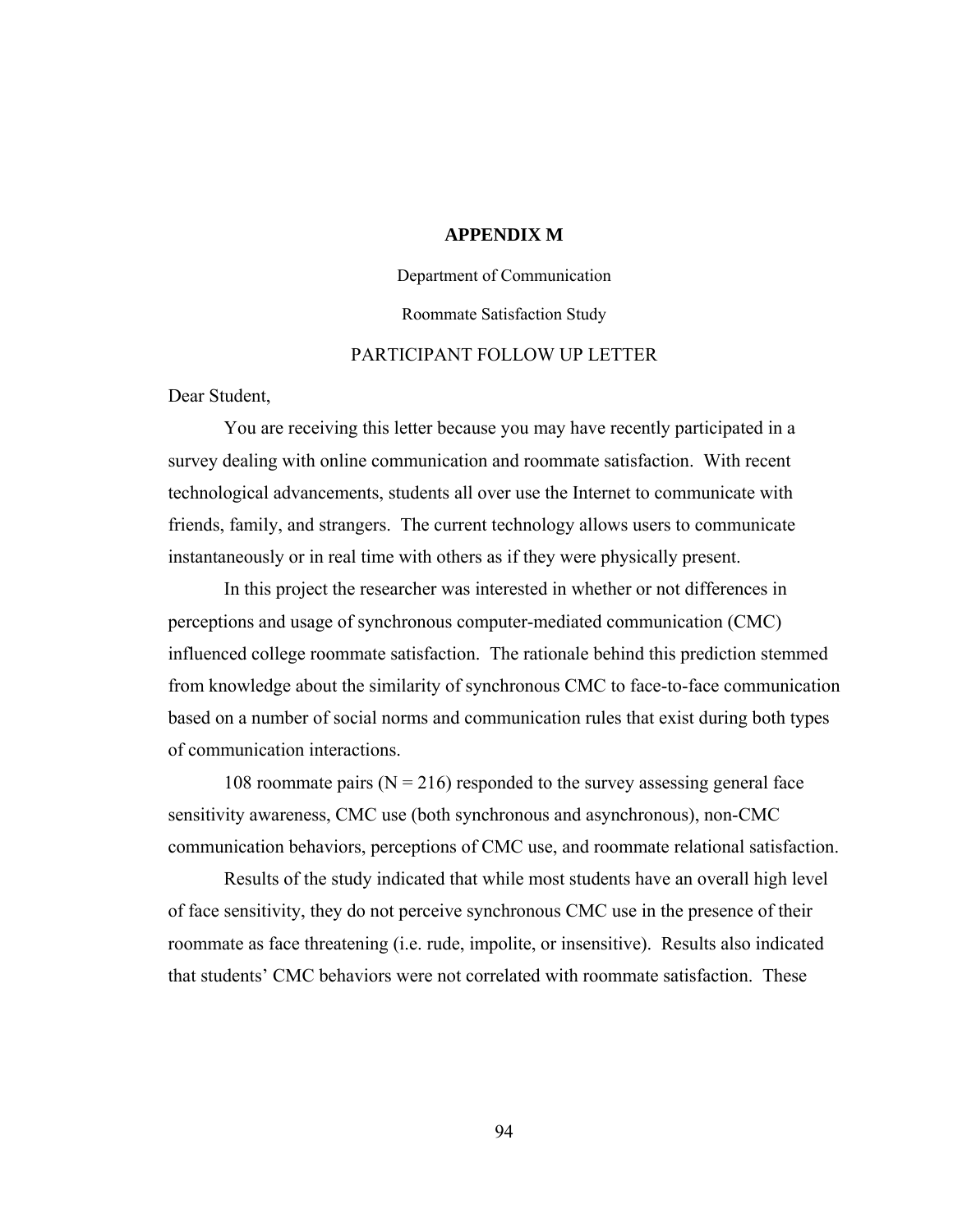findings imply that students did not feel that by engaging in CMC interactions in the presence of another person, they were excluding or being rude toward that other person.

 Thank you again for your participation! If you have any further questions about the study, or if you desire a copy of the finished study, please feel free to contact the researcher or advisor to the study:

Michele Pino – Graduate student Dr. Scott Caplan – Asst. Professor Department of Communication Department of Communication Pearson Hall 246 Pearson Hall University of Delaware University of Delaware Mpino@udel.edu Caplan@udel.edu Caplan@udel.edu Caplan@udel.edu (302) 831-4423 (302) 831-2958

 $(302)$   $831-2958$